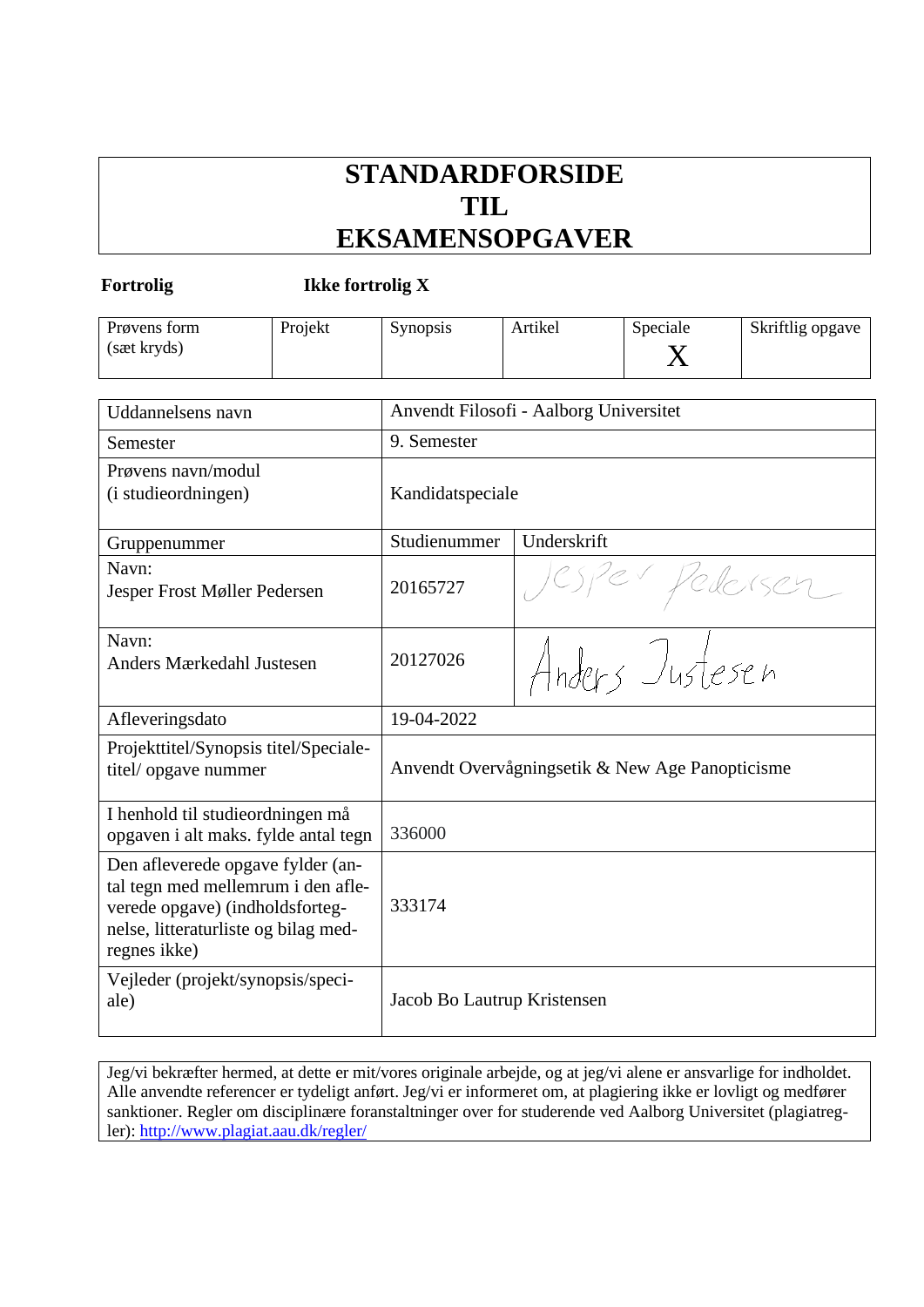# Abstract

The thesis leads with an account of the modern ideal vs. non-ideal theory debate, and its current state in political philosophy. Here we focus on three main distinctions in ideal vs. non-ideal theory: 1) Full Compliance vs. Partial Compliance, 2) Utopian vs. Realistic Theory and 3) End-state vs. Transitional Theory. The first one is concerned with our duties, the second is concerned with feasibility considerations in normative political theory, and the third is concerned with whether normative political theories should identify a perfect societal ideal, or if they should be focused on transitional improvements, without necessarily identifying what *optimum* is.

 Following this, we present an account of surveillance ethics. This section is primarily about the normative aspect of surveillance and has functioned as our guideline for analyzing our cases: Wastewater Surveillance in Denmark, The Chinese Social Credit System, and the Pegasus Program. Through Kevin Macnish, one of the leading philosophers on surveillance, we managed to draw out nine principles to refer to in order to measure the justification of an act of surveillance. These nine principles are based on the traditions of *just war* theory, and are as follows: 1) Just Cause, 2) Correct Intention, 3) Authority, 4) Last Resort, 5) Declaration of Intent, 6) Chance of Success, 7) Proportionality in Harm, 8) Proportionality in Means, and 9) Discrimination. Of these, we have put emphasis on proportionality, which will be explained explicitly. Besides these aspects of surveillance ethics, this section will briefly touch upon matters of privacy, based on two different accounts, and other harmful effects of surveillance.

 After having established the kernel of surveillance ethics, we present our analysis of the three cases as mentioned above, based primarily on the nine principles introduced through Macnish. Since any definite answers to these normative questions are challenging to come up with, we attempt to engage them from different angles. Much of the theory that the real-life cases are concerned with, is sort of consisting of a lot of gray-areas, which we debate to come to our conclusions in the matters at hand. In the wastewater case we go into how such a surveillance method might be considered ethical compared to the majority of modern surveillance practices, but we also try to modify the scenario to potentially make it harmful, to apply Macnish's surveillance ethics and put them to the test. Then we move on to the Chinese Social Credit System and try to show how certain laws interfere with the considerations in our application of surveillance ethics, where we go further into detail with just how important it is to consider *who* is practicing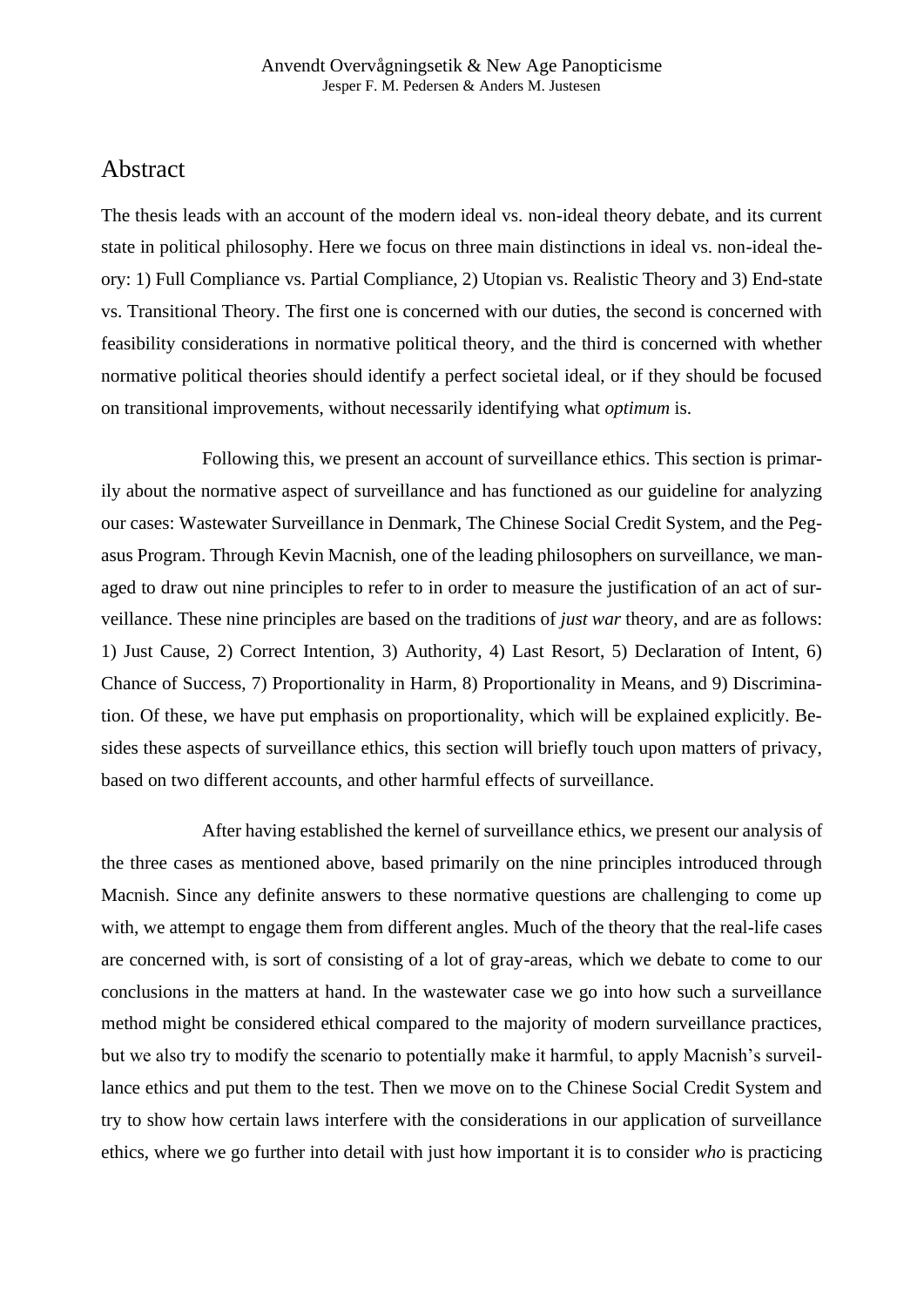the act of surveillance and to what end. Finally in our analysis of surveillance ethics, we move onto Pegasus, where we go into the role of a surveillance tool, where it might be considered necessary and what consequences applying such an invasive tool could have in many facets of society.

Next the thesis looks at the historical and philosophical background of the surveillance concept. We briefly introduce Jeremy Bentham's Panopticon, the design of the penitentiary structure which has laid the foundation for the development of the surveillance concept. Following this we account for Michel Foucault's structural analysis of the Panopticon, and the term *panopticism*, which roughly refers to the mechanisms that create the foundations for people to monitor and discipline themselves through their conscience.

Then we turn to our discussion where we debate several modern surveillance and adjacent contexts, including another glimpse at our cases, mostly through the lens of panopticism, to try and determine to what degree the phenomena might exist today in different aspects of our lives. In our discussion we also return to the ideal vs. non-ideal theory debate, and this time we focus on surveillance in this context, primarily in normative means. We end up siding with a notion of non-ideal theory, since it allows us to engage surveillance as a matter of degree, but we do not entirely negate ideal theory altogether, ending up with a hybrid view, similar to a Rawlsian notion of ideals as points of orientation to navigate by in our non-ideal world, in gray-area matters such as surveillance.

 Finally, we conclude that surveillance in and of itself is a neutral concept, but we are certain that in at least most of the contexts we discuss it in, in the modern debate, it is unethically applied. That being said, surveillance can be justified, but a rigorous process of applying ethics has to be undertaken, which simply is not the case for the majority of applied surveillance today.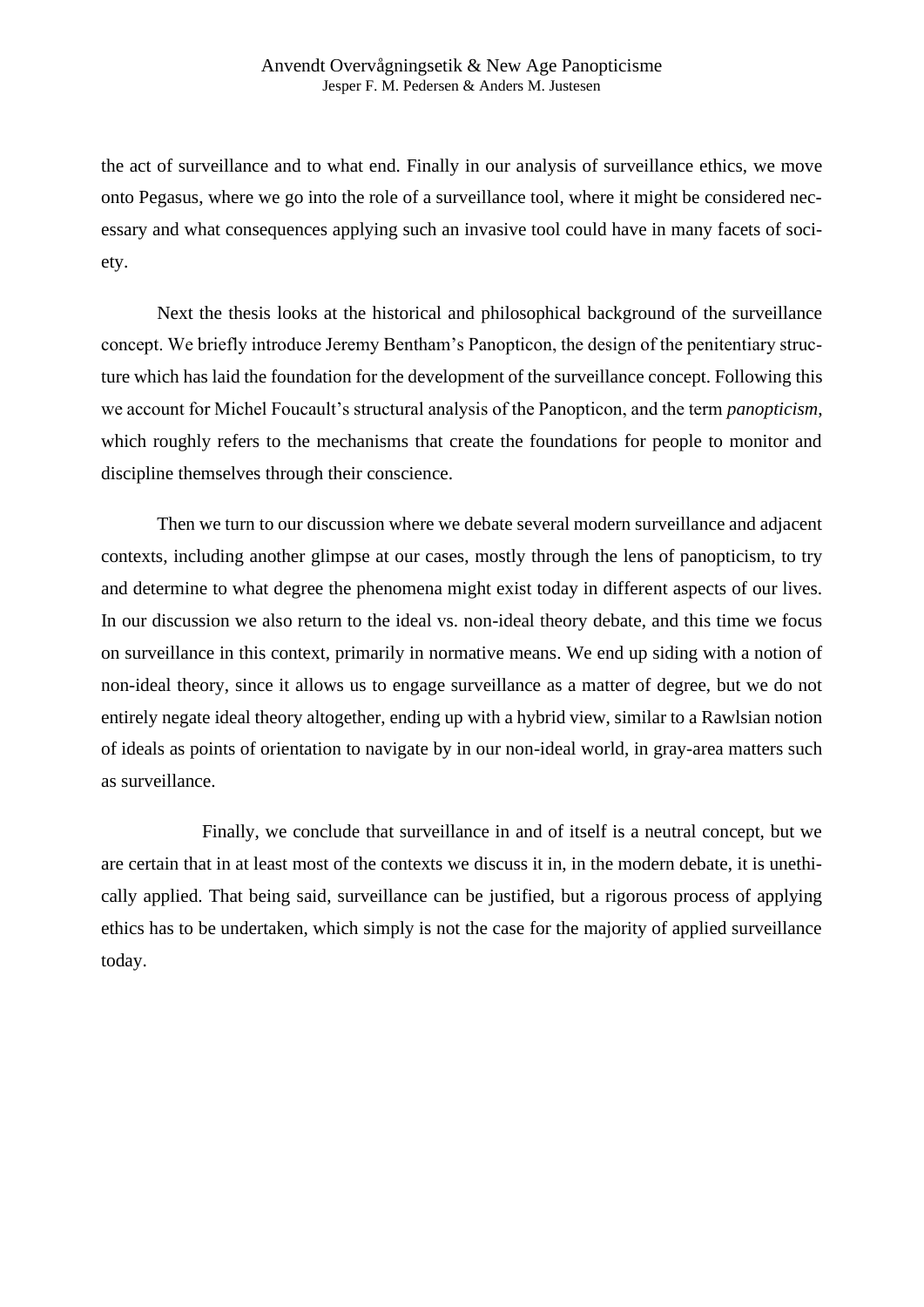# Indholdsfortegnelse

| Privatliv, den Afskrækkende Effekt ved Overvågning og NSA-sagen  36        |  |
|----------------------------------------------------------------------------|--|
|                                                                            |  |
|                                                                            |  |
|                                                                            |  |
|                                                                            |  |
|                                                                            |  |
| Panoptikonet – Den Filosofihistoriske Baggrund for Overvågningsbegrebet 91 |  |
|                                                                            |  |
|                                                                            |  |
|                                                                            |  |
|                                                                            |  |
|                                                                            |  |
|                                                                            |  |
|                                                                            |  |
|                                                                            |  |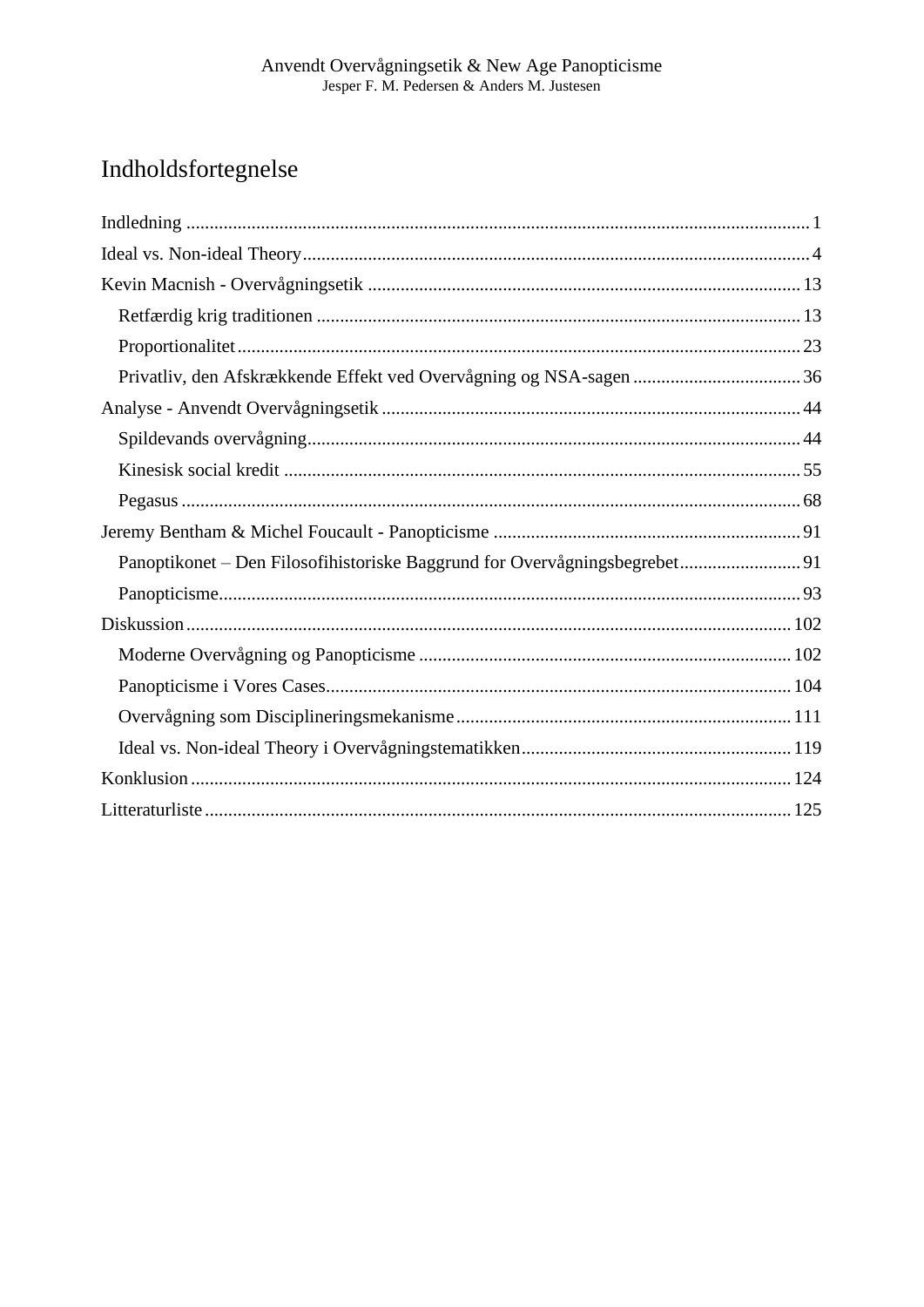# Indledning

"Concealed within his fortress, the lord of Mordor sees all. His gaze pierces cloud, shadow, earth, and flesh. You know of what I speak, [...] a great Eye, lidless, wreathed in flame."

- Saruman til Gandalf i Ringenes Herre: Eventyret om Ringen (Jackson, 2001)

Mennesker, især i den vestlige verden, har en bemærkelsesværdig iboende tendens til at tænke på overvågning som noget intrinsisk negativt, noget vi ikke vil have sker mod os, måske fordi vi frygter hvordan udførerene af overvågningen kan bruge en del af os selv imod os, måske fordi vi føler os blottede, eller måske fordi vi føler at vi bliver frarøvet noget. Denne tendens har, som citatet ovenfor illustrerer, gravet dybe spor i vores kultur, igen især i den vestlige verden, hvor litterære værker har understreget netop pointen om overvågning som noget negativt, gennem i hvert fald 150 år. Det er stadig en fortælling vi fortæller hinanden i dag, gennem populære Netflix serier, medrivende actionfilm, og socialrealistiske dramaer. Tidligere var dette narrativ om den altoverskyggende big-brother kun materiale for skønlitteraturen, mens fortællingen om det altseende øje i den virkelige verden kun tilhørte opildnede diskussioner mellem konspirationsteoretikere og deres mindre skare af sølvpapirshatte-beklædte følgere. Narrativet om øjet føltes måske som en åben hemmelighed for de fleste, men blev ikke sat helt på spidsen i den offentlige debat før omkring 2010'erne, hvor ord som "whistleblower" og "informationslækage" stoppede med at være fremmedord i pressen, mens de sølvpapirshatte-beklædte, for en kort stund, kunne fejre med et selvsikkert "hvad sagde jeg!". Dén glæde, såfremt at den indtraf, måtte dog være kort, da vi alle sammen pludselig blev opmærksomme på hvilken verden vi faktisk levede i, og hvor lidt vi egentligt vidste om hvordan vi skulle forholde os til den.

I Danmark havde vi hørt fortællingerne fra London gennem 00'erne, og de mange CCTVkameraer, vi havde set pædofile blive snuppet for at uploade børneporno, men vi havde glemt at overveje hvor stort overvågnings-omfanget egentligt måtte være, på dét tidspunkt. Nu levede vi pludselig i en verden hvor vi ikke kunne danne os overblik over omfanget længere, fordi det øjensynligt virkede ustoppeligt og fuldt ud integreret i vores ageren på internettet gennem sociale medier, internethandel, salg af alles data, osv. Men vores litterære narrativ om de mørke intentioner holder stadig fast i os, på mange måder, og selvom vi kan acceptere visse dele af overvågning som neutrale eller positive, så låser vi os alt for ofte fast på en strengt konsekventialistisk forståelse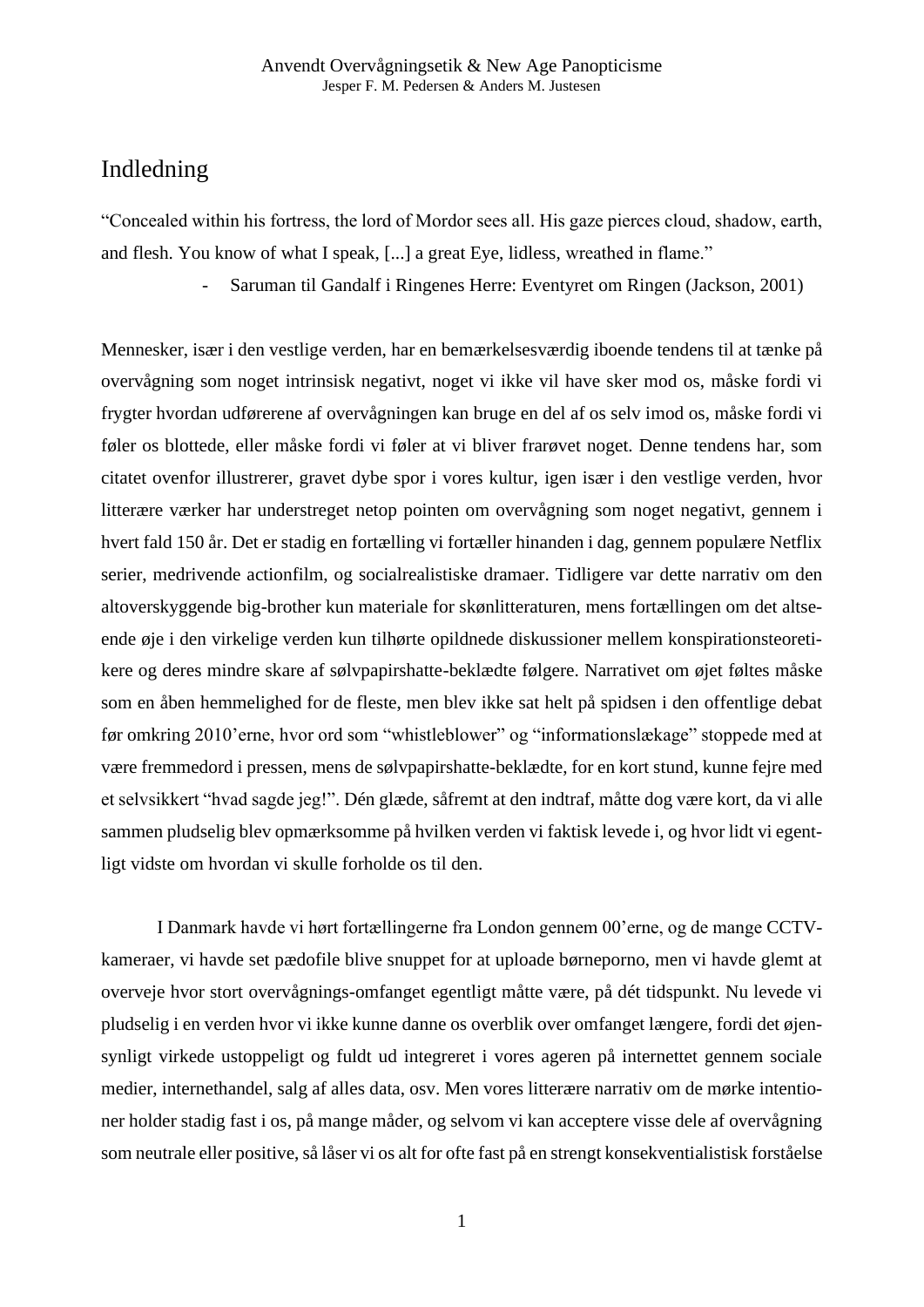af konceptet. Der er tilfælde hvor vi har svært ved at snige os udenom nødvendigheden af overvågningen, og den retfærdighed den kan bringe til sager, hvor retfærdighed før var et spørgsmål om ord mod ord. Dette leder vores opgave på sporet af en ny narrativ forståelse af overvågning, i en verden hvor vi ikke kan stoppe dets udvikling, men i stedet må overveje i hvilken grad vi kan finde det acceptabelt, uden at lade os forfalde til det modstridende narrativ; "hvis man ikke har noget at skjule, så er der ikke noget at være bange for".

I dette stykke arbejde vil vi begynde med en mindre diskussion af ideal vs. non-ideal theory, som forudsætning for den politiske/normative filosofi som opgaven beskæftiger sig med. Næstefter introducerer vi overvågningsetik, hovedsageligt baseret på teoretikeren Kevin Macnish's tekster på området, for derefter at analysere og perspektivere teorien i tre cases: Spildevandsovervågning i Danmark, det kinesiske sociale kreditsystem, og Pegasus, som er et software program udviklet af den israelske virksomhed NSO Group. For at gå i dybden med etikken på de individuelle områder, og for at forsøge at gradbøje hvorvidt overvågning i de enkelte cases kan retfærdiggøres, eller i hvad grad de kan retfærdiggøres, hvis de overhovedet kan retfærdiggøres, vil vi bl.a. via Macnish's teoretisering stille spørgsmål omkring *just cause*, nødvendighed, diskrimination, og især proportionalitet mm. Her er tale om et etisk indblik i diverse scenarier, og i hvad grad de forskellige aspekter i disse scenarier kan siges at være etiske eller uetiske. Efter vores analyse, går vi i dybden med panoptikonet, igennem en kort beskrivelse af Jeremy Benthams eget værk om arkitekturen bag et forbedringshussystem, som havde til hensigt at anvende en overvågningsmetode, der i bund og grund fik sine subjekter til at overvåge sig selv. Panoptikonet, og udtrykket panopticisme, der kommer deraf, vil vi efterfølgende gå mere i dybden med, primært gennem Michel Foucaults analyse og fortolkning af Benthams værk. Disse afsnit er til for at præsentere en kort filosofihistorisk baggrund for det moderne overvågningsbegreb, men derudover vil vi også efterfølgende bruge det til at diskutere panopticisme i en moderne kontekst, først og fremmest ved at vende tilbage til vores cases, for derefter at dykke ned i andre elementer af overvågningstematikken, som vi finder relevante. Her vil vi via Foucaults strukturalistiske analyse af panoptikonet komme ind på i hvad udstrækning fænomenet eventuelt er noget der eksisterer i dag, hvor det kunne eksistere, og hvad indflydelse det har. Til sidst i diskussionen vender vi tilbage til ideal vs. non-ideal-debatten, og i denne omgang med langt mere fokus på overvågning i konteksten. Arbejdet er udført ud fra en problemformulering, der stiller følgende spørgsmål: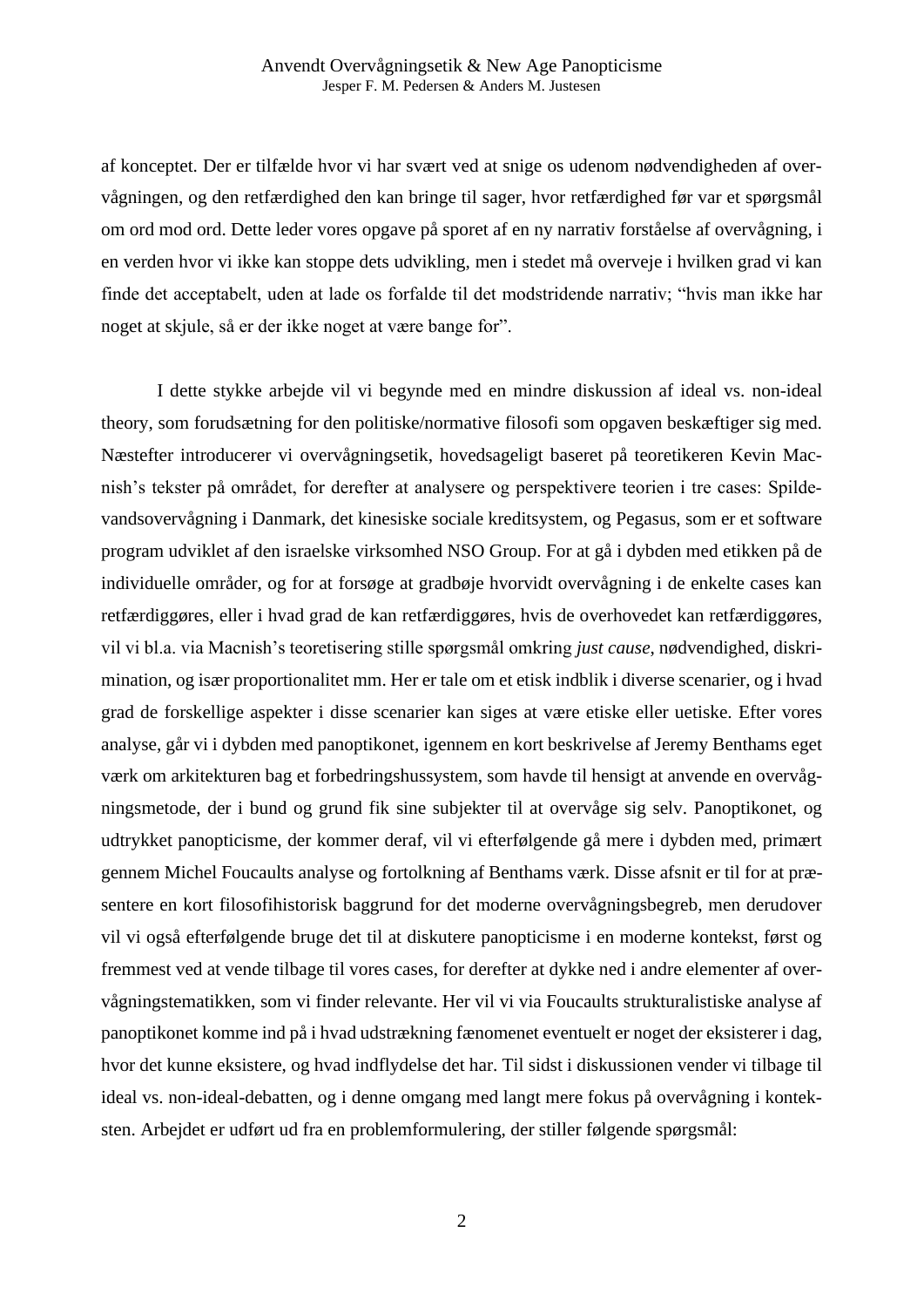# Problemformulering

I hvilket omfang er overvågning et fænomen der eksisterer, og hvordan påvirker det mennesker? Hvilke effekter afføder det i os? Til dette stiller sig nogle underspørgsmål: Om overvågning bør udføres, og i hvilket omfang? Kan der i en normativ forstand eksistere forskellige grader af overvågning som er mere eller mindre retfærdige? Hvad er de mest presserende overvågningssager og hvordan kan vi forstå dem ift. en gradbøjning af retfærdighedsspørgsmålet? Eller kan vi helt udelukke det normative aspekt her, og udelukkende forstå disse fænomener i en deskriptiv forstand, uden at skulle gradbøje retfærdighedsspørgsmålet?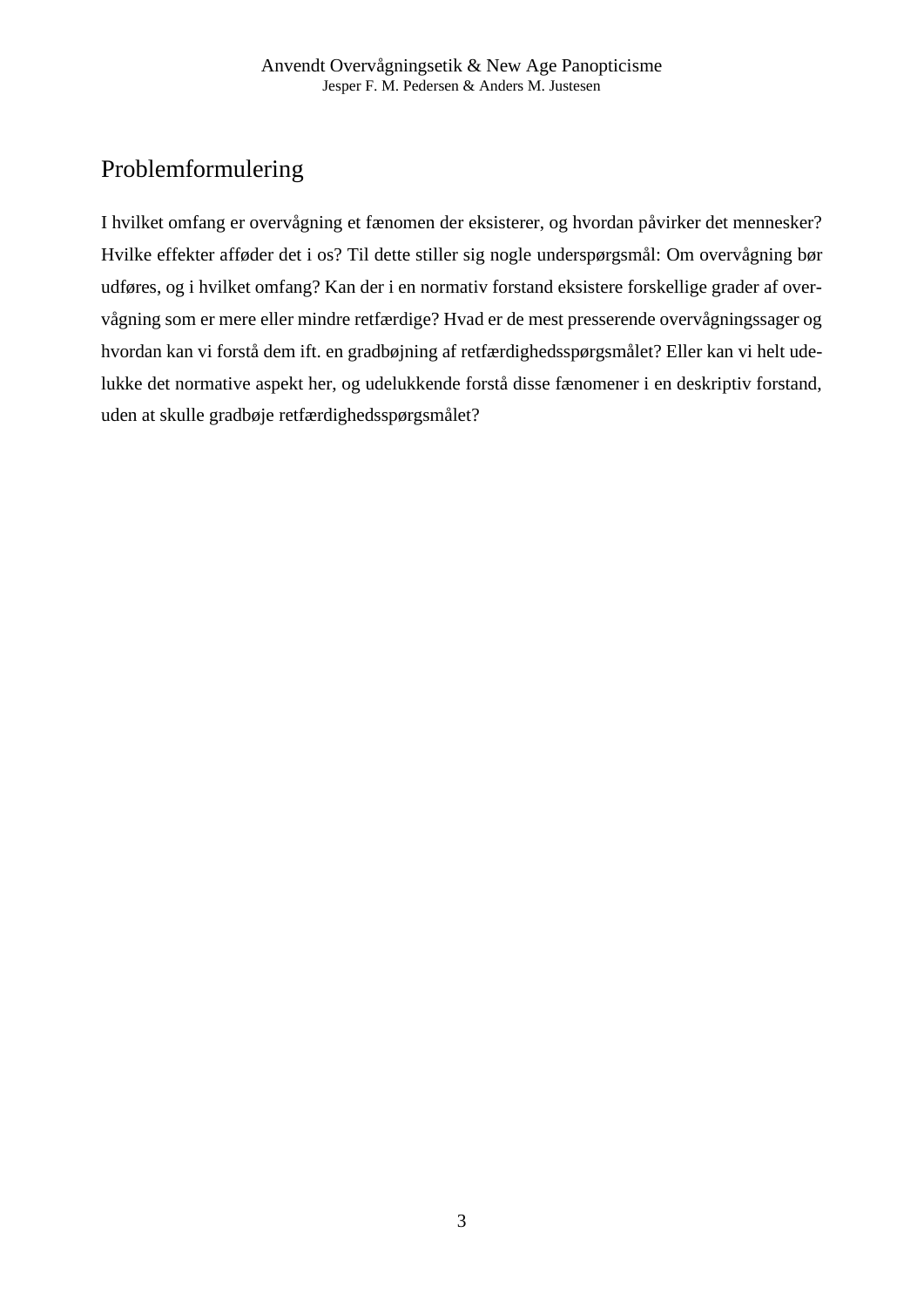# Ideal vs. Non-ideal Theory

Hvorfor er *ideal vs. non-ideal theory* vigtigt i forbindelse med overvågningsdebatten? Når det kommer til overvågningsdebatten, bliver der i konkrete sammenhænge hvor overvågning søges implementeret, næsten altid blusset en debat op omkring overvågning i det hele taget. Det er næsten uanset hvad den konkrete sag drejer sig om, næsten uanset hvor store gevinster overvågningen ville have, og næsten uanset hvor lidt det ville betyde i folks liv. Det er altså et område hvor folk ofte forholder sig principielt. Dette kunne sagtens beskrives som både sund og rationel skepsis overfor et område, der kunne medføre store konsekvenser, men alligevel ser vi hele tiden politikere, erhvervsledere, og andre magtindehavere, der trods alt stadig er mennesker, der øjensynligt prøver at presse citronen fortsat hårdere for at indføre mere overvågning. Ofte ser man også fortalere for mere overvågning, der alligevel fra tid til anden siger at overvågning er noget dårligt. Udover hvad man kan tale om indenfor en almen ramme af politiske floskler og vaghed i en politikers principfasthed, ligger der alligevel en interessant observation. Når Mette Frederiksen siger at hun ønsker et samfund baseret på tillid, da tilliden er faldende i samfundet (Regeringen, 2022), men hun så omtrent en uge efter står fast på, at man har til hensigt at øge massiv overvågning i samfundet (Kildegaard & Dandanell, 2019), så lyder det jo umiddelbart som to ting, der ikke helt spiller overens. Nu skal det heller ikke bare lyde som en kritik, eller en nøje timet heksejagt, af Mette Frederiksen alene, for hun er bestemt ikke alene. Vi kan blive i Danmark, blandt spidskandidater, og rette samme kritik mod Konservatives Søren Pape Poulsen. I februar 2016 havde han skrevet i en pressemeddelelse: "Kampen mod enkelte menneskers dumhed retfærdiggør ikke, at vi alle skal registreres" (Det Konservative folkeparti, 2016) og på trods af den udtalelse blev han i november, samme år, udpeget som justitsminister til at sørge for vedtagelsen af den nyvalgte VLAK-regerings sikkerhedspakke, som indeholdt netop *datalogging* - præcis dét han ikke selv mente man kunne retfærdiggøre med enkelte menneskers dumhed. Måske var dét bare en stille accept han måtte, men han accepterede den alligevel. (Lynard, 2016)

Så hvorfor denne splittelse i noget der alligevel virker principfast? Politikerne, ledere, og andre magthavere er heller ikke alene om at være splittede her. Hvis man stiller spørgsmål om overvågning til helt almindelige mennesker på gaden, vil man hurtigt høre noget tilsvarende. Vage, svingende svar uden et decideret holdepunkt, som taler for overvågning når det kommer til at fange voldtægtsforbrydere eller pædofile på internettet, men stadig med et strejf af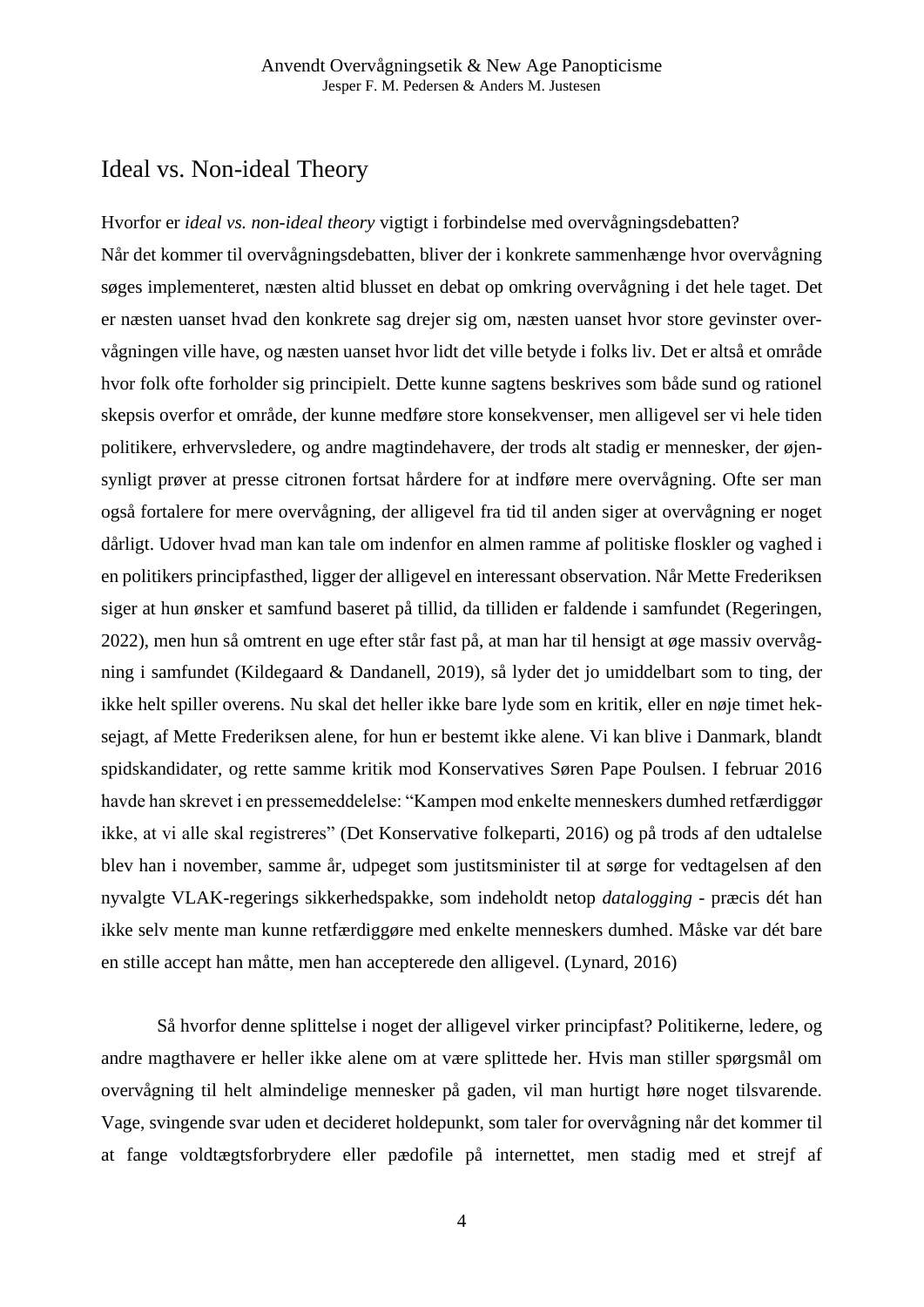principfasthed, når det kommer til det overordnede begreb "overvågning", som generelt opfattes negativt. Hvorfor sker dette? Hvad er det for en ramme, der gør overvågning til noget man forholder sig så konsekvent til, mens det samtidig er noget man forholder sig lidt løst og fast til? Det er vores tese, i denne opgave, at der kan trækkes tråde til en fundamental splittelse i traditionen for at udtænke normative love, nemlig den for nyligt opblussede debat om ideal theory vs. nonideal theory. Det er vores tese, at der med en anvendelse af overvejelserne i denne debat, kan føres til mere klarhed omkring netop svært diskutable emner som overvågning, og hvordan vi tilgår sådanne emner på en rationel måde. Vi mener altså at have sporet os ind på noget som kan lede til en interessant epistemologisk pointe, som indenfor mange diskussioner af retfærdighed alt for ofte bliver overset/udeladt, måske fordi den for nogle forekommer irrelevant for hvad de end måtte have med at gøre, eller at den forekommer overflødig i det hele taget. Dét mener vi langt fra er tilfældet.

Det er vigtigt først at holde sig for øje, at meget af denne debat/disse debatter fokuserer på ideel/non-ideel teoretisering om/af retfærdighed i særdeleshed. Laura Valentini fra London University College har skrevet en artikel om debatten kaldet 'Ideal vs. Non-ideal theory: A Conceptual Map' (2012), hvori hun opsummerer debatten og de udfordringer der indgår i den. Hun anerkender, at en bredere metodisk analyse af metodiske debatter i politisk teoretisering ville kræve mere udfoldelse end hun har plads til i sin artikel (Valentini, 2012, s. 2). Siden vi ønsker at diskutere retfærdigheden i overvågning, giver det god mening, at vi også forholder os til den metodiske fremgangsmåde, som underbygger hele fundamentet for dét vi ender med at kalde retfærdighed. For at afklare om overvågning principielt er retfærdigt eller ej, eller måske eksisterer i en form for gråzone, må vi først kigge nærmere på hvad det er der gør, at det klassificeres som enten det ene, det andet, eller måske det tredje.

Ifølge Valentini kan ideal vs. non-ideal teori-debatten opdeles i tre forskellige fortolkninger:

- *Full Compliance vs. Partial Compliance*
- *Utopian vs. Realistic Theory*
- *End-state vs. Transitional Theory*

Og de tre fortolkninger skal forstås på følgende måde: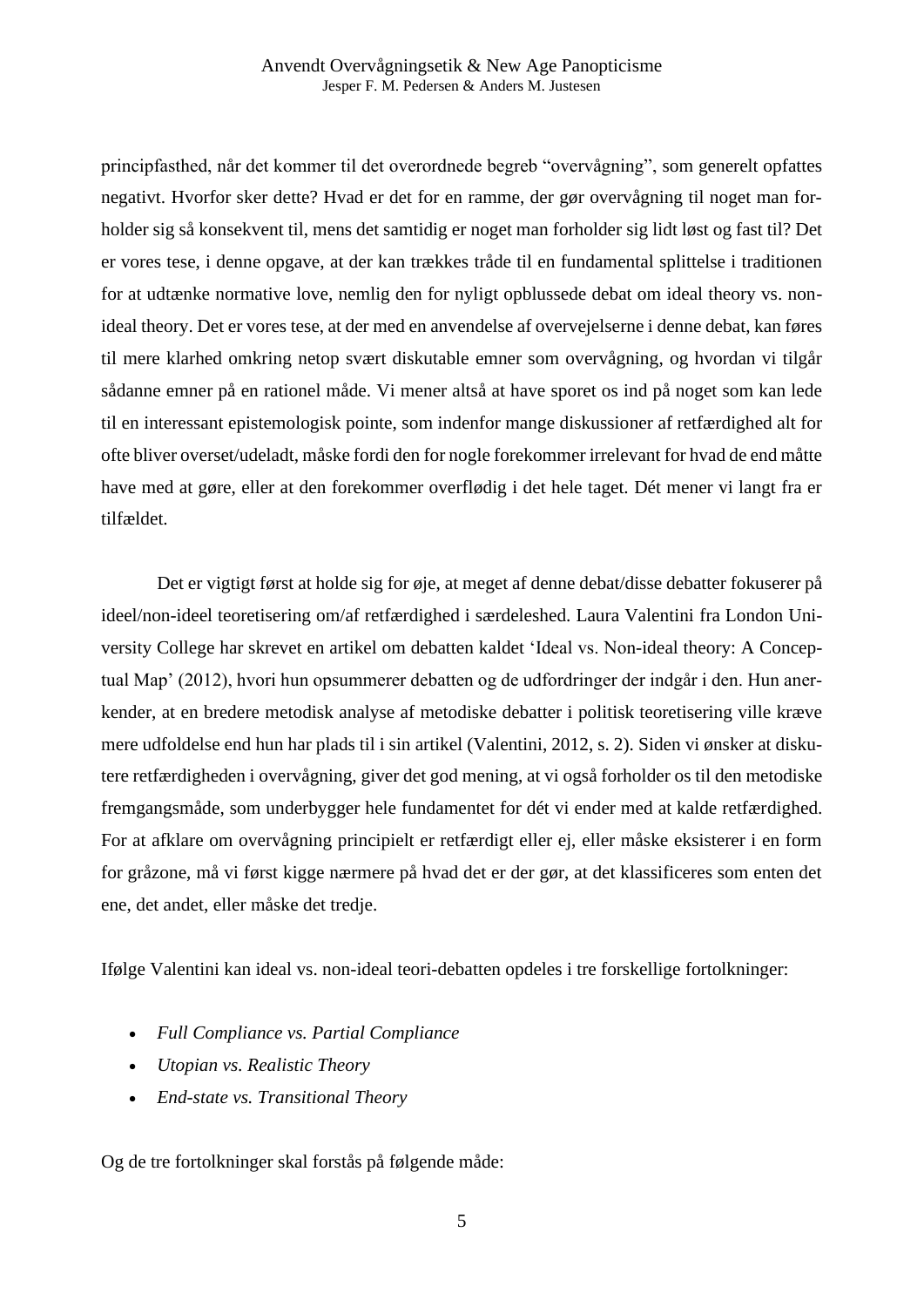### *Full Compliance vs. Partial Compliance:*

• Hvis vi forudsætter denne fortolkning, mener Valentini at debatten fokuserer på spørgsmålet om hvilke pligter og forpligtelser, der gælder for os i situationer med "*partial compliance*", i modsætning til situationer med "*full compliance*". (Valentini, 2012, s. 1)

### *Utopian vs. Realistic Theory:*

• Forudsætter vi denne fortolkning, mener Valentini at fokus i debatten er på spørgsmålet om, om "feasibility constraints" bør tilbageholde normativ politisk teoretisering og, i så fald, hvilke former for gennemførligheds tilbageholdelser, der bør betyde noget. (Ibid, s. 1)

# *End-state vs. Transitional theory:*

• For Valentini retter forudsætningen af denne fortolkning debattens fokus over på spørgsmålet om, hvorvidt en normativ politisk teori bør sigte efter at identificere et ideal af samfundsmæssig perfektion, eller om den bør fokusere på transitionelle forbedringer, uden den nødvendigvis også bestemmer hvad "Optimum" er. (Ibid, s. 2)

# *Full Compliance vs. Partial Compliance*

I John Rawls 'A Theory of Justice' findes en *full compliance* antagelse. I denne kontekst betyder ideal theory, at man har med en teori at gøre, som er designet under antagelserne 1 og 2 mens Non-ideal theory svarer overfor dette til negationen af 1 og 2.

- 1. Alle relevante agenter overholder de retfærdigheds-krav, der gælder for dem.
- 2. Naturlige og historiske betingelser er fordelagtige. Ifølge Rawls må samfundet være socialt og økonomisk udviklet nok til at realisere retfærdighed. (Ibid, 2012, s. 2)

Kun meget få sider i 'A Theory of Justice' er dedikeret til situationer med *partial compliance* (altså situationer hvor agenter handler uretfærdigt), og Rawls egen begrundelse for dette er, at ideal theory giver os "den eneste basis for systematisk at kunne omfavne de (mere) presserende problemer [of non-ideal theory] som er hvordan man bør respondere til uretfærdighed." (Ibid, s. 2) Men det store spørgsmål her er jo hvor langt vi kan komme med en teori som er designet under forudsætningen "*full compliance*", når vi prøver at forholde os til situationer med "*partial*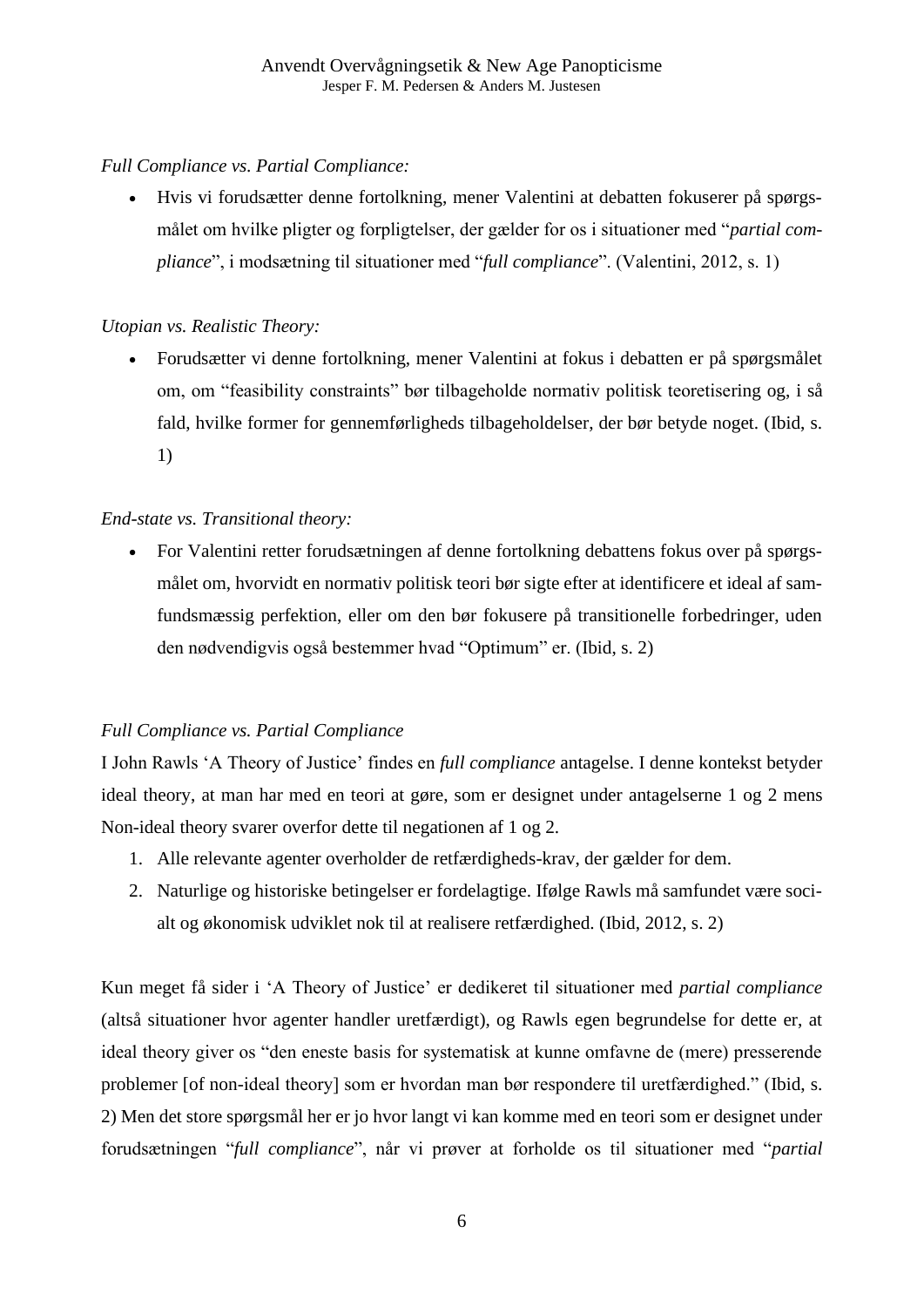*compliance*". Ideal theory er i stand til at udpege situationer med *partial compliance* ved at påpege hvad der kræves for "*full compliance*" - men den er bare ikke rigtig i stand til at fortælle os, hvordan vi bør forholde os til sådanne situationer. Valentini skriver, at kritikere af ideal theory ofte påpeger store internationale problemstillinger for at illustrere dette problem med *partial compliance*. Her har emner som racisme og global ulighed dét tilfælles, at de (som problemstillinger) forbliver udholdende fordi mennesker (almene og officielle) er uvillige til at agere på de pligter, som påfalder dem. For disse kritikere er det store omdrejningsspørgsmål i politisk teori derfor "hvad bør vi gøre i situationer hvor andre ikke gør deres del?" (Valentini, 2012, s. 2-3)

David Miller foreslår f.eks. tre brede svar til det ovenstående spørgsmål:

- 1. "Do your fair share, and no more than that."
- 2. "Do more than your fair share"
- 3. "Do less than your fair share" (Miller, 2011, s. 233)

Valentini bringer herefter en række eksempler på *partial compliance* situationer som illustrerer fordele og ulemper ved indgivelsen af de forskellige svar. Hendes pointe med illustrationerne er sådan set bare at påpege, at der nok bør være en vis skepsis vedrørende muligheden for at identificere et "master principle", som gør sig gældende i *partial compliance* sammenhænge. Derfor foreslår hun, om end med en anelse forsigtighed, en model for *partial compliance*, hvor "rimelighed" har en betydning. På denne måde kan én af Millers tre svar gives, og vi kan agere ud fra dem efter rimelighedens grænser. Hvad der så dømmes til at være "rimeligt", i denne forstand, afhænger af omstændighederne. Opgaven for deltagere i debatten handler derfor, for Valentini, om mere konkret at afklare hvad "rimelighed" betyder i den konkrete situation. Eller, sagt på en anden måde, hvad "rimelighedsbegrænsningerne" omhandler - og dét specielt i store komplekse sager, som omhandler hele samfund og dets institutioner. (Valentini, 2012, s. 3-4)

#### *Utopian vs. (more or less) Realistic Theory*

Angående de tidligere nævnte "feasibility constraints" (gennemførligheds overvejelser) søger Valentini at afklare forskellen mellem "fuldt ud utopiske teorier" og "realistiske teorier", og herefter også at skelne mellem mere og mindre realistiske teorier. I den forbindelse starter hun også med at påpege at forsvarere af hhv. "fuldt ud utopiske teorier" og "realistiske teorier" ofte bruger Rawls idealistiske udgangspunkt som argumentatorisk skydeskive, i udfoldelsen af deres egne teorier.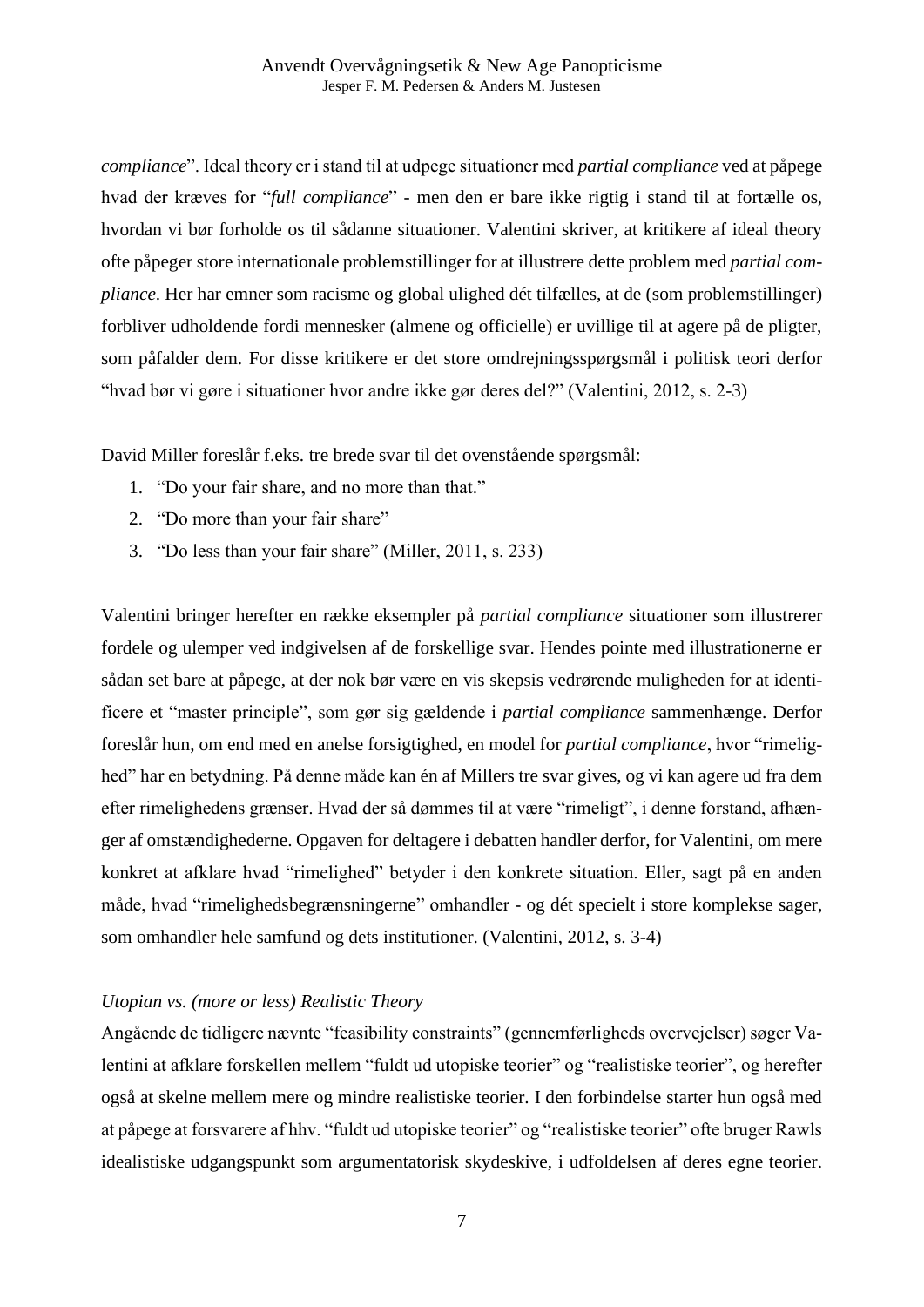Enten er han for realistisk anlagt for den ene kritiker, eller også er han for idealistisk anlagt til den anden. G.A Cohen, der her kan ses som en form for bannerfører for "utopisk teori", mener at retfærdighedsprincipper er fuldstændig uafhængige af faktuelle begrænsninger. For ham er retfærdighed bare én værdi blandt mange, og den fortæller os som sådan ikke hvad vi bør gøre i en konkret situation. I stedet afhænger det vi bør gøre af en hensigtsmæssig balance mellem retfærdighed og andre værdier i sammenhæng med de omtalte "feasibility constraints". På denne måde kan retfærdighed omtales som en form for tidsløs og fakta-løs værdi, og derfor er opgaven for den politiske filosof, ifølge Cohen, snarere hvad vi bør tænke end hvad vi bør gøre. Ifølge Valentini kan opgaven derfor omtales som evaluativ rettere end normativ. Det normative aspekt her, opnås kun når andre værdier end retfærdighed kombineres og afføder en slags "social regulering". (Valentini, 2012, s. 4-5)

Rawls' tilgang er i stedet normativ, og her udvikles retfærdighedsprincipper i respons til den shakespeareske idé om "the human condition"*.* Fordi mennesker er forskellige og har forskellige planer og mål med livet, må normative principper etableres, så konflikterende krav, eksempelvis oftest på ressourcer, kan justeres på det vi ender med at kalde retfærdig vis. For Rawls fortæller principperne os altså "hvad vi skal tænke om hvad vores samfund bør gøre". Valentini siger så, at en bevægelse for at forene disse to perspektiver faktisk også eksisterer. Dét som Rawls kalder "retfærdighed" kunne man godt argumentere for er det samme som dét Cohen kalder for "social regulering". Med en fod stadigt placeret hos Shakespeare, spørger hun pludseligt "what is in a name?" angående retfærdighed, og dét gør hun fordi retfærdighed vel kan betegnes som en værdi, der pålægges speciel interesse, og som også kan afføde rettigheder og andre gode værdier (Den er simpelthen vigtig for os. Så vigtig at man ligefrem føler at man kan agere i retfærdighedens navn). Hun spørger hvorfor vi skulle være så opmærksomme på retfærdighed som værdi, hvis det bare er én blandt mange? (Ibid, s. 5-6) En kritik Rawls ville kunne have rejst af "utopiske tænkere", som Cohen, er at de også må forholde sig til metafysiske formodninger om eksistensen af retfærdighed, som gør sig gældende på tværs af alle tænkelige (eller mulige) verdener. Rawls model er snarere en hvor man forsøger at designe principper for den verden vi er i nu og her, og så "nærliggende" tænkelige verdener (Ibid, s. 6). Hvor vi måske kunne kalde Cohen for "ekstremt (utopisk) idealistisk" kan vi måske nøjes med at kalde Rawls for "moderat (realistisk) idealistisk", da han trods alt ikke søger at afklare alle tænkelige etiske udfordringer med sit ideal.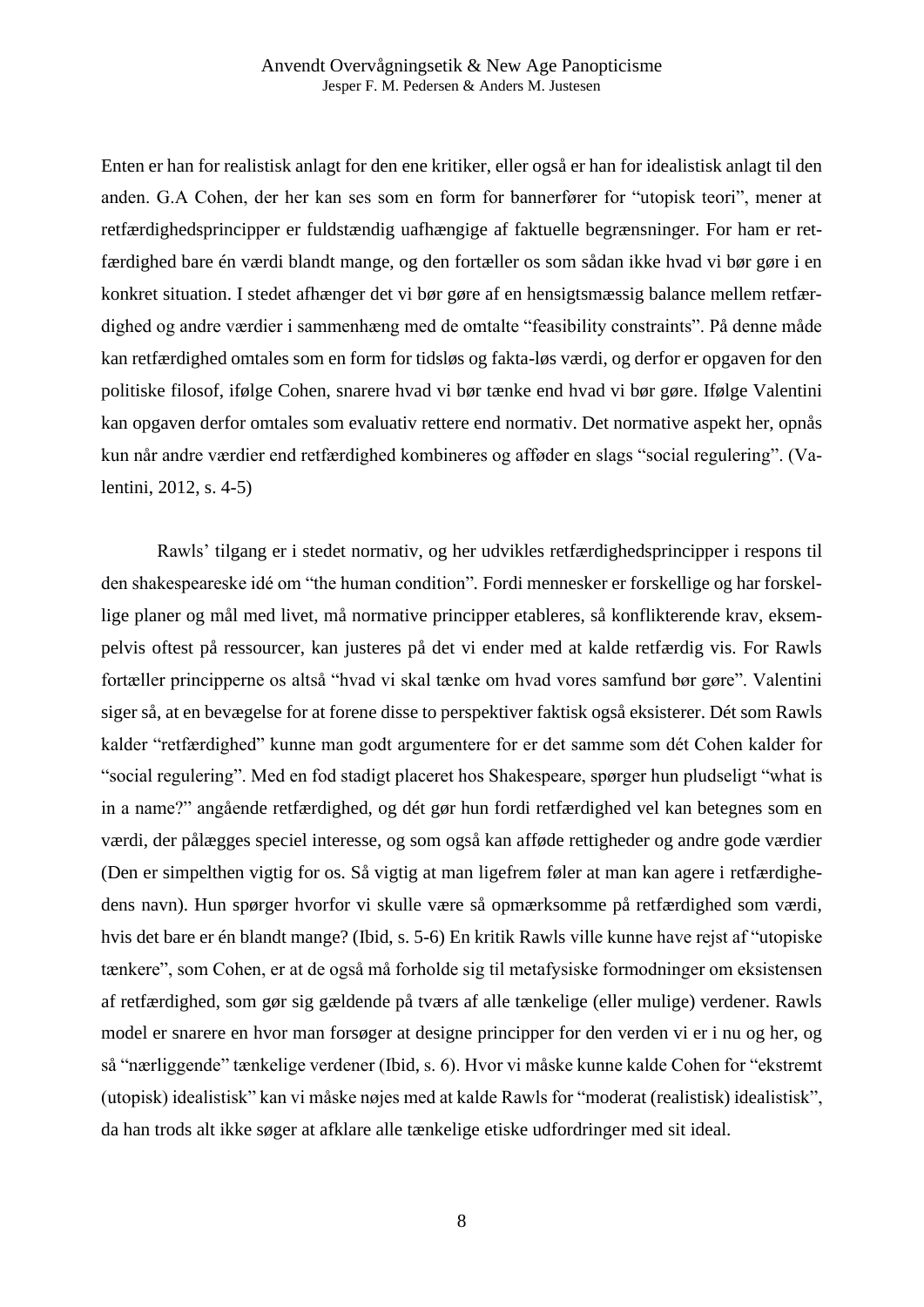#### *More or less realistic theory*

Andre proponenter for non-ideal theory, som er enige med Rawls i, at visse fakta er vigtige for designet af normative politiske principper (som også med sandsynlighed virker i praksis), er dog ikke enige med Rawls i, hvilke af disse fakta, der er relevante for dét. De mener at Rawls' model er alt for idealiseret i det at den afviser vigtige fakta som karakteriserer politik i den virkelige verden. Jeremy Waldron, Bernard Williams, og Raymond Guess er alle tænkere som stiller sig kritiske overfor denne Rawlsianske idé om "circumstances of justice" (Valentini, 2012, s. 6), og påpeger idéen som partiel. Waldron ville f.eks. gerne supplere denne med en "circumstances of politics", som også inkluderer menneskers villighed til at koordinere, samt vores uenighed i hvad der så tæller som retfærdig koordination. Grundlæggende tror denne gruppe, som Valentini kalder "politiske realister" altså på, at politisk filosofi som udgangspunkt må være opmærksom på eksisterende magtstrukturer, og helt droppe naivt optimistiske forestillinger om menneskets natur som ofte gør sig gældende i den Rawlsianske "*full compliance*"-model. For dem giver det ikke mening at holde et eksisterende samfund op mod en (måske, i højere eller mindre grad) uopnåelig konceptualisering af en verden, som vi næppe nogensinde kommer til at leve i. Her mener de, at elementer som grådighed, selviskhed, korruption, sadisme, osv. bør overvejes og inkorporeres, hvis man faktisk ønsker at guide handlinger i den virkelige verden - og samtidig også vil kritisere eksisterende omstændigheder. (Ibid, s. 6-7)

Valentini mener dog, at der kan laves to læsninger af realisternes kritik her. I én læsning ville de ikke mene at Rawls' fejl er i måden hvorpå han teoretiserer om retfærdighed, men snarere i negligeringen af andre tungt-fakta-bundne sociale idéer (f.eks. fred eller sikkerhed). I denne læsning, mener Valentini at kritikken af Rawls lidt mister sin metodiske tekstur (Hun bruger ordet flavor), og bærer i stedet præg af en kritik af kontemporær politisk filosofis iøjnefaldende besættelse med retfærdighed, og eksklusionen af andre værdier, som måske dominerer dette landskab mere i dag, end det gjorde på Rawls tid. (Ibid, s. 7) I en anden læsning peger Valentini på, at Rawls betragtelige fejl kunne ligge i, at han ikke formår at inddrage alle relevante fakta for at kunne teoretisere om retfærdighed i sig selv. I denne forstand skal retfærdighed forstås som et overordnet socialt ideal, som indkapsler de vigtigste aspekter af politisk værdi. Og Valentini finder flere gode argumenter i denne læsning end den anden. Jo færre begrænsninger fra den virkelige verden, der overvejes i designet af en normativ politisk teori, jo mere praktisk ineffektiv ender dens principper med at være.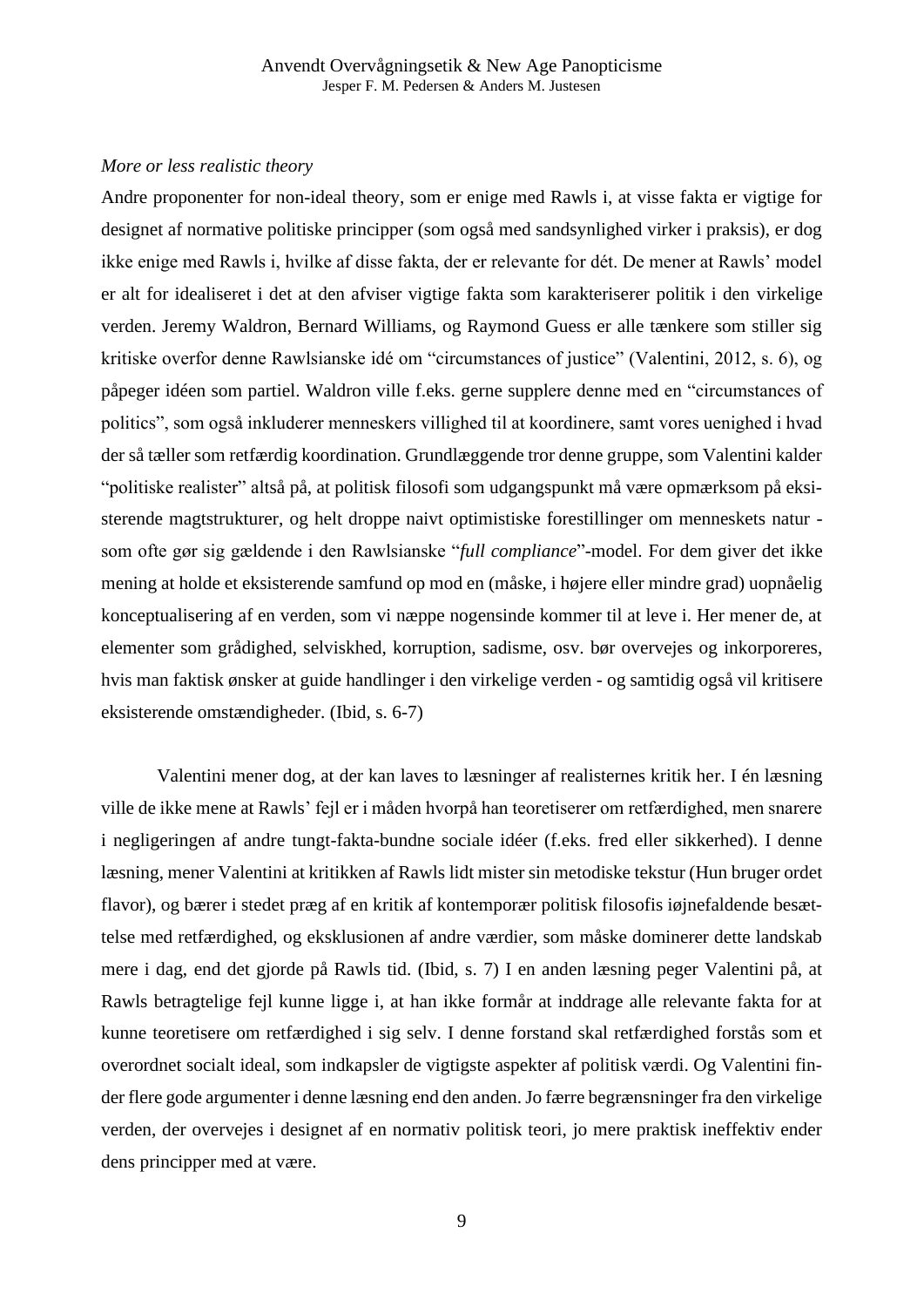- F.eks. kunne den være designet til at respondere til en situation som er anderledes end den vi faktisk befinder os i. (Hvad vi skal gøre, afhænger bl.a. af om der er tale om "*full*" eller "*partial*" *compliance*) (Valentini, 2012, s. 7)
- Fra et motiverende perspektiv er vi måske villige til at opgive en mindre procent af vores løn, men ikke op til 60%, selv hvis den idealistiske retfærdighed kræver det. (Ibid, s. 7)

Men på den anden side, siger Valentini også at jo flere af begrænsningerne, der indlejres i udfoldelsen af politiske principper, jo mere vil disse så til gengæld ligne et ukritisk forsvar af en eksisterende status quo (som ikke nødvendigvis er ønskværdig).

• Overvejer vi f.eks. idéen om de negativt motiverende faktorer ved beskatning, som nævnt ovenfor, og skønner denne idé for meget værdi, kunne vi ende med en situation hvor vi accepterer at ekstremt rige mennesker beskattes meget lavere end de 60% som jo netop er nødvendigt for at retfærdigheden sker fyldest. (For så vidt retfærdigheden selv er interesseret, så burde der her være tale om en *full compliance* sammenhæng, og ikke bare en *partial compliance* sammenhæng.) (Ibid, s. 7-8)

Her nævner hun så Joseph Carens, som foreslår en model, hvor det korrekte niveau af idealisering og den relevante distance mellem "burde" og "er", må være afhængig af det specifikke mål med teoretiseringen. Her er tanken, at hvis vi vil have en målestok for hvor meget vores samfund fejler sammenlignet med et ideelt ét, så må vi jo ikke overveje for mange begrænsninger i vores ideal. Den ideelle verden må være uden uretfærdig adfærd blandt mennesker. Men hvis vi på den anden side ønsker at designe principper, som med stor sandsynlighed er effektive på trods af menneskers fejlagtige opførsel, så må vi overveje flere begrænsninger. (Ibid, s. 8)

Valentinis store pointe her er at det, i sammensurium af disse forskellige tilgange, faktisk bliver muligt for os at placere politiske teorier på en linje/skala af mere eller mindre realisme. Hendes forslag til en teoris succes afhænger så af at det faktuelle input er *passende*, alt efter det specifikke spørgsmål man forsøger at besvare. Og siden dét fungerer på en sag-til-sag basis, mener Valentini at det næsten er umuligt at finde på én generel regel, som siger noget om hvilket niveau af idealisering, der er korrekt i normativ teoretisering. Hun mener altså, at forskellen mellem Rawls og de politiske realister er, at de hver især forsøger at besvare forskellige spørgsmål, ikke at de er uenige - som sådan. Realisterne leder efter principper, som er effektive her og nu, mens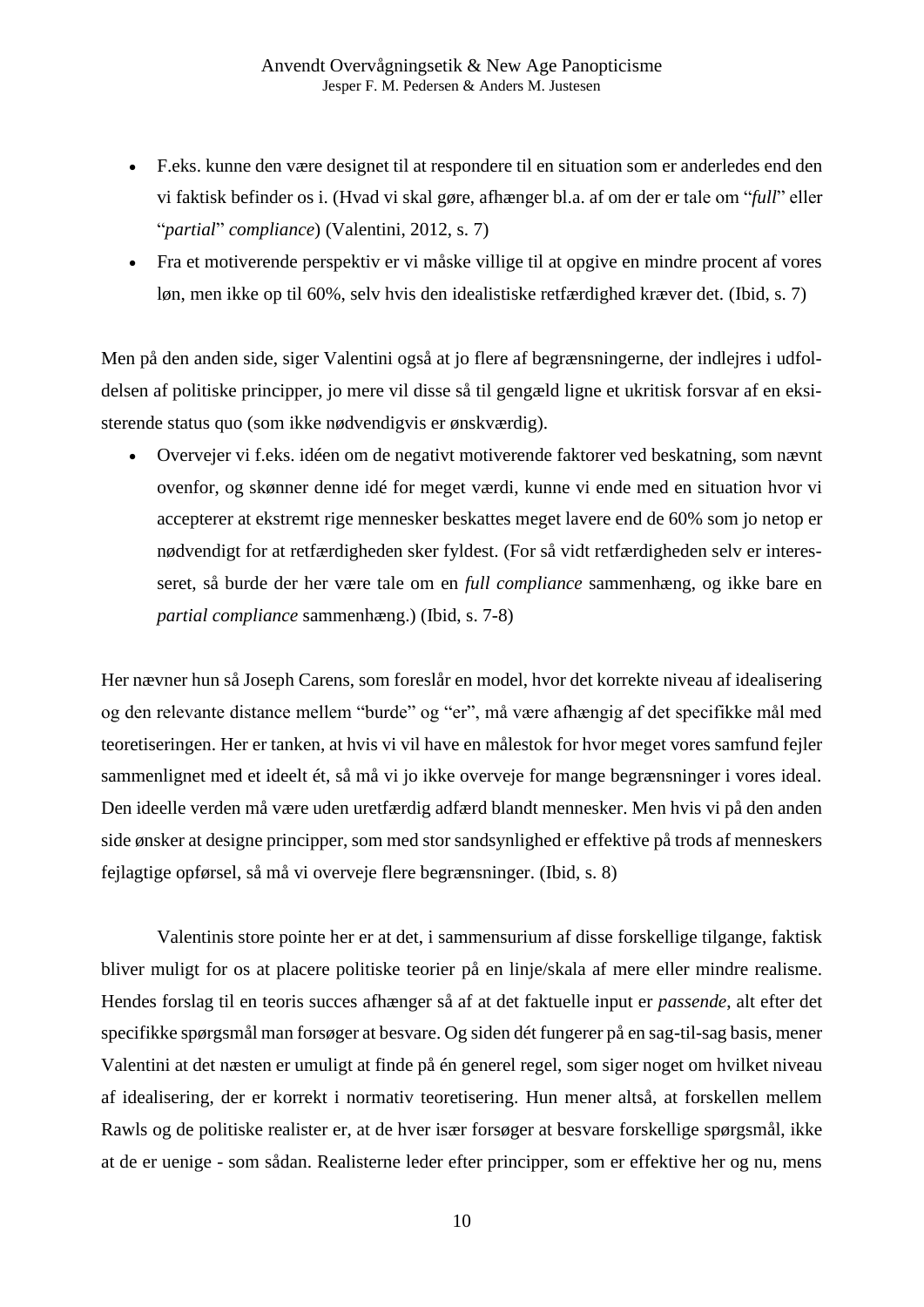såkaldte Rawlsians leder efter grunde til at vores verden er fejlagtig sammenlignet med en ideel verden. Derfor mener hun, at debatten om "mere eller mindre realisme" i teorierne kan være en smule misforstået - det handler om det specifikke spørgsmål, man forsøger at besvare, og ikke så meget om hvem der endegyldigt har ret ift. fremgangsmåde. (Valentini, 2012, s. 8)

#### *End-State vs. Transitional Theory*

I denne tredje konceptualisering af ideal vs. non-ideal theory debatten, tager Valentini udgangspunkt i Rawls værker, og beskriver ideal theory i form af et langsigtet mål for institutionel reform. Non-ideal theory kan i denne forstand beskrives som *transitional* teori, og spørger altså hvordan det ideelle mål kan nås - som regel med gradvise trin dertil. Rawls mener altså, at non-ideal theory forudindtager ideal theory for at komme frem til netop idealet. Indiske Amartya Sen, en berømt proponent for non-ideal theory, siger at hvis målet med teoretisering om retfærdighed er, at hjælpe os med at forstå hvordan vi gør verden mere retfærdig, så burde vi nok ikke investere så meget tid og energi i hvordan vi gør verden "fuldt ud retfærdig". For det første mener han ikke at "*endstate*" teori er nødvendigt for at identificere retfærdigheds forbedringer, fordi disse sagtens kan identificeres uafhængigt af en perfekt verden. Altså behøver vi ikke nødvendigvis at konceptualisere noget lignende Star Trek for at være i stand til at identificere racebaseret diskrimination som et problem i vores nuværende verden. For det andet mener han ikke at "*end-state*" teori er tilstrækkeligt for at afgøre de omtalte forbedringer, da der kræves en uddybelse af den målestok, som gør det muligt for os at bedømme den afstand vores samfund har fra at være ideelt. (Ibid, 9)

Mange såkaldte Rawlsians har accepteret de kritikpunkter Sen bringer op her, men holder stadig fast i ideal theory's vigtighed som et værktøj til at kunne identificere hvor uretfærdig verden kan siges at være. I denne forstand behøver ideal theory ikke ligge forud for non-ideal theory, i en form for "rangering af den korrekte fremgangsmåde", men de kan eksistere sideløbende med hinanden, og ideal theory kan forblive en vigtig komponent for den politiske filosof til at afklare brede normative foretagender. Andre Rawlsians siger så til gengæld, til Rawls forsvar, at bevægelser i en *transitional* teori både skal være moralsk tilladte og samtidig indeholde sandsynlighed for at ende med succes. Men uden et ideal, som kan påpege hvad der så er tilladt, og hvad der tæller som succes, kan vi ikke fastslå om vi opfylder de krav. (Ibid, s. 9) Valentini diskuterer, ud fra disse argumenter for hhv. *end-state* og *transitional* teori, om vi måske med denne debat, bevæger os i retning af et uudforsket område i politisk teori, nemlig analysen af "transitionelle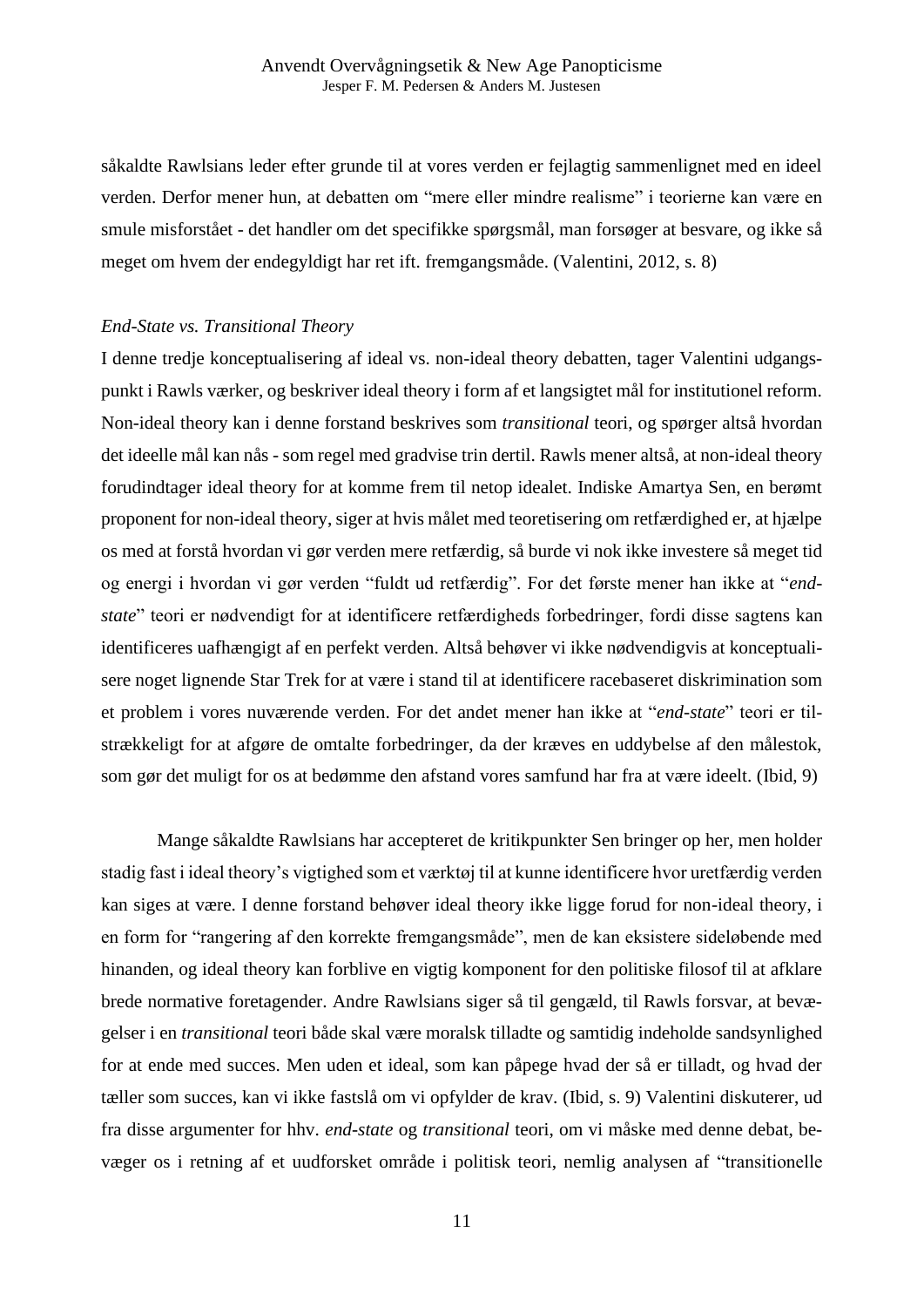begrænsninger". Der er både gennemførligheds begrænsninger, som er fysiske, psykologiske og sociale "facts", og så er der moralske begrænsninger, som er den moralske pris for transitionen. Til dette siger Valentini, at hvis prisen for mere retfærdighed i vores verden f.eks. er en "hurtig krig", som indeholder al den død og ødelæggelse som en krig normalt gør, så er denne "hurtige" løsning nok ikke moralsk acceptabel. Eller hvis vi, på samme måde, kan øge retfærdighed i vores verden her og nu, ved at bringe et politisk tiltag på banen (det kunne f.eks. være en form for overvågning), men som måske ender med at umuliggøre en større retfærdighed i fremtiden (f.eks. være en verden, hvor vi har fuld tiltro til hinanden), så er prisen for det politiske tiltag måske også for høj dér. Hun giver altså Amartya Sen ret i at idealet måske ikke er nødvendigt for transitionen, men samtidig giver hun også Rawlsians ret i, at et ideal kan afføde sig normative overvejelser, som bør have indflydelse på hvordan vi laver retfærdigheds forbedringer. (Valentini, 2012, s. 9- 10)

Udover hvad vi nævnte i begyndelsen af dette afsnit om overvågningsdebatten overfor ideal vs. non-ideal theory, vil vi, måske lidt kontroversielt, lade denne teoretiske udpensling af ideal vs. non-ideal theory stå for nu, og vende tilbage til den i slutningen af vores diskussion. Derfor vil vi opfordre læseren til at holde denne debat i mente, mens vi ikke dykker dybere ned i den, her og nu. I stedet vil vi nu fokusere på Kevin Macnish's overvågningsetik, og hans forsøg på at gøre overvågning til et spørgsmål om grad, snarere end et spørgsmål om idealer for/idealet i overvågning, som vi mennesker ellers har en tendens til at gøre det til, når vi betragter det som et ja/nej spørgsmål. Vi mener, at Macnish's teori kan ses som et eksempel på non-ideal teoretisering af overvågningsspørgsmålet som alligevel indeholder væsentlige pointer fra ideel teoretisering, og netop denne pointe vil vi, som nævnt, vende tilbage til i diskussionen.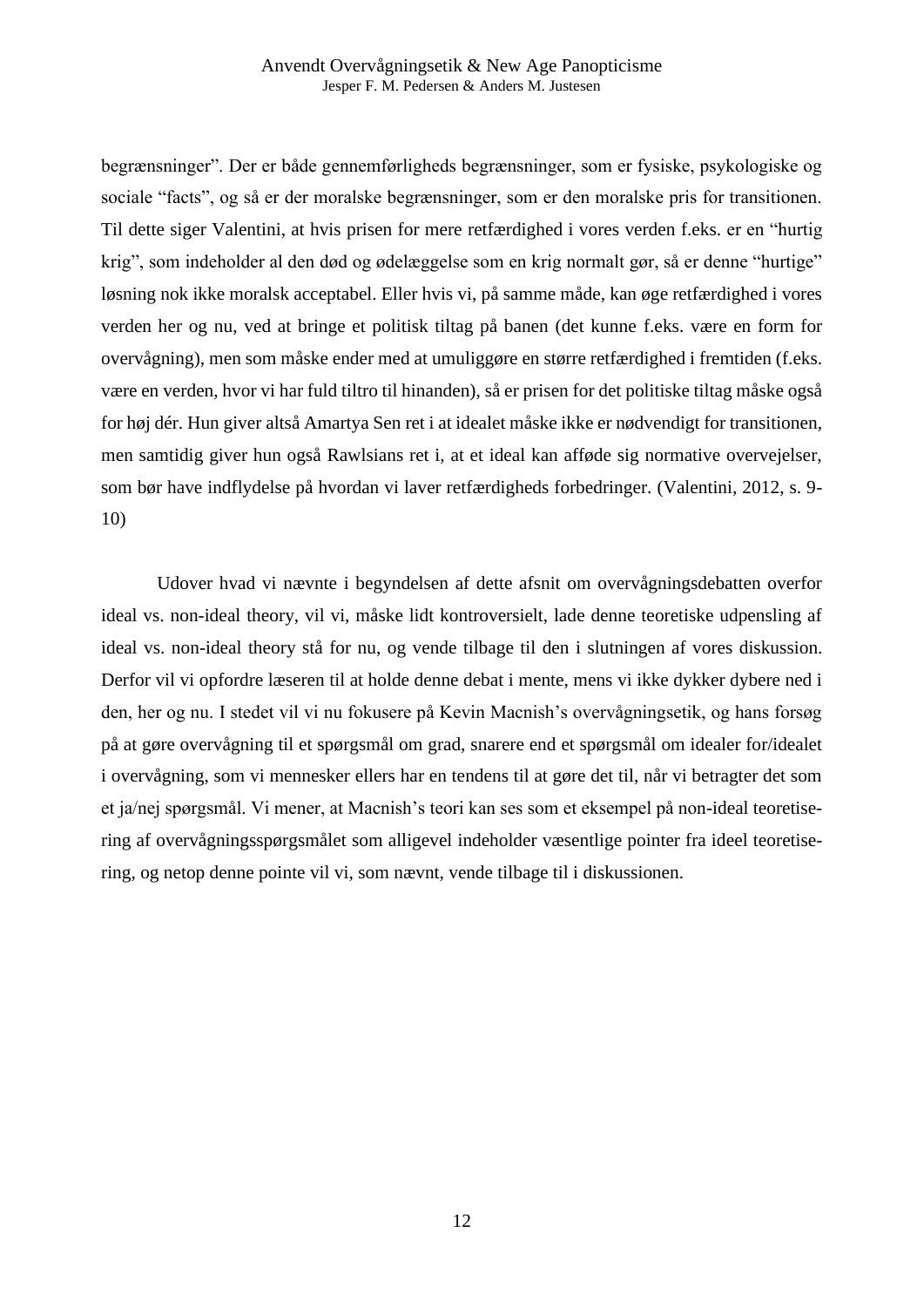# Kevin Macnish - Overvågningsetik

# Retfærdig krig traditionen

I de næste afsnit går vi i dybden med overvågningsetik, og overordnet set kan det siges om overvågningsetik, at det læner sig mest af alt op af nytte etik. Formålet med overvågningsetikken i projektet, foruden at fastlægge den normative teori på området, er at anvende det i udarbejdelsen, analysen og diskussionen af vores cases, og prøve på at beslutte i hvilket omfang overvågning i de individuelle tilfælde kan retfærdiggøres. Hovedsageligt baseret ud fra Kevin Macnish's tekst 'Just Surveillance? Towards a Normative Theory of Surveillance' vil vi her gå i detaljer med overvågning set fra et etisk perspektiv, hvor Macnish selv mener der i lignende forskning enten mangler en ordentlig sammenhængende struktur, eller at litteraturen mangler at tage højde for kritiske aspekter. Macnish mener at den filosofiske tradition omkring begrebet 'retfærdig krig' både bør og kan anvendes som etisk ramme for de spørgsmål der skal stilles ved en hvilken som helst overvågnings operation, og han mener at denne filosofiske tradition er solid basis for dette, fordi den er historisk lang, overvejet og gennemtænkt. Principperne han låner fra denne tradition, er bl.a. som følger: Hvad er *årsagen* til overvågning? Hvilken *autoritet* har den overvågende? Har der været *hensigtserklæring* til den overvågede? Er overvågning den *sidste udvej*? Hvad er *sandsynligheden for succes* med overvågning? Og er overvågning overhovedet den *proportionelle* respons? Ligeledes skal overvågningsmetoderne være *proportionelle til situationen*, og menneskerne der kommer under overvågning, skal være *passende mål*, mens overvågning af *upassende mål* så vidt som muligt skal begrænses. (Macnish, 2014, s. 1)

Indledningsvist skal det markeres at både brugen af overvågning i udviklede demokratiske lande, såvel som debatten deromkring har fyldt væsentligt mere i årene efter terrorangrebene d. 11 sept. 2001. Siden da er en bredere anvendelse af overvågning blevet billigere og nemmere at udføre, både pga. teknologisk udvikling på området, og pga. den stigende 'perceived threat' mod samfundet. Den offentlige debat omkring overvågning tog dog først for alvor til i styrke i kølvandet på Snowden åbenbaringerne i 2013, da tidligere NSA-analytiker Edward Snowden offentliggjorde institutionens udbredte anvendelse af programmet Prism, der praktisk talt gjorde det muligt for NSA at opsnappe alle signaler alle private folk i USA anvendte via deres computere og telefoner: Alle samtaler, beskedhistorik, søgehistorik, osv. Dette blev bredt anset for at være et af de største overgreb mod privatlivets sfære i moderne tid, begået af en regerings institution (i et frit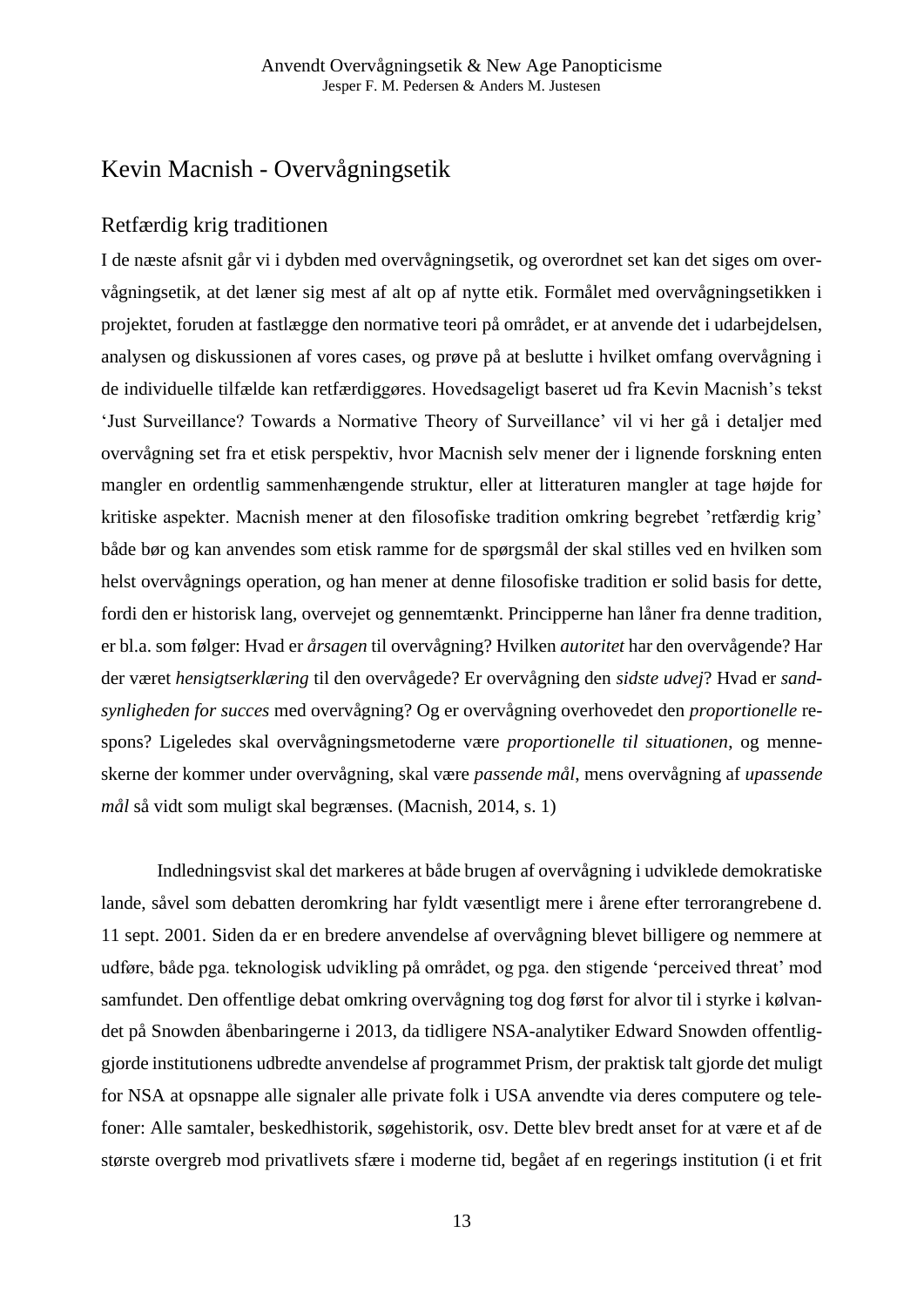demokratisk land). Macnish mener at der på trods af både den tiltagende brug af overvågning, og den dertilhørende tiltagende debat omkring emnet, er blevet forsøgt for lidt at udvikle en systematisk normativ etik om overvågning. Derfor gør han selv forsøget, med udgangspunkt i 'retfærdig krig' traditionen som model, hvorfra det er muligt at skabe en ramme, som overvågning kan bedømmes ud fra, og om nødvendigt, begrænses eller raffineres. Endvidere slår han også fast at denne foreslåede ramme ikke indeholder løsningerne på problemerne vedrørende de mulige skader ved diverse former for overvågning, men at rammen er til for at muliggøre en analyse af etikken ved brugen af disse former, baseret på hvorvidt skaderne på forhånd er identificeret gennem empirisk forskning. Hvis omstændighederne omkring overvågningshandlinger er tvivlsomme, er rammen ligeledes til for at analysere hvordan og hvorfor sådanne overvågningshandlinger er uetiske. (Macnish, 2014, s. 1-2)

 For Macnish er det centralt, at det er nødvendigt at opfylde størstedelen af de tidligere nævnte principper for at retfærdiggøre overvågning, med undtagelse af princippet der angår autoritet, som er ønskværdigt men ikke nødvendigt at opfylde. Ergo skal der være en retfærdig årsag, understøttet af en korrekt intention. Overvågningen skal være nødvendig og have sandsynlighed for succes, og overvågningen skal være proportionel og underlagt formel hensigtserklæring (Hvis det er tilfældet at overvågningen er til for at afskrække fra bestemt adfærd). I forhold til de anvendte overvågningsmetoder, må den enkelte overvågningshandling atter være proportionel i den skade den gør, og den enkelte overvågningshandling skal diskriminere så vidt som muligt mellem passende og upassende mål. Enkeltstående kan ingen af principperne derfor ifølge Macnish siges at retfærdiggøre overvågning for sig, men samlet set, hvis de alle er opfyldt, kan overvågning retfærdiggøres, og derudover mener han at alle ni principper udgør en nødvendig og tilstrækkelig retfærdiggørelse for en overvågningshandling. (Ibid, s. 2)

#### *(Indvendinger mod) Retfærdig Krig-tilgangen*

Macnish anerkender selv at perspektivet fra retfærdig krig traditionen kan anses for at være kontroversielt i overvågningskonteksten, især da skaderne som konsekvens af krigsførelse generelt er værre end skaderne som konsekvens af overvågning er. Dertil skal det dog også nævnes at overvågning gør skade, bare i et andet og som regel mindre omfang. Selvom dette langt fra er den eneste store forskel på krigsførelse og overvågning, mener han dog også at det kan være et vigtigt element at tage i betragtning i sammenligningen. Han fastslår til gengæld at han ikke forsøger at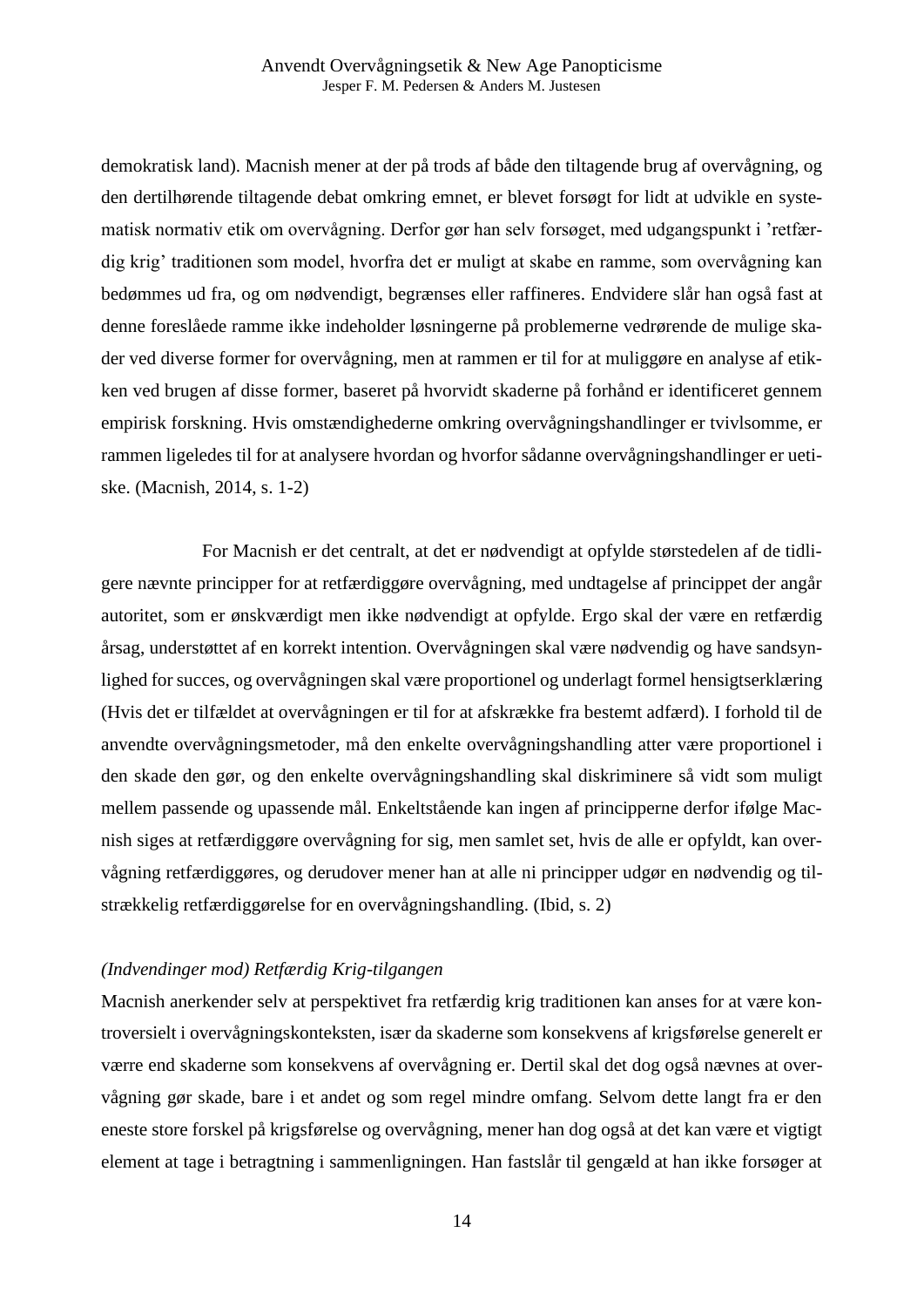ligestille krigsførelse og overvågning, især da forskellen på at være subjekt for krigsførelse tydeligvis er anderledes end at være subjekt for overvågning. Hans sammenligning handler derimod om etik, og er til for på at pointere at der en sammenhæng mellem krigsetik og overvågningsetik, på trods af at sammenligningen ikke er perfekt. Pointen med at anvende retfærdig krig traditionen, er at Macnish mener det muligt at omforme principperne derfra til en effektiv ramme til at analysere overvågningshandlinger: "Through considering the principles pertinent to the ethics of war it will be possible to develop a robust methodology for assessing the ethics of surveillance". (Macnish, 2014, s. 5)

 Dog er der en anden vigtig forskel vedrørende sammenligningen mellem krigsførelse og overvågning, og det vedrører samtykke. Hvor krig sjældent er et resultat af frit valg, er der overvågningshandlinger man kan udsættes for, der i modsætning kan anses for at være et resultat af frit valg. Hvad der i denne kontekst er vigtigt at pointere, er spørgsmålet om skade: Hvis man giver samtykke til at være subjekt til en overvågningshandling, eller direkte anmoder om det, sker der så overhovedet skade ved overvågningshandlingen? Eksempler på dette kunne være mennesker der frivilligt vælger at deltage i reality-tv programmer som Big Brother, folk der frivilligt siger ja til cookies på internettet, folk der giver "demokratisk" samtykke ift. hvilken grad af overvågning der finder sted i det offentlige, eller personer der frivilligt anerkender at de kan være til fare for at skade sig selv eller andre. (Ibid, s. 5) Dette kan siges at have noget at gøre med naturen af overvågning, og alt hvad overvågning egentlig indebærer, at gøre. Eksemplet med Big Brother drejer sig om et tv-program, der lige så meget som noget andet handler om at lade sig blive overvåget for underholdningsprogrammets skyld, og den mulige opmærksomhed og popularitets skyld, mens det sidste eksempel drejer sig om en aftale der er direkte til for at undgå reel skade. Eksempler som disse vedrørende overvågning med samtykke er knap så væsentlige i forhold til hvad vi egentlig gerne vil ind til i vores overvågningsetik, men de er dog stadig vigtige at pointere for atter at understrege hvor bred en vifte af ting paraplyudtrykket "overvågning" egentlig dækker over, og vi vil også vende tilbage til dette punkt senere.

Eftersom vi her er mere interesserede i overvågning uden samtykke, hvortil Macnish skriver "… which I take always to be *pro tanto* harmful." (Ibid, s. 5) vil vi i forening med ham og hans ideer på området gå videre her med at udpege vores egne holdninger på området. Først og fremmest er vi næsten helt enige: Grundlæggende set når det kommer til hele spørgsmålet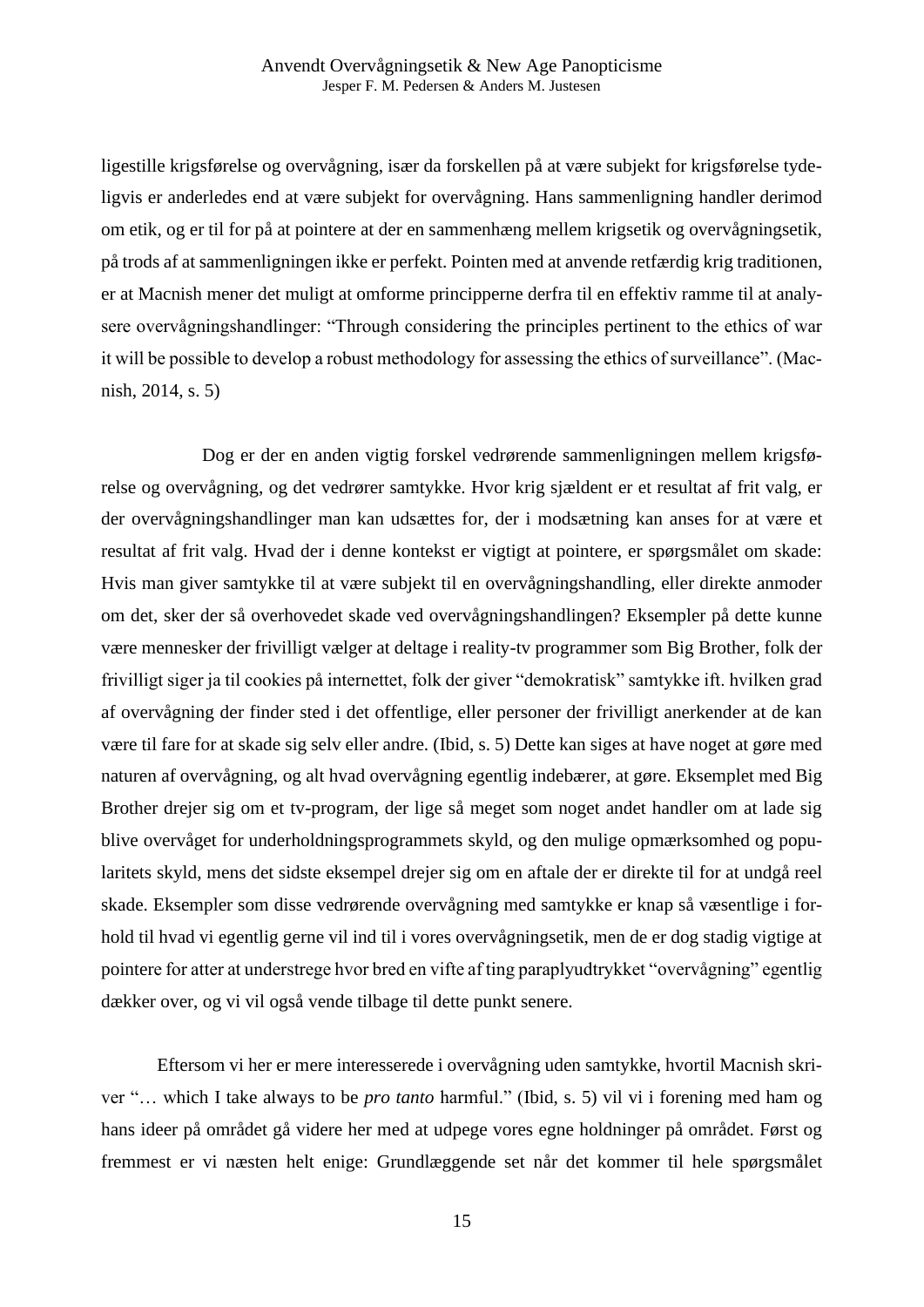vedrørende overvågning generelt set, er vi begge i overvejende grad imod fænomenet, men vi anerkender begge at der findes undtagelser, og netop undtagelserne til vores forudindtagelser om overvågning er noget af det vi har interesse i at finde frem til med dette projekt, for at opnå et oplyst grundlag at undersøge, analysere og diskutere overvågning som helhed ud fra. Hertil skal vi også have udpenslet begrebet skade, i forhold til hvad subjektet bliver udsat for, som umiddelbart i overvågningskonteksten kan være en bred vifte af udfald. I "bedste" tilfælde kan overvågning bestå i et lille indgreb i subjektets privatliv, som ikke nødvendigvis har nogen negativ konsekvens, mens i værste tilfælde kan overvågning anvendes til direkte udnyttelse af subjektet eller til at tvinge dets handlinger i ufrivillige retninger. Hvad vi så i denne kontekst i forening med Macnish vil pointere er at et af formålene med overvågningsetik delen, netop er at komme frem til de overvejelser der skal til for at opveje skaderne ved overvågning, der er nødvendige for at retfærdiggøre den enkelte overvågnings handling. Skade i forhold til overvågning vil vi også vende tilbage til og gå mere i dybden med senere.

Efter at have været inde på nogle af de mere eller mindre åbenlyse men vigtige distinktioner mellem krig og overvågning, kommer Macnish også ind på hvorfor principperne om krigsetik om muligt er så pragmatiske at overføre til overvågningsetikken, og påpeger at det vigtigste at drage fra krigsetikken, er at principperne præsenteret i denne tradition generelt set effektivt kan anvendes til at indsnævre alle mulige former for skade. "Normally we would seek to avoid harm, but most accept that there may be times in which causing harm could be justified." Når dette så er tilfældet, ligger retfærdiggørelsen af overvågning så i spørgsmål om hvem, hvad, hvorfor, hvor og hvornår. Endvidere tilbyder retfærdig krig tænkningen her netop retningslinjer til at finde normative svar på spørgsmål som: Hvem *bør* stå for overvågningen? Hvorfor *bør* overvågningen udføres? Hvordan og hvor *bør* overvågning udføres? Mere specifikt kan det siges at retfærdig krig tænkningen både erkender og opfordrer til en indskrænkning af skadelige handlinger, bl.a. igennem tilføjelsen af principperne om nødvendighed, proportionalitet og begrænsning af negative effekter på upassende mål. Macnish understreger, at retfærdig krig traditionen er så brugbar på overvågningsspørgsmålet fordi den er bedre fuldendt end den alternative litteratur på området, og det uden at mangle vigtige principper såsom f.eks. dét omhandlende diskrimination. (Macnish, 2014, s. 6)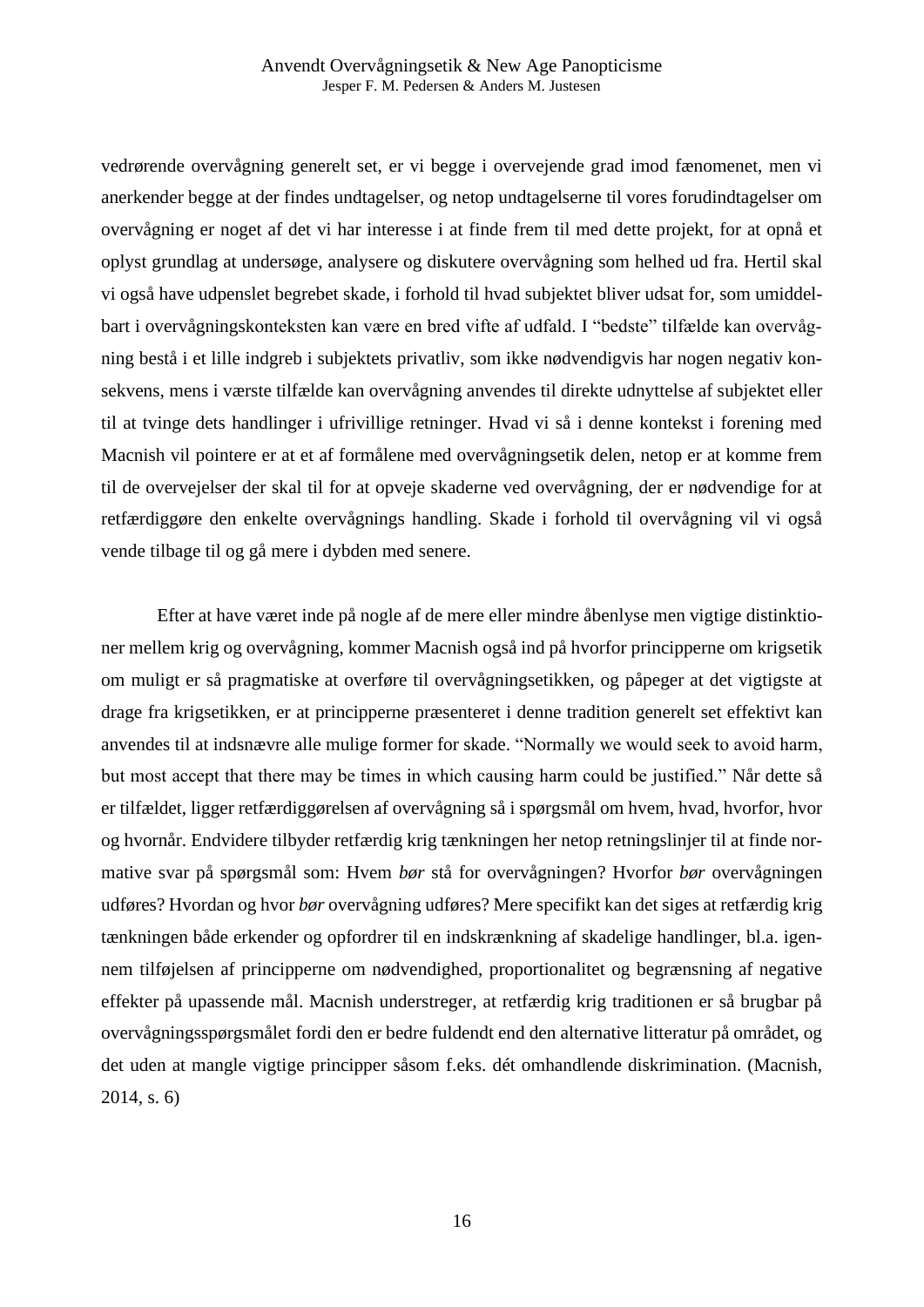### *Retfærdig Krig og Overvågning (Ni principper)*

Efter at have fastlagt hvordan og hvorfor den filosofiske gren indenfor retfærdig krig ikke bare er brugbar i forhold til overvågning, men måske også essentiel til formålet, kommer Macnish mere specifikt ind på hvad han betegner *jus ad speculandum* – retfærdiggørelsen for at anvende overvågning, og udtrykket har han lånt af *just ad bellum* – retfærdiggørelsen for at gå i krig. Først og fremmest skal det pointeres, på trods af at det måske kan forekomme åbenlyst, at en overvågningshandling aldrig må udføres af sjofle, trivielle eller uværdige årsager. Allerede med disse undtagelser taget i betragtning, kan mange former for overvågning derfor udelukkes, men hvad skal der så egentlig til for at retfærdiggøre overvågning, eller rettere, hvad skal der til for at opfylde *just cause* princippet? (Grunden til skelnen er at *just cause* er det første af de ni principper, mens i anledning af alle principperne vil vi også omtale hvor vidt de er retfærdiggjorte for sig.) Hvis man tager en stats rolle i at forsvare dens borgere i betragtning, vil en overvågningshandling rettet mod dette formål lettere kunne opfylde *just cause* princippet. Men når det så er sagt, har stater i diverse sammenhænge brugt overvågning rettet mod andre interesser end den offentlige sikkerhed, som f.eks. til at identificere politiske afvigere, hvilket mange vil mene ikke kan retfærdiggøres. (Macnish, 2014, s. 6)

I forhold til skalaen hvor overvågning udføres, er der nogle passende eksempler fra hver sin ende af spektret, og et enkelt fra et eller andet sted i midten. I et familieforetagende, mener Anita Allen (en anden forfatter på området, som Macnish påstår undlader sædvanligt vigtige detaljer i litteraturen) at forældres overvågning af deres barn altid er retfærdigt. Hun nævner som første eksempel; Columbine skoleskyderierne, hvor ingen af forældrene til de to drenge anede noget som helst omkring deres opmagasinerede våben i hjemmet, og som andet eksempel; overvågning af børns adfærd, hvis de er ved at blive drastisk overvægtige. I begge tilfælde mener Macnish at Allen udelukker spørgsmålene vedrørende berettiget mistanke og passende mål for overvågning, og dette medfører at han forstår hende som at mene noget så ekstremt som; at alle forældre altid bør overvåge deres børn, for at sikre at undgå at de pludselig udfører skoleskyderier. Dertil opstår spørgsmålet også vedrørende nødvendighed, som vi uddyber senere, men spørgsmålet der skal stilles for at holde fast ved princippet vedrørende *just cause* er: Findes der et rimeligt grundlag for mistanke? Hvis svaret er ja, har forældre tilsyneladende *just cause* til at udføre en nøje overvågning af deres børns adfærd. Ydermere i forhold til grundlag for mistanke, skal der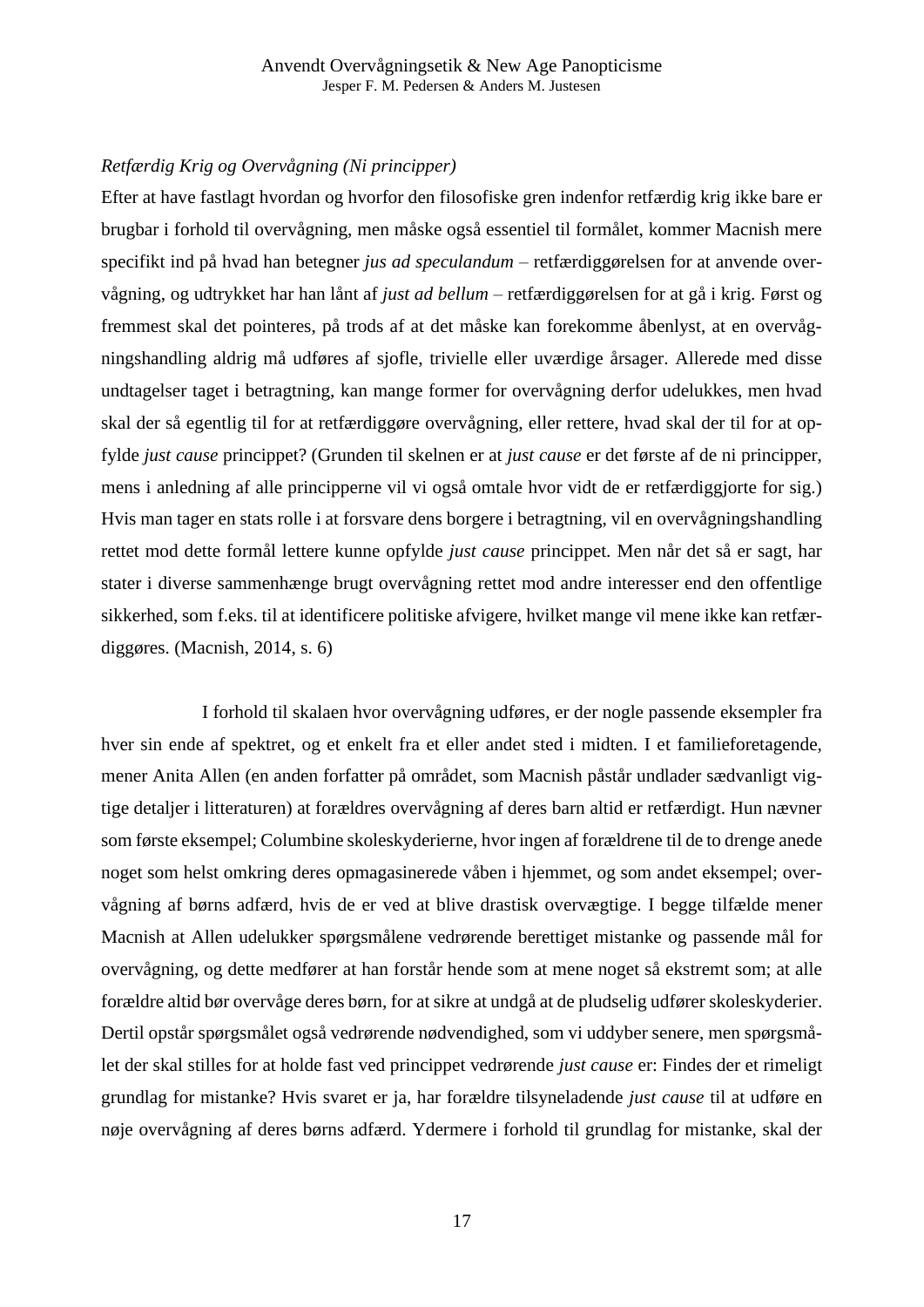også inkluderes en sans for proportionalitet i forhold til det mistænkelige problem, som vi også vil komme ind på senere i afsnittet. (Macnish, 2014, s. 6-7)

Et sted i midten af skalaen der strækker sig fra statslig overvågning (macro) til forældres overvågning af deres børn (micro), er der et utal af scenarier som kan tydeliggøres. Allen har også her et eksempel; nemlig et vedrørende computer virksomheden Hewlett Packard, som overvågede deres ansatte for at opdage en datalækage. Er en sådan lækage nok til at opfylde kriteriet for *just cause*? Det er med sikkerhed i virksomhedens interesse at vedligeholde og beskytte deres fortrolighed og forebygge lækager, men kun hvis det er af kommercielle interesser og ikke for at forebygge whistleblowing angående 'malpractice' på arbejdspladsen, kan det siges at virksomheden har nogen retfærdiggørelse på sin side i forhold til *just cause* princippet, hvis de vil overvåge deres ansatte. Men problemet vedrørende en virksomheds overvågning af dens ansatte er mere kompliceret end som så, hvis man bl.a. tager med i betragtning den skade overvågning af samtaler af store mængder af uskyldige mennesker vil resultere i, og deriblandt personlige samtaler af varierende arter, for at pågribe én skyldig. Men som tidligere fastslået, er retfærdiggørelse af et enkelt af principperne ikke tilstrækkelig for at retfærdiggøre overvågningshandlingen i sin helhed. Hewlett Packard havde muligvis en *just cause* til at udføre overvågning, men hvis alle virksomhedens ansatte blev udsat for overvågning som resultat, så har responsen været disproportional, og kan derfor stadig ikke retfærdiggøres i sin helhed. (Ibid, s. 7)

Det andet princip fra retfærdig krig traditionen er det der omhandler *korrekt intention*. For at forebygge at bagtanker skal være den motiverende faktor for en krig, kan man i den forbindelse sige at intentionen for at erklære krig bør være den samme som årsagen, og ligeledes virker det også intuitivt at inddrage intention i overvejelserne når overvågning vurderes: Hvis der er valgt en just cause som grundlag for overvågning, vil bagtanker hos den overvågende underminere denne sag, som dermed kan anses for bare at være et 'smokescreen' for det ægte motiv bag overvågningen. Men hvordan man på forhånd akkurat skal være i stand til at komme frem til hvorvidt en overvågende ikke har bagtanker med deres overvågning, er svært at sige (Dette vil også blive diskuteret lidt senere).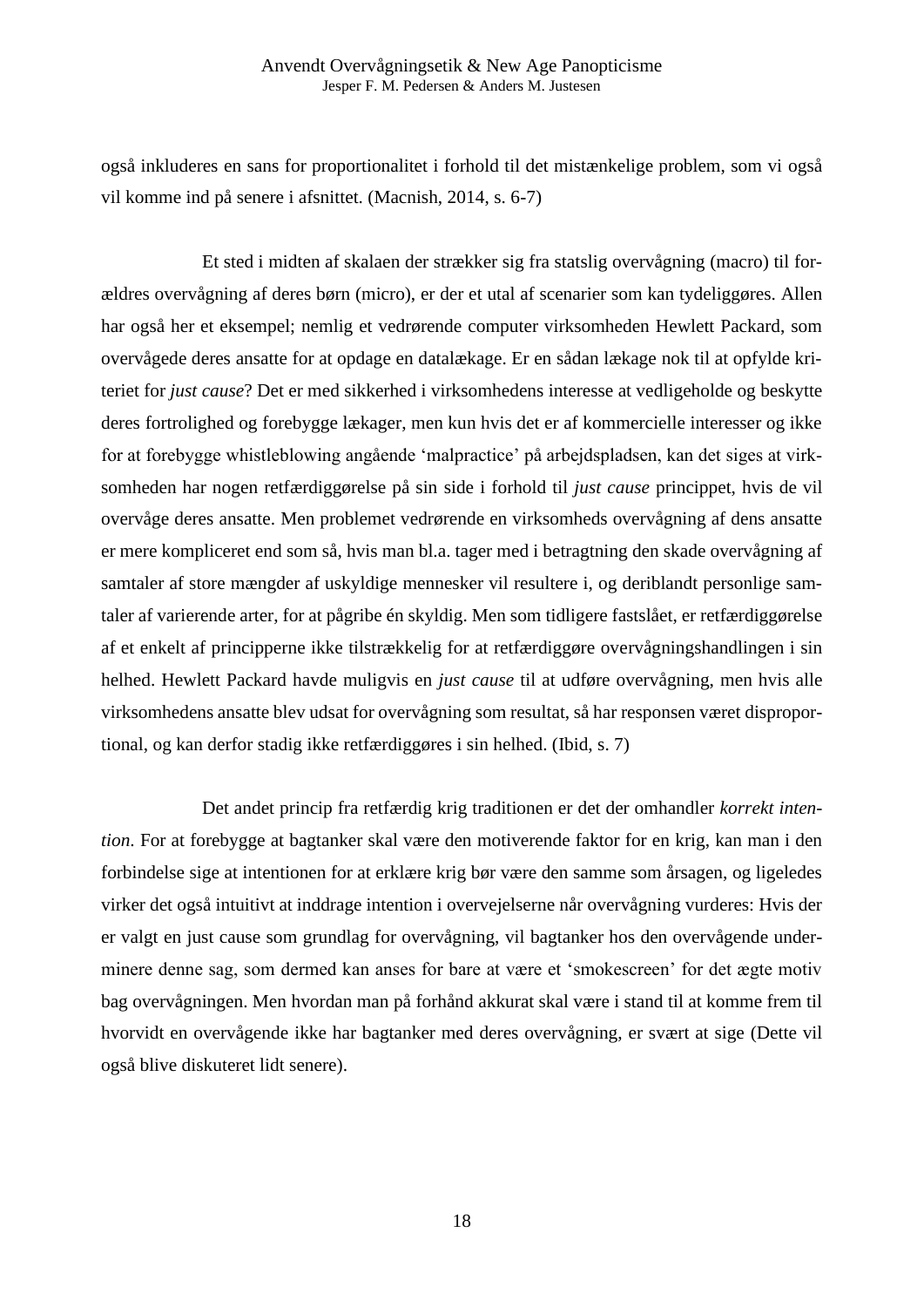Dernæst er det tredje princip; det der omhandler spørgsmålet omkring *hvem* der står bag overvågningen, og på hvis vegne. Indenfor retfærdig krig traditionen er det normalt anset at det udelukkende er den suveræne stat, som er den eneste autoritet der kan retfærdiggøres i at erklære krig. Ligeledes i konteksten omkring faktisk national sikkerhed, kan staten anses for at være den bedst egnede autoritet til at udføre overvågning på vegne af dens borgere. Om suverænstaten så overhovedet i sig selv er en legitim instans i udførelsen af overvågning, er et helt andet spørgsmål, men det skal i det mindste siges at hvis en suverænstat mister sin status som moralsk autoritet, så vil en hvilken som helst legitimitet i udførelsen af overvågning qua suveræn også gå tabt. Når det så er sagt, er suverænstaten, i modsætning til i krigskonteksten, ikke den eneste instans som kan retfærdiggøres i at udføre overvågning. Pointen her er at spørgsmålet vedrørende moralsk legitimitet også er vigtigt i en overvågningsetisk kontekst. (Macnish, 2014, s. 7)

Foruden regeringer findes der adskillige andre instanser der enten har, eller vil påstå at de har den moralske basis for at udføre overvågning, og sådanne andre institutioner er bl.a. at finde i pressen, private virksomheder, private detektivbureauer og blandt nogle enkeltpersoner. Selv når det kommer til staten blandt disse former for institutioner, kan man være tilbøjelig til at tøve med at mene at en sådan instans har et legitimt autoritetskrav på at udføre overvågning, bare fordi det er staten det drejer sig om, da man så netop udelukker spørgsmål vedrørende hvorvidt staten overhovedet er legitim som suveræn. I visse tilfælde af totalitære stater kan de bruge overvågning som redskab for deres egen overlevelses skyld, og dermed imod deres borgere for at modarbejde politisk afvigelse. Dette vil tydeligvis bestride just cause princippet, eftersom politisk afvigelse sjældent er en direkte trussel mod staten, men eksemplet er mest af alt til for at pointere at det er vigtigt også at stille spørgsmål ved statens autoritet. På den anden side, hvis nogen instans skal gøre krav på den moralske autoritet til at udføre eller tillade overvågning, er statens legitimitet netop i de fleste tilfælde (mindst) betragtningsværdig. I de fleste staters tilfælde er pligten til at forsvare deres borgere forankret i grundlove eller forfatninger, og til dette formål kan overvågning sagtens være en medvirkende faktor, og desuden bør alene frygten for korruption eller totalitære tiltag ikke overskygge behovet for at beskytte offentligheden. Spørgsmålet angående staters moralske legitimitet i forhold til overvågning bør derfor kobles til spørgsmålet angående staters moralske legitimitet overhovedet, og ydermere skal disse spørgsmål kobles til hvad sandsynligheden for eller udbredelsen af korruption egentlig er i en moralsk legitim suverænstat. (Ibid, s. 7-8)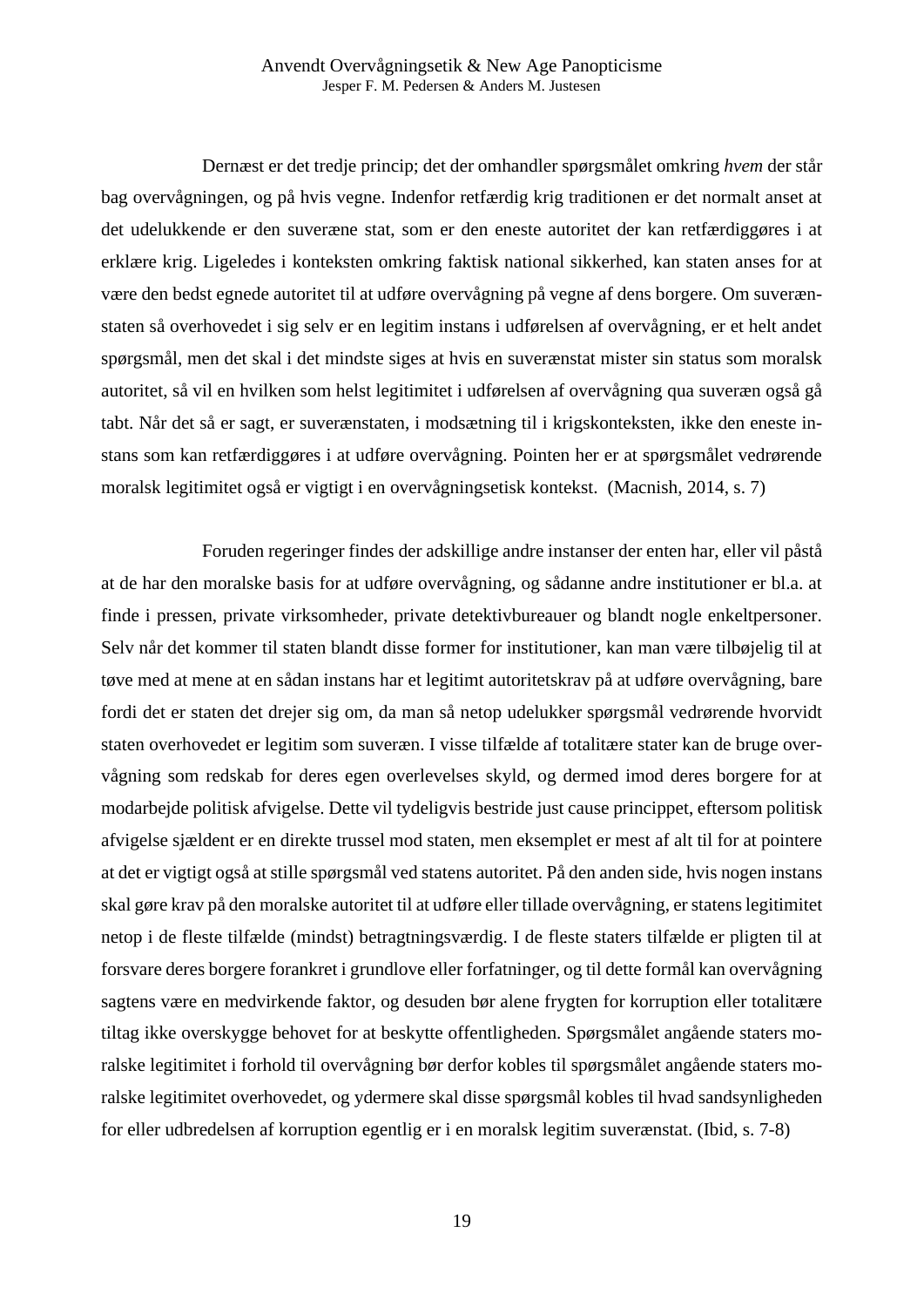Tilbage til spørgsmålet vedrørende andre instanser end statens legitimitet i forhold til at udføre overvågning. Hvis en stat har den legitime autoritet, kan denne legitimitet overføres til nogle af disse andre instanser, som f.eks. private overvågnings virksomheder, som så udfører overvågning med statens mandat? Kan en fri presse gøre krav på den moralske legitimitet uafhængigt af staten? I dette tilfælde kan det ofte siges at pressens moralske legitimitet vil stige i takt med at statens faldt, for netop at kunne holde staten til ansvar. Men foruden princippet omkring autoritet vil det også i andre instansers tilfælde være nødvendigt at have de andre principper med, såsom formål og proportionalitet, for at kunne retfærdiggøre overvågning. Automatisk at give en instans indenfor pressen moralsk legitimitet i forhold til at udføre overvågning, bare fordi det er pressen, er f.eks. utilladeligt, da man så i sådant omfang vil give paparazzi "journalistik" samme moralske autoritet som seriøs og kritisk politisk journalistik. Man er ikke berettiget i at udføre overvågning, bare fordi man er en interesseret instans. Om den overvågende er etisk troværdig i måden hvorpå de foretager deres indsamling, opbevaring og brug af relevant såvel som irrelevant information, er dermed til åbenlys bekymring. Sådan bekymring kan i en vis grad reguleres af staten, men hvor sådan regulering er mangelfuld, eller ikketilstedeværende, så skal der i en overvågningshandling stilles spørgsmål ved den overvågendes autoritet, om de har statens mandat eller ej. (Macnish, 2014, s. 8)

Det fjerde princip i retfærdiggørelsen af en krigserklæring er det der omhandler nødvendighed, eller rettere spørgsmålet; er det *sidste udvej*? I relation til spørgsmålet vedrørende krigsførelse, er der udbredt debat om nødvendighedsprincippet, og ligeledes i forhold til overvågning er facit uklart. Noget af det eneste der egentlig kan siges klart og tydeligt i nødvendighedskonteksten når det kommer til overvågning, er at der i mange tilfælde hvor overvågning bliver udført, kunne have været anvendt andre mindre skadelige metoder til at opnå målet med den enkelte overvågningshandling. Derudover kan det siges at for at retfærdiggøre nødvendighedsprincippet, og netop ty til overvågning som sidste udvej, skal disse hypotetiske andre og mindre skadelige metoder afprøves først, og dertil skal det selvfølgelig også nævnes at sådanne metoder kan kompromittere i hvad grad en overvågningshandling derefter kan holdes hemmelig for den overvågede. (Ibid, s. 8-9)

I forlængelse af spørgsmålet om at forudindtage resultater af overvågning, kommer så det femte princip; det der omhandler *formel hensigtserklæring*. Ved første øjekast kan det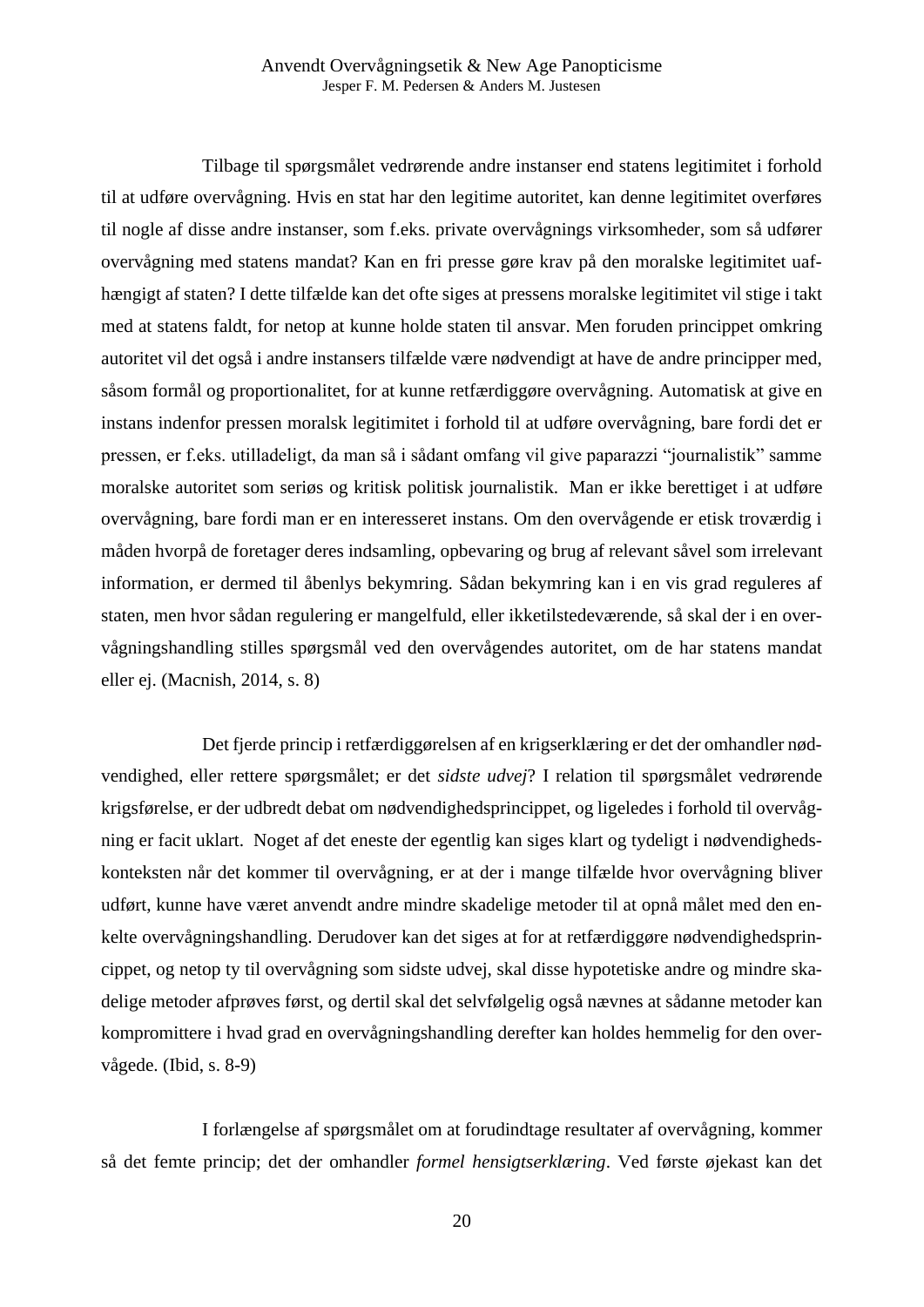selvfølgelig virke kontraintuitivt at foreslå at erklære at man vil overvåge nogen, da selve sådan en erklæring næsten utvivlsomt vil ændre den overvågedes adfærd. Men det er netop kun i tilfælde hvor formålet med overvågning er afskrækkelse eller adfærdsændring, at det kan siges at dette princip skal retfærdiggøres. Nogle eksempler kunne dreje sig om opsætningen af nye fartfælder, som jo netop har til formål at sænke hastigheden hvor end de bliver sat op, eller kameraer i offentlige rum, til afskrækkelse for kriminalitet som vold, overgreb og tyveri. I alle tilfælde hvor det sker, står de relaterede myndigheder som regel i spidsen for at gøre offentligheden opmærksomme på disse nye tiltag for at sænke hastigheden i trafikken, eller formindske kriminalitet i det offentlige generelt, igennem dertilhørende lokale nyheder og via officielle skilte og markeringer. Derudover i forhold til dette princip kan det også siges at organisationer som decideret arbejder med overvågning, som f.eks. efterretningstjenester, bare i kraft af at eksistere kan være afskrækkende og ændre folks adfærd. (Macnish, 2014, s. 9)

Det sjette princip er det der omhandler succes; for at kunne retfærdiggøres, skal en overvågningshandling have en rimelig *sandsynlighed for succes*, og dette princip trækker derfor også på princippet vedrørende formålet med overvågning. Da de fleste overvågningshandlinger i en eller anden udstrækning kan siges at være til for at indsamle information, kan det dermed siges at hvis sandsynligheden er lav for at en specifik overvågningshandling indsamler den ønskede information, kan den ikke opfylde dette retfærdiggørelsesprincip. Den indsamlede information fra en overvågningshandling, der bliver udført uden en rimelig sandsynlighed for succes, kan både være irrelevant, potentielt set af sjofel karakter, og vil modstride hvorvidt handlingen overhovedet er understøttet af en just cause. Ligeledes kan det siges at hvis en overvågningshandling bliver udført f.eks. for at afskrække fra kriminalitet, og handlingen ingen virkning har på den specifikke kriminalitet den er til for at afskrække, vil det også i sådant et tilfælde være nødvendigt at stille spørgsmålstegn ved hvorvidt den implementerede overvågning bør fortsætte eller ej. (Ibid, s. 9)

Det syvende princip omhandler proportionalitet, og er et af to mere sammenhængende principper, som i dette første tilfælde drejer sig om hvorvidt den forventede skade ved overvågning er proportionel til anledningen: Den forudsigelige skade som overvågning kan resultere i, skal være proportionel til årsagen hvorudfra overvågningen retfærdiggøres. Det at anvende overvågning skal så at sige være en proportionel respons til anledningen. Da proportionalitet som begreb ofte er uklart, skal det siges at udgangspunktet for at diskutere det er at intuitivt set kan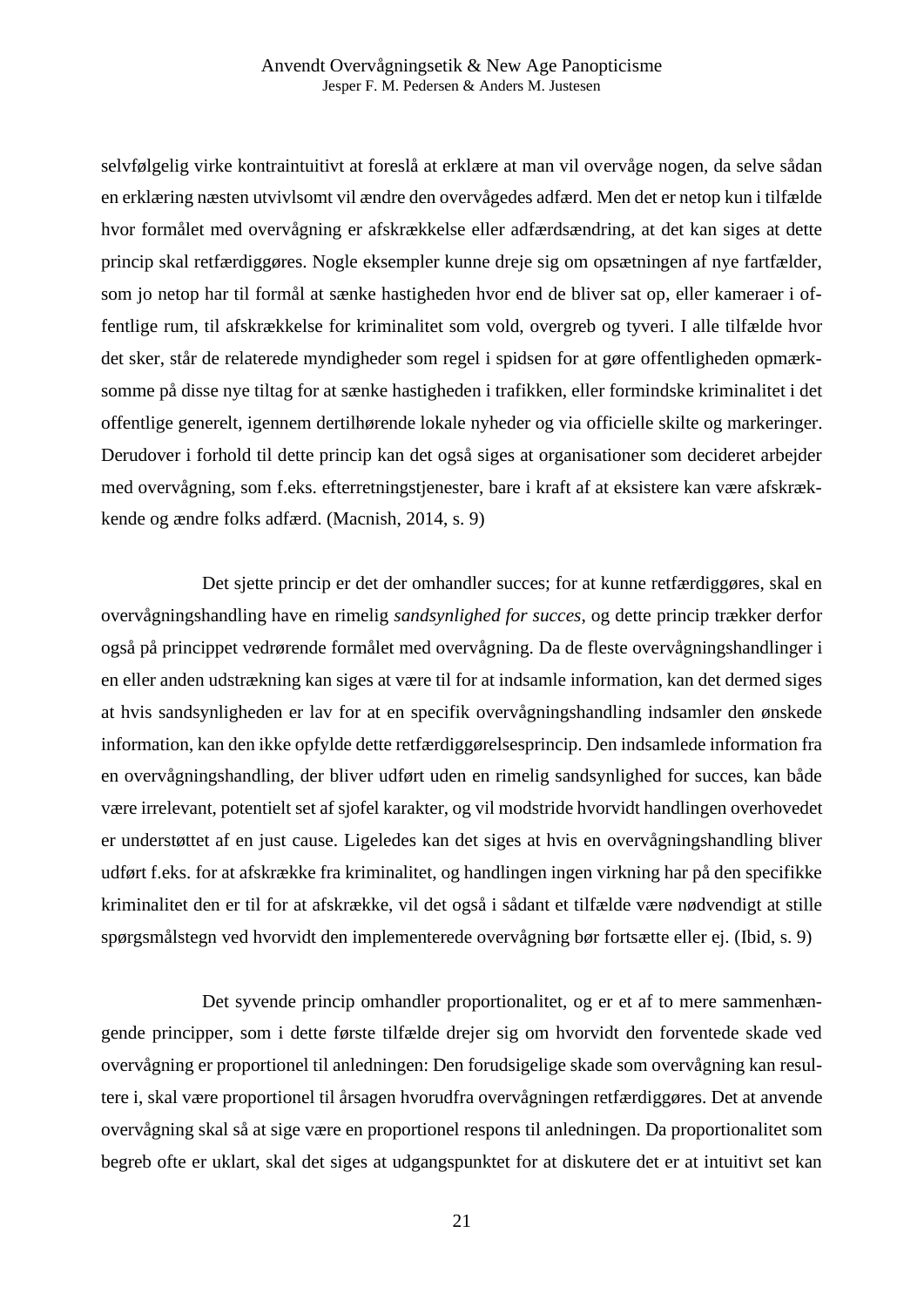mange handlinger anses for at være disproportionale. Men derudover er det ikke ligetil at beslutte hvilke overvejelser der skal indregnes for at konkludere hvad en egentlig proportionel handling er. (Macnish, 2014, s. 9)

De sidste to principper handler mere om midlerne anvendt til at udføre overvågning, end om retfærdiggørelsen der skal til for at udføre overvågning. Disse principper betegner Macnish som *jus in speculandum* – retfærdiggørelsen for midlerne til overvågning, og igen har han lånt udtrykket af *just in bello* – retfærdiggørelsen for den specifikke krigshandling. Det ottende princip, er det andet der omhandler proportionalitet. Som med det lignende princip nævnt ovenfor, handler dette princip om hvorvidt responsen til en anledning er proportionel, men i modsætning handler dette mere om individuelle situationer: Er selve den anvendte overvågningsmetode proportionel til situationen den bliver udført i? Jo mindre ekstrem anledningen til overvågning er, des mindre indgribende og gennemtrængende bør den dertilhørende overvågningsmetode netop være. Nogle eksempler: CCTV-kameraer i et lokalområde er en mere proportionel respons til biltyverier end telefonaflytning, og hacking af e-mails vil være en mere proportionel respons til at fange en udenlandsk spion, end til at fange en ansat der er mistænkt for at stjæle papirklips. Efter dette afsnit, har vi et helt afsnit hvor vi går i detaljer med proportionalitetsbegrebet, som lader til at udgøre de to vigtigste punkter i Macnish's principper for overvågningshandlinger. (Ibid, s. 9-10)

Det niende og sidste princip er det der omhandler diskrimination. Dette drejer sig om hvorvidt de overvågede er legitime eller illegitime mål for den individuelle overvågningshandling. Den mest praktiske tilgang er i første omgang at overveje en kontekst af sikkerhed eller besvarelsen af kriminalitet; legitime mål vil være personer der er skyldige i at udgøre trusler mod sikkerheden, eller skyldige i at begå kriminalitet, og illegitime mål er alle der er uskyldige. Hvis det er opstillet sort på hvidt på denne måde, er formålet med diskriminationsprincippet således at pege overvågning i retning af de skyldige, og væk fra de uskyldige. Men, princippet bliver besværliggjort i kraft af at overvågning ofte udføres for at determinere skyld eller uskyld hos den overvågede, og dette introducerer et dilemma: Hvorvidt en overvågningshandling kan retfærdiggøre dette diskriminationsprincip, kan måske kun blive fundet frem til igennem overvågningshandlingen, og hvis den overvågedes status er ukendt i forhold til hvorvidt det er et legitimt eller illegitimt mål, kan retfærdiggørelsen af dette princip siges at være op til held. Hvis det ikke skal være op til held, skal der i forvejen eksistere beviser mod målet for overvågningshandlingen, og sådanne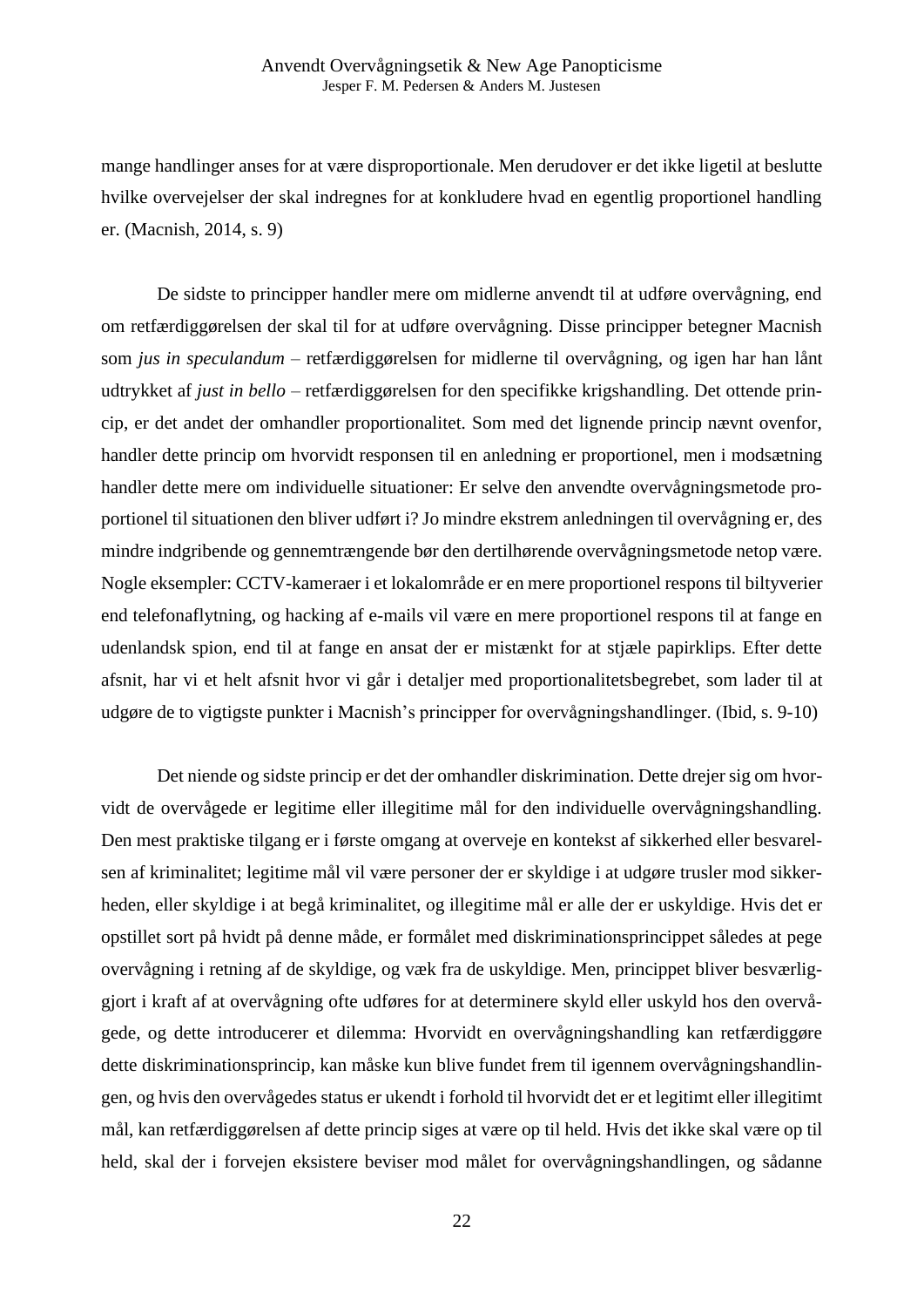beviser kunne jo netop udgøre en stor del af retfærdiggørelsen for at udføre overvågningen. Hvis det er tilfældet at der er stærke beviser til grunde for at retfærdiggøre en overvågningshandling, men den overvågede viser sig at være uskyldig i hvad end personen er under mistanke for, kan diskriminationsprincippet så stadig siges at have været opfyldt. Men hvis der ingen beviser har været til grunde for at retfærdiggøre en overvågningshandling, men handlingen stadig blev udført, vil det være et klart brud på diskriminationsprincippet, uanset resultatet. Diskriminationsprincippet vil vi også komme mere ind på i afsnittet der uddyber proportionalitet nedenfor. (Macnish, 2014, s. 10-11)

For at opsummere: Det er nødvendigt at tage stilling til *hvem* der står for overvågningen, om har de en *just cause* for overvågningen, om de har bagtanker med overvågningen, om overvågning er deres *sidste udvej*, om de har erklæret hensigt med overvågningen, om de har en sandsynlighed for succes med overvågningen, og om overvågning er proportionel i anledningen. Derudover er der også de to principper i forhold til metode; er midlerne i overvågningen proportionelle i forhold til det ønskede mål, og diskriminerer overvågningen mellem legitime og illegitime mål. (Ibid, s. 11)

### Proportionalitet

Macnish skriver også andetsteds om proportionalitet i overvågning, og om retfærdiggørelsen af overvågningshandlinger lånt fra retfærdiggørelsen af krigshandlinger i traditionen om retfærdig krig. Vi vælger at bringe en uddybning af Macnish's proportionalitetsbegreb, da vi i udfoldelsen af hans ni kriterier for overvågning, kom til kort når det handler om at kortlægge hvordan man helt præcist måler proportionalitet i sociale sammenhænge. Der kan siges noget meget vagt om en *følelse* man kan have om proportionalitet, men sådan en følelse kommer som regel lige forud for en efterrationalisering af hvorfor man følte sådan. Sådan kan det i hvert fald lyde. I 2015 udgav Macnish en filosofisk artikel, hvori han beskrev sit proportionalitetsbegreb, som værende nogenlunde tilsvarende til "appropriateness", som underkategorien "excessiveness" også hører ind under. I diskussioner vedrørende *jus in bello* har Macnish bemærket, at nogle forfattere opfatter "necessity" som en separat betingelse for retfærdige krigshandlinger, mens andre ser det som en del af proportionalitetsbetingelsen. Her vil Macnish skelne mellem hvad han kalder snæver proportionalitet (proportionalitet separat fra nødvendighed) og bred proportionalitet (proportionalitet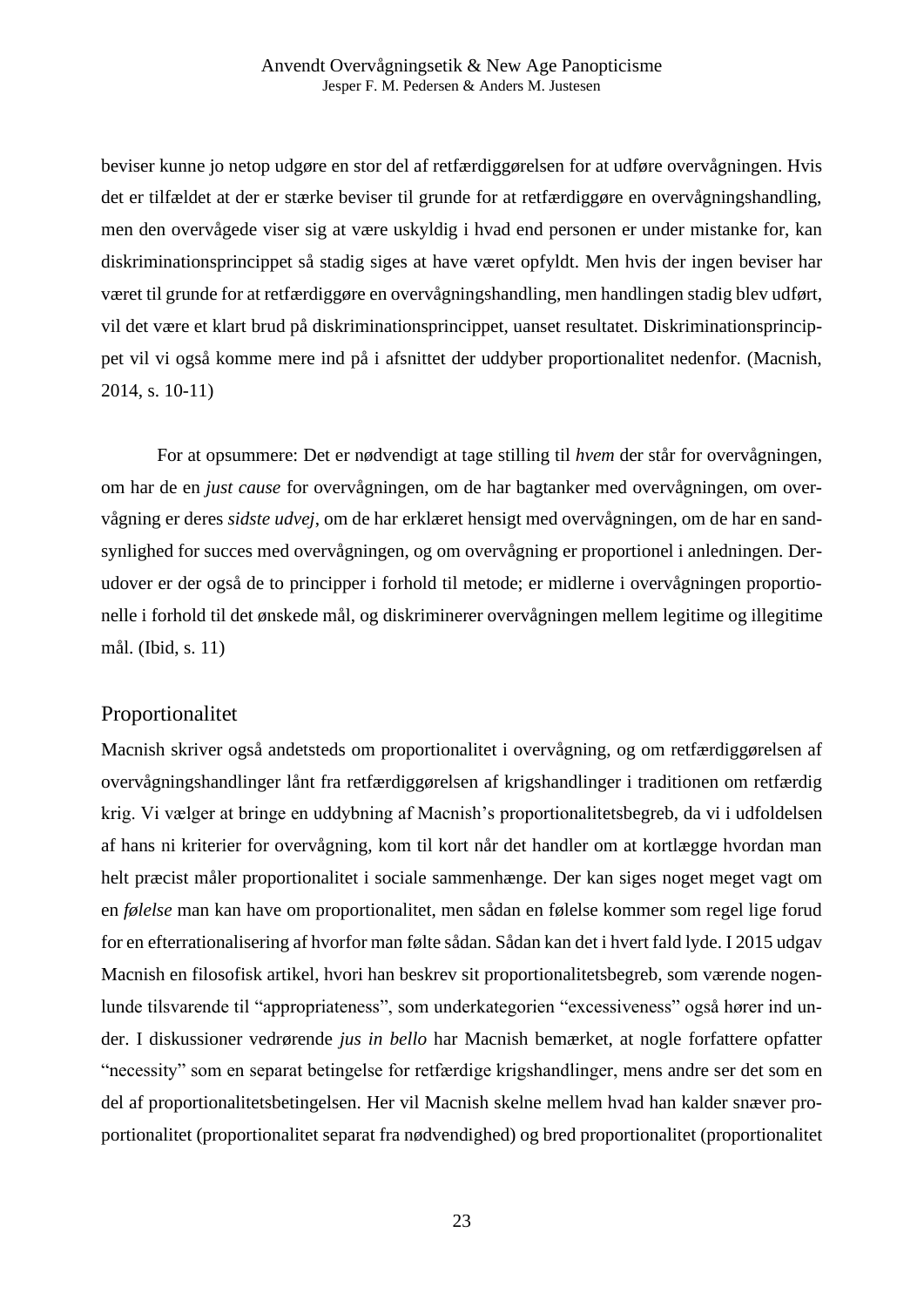og nødvendighed i sammenfatning). Macnish beskæftiger sig mest med den snævre proportionalitet, da han mener, at nødvendighed er et koncept som bør diskuteres separat fra proportionalitet, hvilket også kommer til udtryk når han klassificerer nødvendighed som nummer 4 af sine 9 principper, og ikke bare som en del af proportionalitet. Grunden til dette er, ifølge Macnish, at når nødvendighed indlejres i proportionalitet (den brede forstand), kan en respons/handling pludselig kun beskrives som "proportional" eller "disproportional". Muligheden for at en respons/handling kan være "proportionel, men ikke nødvendig", udelukkes af indlejringen af nødvendighed i proportionalitet. (Macnish, 2015, s. 6-7)

I artiklen vender Macnish den samme pointe, som han nævner i sit princip om proportionalitet. Nemlig at begrebet og selve konceptualiseringen af proportionalitet har sine rødder i den matematiske verden, hvor blandt andre Euclid oprindeligt brugte begrebet i forbindelse med relationerne mellem forskellige former. Det er først lang tid efter, at proportionalitetsbegrebet finder vej ind i etiske overvejelser. Det er f.eks. forholdsvist let at bedømme proportionaliteten mellem to fysiske objekter, da det nærmest kun kræver øjne. Ganske vist bliver det naturligvis sværere at bedømme proportionalitet mellem to objekter, hvis man f.eks. lider af problemer med afstandsbedømmelse, men generelt kræver sådan en bedømmelse ikke meget mere end dét. Objekter kan måles med grader af nøjagtighed og sammenlignes. Dét er let nok. Proportionalitet i menneskelige handlinger er straks meget sværere at bedømme. (Ibid, s. 7)

Når vi overfører proportionalitet til etik, rejser der sig ifølge Macnish, en række protester mod dét, hvilket blandt andet indeholder, men ikke er begrænset til: At der først og fremmest ikke skulle være nogen hæmmende effekt ved en proportionalitetsregel. For det andet, at politisk omskrivning kan finde sted, altså at den ene af to modstridende politiske positioner kan hævde at en sag, bedømmelse, lov osv. er proportionel, mens den modsatte part kan hævde at den er disproportional - sådanne politiske stridigheder kan blive ved med at omskrive proportionaliteten af en sag, nærmest ud i det uendelige. Og den sidstnævnte protest omhandler elasticiteten af proportionalitet, som nogle tænkere alligevel mener må have definitive grænser, og fordi det er så svært at definere de grænser, giver det ikke meget mening at kigge på proportionalitet. I visse tilfælde kan vi endda direkte afvise at der skulle være nogen grad af elasticitet overhovedet (Brugen af/trussel med brugen af kernevåben kunne eksempelvis være en sag nærmest uden grader af elasticitet). (Ibid, s. 7-9)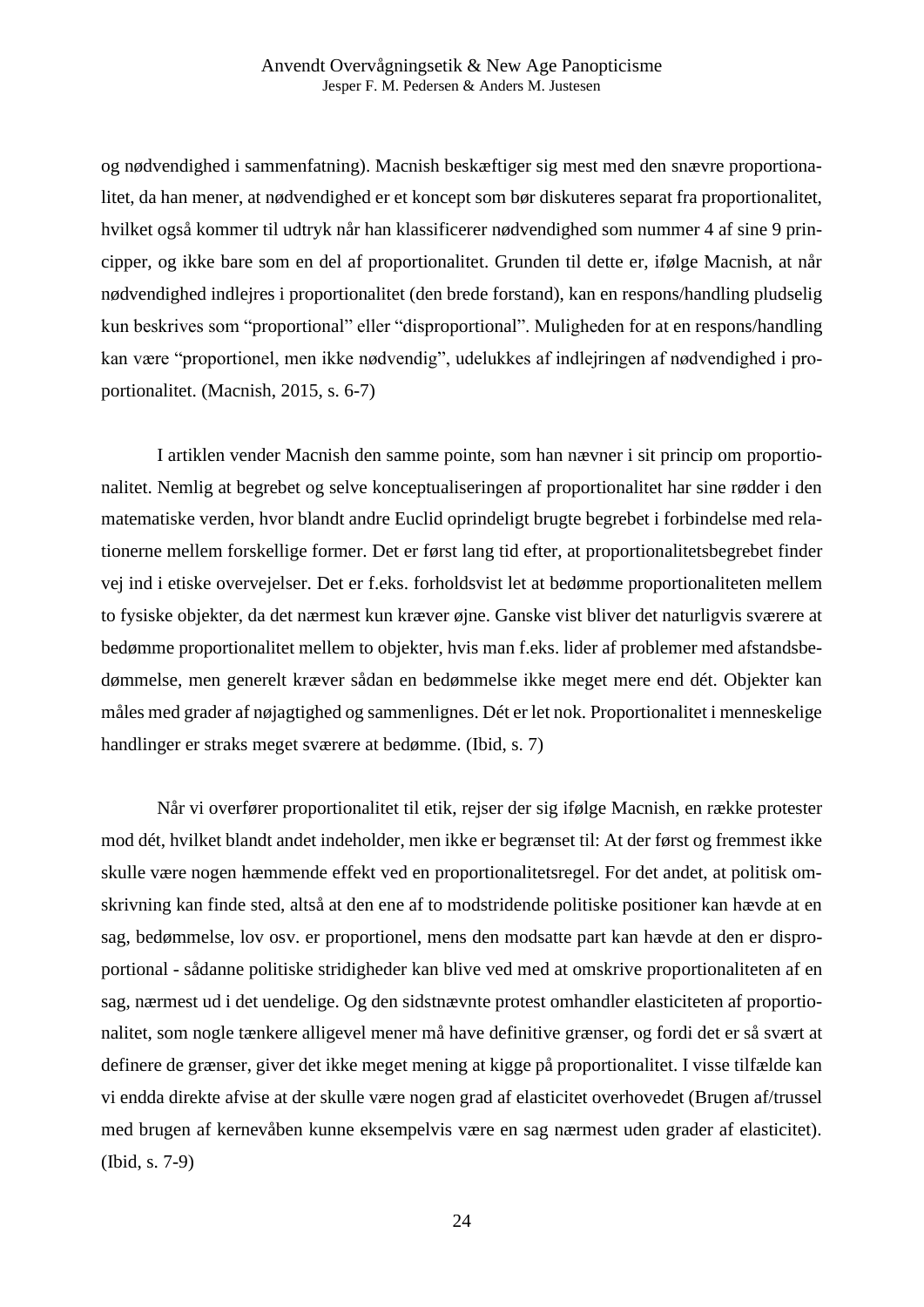Alle disse protester vil Macnish afvise. For det første fordi et princip ikke bare skal efterlades fordi det ikke har en direkte hæmmende effekt (Skulle man derfor også efterlade princippet om at mord er forkert, bare fordi det ikke direkte forhindrer mordere i at begå mord?). For det andet fordi de fleste moralske regler, i et eller andet omfang, kan omskrives til at passe til en lang række forskellige situationer, og derfor bør der i tilfælde med politiske stridigheder overvejes alle de pågældende situationer, som er på spil i stridigheden, før man når til en endelig kompromisløs konklusion. Og for det tredje, bare fordi proportionalitet er et svært koncept at anvende følger det ikke at det ikke kan eller ikke skal anvendes. Der er stadig eksempler på elasticitet i forskellige overvågningshandlinger, så selvom vi kan bedømme den fiktive overvågningsstat i George Orwells 1984 til at være disproportional og langt ud over det acceptable, så er der stadig tilfælde hvor vi kunne tale om proportionel overvågning, som f.eks. politiets overvågning af kommunikationen hos en velkendt gangsterboss, som stærkt formodes at være bagmanden bag en lang række mord. (Macnish, 2015, s. 7-9)

#### *At måle proportionalitet*

Grundet den øjensynlige forskel på at måle matematisk proportionalitet og etisk proportionalitet, mener Macnish at den første ting, der skal afklares, er hvad der skal måles i det hele taget. I matematikken kunne man måle proportionalitet ved f.eks. at sammenligne højde og bredde, og ligeledes mener Macnish at man her kan måle proportionalitet i handlinger ved at sammenligne skade og fordele, såvel som hvem der er subjekt for denne skade eller fordel. I denne sammenhæng trækker han på Thomas Hurka, som i forbindelse med krig skriver om at afveje fordele og ulemper mod hinanden "i balance", og det er denne idé, som Macnish mener kan overføres til overvågning. (Ibid, s. 9)

Hurka siger først og fremmest, om fordele: "the relevant goods [in proportionality] are only those contained in the just causes" (Ibid, 9). Og i Macnish's læsning af Hurka betyder dét, at kun de "goder", som er til stede i sagen der retfærdiggør at gå i krig, bør tælle på vægtskålen, når vi overvejer at gå i krig. Alle andre "goder", som måske kunne komme nogen til fordel, men som ikke i sig selv retfærdiggør en krig, bør ikke tælle i retfærdiggørelsen af krig. Med denne betragtning stiller Thomas Hurka sig faktisk direkte i opposition til den klassisk konsekventialistiske position, (Og i mange sammenhænge vante tankegang) om at alle fordele og alle ulemper bør balanceres mod hinanden før det optimale resultat kan bestemmes. Macnish påpeger også at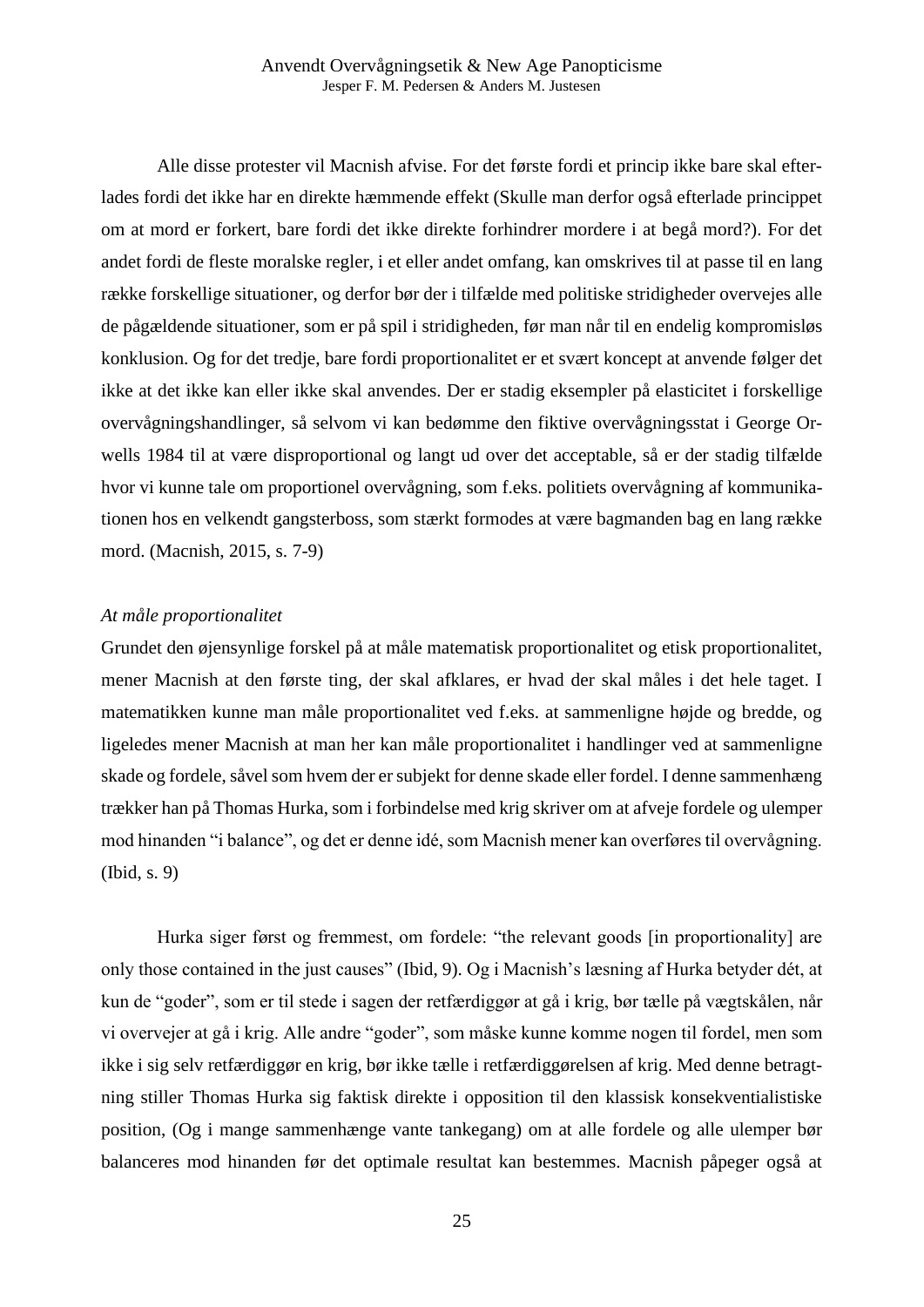sådanne konsekventialistiske argumenter da også kan føre til kontraintuitive og måske endda direkte ulogiske konklusioner. Hvis en mindre fordel for et flertal kan retfærdiggøre ulemper/død for et lille mindretal, så er der snart ingen grænser for hvor langt vi kan gå for flertallets fordele. Her forestiller Macnish sig endda en situation, der kunne minde lidt om Netflix fænomenet Squid Game: Vi kunne sådan set ende med at konkludere, at hvis nok mennesker er underholdt af en eller anden vilkårlig krig, måske ved at følge den på TV, så er dét nok til at retfærdiggøre krigens fortsættelse og involverede aktørers død. Det konsekventialistiske udgangspunkt er altså ikke godt nok for hverken Hurka eller Macnish. (Macnish, 2015, s. 9-10)

Selvom anden verdenskrig var med til at sætte skub under den Amerikanske økonomi efter depressionen i 1930'erne, mener Hurka at det ville være forkert at medregne dette som en fordel ved krigen, som kunne modregnes de millioner faldne og/eller andre grusomheder som begået under krigen eller som blev en konsekvens af den. Den konsekventialistiske position kunne sådan set godt ende med at konkludere, at det ville være proportionalt at føre krig mod et andet land udelukkende grundet de økonomiske gevinster, der kan være ved en krig. Men Hurkas position er stålfast: "... killing cannot be justified by merely economic goods, and the same is true of many other goods" (Ibid, s. 10). Til dette udsagn knytter Macnish et nyt begreb som han kalder "peripheral benefits" eller "perifere fordele", som vi vil kalde det, i denne opgave. De perifere fordele inkluderer således f.eks. økonomiske fordele, teknologisk udvikling, og tilmed også forestillingen om den blodtørstige soldat, der kunne få tilfredsstillet sin kedsomhed ved at blive sendt i krig. Alle disse "fordele" er ganske vist reelle fordele, men i Kevin Macnish's optik er de perifere i forhold til de overvejelser, som faktisk bør tælles med i balanceringen af proportionalitet. (Ibid, s. 10)

De fordele som i stedet bør betyde noget for balanceringen af proportionalitet er de fordele som Hurka mener er "Contained in the just causes". Hurka skelner selv mellem to typer "just cause", hvoraf den ene er "sufficient just cause" eller "tilstrækkelig retfærdig sag" - det værende de sager som i sig selv tilstrækkeligt opfylder betingelsen for retfærdighed. Den anden er "contributing just cause" eller "kontribuerende retfærdig sag", som er den slags sager, der ikke i sig selv retfærdiggør kampen. Men såfremt at en tilstrækkelig retfærdig sag er til stede, kan kontribuerende retfærdige sager være legitime mål at forfølge i kampens hede, og kan endda også være med til at styrke retfærdiggørelsen af den tilstrækkeligt retfærdige sag. Her er det værd at nævne,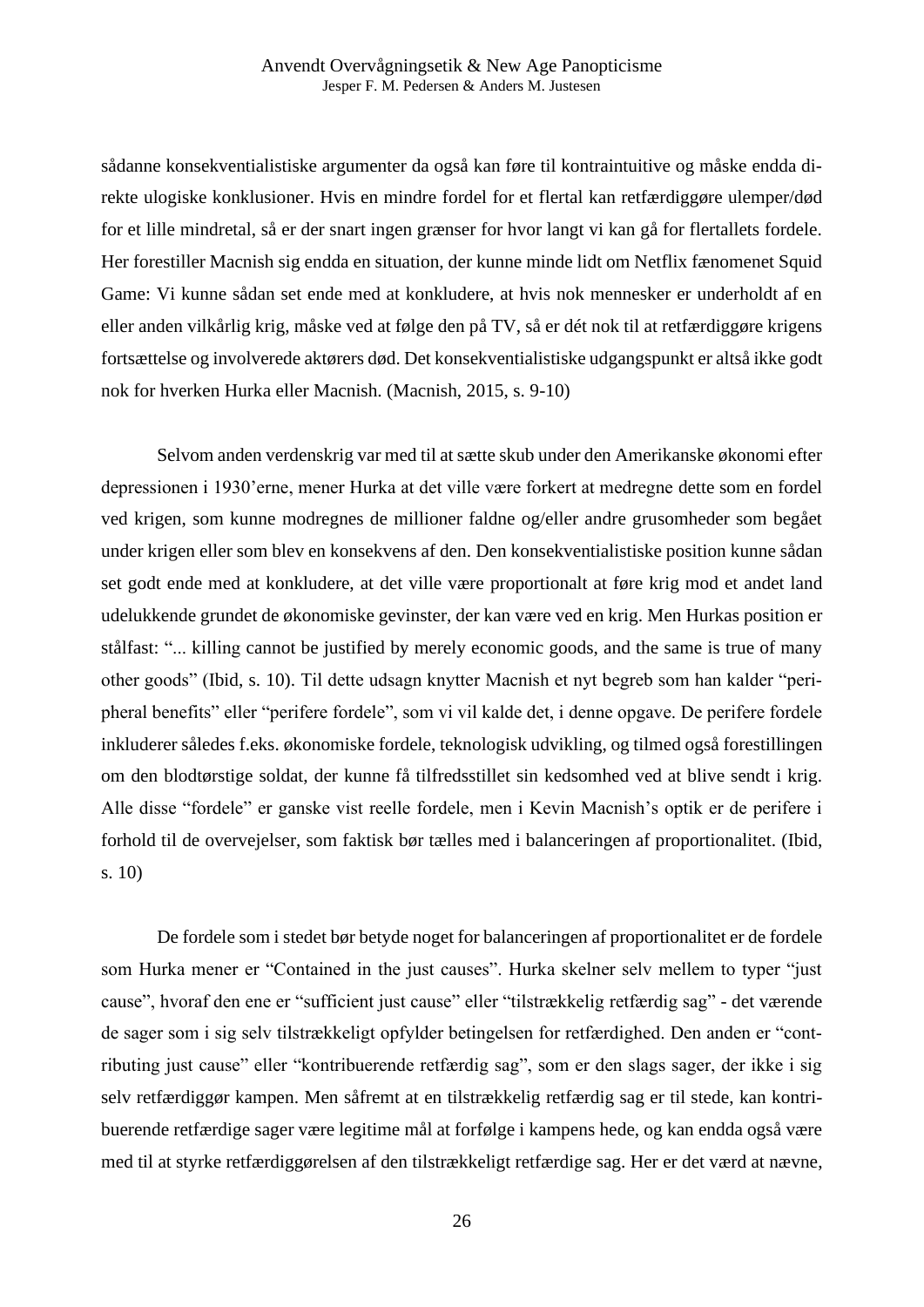at hverken Hurka eller Macnish er i stand til at finde frem til en fællesnævner for, hvad der giver de kontribuerende retfærdige sager deres status som således, og altså må man håndtere dem fra sag til sag. (Macnish, 2015, s. 10-11)

Altså står vi tilbage med tre underkategorier af retfærdige sager: De tilstrækkeligt retfærdige sager: Sager som er tilstrækkelige at gå i krig over. Kontribuerende retfærdige sager: Sager som ikke er tilstrækkelige at gå i krig over, men som kunne tilføje vægt til en tilstrækkeligt retfærdig sag. Og sidstnævnt de perifere fordele: Sager som ikke er tilstrækkelige at gå i krig over, og som ikke kan tilføje yderligere vægt til en tilstrækkeligt retfærdig sag. Når det kommer til proportionalitet, kunne alle tre omtales som fordele ved krig, men som det nu står klart bør alle fordele ved krig ikke medregnes i krigens retfærdiggørelse. Hvorvidt en krig er proportionel eller disproportional kan altså således "skematiseres" med Hurkas analyse, og den samme ide vil Macnish altså overføre til proportionalitet i overvågning. (Ibid, s. 12)

Parallellerne er heller ikke svære at få øje på her. Man kunne eksempelvis meget simpelt forestille sig et bysamfund hvor borgere oplevede at blive udsat for gentagne overfald af en voldtægtsmand eller en seriemorder. Efter utallige overfald, og intet nyt fra den lokale kommissær Barnaby, beslutter byrådet sig for at indføre mere overvågning i byen, formentligt i form af nogle overvågningskameraer, for at finde forbryderen. I dette tilfælde ville den tilstrækkeligt retfærdige sag være at stoppe forbryderen, da dét er sagen der retfærdiggør overvågningskameraerne. En kontribuerende retfærdig sag kunne f.eks. være en utilsigtet generel stigning af tryghed i nattelivet, da det viste sig, at overvågningskameraerne nedbragte antallet af slagsmål foran de lokale barer. Dét ville måske være en tilstrækkeligt retfærdig sag til overvågning, hvis der f.eks. var tale om mange slagsmål, eller måske endda banderelaterede slagsmål, men så længe der bare er tale om en lokal alkoholiker, der hver anden eller tredje måned får en lussing af egen fri vilje, så ville dét nok ikke i sig selv retfærdiggøre overvågning af alle mennesker i bymidten. Slutteligt ville perifere fordele i dette tilfælde bestå af ting som overvågerens lykke over at følge lydløst med i andres tilværelse (Ala hovedpersonen i Das Leben der Anderen), eller en eller anden masochist, der bor i byen, og hver aften oplever stor tilfredsstillelse ved at gå fra kamera til kamera og spise bananer, eller noget i den stil. Den slags fordele bør slet ikke tælle med i balanceringen af proportionel overvågning.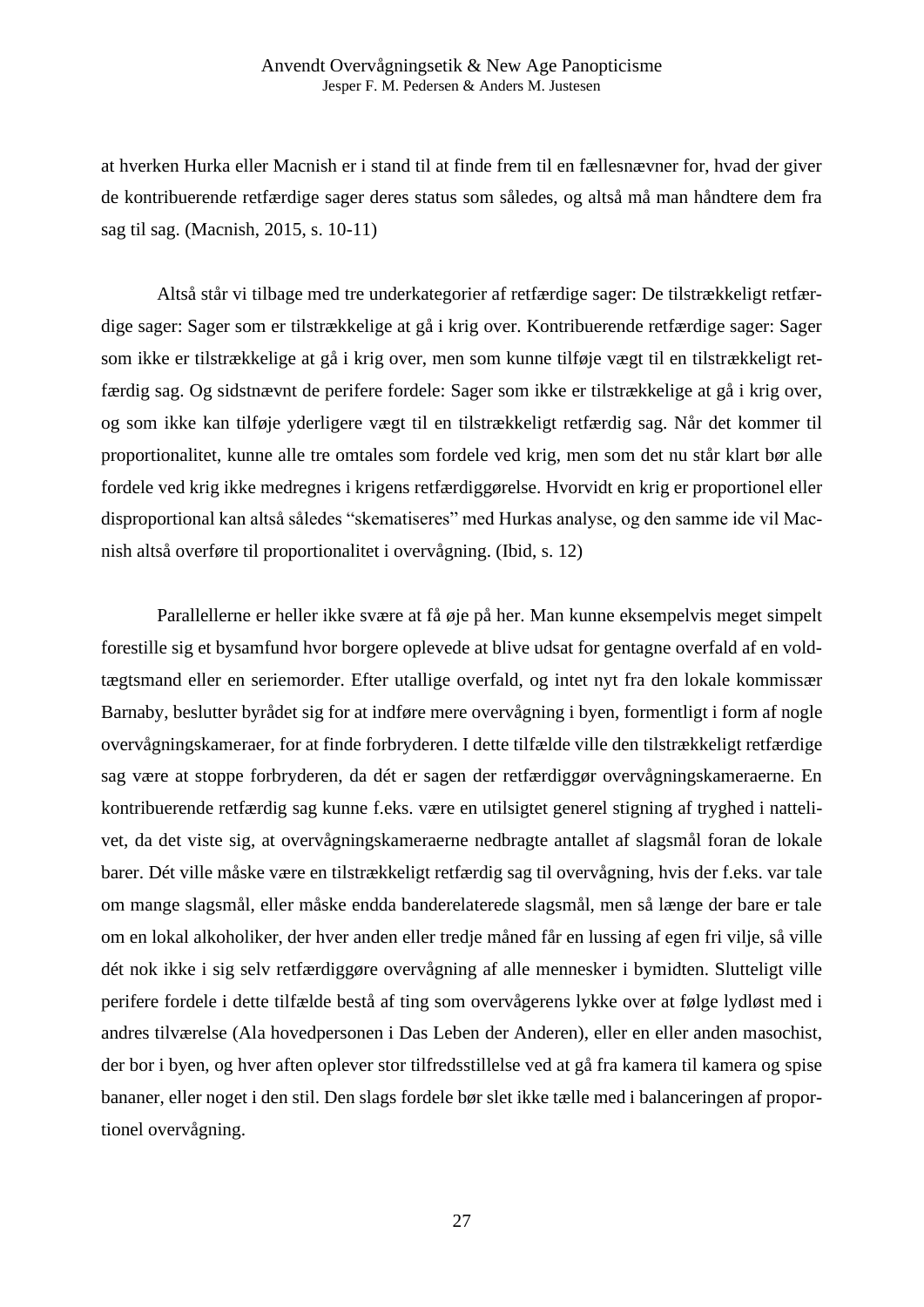Macnish gør sig dog også den overvejelse, at det i visse tilfælde kan være svært at skelne mellem hvad der er kontribuerende retfærdige sager, og hvad der er perifere fordele, da der ikke som sådan er noget der adskiller de to kategorier, udover hvad man kan sige på en case-to-case basis. Vores andet eksempel med den utilsigtede gode konsekvens af overvågning i bysamfundet, ville Macnish nok udfordre som værende perifer, fremfor at være en kontribuerende retfærdig sag. Problemet for Macnish er her at inkludere forbrydelser, der egentligt ikke er bevis for, som kontribuerende retfærdige sager, da dét i visse tilfælde kunne svinge balancen for hurtigt mod afgørelsen "proportionel", i sager som vi ikke er sikre på, er proportionale. Han bringer selv et eksempel om en terrorist, som man under overvågning opdager, også er indbrudstyv, og her giver det næsten sig selv, at man klapper sig selv på skulderen over også at have fanget indbrudstyven - dét kontribuerer til den retfærdige sag som var at overvåge terroristen. (Macnish, 2015, s. 12-13)

Men vender vi situationen rundt og modificerer den lidt så vi har at gøre med en formodet indbrudstyv, som vi ønsker at overvåge, bør det så betyde noget for vores overvejelser af overvågningens proportionalitet, at vedkommende *potentielt kunne* være terrorist? Eller at vedkommende *potentielt kunne* være pædofil, eller voldtægtsforbryder? Ganske vist har vi ingen beviser for noget af det på nuværende tidspunkt, men det *kunne* vi jo få, hvis vi igangsatte overvågningen. Macnish mener altså, at hvis der ikke er nogle beviser for noget af det, så er det svært at tælle det med som en kontribuerende retfærdig sag i balanceringen af proportionaliteten af den overvågning man ønsker at udføre. For mange af disse potentielle kontribuerende retfærdige sager, som egentligt er potentielle perifere fordele når det opstilles således, kan hurtigt få det til at lyde som om, at man bare fisker efter undskyldninger for at udføre overvågning, uanset om det er proportionelt eller ej. Macnish siger også selv, at detaljen i hvad der tæller som perifere fordele eller kontribuerende retfærdige sager jo afhænger af den tilstrækkeligt retfærdige sag, men kræver måske også en længere og velkommen diskussion, som går ud over hans egen formåen i den litteratur han har udgivet på nuværende tidspunkt. (Ibid, s. 12-13)

#### *Skader*

Fra fordele til ulemper rusker Macnish videre i Hurkas beskrivelser af retfærdig krig for at finde paralleller til sin egen ide om retfærdig overvågning, og ligesom det bragte ham på sporet af krigens fordele, tager det ham nu videre til krigens ulemper, eller skade. Hos Hurka er der ikke de samme kvaler ved hvilke ulemper, der bør tælle med i balanceringen af proportionalitet, som der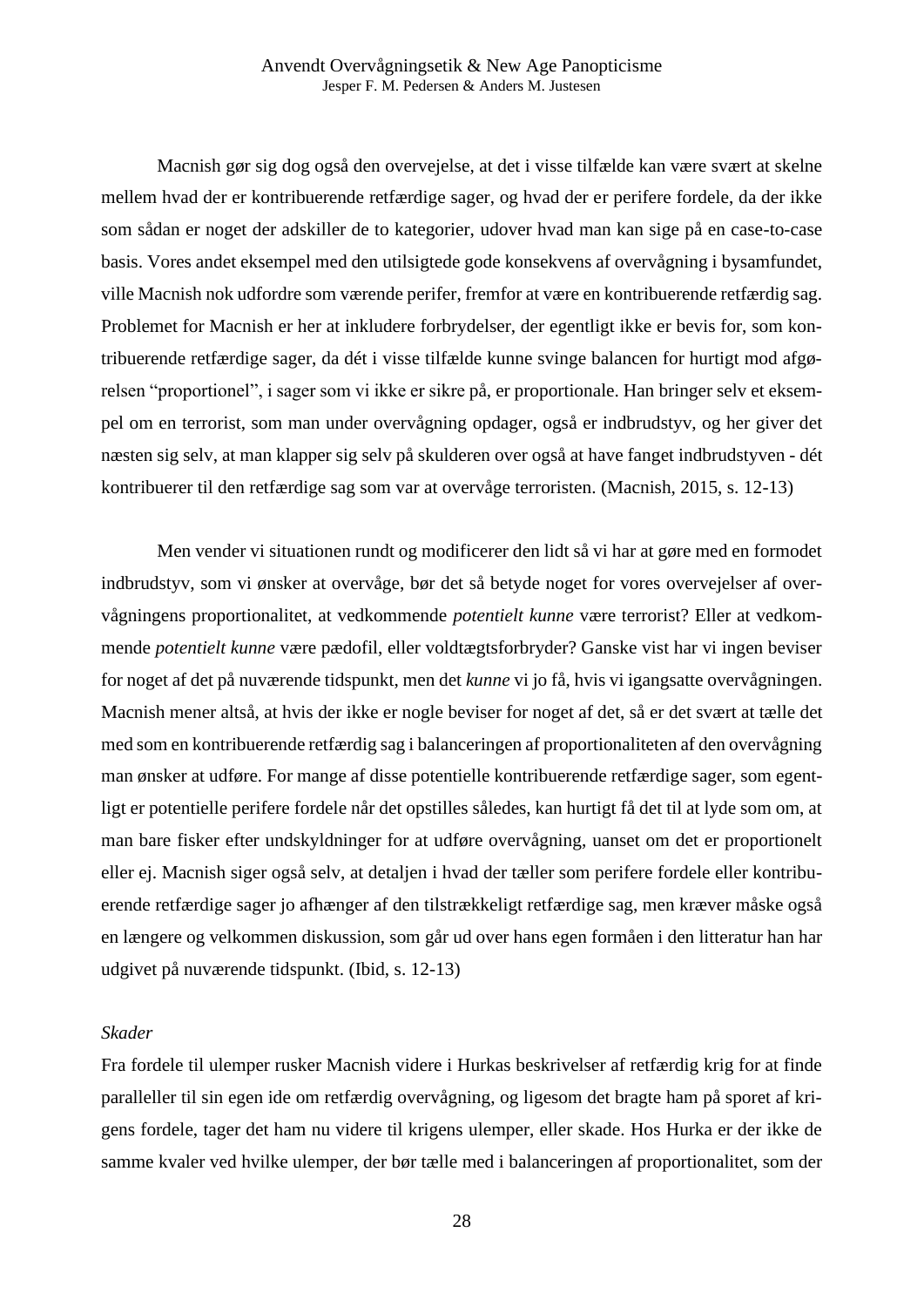var med fordelene. Hvor de økonomiske fordele ved krig aldrig måtte tælles med i proportionalitetsbalanceringen, bør alle økonomiske ulemper eller skader utvivlsomt medregnes, men derfra følger det ikke nødvendigvis at alle ulemper/skader bør overvejes ligeligt. Macnish siger, at det samme gør sig gældende i overvågning, hvor man eksempelvis kunne forestille sig en stærkt formodet terrorist, som er i gang med at bygge en bombe. Man ønsker så at overvåge vedkommende for at bekræfte dét, men pludselig står man overfor det etiske dilemma, at dét ville være et brud mod vedkommendes privatliv. Macnish mener så, at der i tilfældet med en stærkt formodet terrorist, hvor meget bevis peger mod terrorisme, ville være tale om en skade mod vedkommendes privatliv, som er formindsket i vægt. (Macnish, 2015, s. 13-14)

Her peger han på, at selv personer som afviser samfundet, oftest stadig har en interesse i deres anstændighed, og altså ikke ønsker den slags overvågning begået mod dem, og altså betyder den påførte skade altså noget her, og bør tælles med i proportionalitetsbalanceringen. Men den bliver "lettere" på vægtskålen, i kraft af hvad vedkommende end har gjort for med god grund at fortjene sin status som "potentiel fare for samfundet". Talte vi bare om en brun mand iført en turban, ville dét selvfølgelig ikke være tilstrækkeligt til at profilere manden som potentiel terrorist, og klar til at blive overvåget. Men var der nu tale om en person med tvivlsomme kontakter, som står bag en blog om samfundets hedonistiske erodering, har flere voldsdomme mod f.eks. jøder bag sig, og som for nyligt har indkøbt en god mængde fuldautomatiske skydevåben, så var det måske mere begrundet. En formindsket vægt af skaden ved overvågning ville også finde sted i tilfælde hvor nogen ikke handler af egen fri vilje. Det kunne være tilfælde hvor nogen blev tvunget til at gøre noget forkert, f.eks. en terrorhandling, da der ellers ville ske noget med vedkommendes familie. Selv her ville skaden af overvågning veje mindre, alene grundet de handlinger som vedkommende jo reelt ender med at udføre, af fri vilje eller ej. Har vi i stedet at gøre med en sag som involverer at familierne bliver henrettet af terroristerne bag hele aktionen, hvis overvågningen bliver opdaget, så tænker man måske at dét burde ændre udfaldet drastisk. Men både Hurka og Macnish, når de henholdsvist diskuterer menneskeskjold i krig, eller overvågning med dette scenarie til følge, står fast på et princip om ansvar her. Selvom det, for dem, tæller med i balanceringen, at der er så kyniske kræfter bag (og at det sikkert også burde betyde en hel del), så er det stadig en skade med formindsket vægt, da skaden ultimativt ligger på terroristernes side, og ikke ordensmagtens, som jo i første omgang har til opgave at forhindre terrorangrebet. (Ibid, s. 14-15)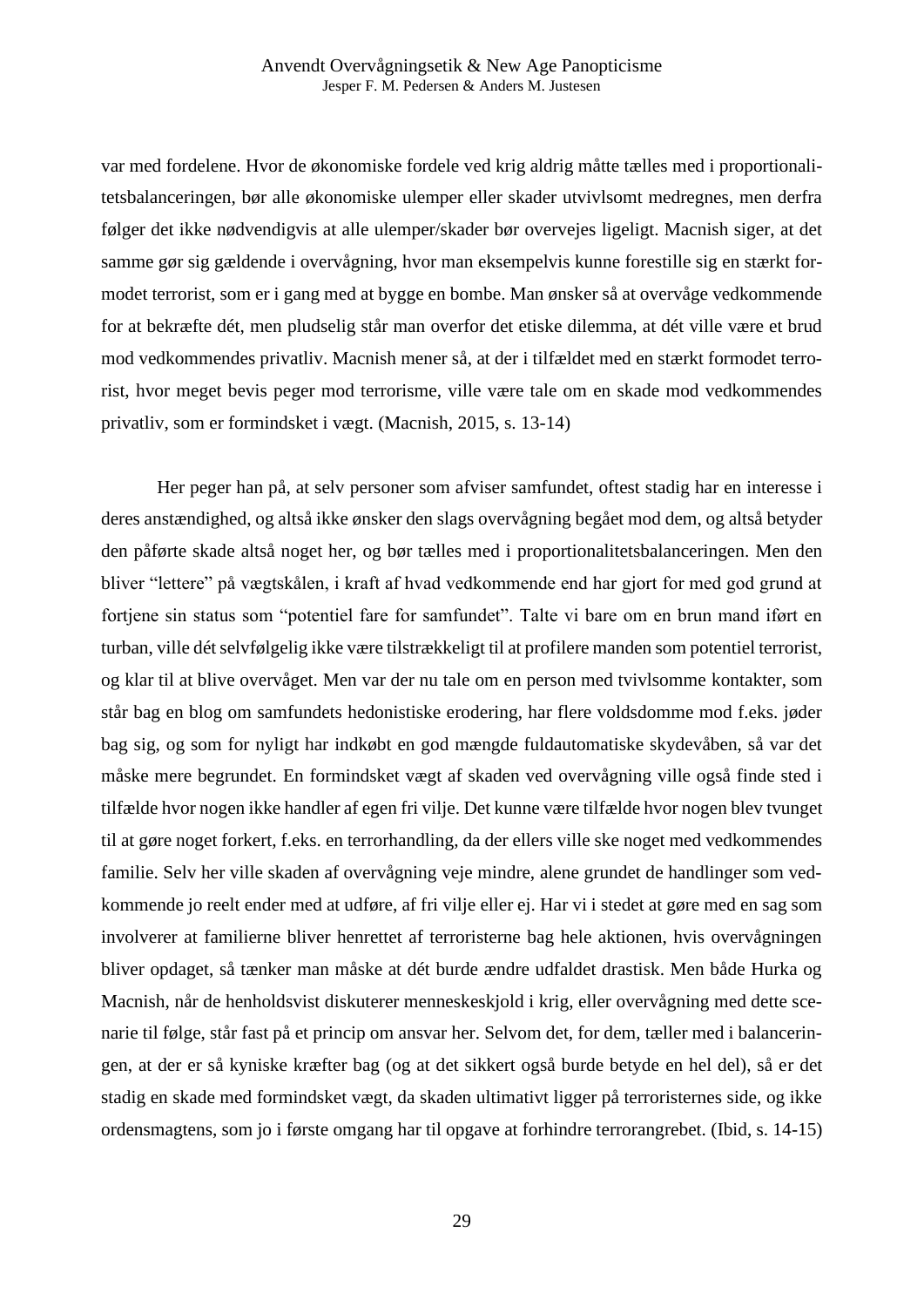### *Tid og sandsynlighed*

Hos Hurka er tid en væsentlig faktor i balanceringen af proportionalitet i krig. Her peger han på, at hvis der er rimelige forudsigelser i sigte, så bør der ikke være nogle begrænsninger på hvilke sigtbare fordele og ulemper/skader, der tæller med i balanceringen. I Hurkas tilfælde med krig kunne dette eksempelvis omfatte muligheden for en krig, der slutter alle krige, som derfor vejer som en meget tung fordel, mens det i den anden ende eksempelvis kunne være en atomkrig, der medfører en ufattelig mængde destruktion. Igen, mener Macnish, at dette kan overføres til proportionalitet i overvågning. Her mener han at alle forudsigelige fordele og skader, uanset hvor fjerne de er fra selve overvågningshandlingen, bør tages i betragtning, når man overvejer hvorvidt handlingen skal udføres. (Macnish, 2015, s. 15)

Som et eksempel på dette nævner han de langsigtede konsekvenser det kan have for samfundet når der udføres overvågning. Børn som vokser op i skolen under konstant overvågning af kameraer og/eller biometriske identifikationsprocesser, vil måske opleve ikke at kende til værdien eller formålet med disse procedurer. De bliver i sidste ende så mondæne, at de også udenfor skolen bare bliver en del af hverdagslivet, og alle der går i protest over procedurerne vil efterhånden blive set som afvisende den basale beskyttelse som overvågningen giver. I sidste ende vil modstandere af overvågning, i kraft af normaliseringen af overvågning, blive betragtet med mistillid af resten af samfundet. Dette skrækscenarie munder ud i at tillid ikke længere vil være baseret på en idé om almen mellemmenneskelighed, eller en tro på det gode i menneskets natur, men snarere baseret på konformitet til overvågningssystemerne. Denne overvejelse vejer altså ret tungt i den ene ende, når det kommer til balanceringen af proportionalitet. Skulle man forsøge at vende den rundt, og væk fra dette skrækscenarie, så siger Macnish, i tråd med Hurka, at hvis man kunne forestille sig et overvågningssystem, som eksempelvis kunne garantere enden på alle fremtidige terroraktioner, eller noget lignende, så ville dét veje tungt på den anden ende af vægtskålen. (Ibid, s. 15)

Dog erkender Macnish, at ikke alle fordele eller skader, vil ske med lige stor sandsynlighed. Han stiller sig i hvert fald imod tænkere som Tony Doyle, der argumenterer for at overvågning kan udføres uden konsekvenser. Doyle skriver om såkaldt "*perfect voyeurism*", hvor man eksempelvis kan forestille sig en alien, der overvåger fra så stor en afstand, at der ikke vil ske nogen form for interferens. Denne "perfekte voyeur" kan altså udføre sin overvågning uden konsekvenser, såfremt at den aldrig afsløres i sin handling. Dette finder Macnish dog ret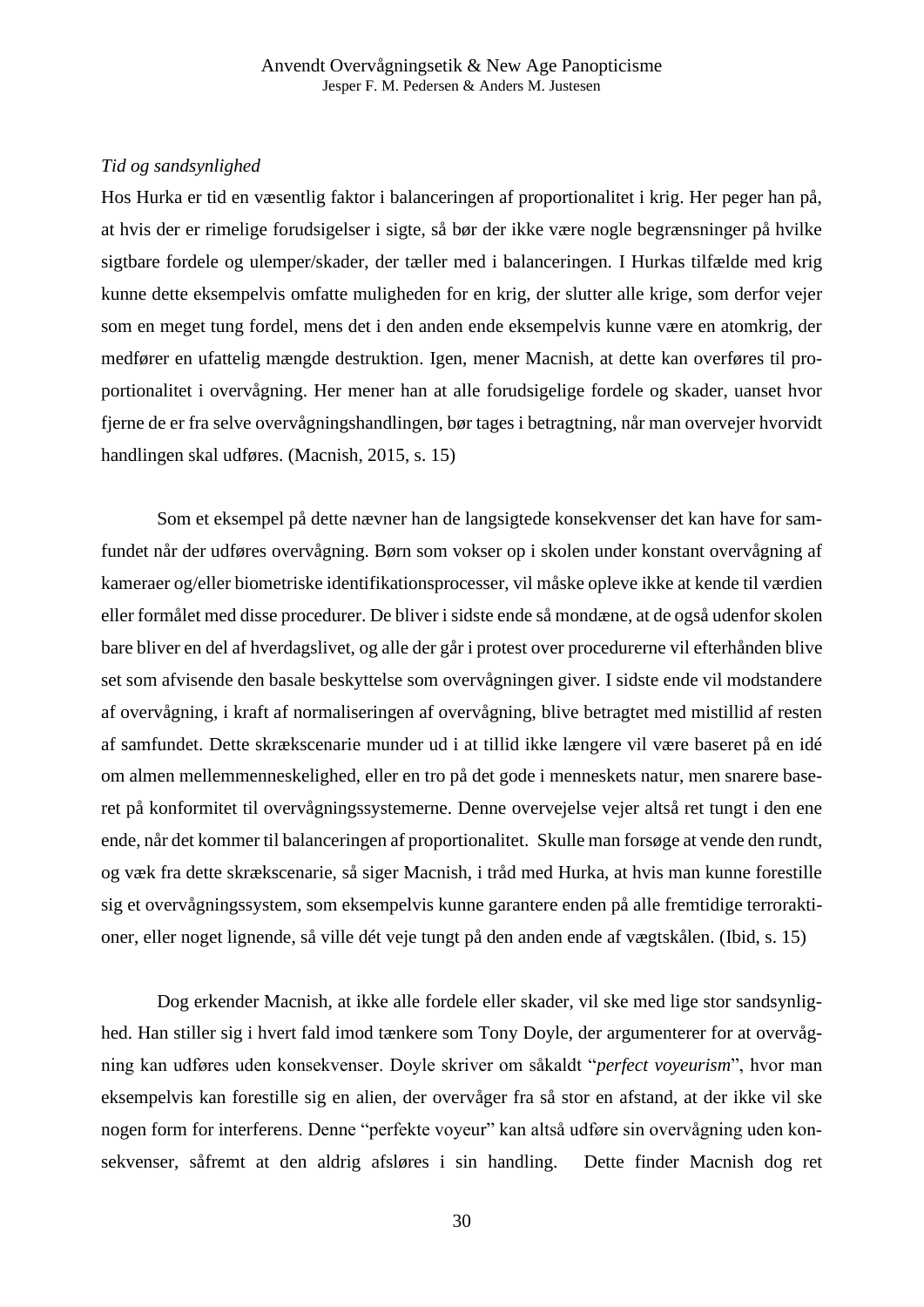usandsynligt, og mener at overvågning altid vil have konsekvenser, enten for overvågeren, eller den overvågede, hvis vedkommende finder ud af at overvågningen finder sted. Desuden finder vi også ideen om en "perfekt voyeur" en smule absurd, fordi hvad skulle man bruge perfekt voyeurisme til? Det er ganske vidst omdrejningspunktet for et par episoder af Star Trek, som et antropologisk værktøj, men i vores umiddelbare virkelighed, udover bare at kunne retfærdiggøre denne form for voyeurisme, har vi i hvert fald svært ved at se dets applikationer, når man i princippet ikke engang må gemme den indsamlede data - af frygt for senere interferens (Doyle, 2009, s. 186- 188). Og dette siger vi også helt uden at trække tråde til det såkaldte "dobbeltspalte-eksperiment", hvor forskere påviste at der faktisk fysisk sker en form for påvirkning af partikler, blot ved observation af dem. Men dét lader vi være en opgave for videre forskning i fysikkens territorium. Tilbage i den virkelige verden, er det jo heller ikke sikkert at overvågningen vil bringe det resultat man leder efter. Derfor mener Macnish også at der er en fundamental risiko forbundet med at afgøre proportionalitet af en overvågningshandling, som involverer afvejningen af udstrækningen af de respektive fordele og ulemper, samt sandsynligheden for at de overhovedet finder sted. (Macnish, 2015, s. 16)

#### *Balanceringen af skader og fordele*

Siden Macnish nu har afgjort hvad der bør tælle som fordele og ulemper/skader, står vi nu tilbage med det brændende spørgsmål om hvordan de bør vejes mod hinanden. James Turner Johnson mener at fordelene må veje mere end ulemperne, hvis proportionalitetskravet skal imødekommes. Douglas Lackey mener at denne konceptualisering er for snæver, fordi mange krige kæmpet i moralske rettigheders navn ikke ville være tilladte, da de måske ikke fører til en samlet fordel. Dertil tilføjer han også, at forsvaret og opretholdelsen af rettigheder er etisk forsvarligt, medmindre forsvaret af rettigheder forårsager langt mere skade end det gør godt, og dermed mener han også at en krig for en retfærdig sag består proportionalitetskravet, medmindre den ender med at gøre meget mere skade end gavn. Lackey mener altså at der stadig ville være tale om en proportionel krig, selv hvis skaderne overstiger fordelene lidt. Mellem disse to udgangspunkter mener Macnish dog at have fundet frem til en tredje logisk mulighed - at fordelene skal kunne stå på lige linje med skaderne, for at man kan tale om proportionel krig - men dette afviser han blankt som urealistisk, da vi befinder os i gråzonen mellem åbenlys proportionalitet og åbenlys disproportionalitet. Det ville kræve præcise målinger, ala dem fra matematikken, at sammenligne fordelene og skaderne ligeligt, og dem har filosofien bare ikke adgang til. (Ibid, s. 16-17)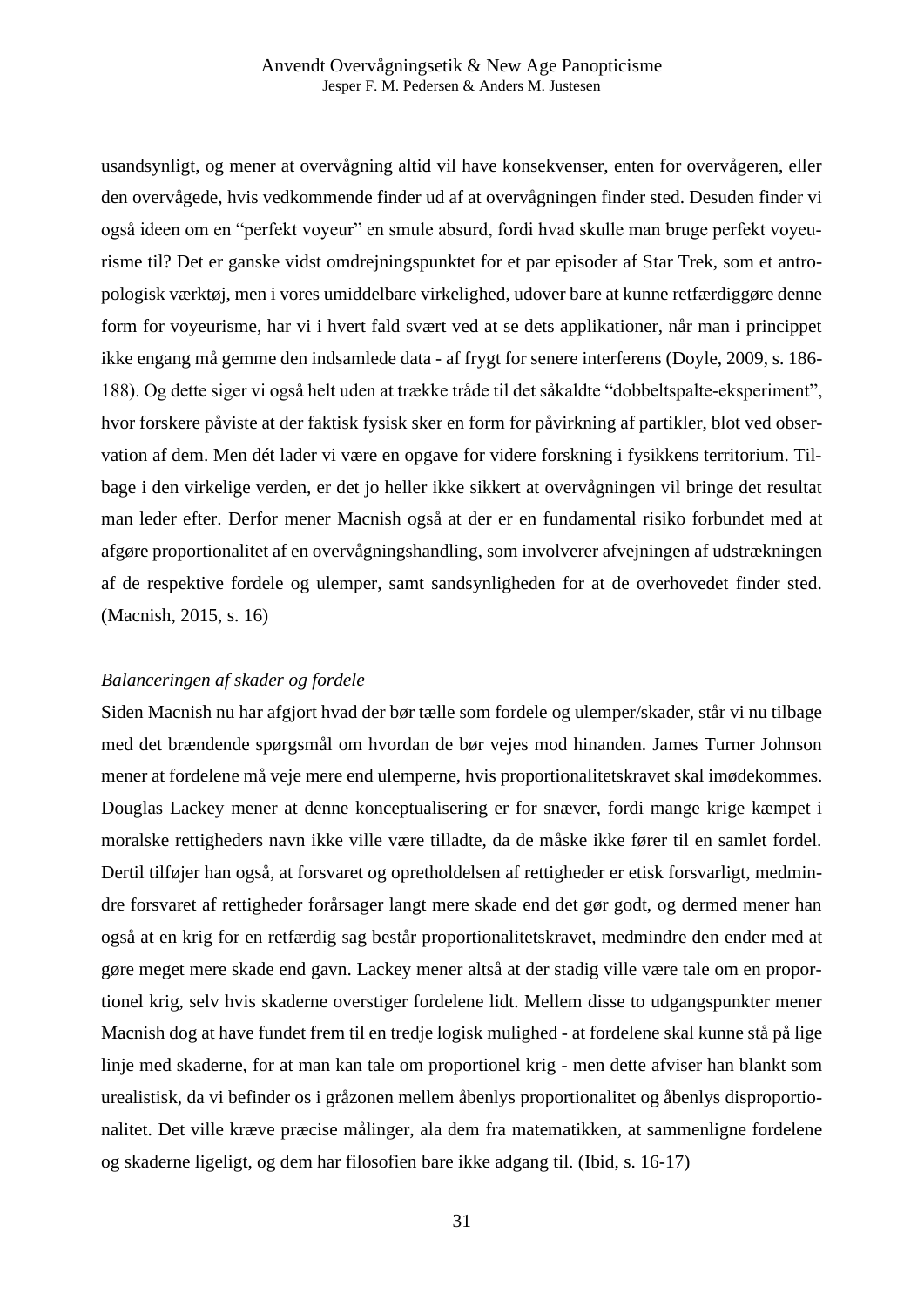Hvad vi har adgang til, derimod, er usikkerhed. Fordi hvordan kan vi vide med sikkerhed, hvilken af de to andre løsninger der ville være bedst? Man kunne enten følge Lackey, og forudindtage proportionalitet, medmindre der er stærke argumenter mod det, eller vi kunne følge Johnson og forudindtage disproportionalitet, medmindre der er stærke argumenter mod dét. Eller man kunne følge en tredje vej, usikkerhedens vej, og afgøre at vi simpelthen ikke er i stand til at sige noget med udpræget sikkerhed, og derfor er nødt til at træffe den bedste beslutning vi kan, fra enkeltstående sag til enkeltstående sag. Selvom alle muligheder er åbne, så føler Macnish sig alligevel tilbøjelig til at advokere for Johnsons løsning, hvor vi forudindtager disproportionalitet. I både krig og overvågning sker der reelle skader som ikke alene er åbenlyse, men som etik er sat i verden for at styre igennem/udenom - og selvom dét er mere tilfældet i krig end i overvågning, så taler Macnish om at overvågning oftest eksisterer i en gråzone, hvor det er uklart om skaderne er proportionelle til fordelene. Derfor advokerer han for, at der i tilfælde hvor der ikke kan identificeres skade, eller hvor skaden er minimal, ikke er noget spørgsmål om proportionaliteten af overvågning. Men hvor der er skade, som ikke er tilstrækkelig til at omtale overvågningshandlingen som disproportional, må vi træde varsomt. Hvis man eksempelvis forudindtager Lackeys tilladelige position, eller den tredje sag-til-sag position, så åbner det muligheden for at skader kan ske, som ellers er mulige at forebygge. (Macnish, 2015, s. 17-18)

#### *Speculando*

Indtil videre har Macnish fokuseret på *målet* med overvågning, og hvad dét kan have af fordele og ulemper. Men han er også nødt til at give *midlet* til målet lidt opmærksomhed, for det er én ting at afgøre at overvågning skal foretages, af hvilke grunde man så end har angivet, men det er noget andet hvordan man så vælger at gøre det. I nogle tilfælde ville det eksempelvis være proportionelt at videoovervåge nattelivet, fordi det forhindrer slagsmål, mens aflytning af folks telefoner, af samme årsag, ikke er proportionelt. Først og fremmest skal overvågningen være pragmatisk, i den forstand at vi jo skal anvende en metode som kan bære frugt - det nytter nok ikke det store at overvåge en persons internethistorik, hvis vedkommende ikke ejer et redskab, der kan gå på internettet. Dertil kommer også at forskellige typer overvågning involverer introduktionen af forskellige skader eller forskellige grader af skade og metoderne involverer også forskellige skader afhængigt af konteksten. (Ibid, s. 18-20)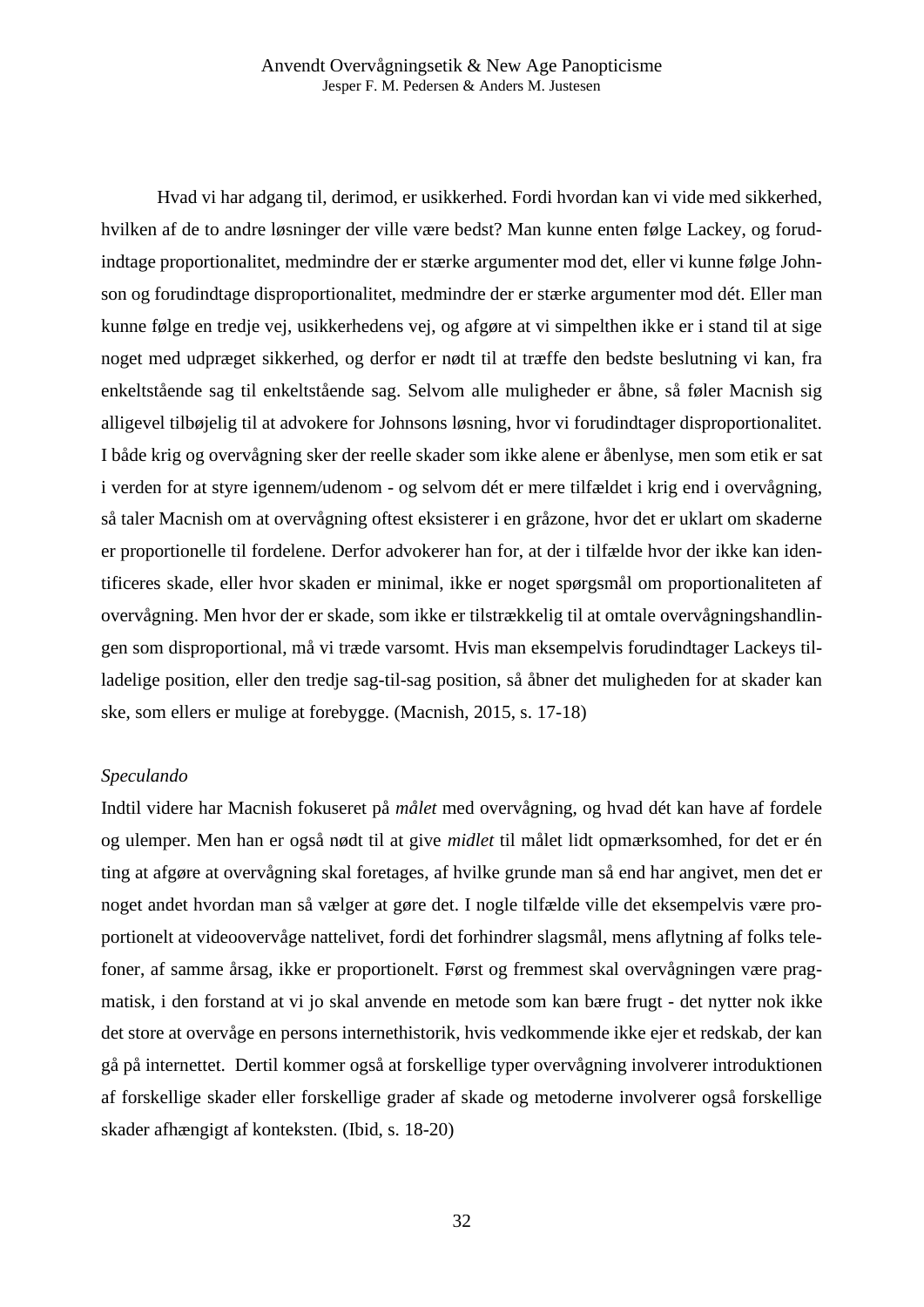Fremfor at begynde at recitere en liste over de forskellige typer af overvågning og deres respektive fordele og skader (Da han også erkender, at sådan en liste ville blive meget lang, og hurtigt forældet), vil han i stedet omtale overvågningens påtrængenhed. For Macnish er det nemlig ikke kun den skade der påføres de ansvarlige mennesker, der bør tælle med i balanceringen af proportionaliteten af overvågningshandlinger. Ligesom han også beskriver i sit niende princip, handler dette om diskrimination af ikke-ansvarlige mennesker. I retfærdig krig traditionen, åbner folk som Hurka op for, at det er muligt at rette sit sigtekorn mod *non-combatants*, hvis der i sidste ende ville være tale om et signifikant fordelagtigt udfald. Dét kunne f.eks. være hvis vi var i stand til at springe en enkelt bondemands hus i luften, hvis vi med sikkerhed ved at det helt vil stoppe den invaderende hær. Men Macnish mener, at man indenfor denne konceptualisering, også kaldet *jus in bello*, ender med at have to principper som underminerer hinanden. På den ene side er det i orden altid at aflive uendeligt mange fjendtlige soldater, for at redde én af sine egne, og på den anden side må vi tydeligvis også skyde et højt antal *non-combatants*, hvis vi får et fordelagtigt nok udfald af det. Altså lader vi til at være i en eller anden form for gråzone, når det kommer til at afgøre proportionalitet i skadesomfanget. Det kan altså hurtigt blive meget svært at sige, hvor mange uskyldige liv man egentligt må tage, for at retfærdiggøre et udfald. Og hvordan dét så skulle være foreneligt med et diskriminationsprincip, har Macnish også meget svært ved at se. Hvis vi overfører konceptet i dette til overvågning, så ender vi jo med totalt at underminere vores diskriminations-princip, lidt ligesom Batman og Lucius Fox ender med at gøre for at finde Jokeren ved at overvåge alle byens mobiltelefoner i tredje akt af "The Dark Knight". (Macnish, 2015, s. 20-22) (Nolan, 2008)

En anden problematik ligger også i *"combatant vs combatant*"-delen i jus in bello, som foreslår at drabet af fjender faktisk altid er proportionelt, da vi så har med ansvarlige aktørere at gøre. Men selv dette udfordrer Macnish også, for hvad så med eksempelvis en hær med krudt og kugler, der invaderer en stammekultur? Indenfor traditionen er det jo altid retfærdigt at bekæmpe den afgjorte fjende, men her mener Macnish altså at der må være tale om noget etisk problematisk. Her opnår Macnish en nuancering i debatten, som tydeligvis ikke tillader at man altid må aflive fjenden. Der kan komme ting i klemme i dét felt, som Macnish simpelthen mener bliver overset. Indenfor vores diskussion af overvågning betyder dét, at der også kan være tale om tilfælde, hvor det ikke ville være forsvarligt at overvåge nogen, som man med rimelig sikkerhed ved er skyldig. Igen kan vi påpege eksemplet med videoovervågning i gaden, kontra aflytningen af folks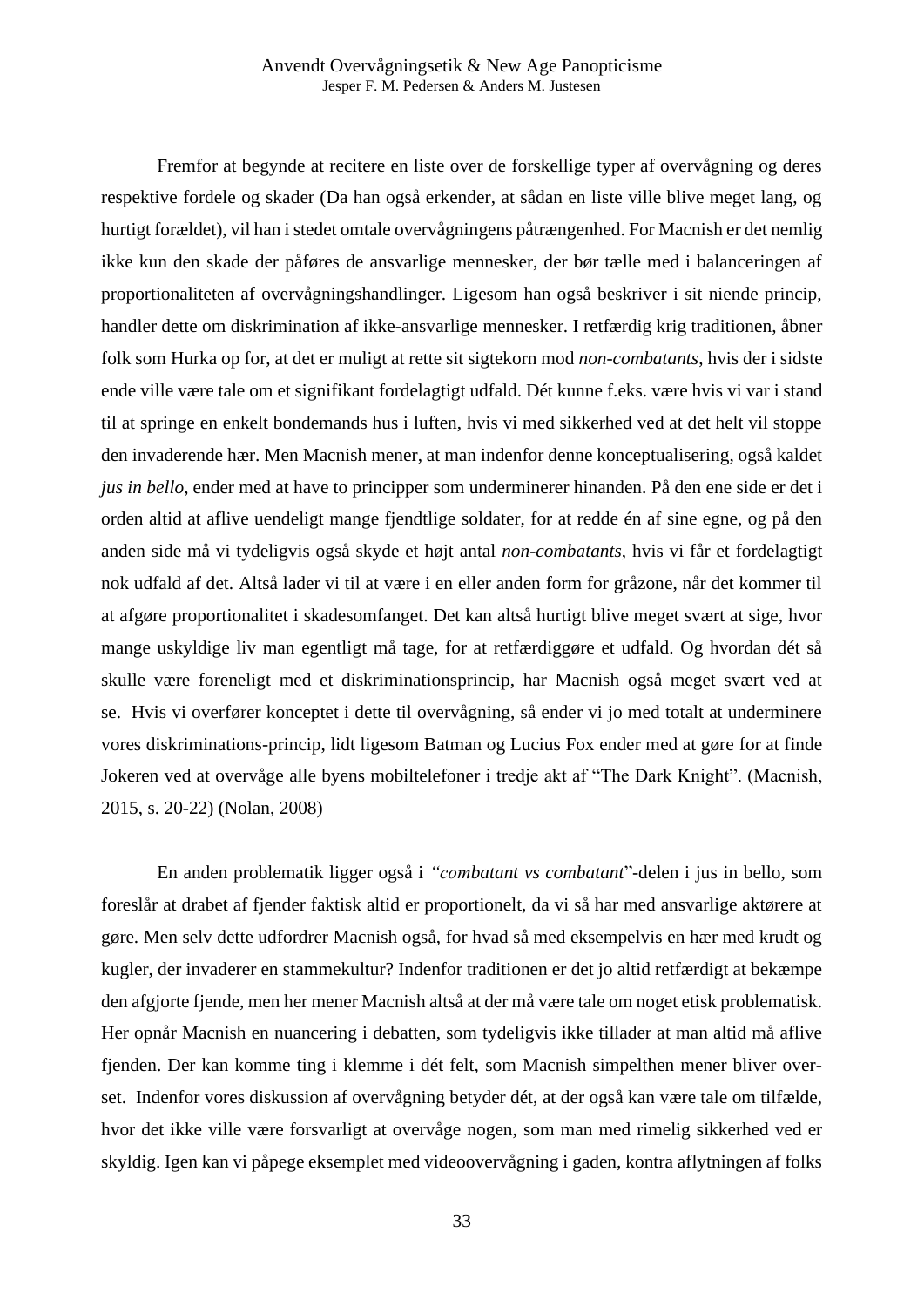telefoner til samme formål. Der er tale om legitime mål for overvågning, men der er stor forskel på legitimiteten i det anvendte "middel" dertil. (Macnish, 2015, s. 23)

### *Skader og fordele*

Vi er nu nået til det punkt, hvor Macnish mener at det er passende at beskrive nogle af de skader som overvågning kunne medføre. Han mener dog også, at det ville kræve indsamlingen af empirisk evidens og flere filosofiske udforskninger, at komme frem til noget der minder om endelige resultater i dén diskussion. Alligevel synes han godt man kan spekulere over de mest plausible skader, som bl.a. ville inkludere: Krænkelser af privatlivets fred, *chilling effects* (afskræknings effekter), social sorting (stereotypisering, stigmatisering, diskrimination), paternalisme, social fatalisme, adfærds uniformitet, skævvridning i fordelingen af omkostninger, formindskelsen af tillid, sårbarhed, frygten for kontrol, menneskelige fejl og magtmisbrug, og slutteligt frygten for at blive afsløret når man skjuler legitim information (det kunne f.eks. være forretningshemmeligheder, eller information holdt af whistleblowers). Dermed menes der naturligvis ikke at alle disse skader vil finde sted ved overvågning. Der er snarere tale om potentielle skader, og det er heller ikke givet at alle skaderne gør sig gældende i alle overvågnings sammenhænge. Der kan være tale om et potentielt udpluk af disse, i situationer med bestemte former for overvågning. I Danmark stiller f.eks. Jesper Ryberg, der er professor i filosofi ved RUC, sig i en position, hvor han mener at overvågningskameraer ikke medfører krænkelse af privatlivets fred, da det sådan set er det samme som en pensionist, der sidder i sit vindue og noterer alt hvad der sker på gadehjørnet, som man ikke ville betegne som havende nogen som helst konsekvens. Tony Doyle, som tidligere nævnt, argumenterer for at overvågningen af ikke-samtykkende ikke engang behøver at involvere skade overhovedet. Selvom vi afviser den ide som praktisk talt absurd, så mener Macnish, at både Ryberg og Doyle's eksempler som minimum er udtryk for, at det er muligt at ikke alle skader er relevante i alle overvågningshandlinger. (Ibid, s. 23-25)

For lidt siden nævnte vi overvågningens påtrængenhed som noget Macnish ville fokusere på. Grunden til at han vil fokusere på dét, er at disproportionalitet bliver mere og mere sandsynligt i takt med mere og mere påtrængenhed. Altså, jo mere (eller jo mere intim) information, der trækkes ud af det overvågede subjekt, jo mere sandsynligt bliver det, at noget fra listen over potentielt relevante skader, bliver relevant i situationen. Derfor mener han at påtrængenhed er nøgleelementet når man overvejer skader ved overvågningshandlinger. Eksempelvis sker der jo praktisk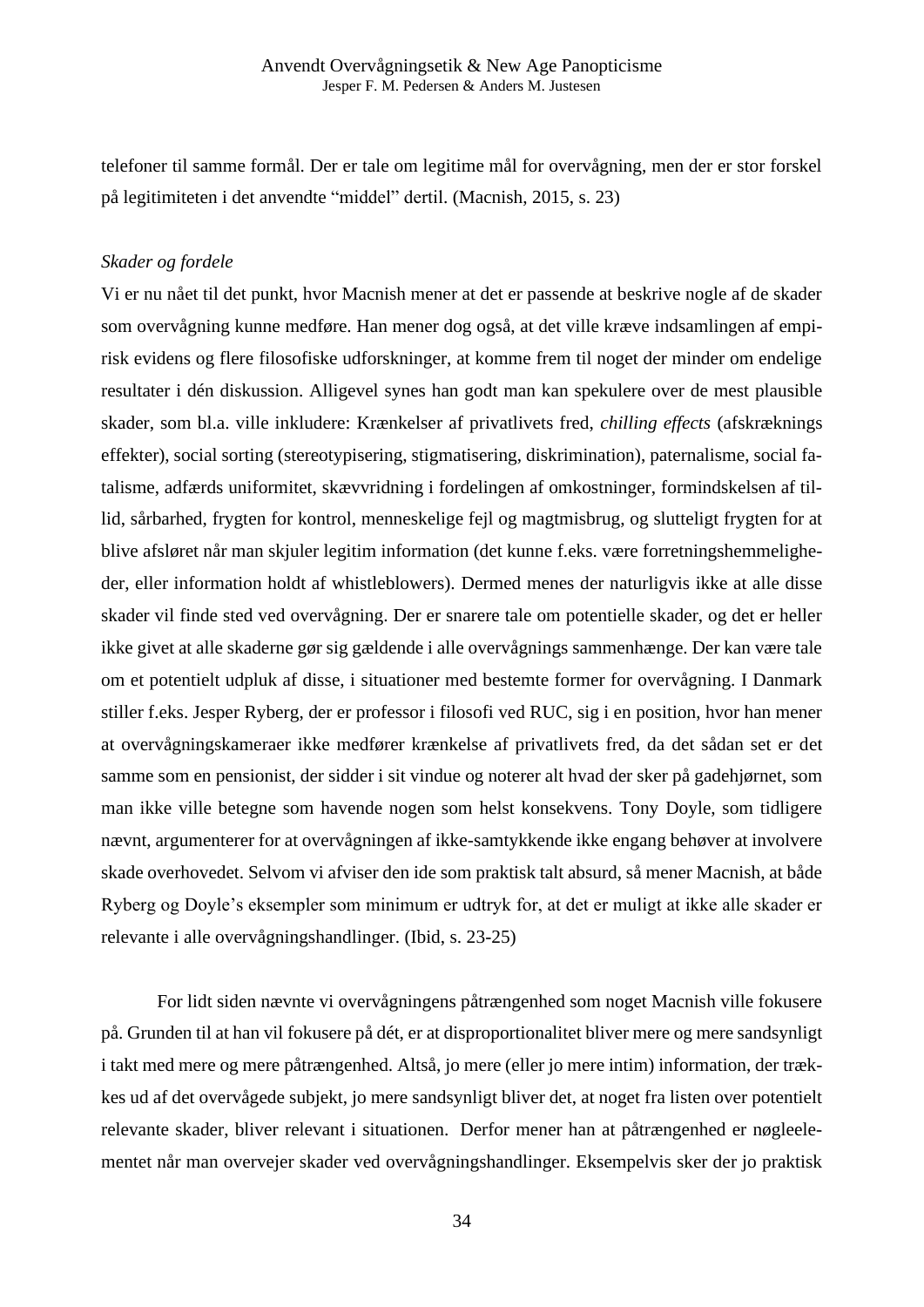talt ingen påtrængenhed, og dermed er der praktisk talt ingen potentielle skader som følge, i overvågningen af timelønnede fabriksarbejderes stempelkort. Men jo mere information vi får om medarbejderne, jo tættere ville vi komme på et disproportionalt forhold. Satte vi eksempelvis kameraer op i omklædningsrummene, måske for at sikre at alle er korrekt uniformerede eller lignende, så nærmer vi os i hvert fald (hvis vi ikke allerede er der) krænkelse af privatlivet, følelsen af sårbarhed, social sortering, formindskelsen af tillid, osv. Graden af påtrængenhed i folks liv går altså, så at sige, hånd i hånd med graden af skadens alvorlighed og/eller antallet af potentielle skader. (Macnish, 2015, s. 25)

Dertil kommer også forskellen på den indsamlede information i overvågningen, da Macnish gerne vil skelne mellem to former for overvågnings information: "*Content*" og "*metadata*". Overvågede vi en samtale mellem to personer ville "indholdet" her være hvad der blev sagt mellem de to, mens "metadata" ville være tidspunktet, stedet, og varigheden af samtalen. For aktøreren bag overvågningen handler det helt om konteksten, hvorvidt det er indholdet eller metadataen, der er relevant i situationen. Indholdet siger som regel mere om den overvågedes umiddelbare intentioner, mens metadata bredere kan bruges til at kortlægge handlinger, kontakter, og vaner, samt til opbyggelsen af handlemønstre hvorfra afvigelser så kan spottes. Metadata kan også, såfremt det er samlet over lang tid, danne et nærmest perfekt billede over en persons vaner, og kan tilmed afsløre affærer, vedkommendes medicinale forhold mm. (Ibid, s. 26) Langvarig indsamling af metadata blev eksempelvis sat på spidsen da GDPR-lovgivningen trådte i kraft i EU, og virksomheder som Facebook blev påbudt at gøre alle deres indsamlede informationer om folk gennemsigtige. (Solon, 2018)

Både indsamlingen af "indhold" og "metadata" kan derfor klassificeres som påtrængende. Men her kan vi måske stille sige, at det konventionelt nok er "indhold" som de fleste mennesker umiddelbart ville kalde for "det uhyggelige" i overvågning, mens "metadata" bare har fået en rolle som noget vi praktisk talt ikke kan undgå, i dag. Macnish lader til at være enig, og mener, at selvom begge dele er påtrængende, så er indsamlingen af "indhold" alligevel stadig mere påtrængende end indsamlingen af metadata, og dermed mener han jo også at det er mere skadeligt end indsamling af "metadata". Så altså afhænger påtrængenheden i en overvågningshandling ikke bare af *midlet* brugt til at overvåge, men også af den overvågede information *via midlet*. Her bringer han et eksempel med en formodet terrorist, der fører lange telefonsamtaler med sin elsker, som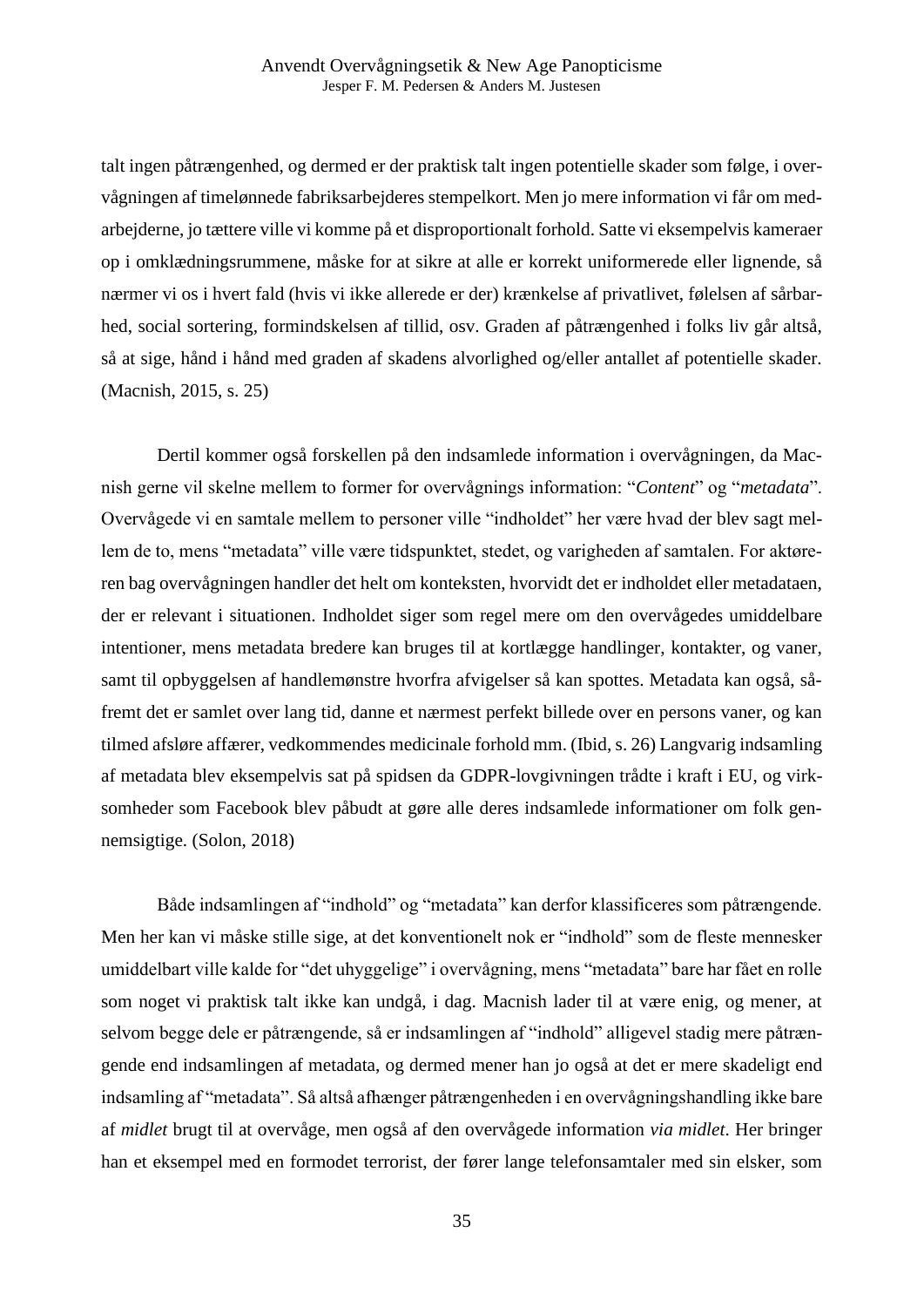intet har med terror at gøre. Ville det være proportionelt at overvåge disse specifikke samtaler med elskeren, hvis der aldrig dukker relevant information op i dem? Macnish ville mene, at hvis dette kan etableres i et tilfredsstillende omfang, så ville det være disproportionalt at lytte med dér. Hermed er det illustreret at påtrængenhed ikke bare handler om hvilket middel man bruger til overvågning, men også hvilken information, der indsamles. (Macnish, 2015, s. 26-27)

Nu kan man jo efterhånden gøre sig den tanke, at der er dedikeret meget plads til at udpensle hvad Macnish mener med sit proportionalitetsbegreb her, uden at vi endnu har en definitiv fast ramme for at klassificere proportionalitet i overvågning. Men hvad vi til gengæld har, er pejlemærker. *In speculando* overvejelser må betragtes fra et case-by-case udgangspunkt, mener Macnish. Når man vil udføre en overvågningshandling, og denne har gennemgået jus ad speculandum overvejelser, altså at de relevante kriterier for overvågningen er mødt (just cause, korrekt intention, sandsynlighed for succes, nødvendighed, osv.) så må man også huske på den forseelse man forsøger at bekæmpe. Den retfærdige sag kommer altså, så at sige, til at læne sig op ad metoden/midlet til overvågningen, og dermed bliver mere og mere påtrængenhed relevant til sagen. Eksempelvis berettiger terrorisme mere påtrængende midler end butikstyveri, hvor der potentielt kunne retfærdiggøres telefonaflytning i terrorsagen, mens det ikke ville kunne retfærdiggøres overfor butikstyven. At have just cause, og fordelene derved er både relevante ift. til om en overvågningshandling skal foretages i det hele taget, men også til hvilken metode man så skal anvende dertil. (Ibid, s. 27-28)

# Privatliv, den Afskrækkende Effekt ved Overvågning og NSA-sagen

I dette underafsnit vil vi gå mere i dybden med bl.a. privatliv, der som begreb også har været et de aspekter der har fyldt mest i den moderne overvågningsdebat, og til dette har Macnish skrevet en artikel kaldet 'Government Surveillance and Why Defining Privacy Matters in a Post-Snowden World' (2016). Som navnet antyder, tager han her udgangspunkt i NSA-analytikeren Edward Snowden, der i 2013 offentliggjorde NSAs brug af signalovervågningsprogrammet Prism, der indsamlede data om amerikanere, og den tilsvarende engelske efterretningsorganisation GCHQ. I forhold til debatten vedrørende privatliv, som i filosofisk litteratur har stået på ca. siden starten af 1970erne, men nu er blevet indsat i en ny kontekst, har der traditionelt været to tilgange, netop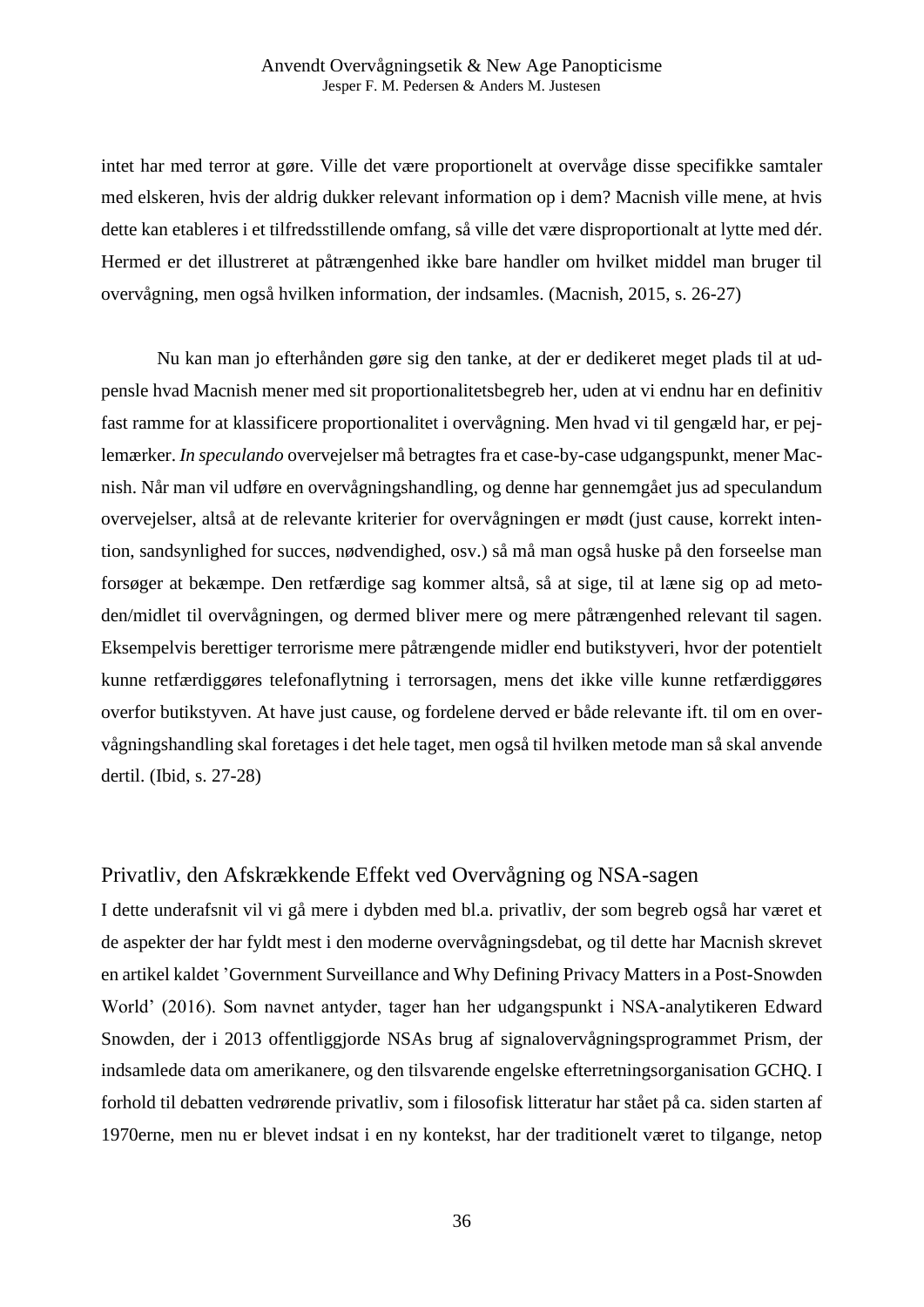om hvorvidt privatliv er et spørgsmål om 'kontrol' eller 'adgang'. Inden vi går for meget i dybden med privatlivs spørgsmålet, skal det nævnes at privatliv traditionelt har omhandlet både information, men også har været sat i en kontekst vedrørende rum, hvor vi her fokuserer mest på informationsaspektet. Kort sagt: Ifølge kontrolberetningen, som i både akademisk forstand såvel som i populær litteratur har overhånden, så har man oplevet tab af privatliv, lige så snart man mister kontrol over sin information, mens ifølge adgangsberetningen har man kun oplevet tab af privatliv når nogen erhverver sig direkte adgang i ens information. (Macnish, 2016, s. 1)

I NSA-sagen forholder det sig derfor således at hvis kontrolberetningen er korrekt, så er der sket en signifikant krænkelse af folks privatliv, mens det forholder sig således at hvis adgangsberetningen er korrekt, så er privatlivet ikke blevet krænket i den grad som kontrol vinklen foreslår. Macnish mener hovedsageligt at kontrolvinklen er fejlagtig eller mangelfuld i privatlivs- og andre overvågningskontekster, men dette antyder dog ikke at det at tage kontrol over personlig information er uproblematisk. Og selvom denne beretning er fejlagtig, har den stadig plausible anvendelser: For det første er kontrolberetningen stadig plausibel, fordi hvis man mister kontrol over sin personlige information, kan det medføre skade mod bl.a. andre rettigheder som privatlivet er til for at beskytte. For det andet er kontrolberetningen stadig plausibel, fordi hvis man mister kontrol over sin information, øger det risikoen for at der vil blive tilranet direkte adgang dertil, og at privatlivet derved vil blive krænket; ergo er det at nogen overtager kontrol over andres information skadeligt på anden vis, selvom det ikke nødvendigvis udgør en krænkelse af privatlivet. I forhold til kontrolberetningen argumenterer Macnish også at det ligefrem kan være mere skadeligt end en faktisk krænkelse af privatlivet, hvilket vi også vil komme yderligere ind på straks. Foruden disse vinkler er der dog også andre tilgange til privatlivs spørgsmålet, som inkluderer aspekter vedrørende retten til at være alene, retten til hemmelighed, retten til personlighed og retten til intimitet, men vi vil fokusere mest på kontrol- og adgangsberetningerne. Hvor kontrolberetningen mangler betydelige elementer hvad privatliv angår, kan begreberne sagtens adskilles i overvågningskonteksten; hvorfor kontrol over privat information er både unødvendigt men samtidigt utilstrækkeligt for at sikre privatlivet, som vi også vil uddybe på, og i modsætning kan privatliv og adgang ikke adskilles, hvilket er en af grundene til at Macnish foretrækker denne beretning. (Ibid, s. 1)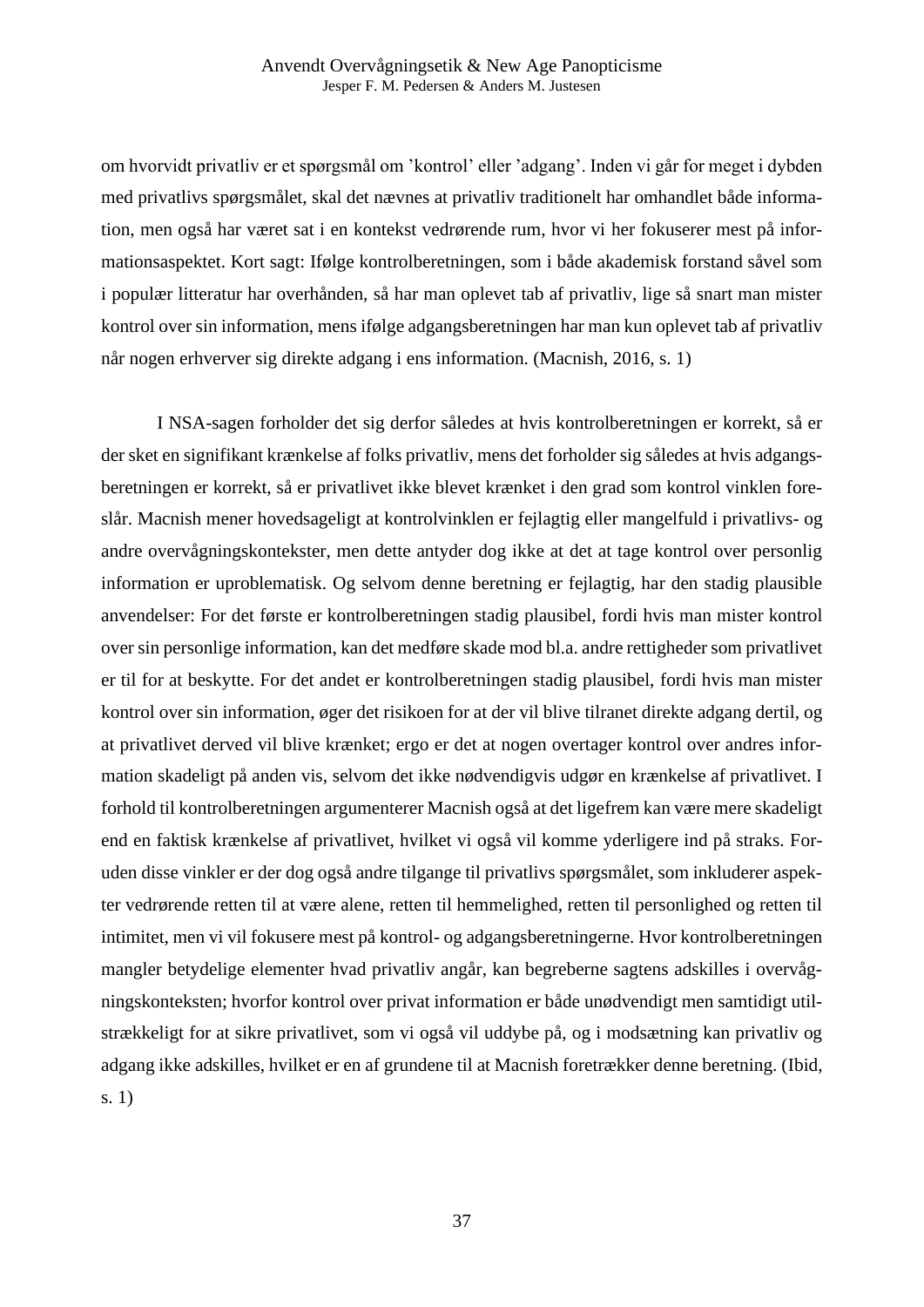# *En løftet pegefinger i omfavnelsen af adgangsberetningen*

Macnish er heller ikke alene om at foretrække adgangsberetningen, på trods af kontrolberetningens udbredte popularitet. Herhjemme finder vi folk som eksempelvis Jakob Trane Mainz, der for nyligt har udforsket en række interessante vinkler omkring privatlivs-debatten med sit PHD-forsvar og artiklen "An indirect argument for the Access account" (2021). Mainz dedikerer en portion af sit PHD-forsvar til, ligesom Macnish, at beskrive hvor svært det er at finde endelige definitioner af privatliv, hvilket underoverskrifter som "*The Mess of Defining Privacy"*, også antyder. Der er, som Macnish også er inde på, ingen konsensus om hvad *konceptet "privatliv*" er, ingen konsensus om hvad *retten til privatliv* er, og ingen konsensus om *hvad retten til privatliv er til for at beskytte*  (hvis sådan en rettighed faktisk eksisterer). På denne front ville det nok ikke være forkert at sige, at Mainz ser sig selv som en form for oplyser i debatten, når han skriver at hans tese er til for at skabe klarsyn i en litteratur af misforståelser og miskonceptualiseringer. (Mainz, 2021b, s. 62)

Mainz har identificeret mange forskellige udgaver af kontrolberetningen og adgangsberetningen, og er i udforskningen af disse især interesseret i distinktionen mellem normative og deskriptive udgaver af beretningerne. Her kommer han ind på, at deskriptive teorier ofte forsøger enten at forklare hvad konceptet "privatliv" er, hvad det vil sige at have privatliv, eller hvad det vil sige være i en tilstand af privatliv. Normative teorier forsøger derimod ofte at forklare hvad retten til privatliv er, hvilke typer af handlinger der tæller som krænkelser af denne ret, eller hvad der er moralsk forkasteligt ved formindskelsen af privatliv når retten krænkes. Den store forskel mellem disse er, ifølge Mainz, at deskriptive teorier ikke er interesserede i det moraliserende aspekt, som eksempelvis hvad der er moralsk forkasteligt ved formindskelser af privatlivet, når dette sker. (Ibid., s. 65) Det er øjensynligt svært at finde ud af hvilke teorier, der er moralsk neutrale, og hvilke der ikke er. Mainz selv forsvarer en ikke-moraliseret beretning om privatliv, da han mener, at man sagtens kan tale om at have privatliv på en normativt neutral måde - altså at det er muligt at miste privatliv uden at det implicerer at nogen har gjort noget forkert, eller at nogens interesser, i så fald, bliver forbedrede eller forværrede. Ifølge Mainz burde dette ikke udelukke ham fra at tale om privatlivs rettigheder, eller moralsk forkastelige formindskelser af privatlivet, da han mener, at der bare er behov for forskellige tilgange (teorier) til de normative aspekter af privatliv. (Ibid, s. 66)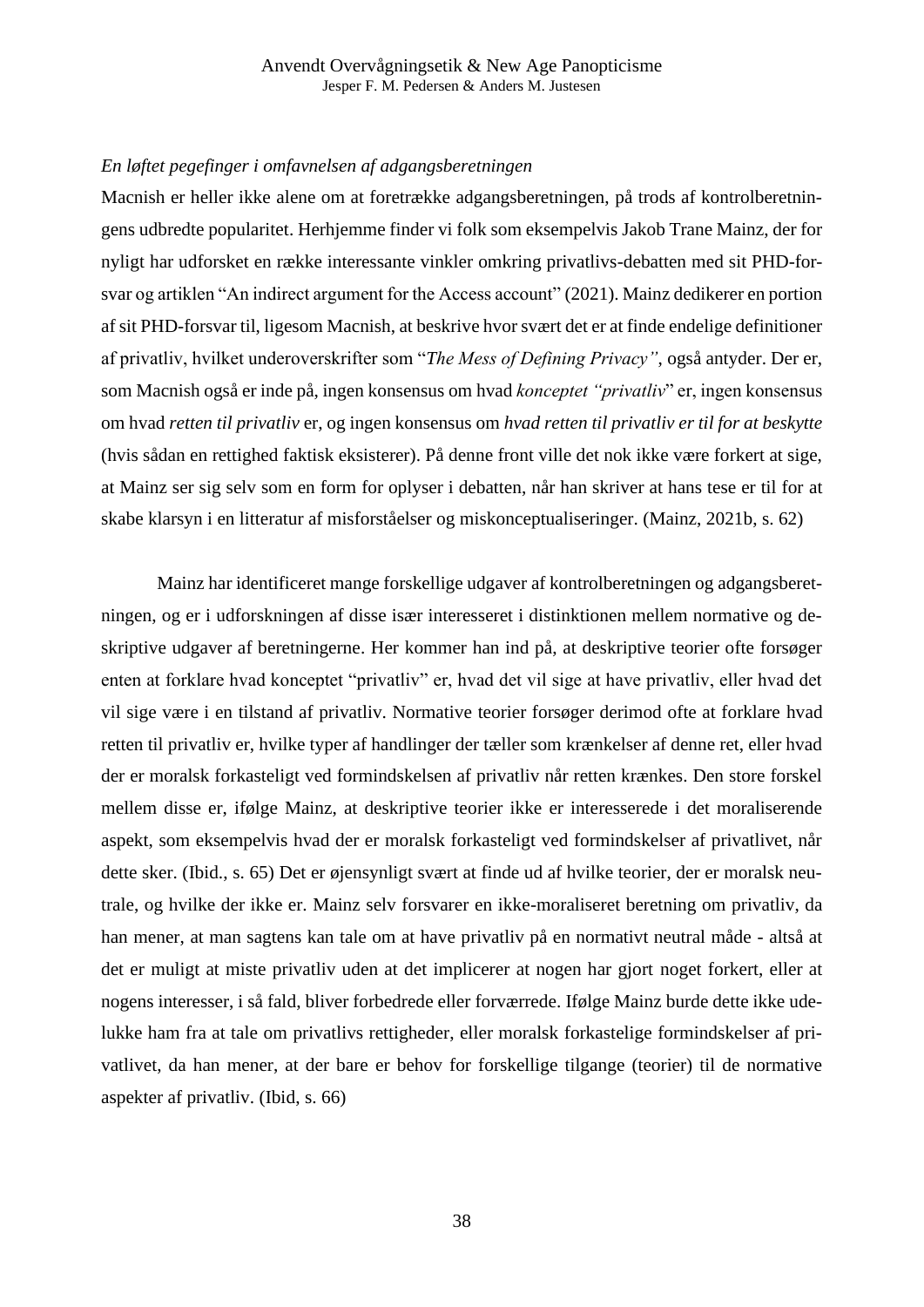# *Deskriptive og normative udgaver af Kontrolberetningen og adgangsberetningen*

Ifølge deskriptive udgaver af kontrolberetningen handler det at have privatliv om at have kontrol over bestemte personlige objekter, som eksempelvis personlig information. En sådan udgave af beretningen finder Mainz hos Charles Fried, der mener privatliv ikke formindskes i kraft af at andre har information om én i deres tanker. Ifølge Fried formindskes privatliv kun hvis man ikke har kontrol over hvorvidt de har denne information eller ej. Men til dette retter Mainz et modsvar fra William Parent, der mener at mennesker i mange tilfælde kan opgive deres privatliv, og af mange forskellige grunde. Ifølge ham bør en tilstrækkelig konceptualisering af privatliv kunne tillade dette faktum, men deskriptive kontrolberetninger er ikke i stand til dét. Normative udgaver af kontrolberetningen finder Mainz hos Adam Moore, eller mere for nyligt Andrei Marmor. For Marmor handler det om, at en generel ret til privatliv er begrundet i menneskers interesse i at have en rimelig målestok for kontrol over de måder hvorpå de kan præsentere sig selv og hvad der ellers er deres, overfor andre. (Mainz, 2021b, s. 69-73)

Adgangsberetningen kan også findes i både deskriptive og normative udgaver. Ifølge de deskriptive udgaver, handler formindskningen af privatliv om at andre har adgang til ens personlige objekter, som eksempelvis personlig information. Visse udlægninger af adgangsberetningen tillader ligefrem at privatliv kan være et spørgsmål om grad, således at man kan tale om at have mere eller mindre privatliv, alt efter hvor mange mennesker der har adgang til ens private objekter, samt hvor mange objekter de har adgang til. Her nævner Mainz Kevin Macnish, og et eksempel fra ham med en efterladt dagbog på en café, som man vender tilbage til for at hente, og opdager i skødet på en fremmed person. Personen giver så én dagbogen tilbage, og man ånder lettet op, da man ikke har oplevet nogen krænkelse i denne situation. Det er en vigtig pointe for Mainz at Macnish ikke mener at privatlivet er blevet formindsket eller krænket, i dette tilfælde. Det er én af Mainz' hovedargumenter, at man med sikkerhed kan miste privatliv uden at ens ret til privatliv krænkes, og ifølge ham bør tilhængere af adgangsberetningen acceptere dette. (Ibid, s. 74-76) Mainz mener også at have fundet noget kontroversielt i de normative udlægninger af adgangsberetningen, nemlig at sådanne beretninger kan ses som tilføjelsen af en nødvendig betingelse til normative udgaver af kontrolberetningen. Det vil sige, at nogen faktisk tilkommer sig adgang til den personlige information. For Judith Jarvis Thomson, som Mainz nævner, er der ikke tale om krænkelse af privatlivet i et eksempel hvor ens nabo har bygget et røntgenfoto-apparat til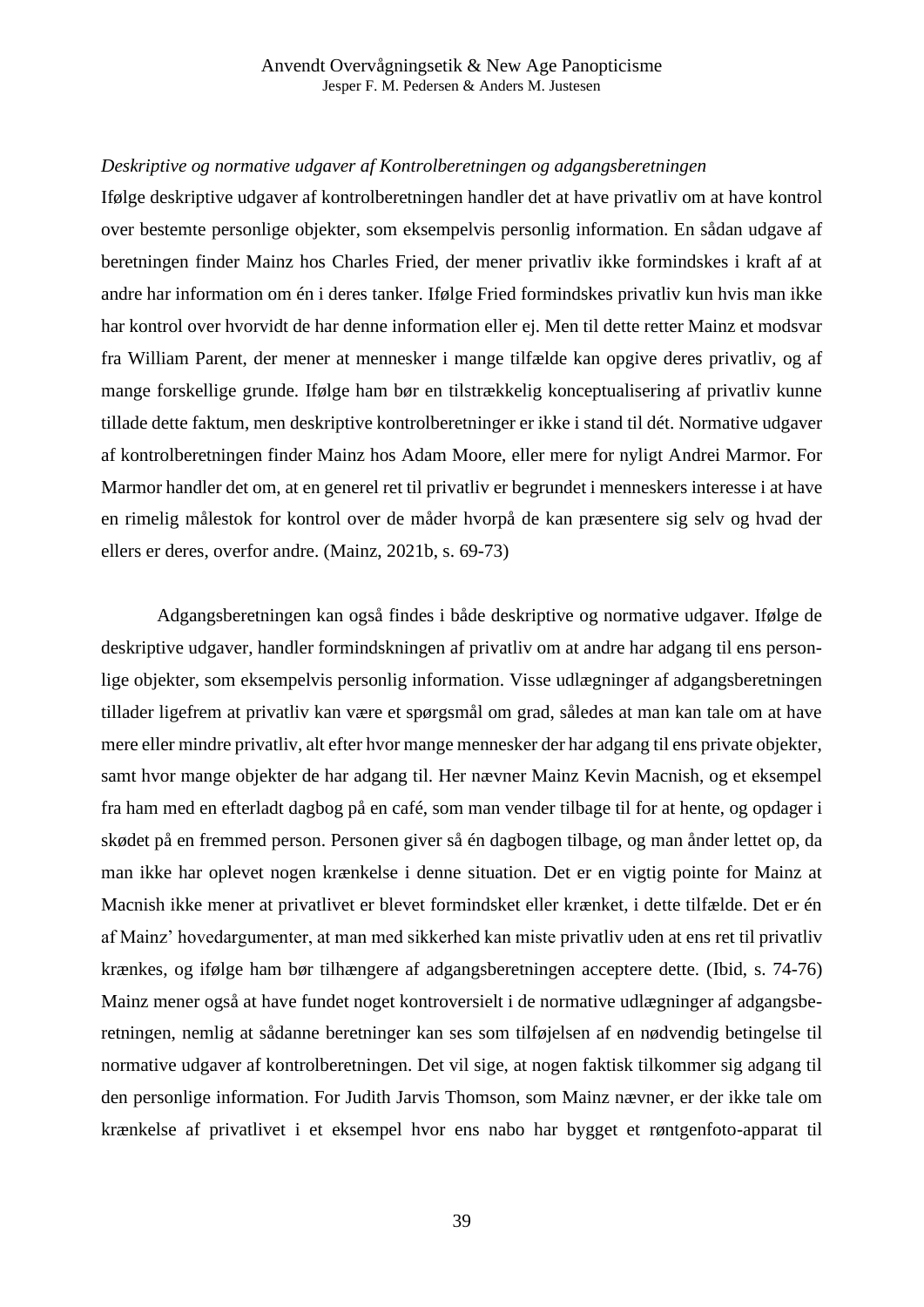overvågning af de omkringliggende lejligheder, før naboen faktisk tænder apparatet. (Mainz, 2021b, s. 77-78)

Mainz mener, ligesom Macnish, at adgangsberetningen er mere plausibel end kontrolberetningen, men han har også udgivet artikler, hvor han forsvarer visse dele af kontrolberetningen (Mainz & Uhrenfeldt, 2020). Han favoriserer dog selv en deskriptiv udgave af adgangsberetningen, som tillader at privatliv er et spørgsmål om grad. I "An indirect argument for the Access Theory of Privacy" mener han endda at kunne afvise kontrolberetningen helt, da denne kollapser ind i sig selv, til en udgave af adgangsberetningen. Uden at dykke for langt ned i den idé, handler det om, at en definition af kontrol som "negativ kontrol", (som er nødvendig for at afvise alle indsigelser mod kontrolberetningen) kommer til at snige "adgang" ind i beretningen, og implicerer altså at adgang er en nødvendig betingelse for en krænkelse af retten til privatliv. (Mainz, 2021b, s. 112) Ifølge Mainz ville dette for tilhængere af kontrolberetningen betyde, at de enten må acceptere dette kollaps, eller at de må finde på en alternativ fortolkning af "kontrol", som ikke er negativ kontrol, og dermed måske kan undgå kollapset (Mainz, 2021a, s.12). Det ville altså være synd at sige, at Macnish er alene om at holde fast i adgangsberetningen, og der lader tilmed til at være visse strømninger i filosofien, på nuværende tidspunkt, som søger at bryde helt op med kontrolberetningen, på trods af dens eksisterende popularitet. Selvom det stadig er en relativt forvirrende debat, med mange forskellige fortolkninger og indgangsvinkler (ligesom det også er tilfældet med ideal vs. non-ideal theory-debatten), lader det altså ikke til at være fuldstændigt uacceptabelt at følge Macnish til døren med hans fortolkning.

### *Tilbage til Macnish*

I forhold til overvågningslovgivning, er det i den moderne kontekst også vigtigt at komme ind på hvorvidt privatlivsdebatten i filosofien overhovedet har nogen betydning. Blandt andre har f.eks. Anita Allen, som Macnish også vendte ind på i forhold til overvågningsetik, udvist skepticisme for hvor vigtigt det egentlig er at der er enighed om hvad privatliv definerer, i politiske og lovgivningsmæssige formål, for at udvikle på disse områder (også i ideal vs. non-ideal-debattens ånd). Men dette var hovedsageligt før NSA-sagen fra 2013, som både Tim Berners-Lee, opfinderen af World Wide Web, og den amerikanske senator Rand Paul, kaldte en krænkelse af privatlivet, mens EU's domstol udtrykte at aftalen mellem EU og USA, som muliggør dataoverførsler fra EU til USA, tillader statslig adgang til privat information, og derfor kompromitterede retten til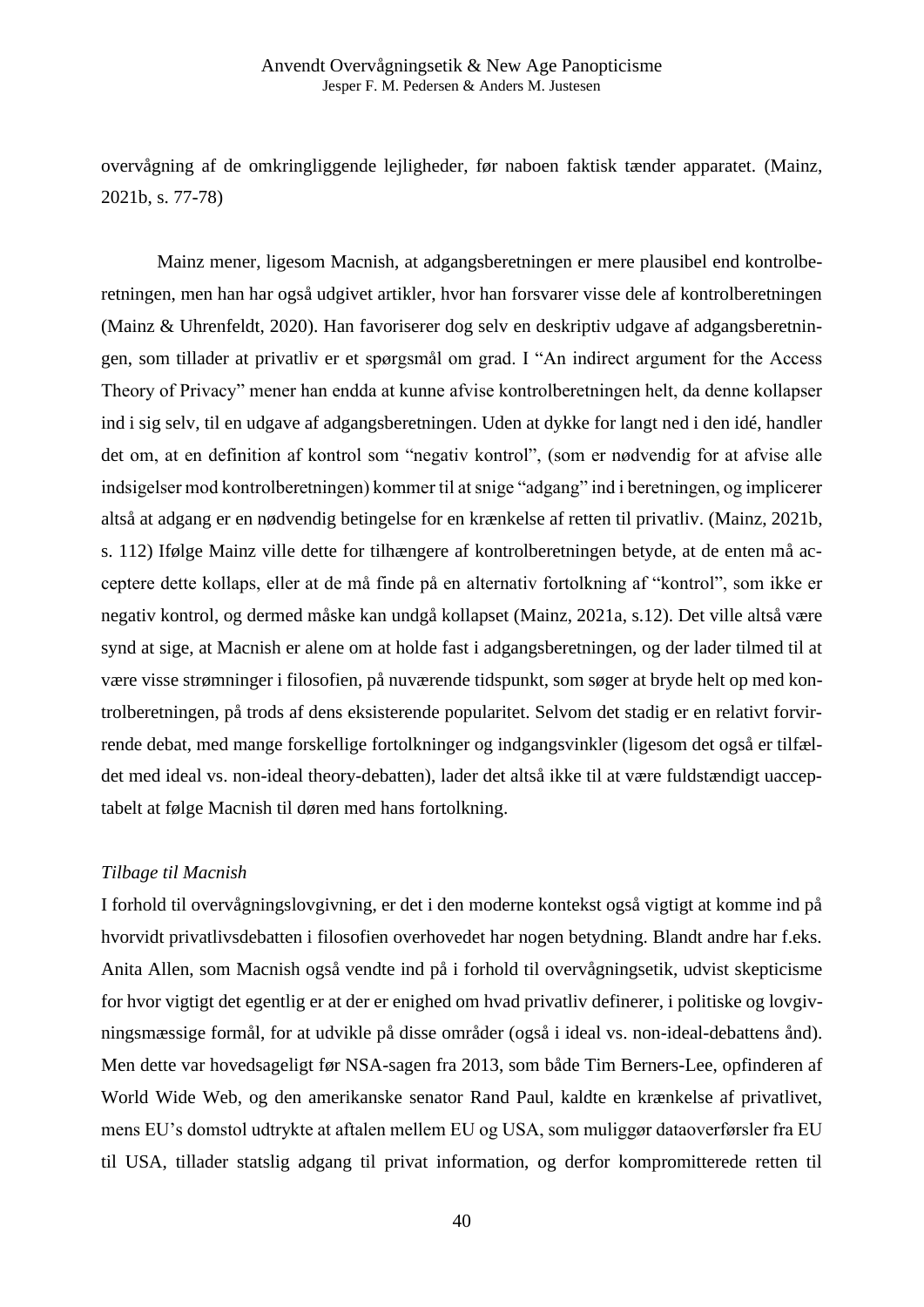privatliv. Modsvaret til disse og andre anklager fra NSAs daværende direktør, var dog at måden hvorpå NSA opererede netop var til for at beskytte privatlivet og andre borgerrettigheder. Dette antyder at der er en betydelig frakobling både mellem dem der siden har været imod NSA og deres handlinger, og dem der støtter NSA, og hvordan man på begge sider hver især har defineret privatliv.

Dem der hovedsageligt har været modstandere af NSAs ageren kan siges at have påtaget sig kontrolberetningen, mens NSA og deres støtter har påtaget sig adgangsberetningen, og derfor ikke har krænket nogens privatliv ved bare at have indsamlet folks informationer, uden yderligere at have erhvervet adgang dertil. Men selvom kontrolberetningen i privatlivs konteksten måske er fejlagtig, som nævnt før, er den stadig problematisk, fordi ifølge den kan det at man mister kontrollen over sin personlige information, f.eks. medføre en oplevelse af at man *føler* sig sårbar, og på samme tid, hvis man aktivt tillader andre kontrol over ens information, så vælger man aktivt at favorisere en anden interesse som retten til privatliv er til for at beskytte, som f.eks. intimitet eller sikkerhed. Den anden grund til at kontrol beretningen stadig er plausibel er fordi det at miste kontrol over sin information kan øge risikoen for krænkelse af privatliv og disse andre rettigheder. Konsekvensen kan f.eks. være, at i mangel på viden om hvorvidt nogen faktisk har tilranet sig adgang til ens information, vil det fornuftige være at handle som om det er tilfældet, og denne *afskrækkende* effekt har yderligere alvorlige konsekvenser for individet såvel som samfundet, som også kan være skadeligere end egentlige privatlivskrænkelser. (I sammenhængen betyder dette, at overvågning kan være skadeligt, også udenfor privatlivskonteksten). (Macnish, 2016, s. 2-3)

For at gå lidt yderligere i dybden med den afskrækkende effekt, og hvilken skade den kan medføre, som i mange henseender er værre end privatlivskrænkelser, fremfører Macnish et eksempel med homoseksuelle i et samfund der ikke tolererer homoseksualitet. Eksemplet omhandler en mand, som i sin dagbog har givet udtryk for hans homoseksualitet, og skulle han miste sin dagbog og dermed denne private information, vil det medføre at han mister sin sans for sikkerhed, om der bliver erhvervet adgang dertil eller ej. Hvis han dermed kommer til direkte at føle frygt overfor sin regering, og der eksisterer en reel trussel om at denne regering vil opnå adgang til hans information, kan det afskrække ham fra at deltage i demokratisk legitime aktiviteter der udfordrer magthaverne, såsom demonstrationer eller anden form for kritik af regeringen og deres handlinger. Altså opstår der også en skade mod hans autonomi, og i et samfund hvor denne effekt finder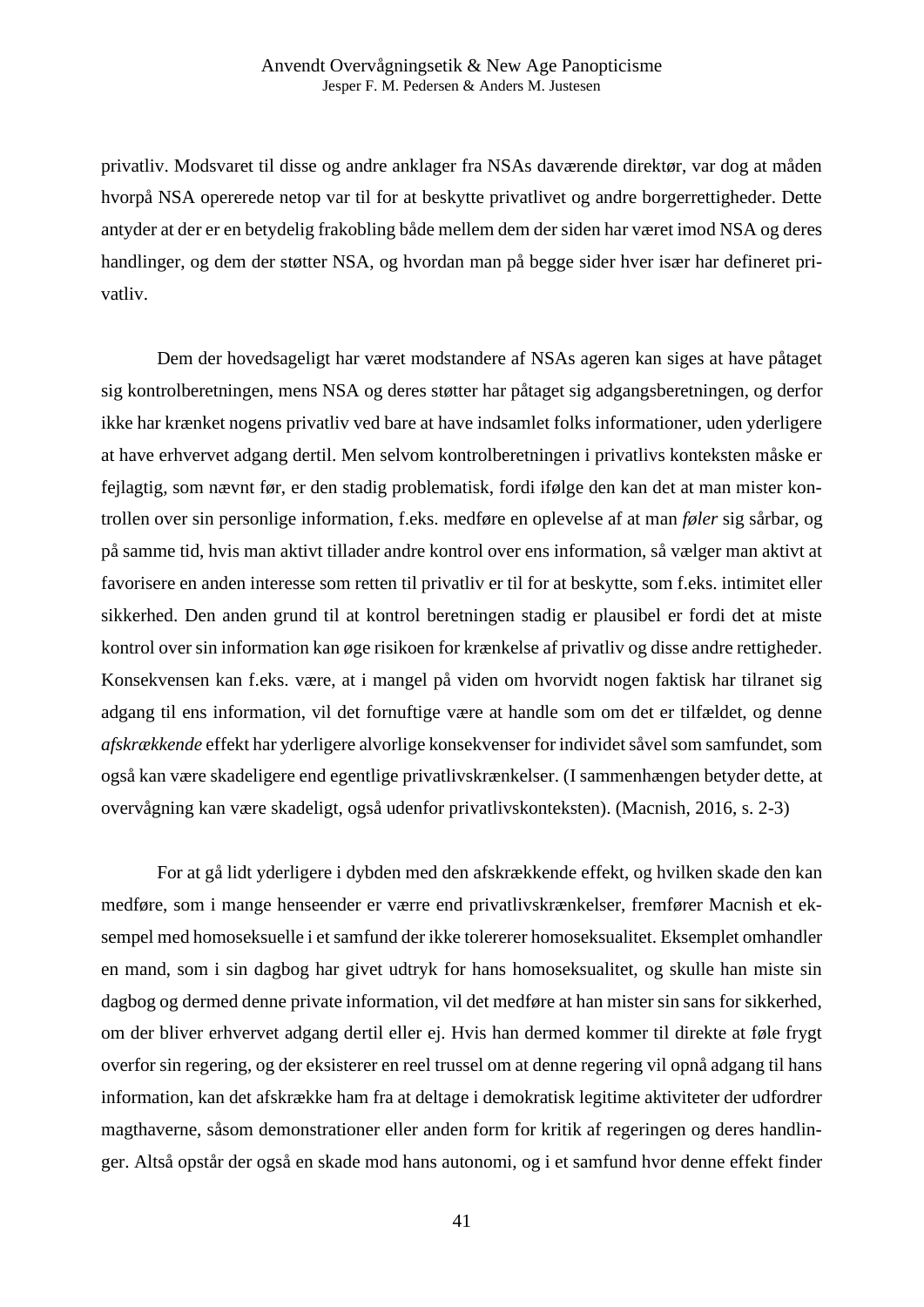sted, vil befolkningen kunne nyde mindre af åben debat, og opleve en ophobning af frustration. Ligeledes kan denne effekt overføres til mange andre aspekter, hvor det især er ekstremt problematisk at den kan øge graden af hvorvidt folk er konforme overfor tyranni, eller på anden vis mister lysten eller modet til på demokratisk vis at gøre modstand imod styrer der ikke overholder deres rettigheder. (Macnish, 2016, s. 8, 13-14)

Lad os fortsætte med eksempler om dagbøger og nævne det scenarie hvor nogen har glemt den i en cafe, som Mainz var specielt interesseret i. Man vender tilbage en halv time senere, og bliver skrækslagen da man ser en anden kunde har taget kontrol over dagbogen, selvom man endnu ikke ved hvad den anden kunde eventuelt har udført med dagbogen. Det kan være det er tilfældet at kunden bare har holdt dagbogen for en, hvormed der hverken er sket en privatlivskrænkelse, eller nogen anden form for skade. Det kan også være kunden har læst i dagbogen, hvormed der er sket en privatlivskrænkelse, men ikke nødvendigvis nogen ekstra skade. Men i begge tilfælde, om den anden kunde har læst dagbogen eller ej, kan det være kunden beslutter sig for enten at true med videregivelse af indholdet eller ligefrem afpresning. Hvis det er tilfældet at kunden slet ikke har læst indholdet, men stadig truer med disse skader, er der altså tale om et scenarie, hvor man har mistet kontrol over privat information, men hvor der ikke er sket en privatlivskrænkelse, hvor det alligevel opleves således, og denne oplevelse, såvel som den medførende skade ved afpresning: Et scenarie hvor det sagtens kan siges at overvågningsoplevelsen har været langt værre end en egentlig privatlivskrænkelse. Fænomenet der forekommer i dette scenarie, er som Macnish også selv nævner, egentlig det Bentham udnyttede i Panoptikonet, og dette fænomen har f.eks. været praktiseret i både fængsler såvel som i hele samfund:

"… such as the German Democratic Republic (GDR), where the surveillance operations of the Stasi (the secret police) were known as "Operational Control of Persons" (Ibid, s. 10).

Fænomenet fungerer således at hvis man kan indgive en form for frygt i befolkningen om at deres privatliv enten er kompromitteret, eller kan blive det når som helst, så kan man til en grad ændre på deres handlinger, uanset om deres privatliv faktisk er kompromitteret eller overhovedet kan blive det. Der sker skader ved denne form for overvågning, og den dertilhørende indgivelse af frygt, selvom der ikke sker en privatlivskrænkelse. Derfor er *oplevelsen* af at man mister en grad af privatliv altså tilstrækkelig for at en overvågningshandling udgør skade. Macnish nævner også her, at denne sammenligning mellem en efterladt dagbog i en cafe og regeringsovervågning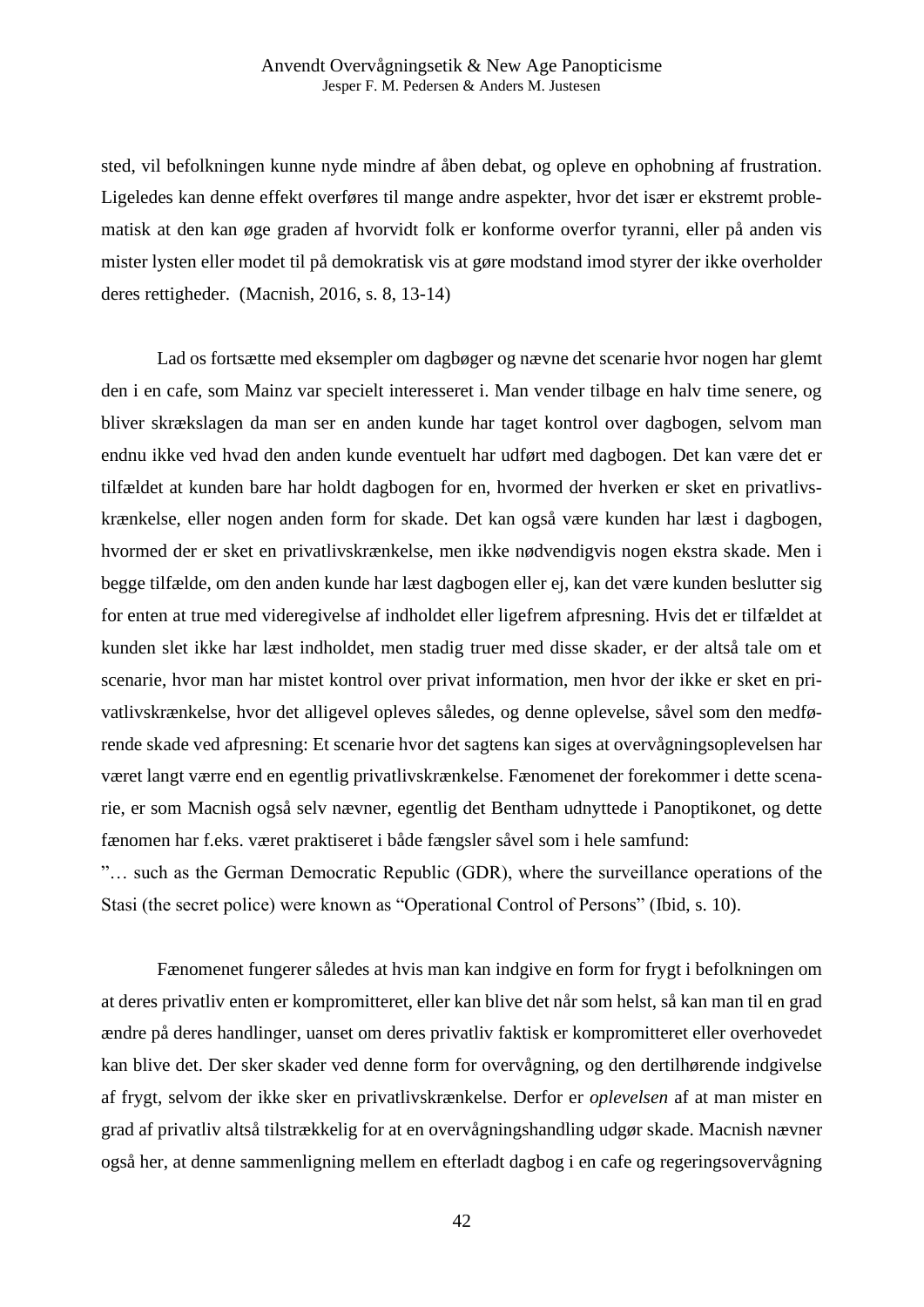kan anses for at være en misanalogi. Metodisk er sammenligningen god nok, i forhold til hvad informationen kan bruges til, problemet med regeringsovervågning i f.eks. NSA-sagen stikker dog væsentligt dybere, da det ikke ligefrem har været tilfældet at de har snublet over de overvågedes private information, men i stedet aktivt har forsøgt at indhente den. Her skal det også påpeges, at der kan være mange årsager til at en regering eller et regeringsapparat ikke tilraner sig adgang til nogens private information, selvom de har kontrollen over informationen. Det kan f.eks. være at en stat har en stærk etisk holdning i denne kontekst, er reguleret af love der forhindrer adgang til størstedelen af privat information, eller hvor reguleringerne mindst har bestemt hvilken information der må indhentes og hvorfor. Men overfor hemmelige statsorganisationer forholder det sig dog noget anderledes, og der er rigeligt med årsager til at det vil være rationelt at bekymre sig om privat information og dets behandling deroverfor, da disse ikke ligefrem demonstrerer etiske tilgange, ikke granskes af det offentlige søgelys, og har interesse i at opnå adgang til folks private information, foruden at have kontrol over den. (Macnish, 2016, s. 10-11, 14)

For at vende tilbage til NSA-sagen: Hvis Macnish har ret i at den amerikanske regering og den britiske regering anser privatliv for at være et spørgsmål om adgang, mens deres modstandere anser det for at være et spørgsmål om kontrol, så kan dette være med til at forklare den umiddelbare uoverensstemmelse i hele den moderne overvågningsdebat. Men problemet stikker også dybere, for i forhold til masseovervågning, som vi har demonstreret, så kan fokus på privatliv direkte anses for at være en distraktion, da skaderne ved 'bare' at overtage kontrollen over folks private information kan forekomme meget værre end privatlivskrænkelser. Eftersom den moderne debat i muligt omfang, har haft overdrevent fokus på privatliv, kan udfaldet være at det har gjort det sværere at overbevise NSA, GCHQ og deres støtter om at hvad de har gjort, var skadeligt. Disse tre instansers forsvar mod kritik plejer som regel at omhandle hvordan de ikke krænker nogens privatliv, med undtagelse af specifikke, retfærdiggjorte tilfælde, hvormed den anden skade der kan forekomme ved overvågning, som ikke drejer sig om privatliv, forbliver ignoreret. (Ibid, s. 14-15)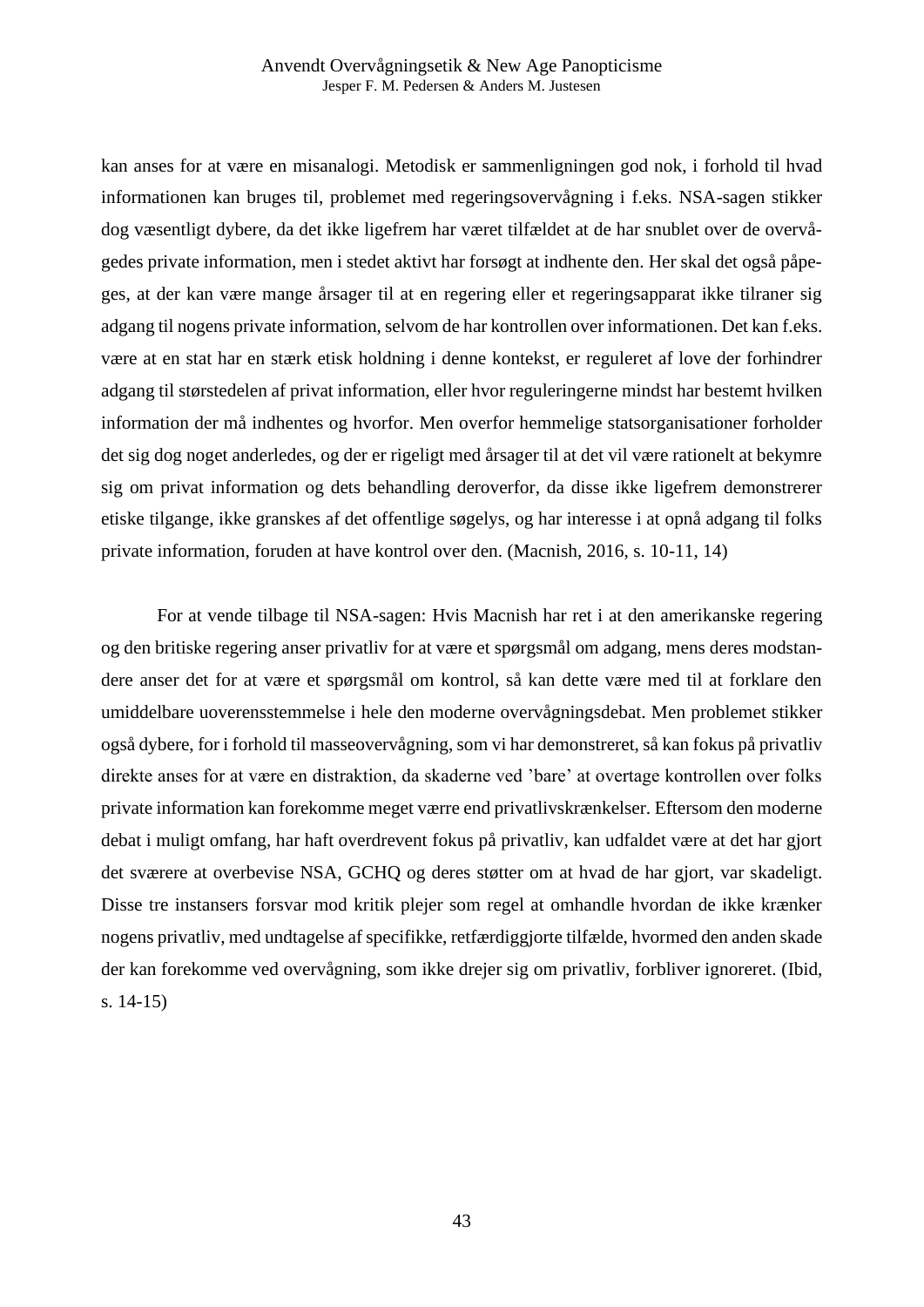# Analyse - Anvendt Overvågningsetik

# Spildevands overvågning

Den Danske Stat besluttede i foråret 2021, at igangsætte et projekt på Bornholm, som har til formål at opspore potentiel massiv smittespredning af Sars-CoV 2, bedre kendt under betegnelsen Covid-19 eller blot Coronavirus. Projektet foregår på den måde, at smittede med Covid-19 udskiller virus med afføringen, og derfor kan forskere på området undersøge spildevandet fra et rensningsanlæg, og dermed med rimelig lethed afgøre om der er tale om en større spredning af sygdommen eller ej. Her er jo reelt tale om en form for overvågning, som er blevet iværksat for at komme en international (I dette tilfælde dog en mere indrammet national) krise til livs. Og det er faktisk også selve ordet "overvågning", der præger og former både nyhedsartikler, samt pressemeddelelser fra Statens Serum Institut, når projektet omtales. Seruminstituttet understreger derfor også meget klart og tydeligt på deres hjemmeside, allerede i starten af pressemeddelelsen omhandlende projektet, at spildevandsprøver ikke kan bruges til at udpege specifikke husstande, og dermed heller ikke individer, som smittebærere. Der er i stedet tale om en analyse af spildevandet i et langt mere generelt lokalområde, hvor man kan identificere at coronavirus forefindes blandt mange husstande. På denne måde mener SSI, at de lettere kan opspore smittespredningen, og fra statens side skulle det derfor blive lettere at afgøre hvilke lokalområder, der kan/skal lukkes ned, såfremt at smitten breder sig. (SSI, 2021a)

I begyndelsen var det kun på Bornholms rensningsanlæg, at man testede, hvorvidt dette var en realistisk fremgangsmåde for Danmark i smitte sporingen, men i løbet af foråret blev det udvidet til flere kommuner, og i juni deltog 20 rensningsanlæg i projektet. Læser man så SSI's seneste rapport om spildevandsprøver fra september 2021, så står der: "den nationale spildevandsovervågning omfatter aktuelt 177 prøvetagningssteder [...] Overvågningen udvides løbende til at inkludere 200 rensningsanlæg og pumpestationer." (SSI, 2021b). Her kunne vi godt løbe ind i et problem. Hvis vi antager at de 20 rensningsanlæg fra juni er blevet udvidet til næsten 200 nu, så er projektet bare udvidet til at omfatte mere af landet. Men hvis der nu kan være flere pumpestationer tilknyttet ét rensningsanlæg, og begrebet "prøvetagningssteder" ikke er synonymt med "rensningsanlæg", så snakker vi måske pludseligt om et meget mere specifikt område for smitteopsporing end f.eks. bare "Hjørring".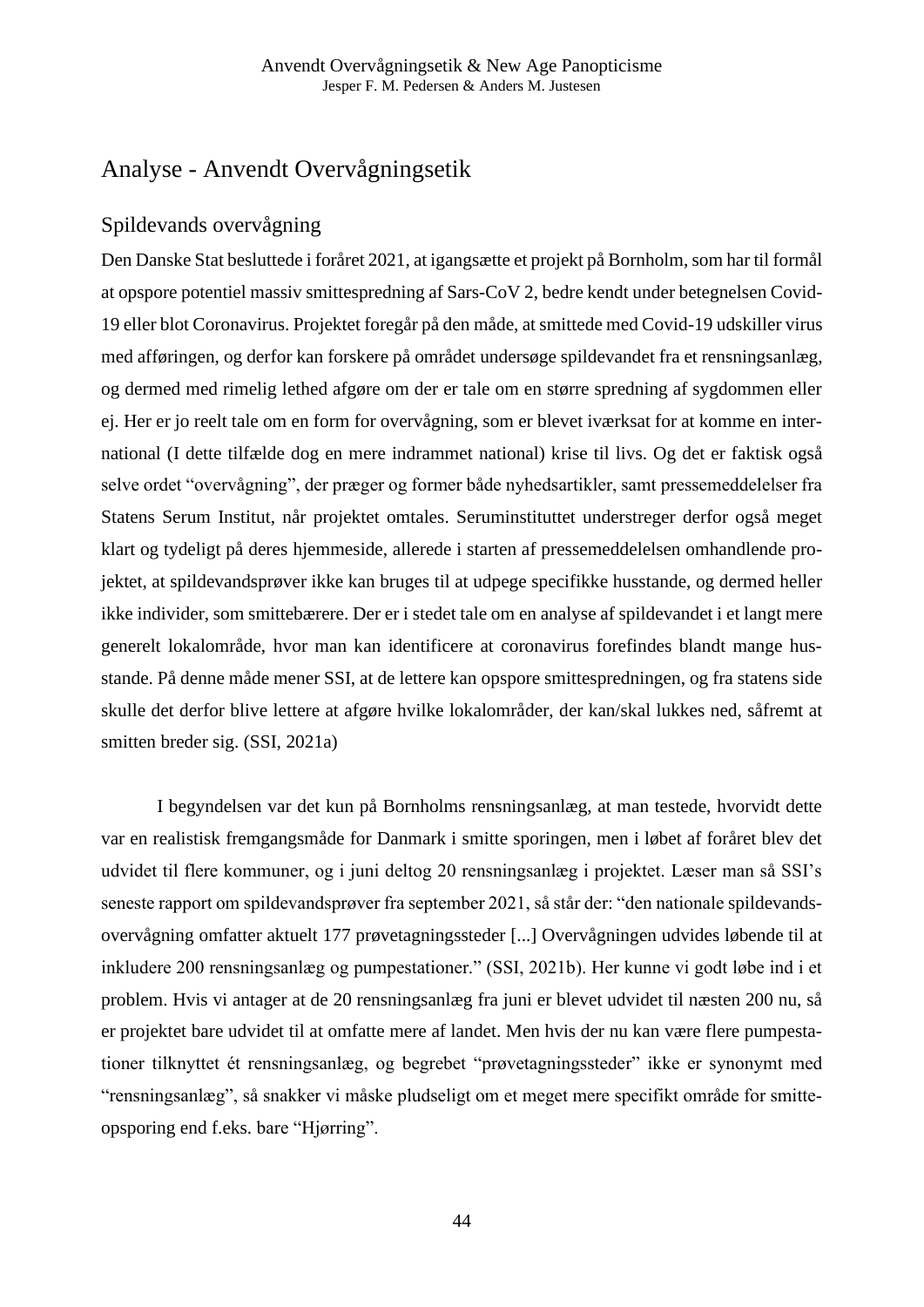Hvis vi leger en lille hypotetisk leg her, omhandlende et sommerhusområde et vilkårligt sted i de yderste kroge af Jylland, så kunne vi måske forestille os Hans, som bor på en lille gård, der kun ligger et stenkast fra sommerhusområdet. I denne metafor findes der en pumpestation som er tilknyttet sommerhusområdet og Hans' gård, som leder rent vand til dem, og spildevand tilbage til rensningsanlægget. Hvis vi foretager spildevands overvågning af denne pumpestation, så kan vi med nøjagtig præcision sige hvem, der er smittet med Coronavirus i dét område, måske 8 måneder om året, når sommerhusområdet ligger tomt. Det er altså ikke fuldstændigt umuligt at forestille sig et scenarie, hvor den her meget "generelle" overvågning pludseligt bliver mere specifik, selvom det ikke er intentionen. Hvis Hans i et eller andet omfang kan udpeges som smittebærer, ved at man læser en rapport fra den pumpestation, som kun leder til/fra hans hus, så er overvågningen af Hans vel næppe en del af den "generelle" nationale overvågning af spildevand. Men denne metaforiske leg må og skal også underlægges forskellige pres fra virkeligheden. For det første er Danmark ikke et beboet landområde i stil med visse områder i USA, eller Sibirien, hvor der kan være en enorm spændvidde fra husstand til husstand. Det er nok begrænset, hvor mange pumpestationer, der kun er tilknyttet et par enkelte husstande i et område - hvis der da overhovedet findes sådanne pumpestationer i Danmark, hvor der selv mellem de huse, i de fjerneste kroge af Jylland, kan være højest 2 - 3 km mellem husene.

For det andet ville SSI nok ikke være specielt interesserede i specifikt at overvåge udviklingen af Covid-19 hos Hans alene. Det siger sig selv at Hans alene nok ikke har den store indflydelse på hvordan man udregner kontakt tal, i sidste ende, og måske er det ikke engang muligt at spore Covid-19 i hans spildevand, da der alligevel kun er 50% chance for at virus kommer med i ekskrement under et toiletbesøg. Og dette leder os videre til det tredje: At man har stoppet forsøget i blandt andet Ishøj kommune, fordi smittetallet i området var for lavt (Ishøj Kommune, 2021), så analyserne af spildevandet kunne simpelthen ikke bruges som varslingssystem (Dog med mulighed for reetablering, hvis der sker noget ekstraordinært med smittetallet i det øvrige Danmark). Så virkeligheden sætter altså væsentlige begrænsninger for vores hypotetiske skrækscenarie her. Der lader ikke til at være nogen interesse i at foretage spildevandsprøver, medmindre der er tale om et reelt behov. Det eneste tilbageværende scenarie hvor der ville være en offentlig interesse i at overvåge Hans' sygdomsudvikling ville være hvis han var en reelt patient zero med en ny dødbringende mutation af Covid-19, og i sådan et tilfælde ville man næppe bare overvåge ham med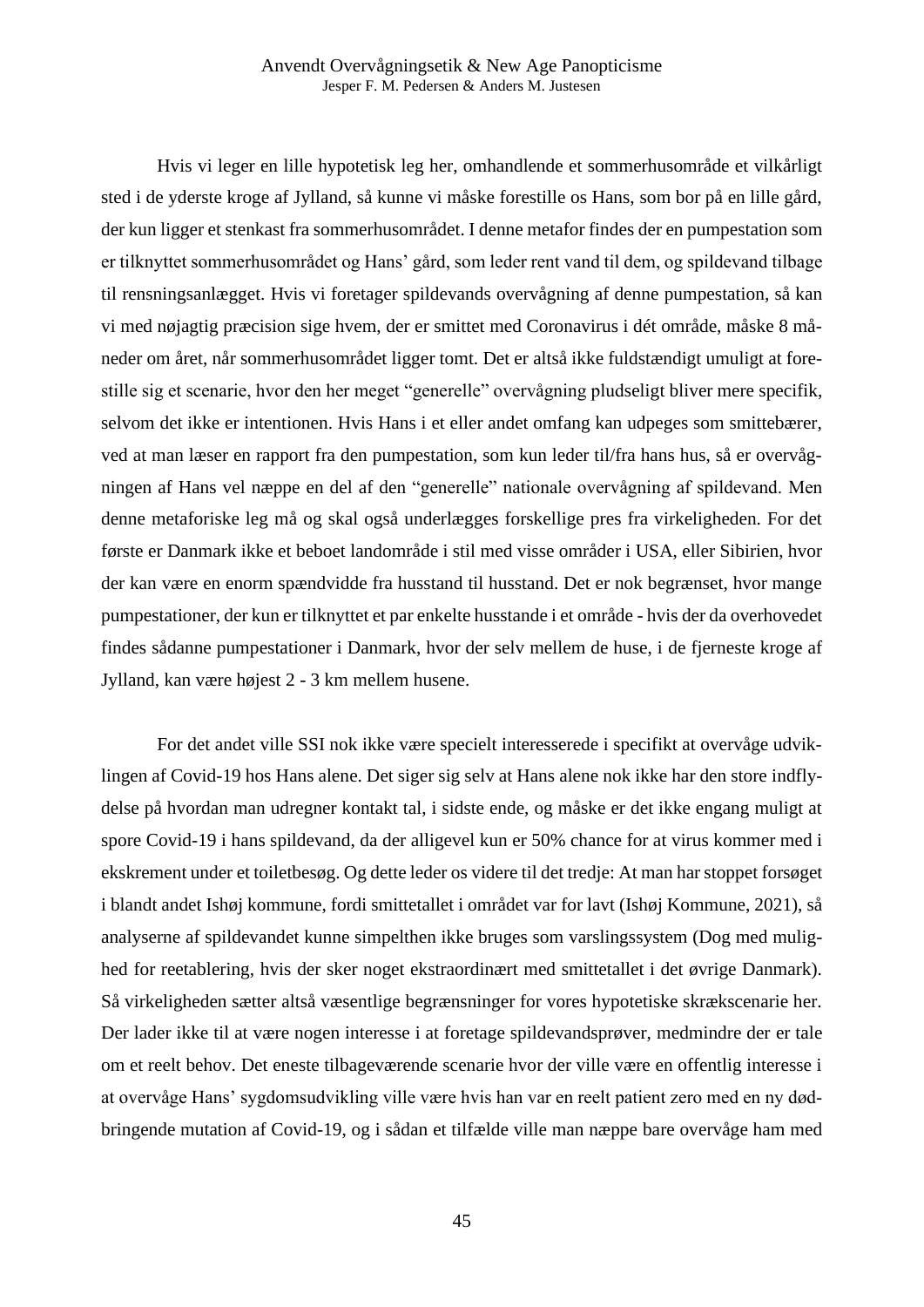spildevandsprøver. Her ville han nok rettere blive observeret i isolation på en relevant hospitalsafdeling.

Der må altså være tale om et niveau af overvågning her, som hører sig til så generelt et plan, at det næppe direkte påvirker nogen. Det kunne naturligvis påvirke nogen, hvis et område bliver lukket ned og man bliver bedt om at holde sig indendørs. Men overvågningen af spildevandet er som sådan ikke noget, der direkte påvirker enkeltpersoner - det er i hvert fald ikke rettet specifikt mod enkeltpersoner. Så her har vi altså at gøre med en sag som placerer sig i hvad vi måske kan kalde "den tålelige ende" af skalaen for overvågning. En videre analyse af sagen gennem Kevin Macnish's overvågningsprincipper kan måske også være med til at klargøre endnu tydeligere hvorfor den her form for overvågning er mere berettiget/retfærdiggjort end andre former.

#### *Just cause:*

I sagen om spildevands overvågning kan der næppe herske nogen tvivl om hvad *den retfærdige sag* handler om. Det handler om, at den Danske stat gerne vil sikre sig at så få Danskere som muligt lider eller dør af luftvejssygdommen Covid-19, og som et redskab til dét mål har man igangsat den landsdækkende spildevandsovervågning, i et forsøg på at spore smitten til generelle områder. De overvågede er os alle sammen, eller rettere alle med et toilet, der er koblet til den konventionelle vandforsyning. Med andre ord er dette en form for overvågning som kun nogle få mennesker, så afskåret som eksempelvis Thylejren, og andre lignende steder, kan undslippe. At folk fra eksempelvis Thylejren så kunne siges at diskrimineres når det handler om andre former for overvågning, er en helt anden sag. Når Macnish nævner princippet om den retfærdige sag, er han også hurtigt nødt til at vende nødvendigheden. Vi skal overvåge nogen, og vi har et grundlag for dét - men er grunden så rimelig nok til at mistænke noget? I dette tilfælde handler den begrundede mistanke jo om, at der eksisterer en livstruende luftvejssygdom, som belaster sundhedsvæsenet i Danmark, såvel som sundhedsmyndigheder i hele verden. Staten vil gerne sikre sig, at sundhedsvæsenet har kapacitet til at behandle akutte patienter med Covid-19, såvel som andre akutte tilfælde, hvor det ikke drejer sig om Covid-19. For at sikre, at dette kan lade sig gøre, uden at lukke hele samfundet ned igen, har Statens Serum Institut vurderet at det kunne være gavnligt at have en ide om sygdommens udvikling i lokale områder, så man evt. kan lukke det lokale område ned i tilfælde af høj smitte. Den nuværende regering, og dermed statsmagten, modtager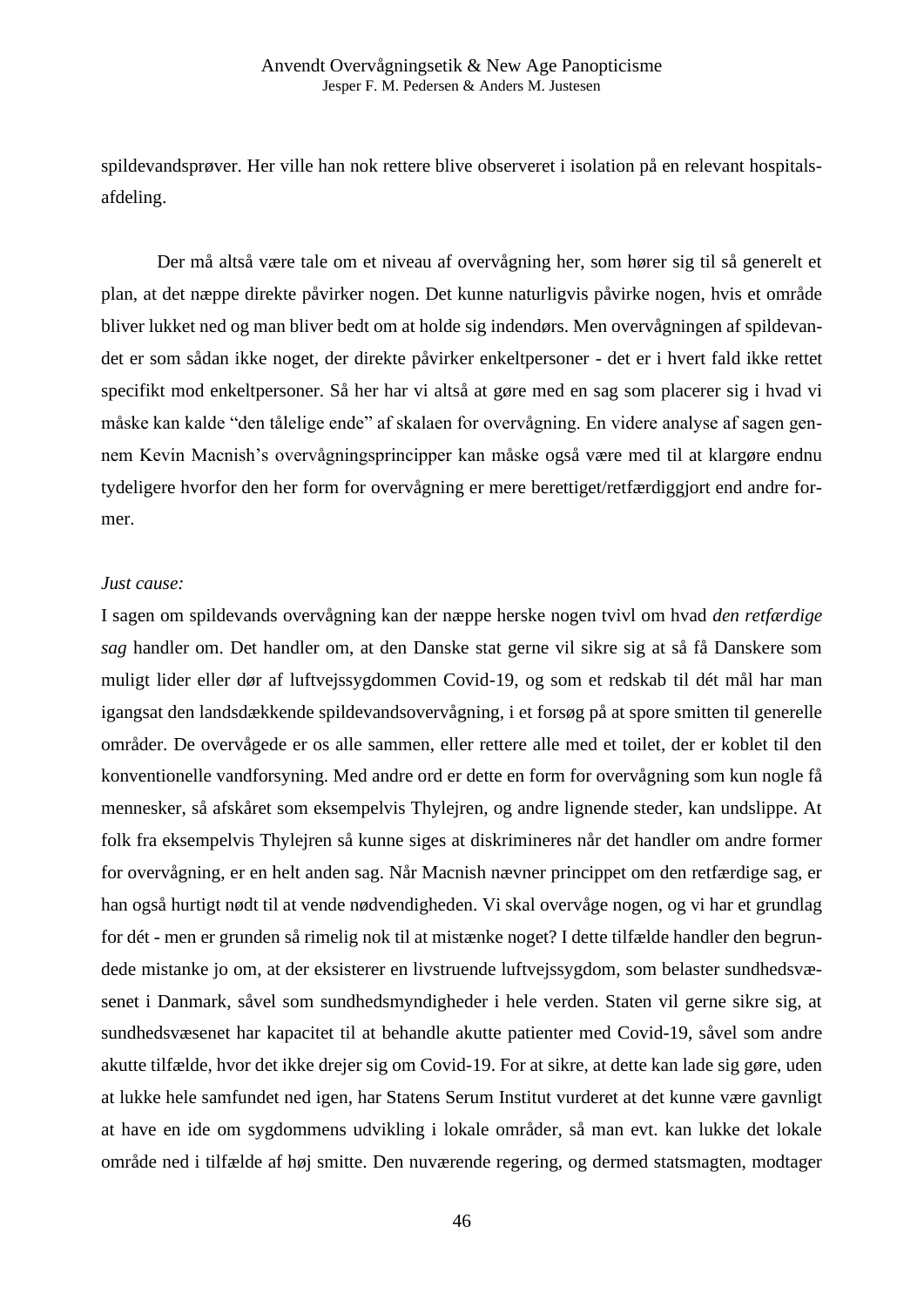denne anbefaling, og har så den relevante magt til at igangsætte en handleplan. Her er vi også ved at bevæge os ind på Macnish's andet princip om korrekt intention, og det tredje princip om hvem, der udfører overvågningen, som nærmest hænger uløseligt sammen med det første princip.

### *Korrekt intention:*

Princippet om korrekt intention handler om at forebygge bagtanker som den motiverende faktor i overvågning, da disse kan underminere den retfærdige sag, i sidste ende. Den retfærdige sag er i dette tilfælde, som nævnt, ikke svær at pege på, og kunne opsummeres til så simpel en pointe som "Stop/Brems udviklingen af Covid-19", om dét så drejer sig om at udrydde sygdommen i vores verdensdel (naivt som dét end der), eller om det handler om at bremse udviklingen af nye varianter, er underordnet, da de begge fører til den samme retfærdige sag, som ville være retfærdig i begge tilfælde. Når vi kommer til det sjette princip om sandsynlighed for succes, vil vi hurtigt vende tilbage til denne pointe, og vise hvordan der kunne være forskel dér. Men indtil videre er begge indrammet i den simple pointe, som udgør den retfærdige sag, og så længe vi er ved punktet om korrekt intention, så kan begge fungere som den tilstrækkeligt retfærdige sag. Macnish er selv inde på, at det kan være svært at komme frem til hvorvidt den overvågende ikke skulle have nogle motiverende bagtanker for overvågningen, og altså bruger den retfærdige sag som en form for "*smokescreen*". Men det er meget svært, for os i hvert fald, at identificere hvad der kunne være motiverende bagtanker bag at tage prøver af spildevandet fra generelle lokalområder. Nogen skulle have en exceptionelt specifik fetich for at vi overhovedet kan tale om bagtanker. Eller også skulle der være tale om en eller anden virkelighedsfjern konspiration fra ejendomsbranchen om at ville lukke og belaste lokale områder af den danske økonomi, måske til fordel for nogle rigmænd. Men dét går langt udover hvad vi, eller nogen, kan tillade sig at spekulere om, så vi må formode at intentionen med overvågningshandlingen her er korrekt.

#### *Hvem:*

Selvom det, i denne sag, er svært at sige noget om de overvågendes bagtanker for handlingen, er det heller ikke så svært at pege på hvem der står for handlingen, som er Macnish's tredje princip. Som vi allerede har været inde på, er det Statens Serum Institut, der foretager en vurdering, og staten der reagerer på den vurdering, men her kunne der godt siges noget om hvem, der står bag overvågningen og på hvis vegne. For er det så staten, der overvåger på SSI's vegne, eller SSI, der anbefaler overvågning på Statens vegne? Svaret ligger vel kort og godt i, at SSI er en afdeling af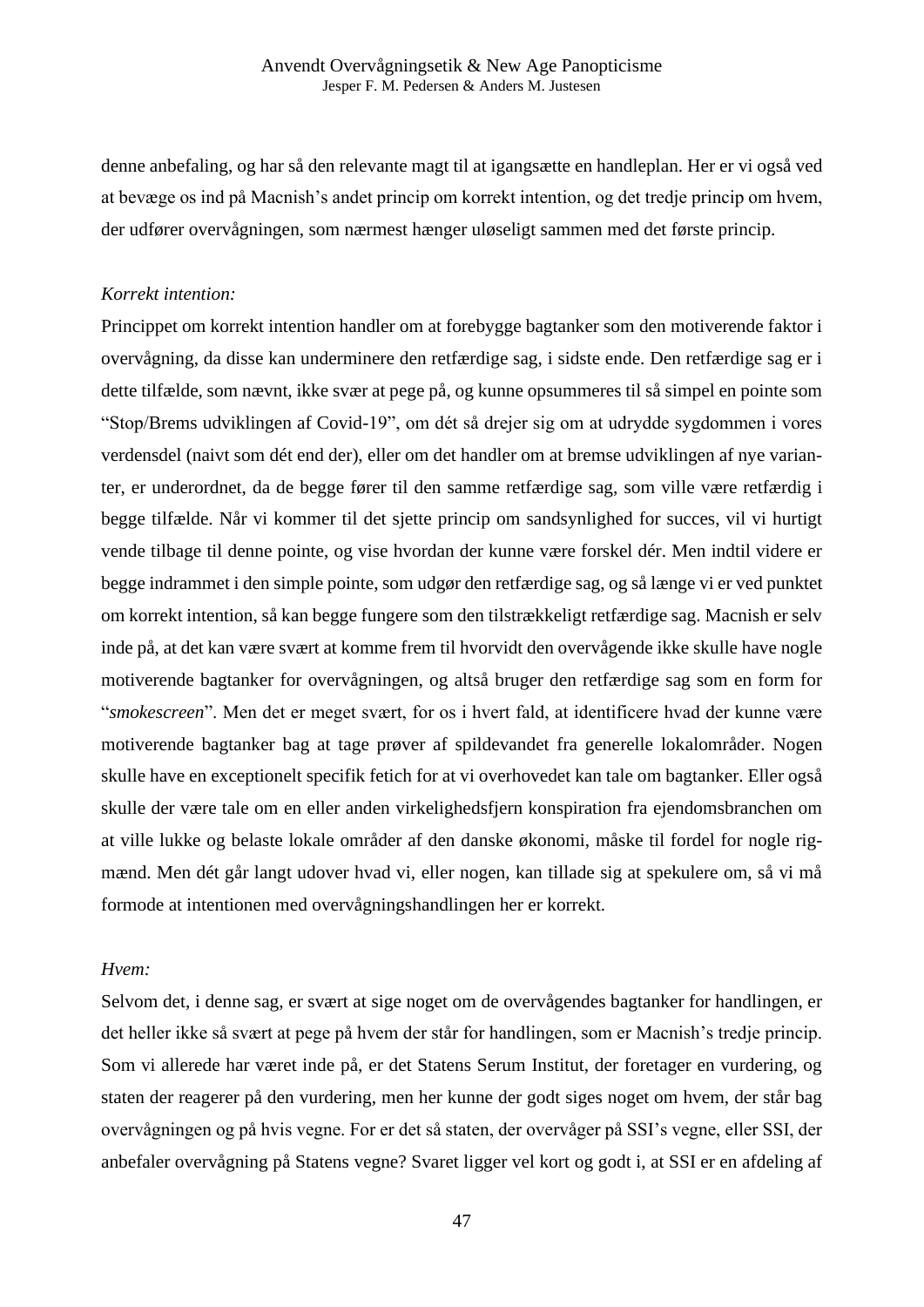den danske stat. Her ville nogen måske indvende at SSI bør anses som en instans for sig selv, og dermed er sådan et skel relevant her, men dét mener vi ikke er tilfældet. Sundheds- og ældre ministeriet er det ressortministerium, som SSI hører under. At ville adskille officielle instanser fra deres officielle ministerier, på denne måde, ville være at underminere statens suverænitet, i det hele taget. Hvis dét var tilfældet, ville der praktisk talt ikke være nogle underafdelinger af staten, som staten egentligt er ansvarlig for. Man ville hurtigt kunne forestille sig det problematiske i, hvis eksempelvis den danske politistyrke ikke længere var en underafdeling af staten, men i stedet opererede som sin egen private instans. Vi ville hurtigt kunne udråbe Danmark til en reel politistat, hvis staten, i visse tilfælde, agerer på politiets vegne, og ikke omvendt. Dermed kan vi kort og godt sige, at den danske stat agerer på vegne af sig selv i denne overvågningshandling.

## *Nødvendighed:*

Når det kommer til det såkaldte "nødvendighedsprincip", har vi heller ikke de store udfordringer. Macnish er selv inde på at spørgsmålet om nødvendighed i både krig og overvågning handler om, at krig/overvågning må være den sidste udvej. Når han lægger op til at der først skal forsøges anvendt andre, mindre skadelige metoder, før vi tyr til overvågning, kan vi jo sige, at dette faktisk gør sig gældende i situationen med spildevandsovervågning. Før tiltaget blev taget i brug i foråret 2021, havde vi været igennem et helt år med forskellige restriktioner på mange områder af vores sociale tilstedeværelse. Vi forsøgte os med social distancering (Som vi på mange områder allerede praktiserede i forvejen), vi halverede siddepladserne i offentlig transport, vi indførte midlertidige mundbindskrav i butikker, satte restriktioner på antallet af deltagere til sociale arrangementer, indførte testkrav, aflyste undervisning og eksamener, indførte ind- og udrejseforbud, osv. Det ville næsten være synd at sige, at vi ikke havde forsøgt os med andre metoder først. Man kunne måske endda rette den modsatte kritik her, og sige at nogle af de ting vi så gjorde, faktisk var noget mere indgribende og skadelige for individer, end denne form for overvågning nogensinde ville være. Men modsvaret til dét ville så være, at vi lige skulle finde ud af, at det overhovedet var muligt at overvåge Covid-19 spredningen gennem spildevandsprøver, før vi kunne tage stilling til om vi skulle udføre en overvågningshandling overfor problemet.

Men Macnish har ikke umiddelbart udpenslet nogle tanker ift. at finde en mindre skadelig overvågningsmetode, som kunne erstatte andre indgribende og skadelige metoder til en sag. Derfor må vi lade den pointe hvile, for nu, og konkludere at der er blevet udført en bred vifte af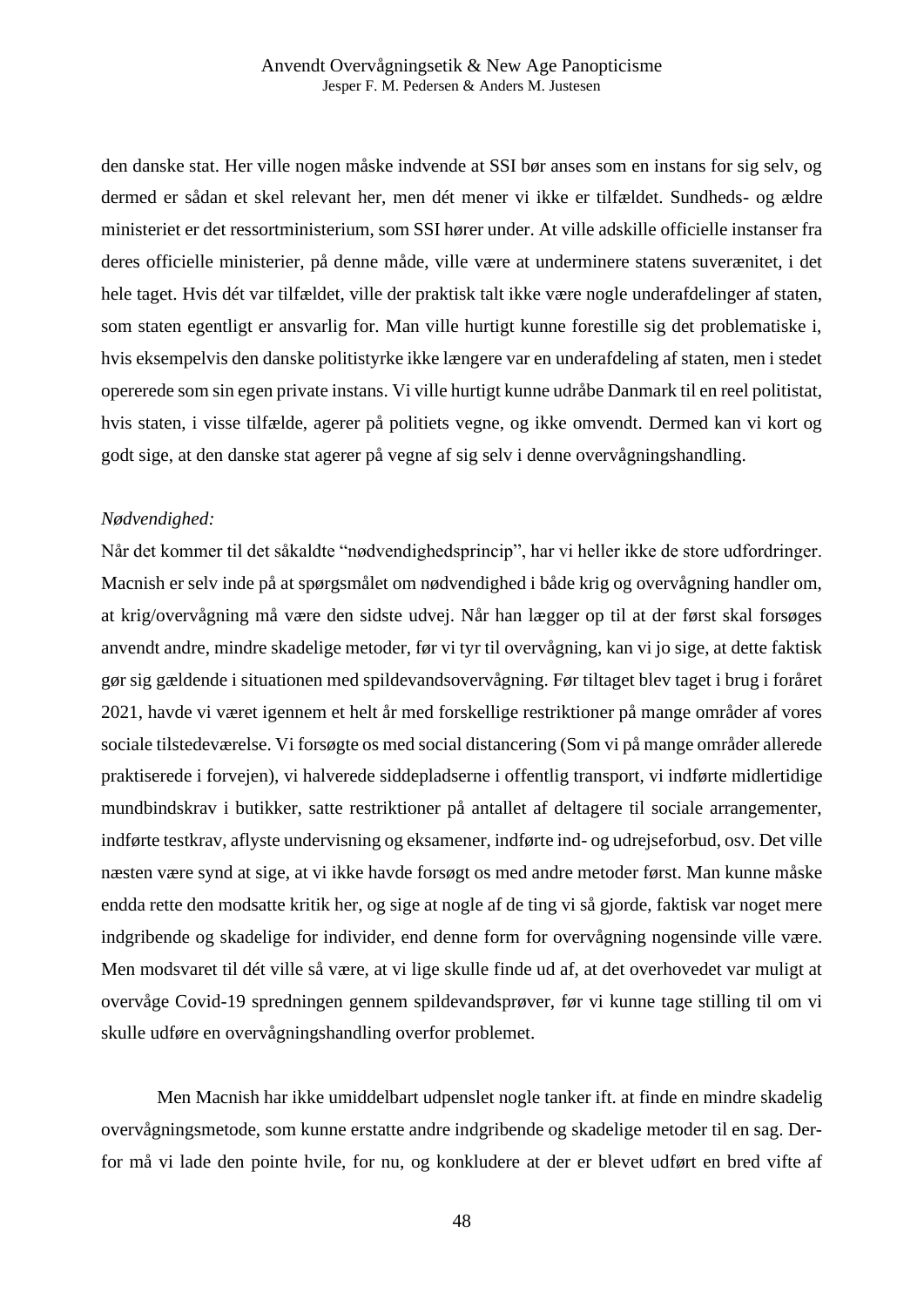handlinger for at komme problemet til livs, inden man overhovedet overvejede at overvåge nogen. For os er viften umiddelbart tilpas bred til at vi ville acceptere at kriteriet for nødvendighed bliver opfyldt her, men vi er lidt i tvivl om Macnish ville gøre det samme, da vi ikke kan være sikre på at alle tænkelige hypotetiske scenarier er afprøvet. Men lige med denne sag må Macnish næsten også medgive, at denne type overvågning er langt mindre indgribende og skadelig end nogle af de andre afprøvede metoder.

# *Formel hensigtserklæring:*

I forhold til fremsættelsen af en formel hensigtserklæring, der er Macnish's femte princip, lader der ikke til at være det store dilemma med opfyldelsen af dette princip. For Macnish handlede et dilemma i hensigtserklæringen om, at man i en eller anden forstand skulle erklære sin hensigt til den man ønskede at overvåge, hvormed overvågningen måske ikke ville have den ønskede effekt, da der kunne opstå en protesterende og/eller modarbejdende effekt hos den overvågede. Men som han nævner, så gør dette princip sig også kun gældende i tilfælde hvor den ønskede effekt er afskrækkelse eller adfærdsændring. Det sidste her gør sig vel gældende, i netop dette tilfælde, da vi ikke har at gøre med en overvågning som i sidste ende er tiltænkt til at anklage en specifik person for noget specifikt. Der er tale om at overvåge smittespredning i generelle lokalområder, så de påvirkede er i sidste ende os alle sammen til de afskrækkende effekter, og større grupper af mennesker som eventuelle restriktioner ville kunne ramme. Der er ikke lagt skjul på at spildevandet overvåges for Covid-19, og dette er blevet oplyst til befolkningen siden tiltagets begyndelse. Så også her må vi sige, at sagen lever op til Macnish's kriterier.

# *Sandsynlighed for succes:*

Som Macnish også nævner, så handler sandsynligheden for succes af en overvågningshandling om, hvad formålet med overvågningen, i det hele taget er. Vi var tidligere inde på, at to øjensynlige formål med overvågningen af spildevandet, da vi lige før skrev om korrekt intention, og hvordan der kunne være forskel på de to formål. Til afklaringen af den retfærdige sag, endte de med at høre under samme kappe, "Stop/brems udviklingen af Covid-19", men nu hvor vi skal afklare sandsynligheden for handlingens succes, kommer det helt an på hvad det er vi gerne vil være succesfulde med. Hvis vi eksempelvis havde som formål at udrydde Covid-19 i hele Europa, eller Skandinavien (eller bare Danmark), så ville vi jo se sandsynligheden for succes smuldre i takt med at vi indsnævrer skalaen hvori vi ønsker sygdommen udryddet, fordi denne sygdom har det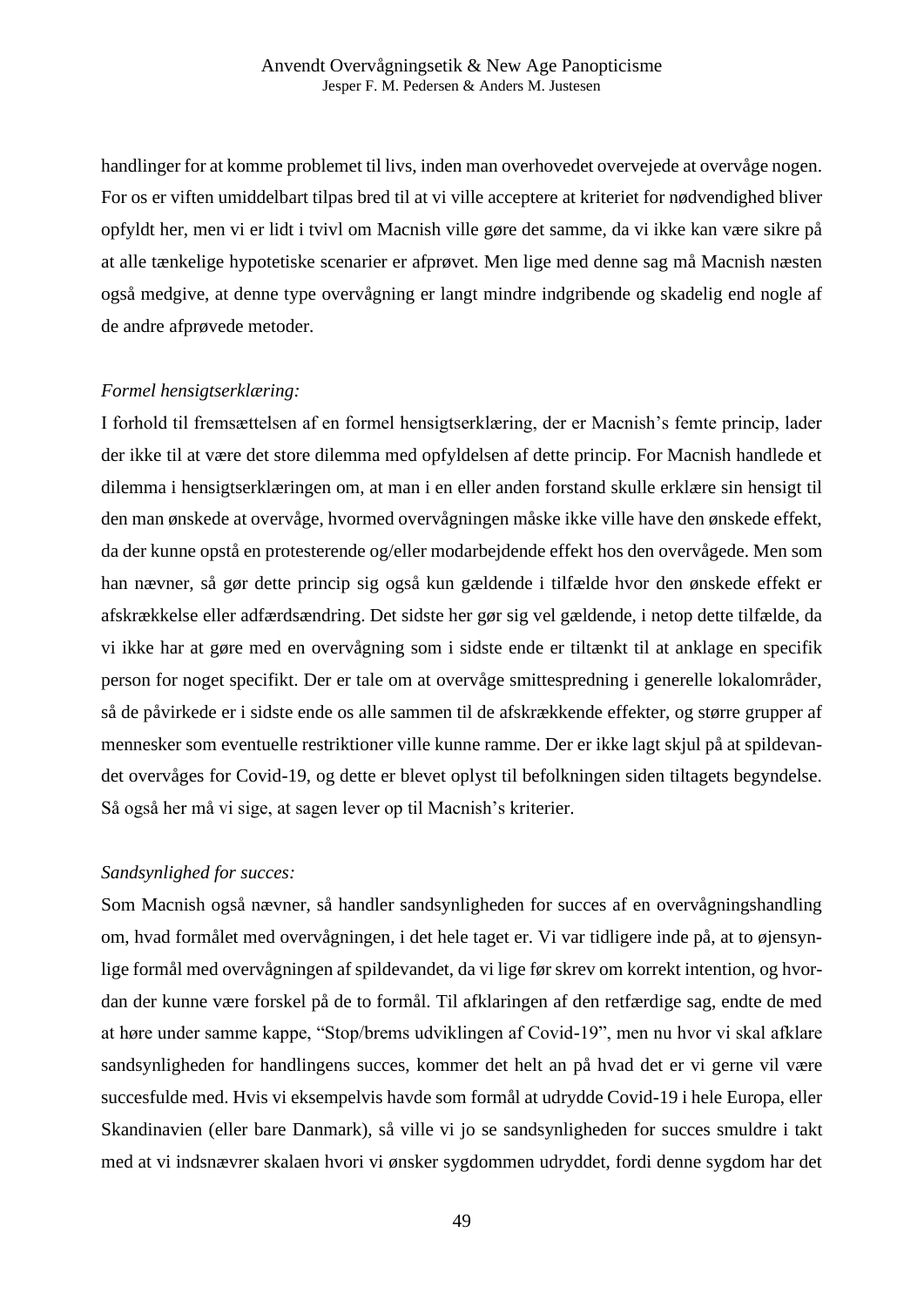med at mutere, og hurtigt kan komme tilbage igen i anden variation. Vi ville måske endda også opleve det samme i den modsatte retning, hvor et større og større fokusområde umuliggør sandsynligheden for succes. Vi kunne også ende med at konkludere at en overvågningshandling med henblik på helt at udrydde sygdommen simpelthen er for naiv og fejlagtig. Det bliver altså også bare en smule fjollet, at vi skulle overvåge den danske befolknings spildevand, som er spildevand for knapt 5,8 millioner mennesker, med henblik på at stoppe al spredning af Covid-19 i verden. Det ville svare lidt til at udstede malaria piller til alle danskere, i håb om at Malaria kunne stoppes i Afrika. Logikken løber simpelthen bare fra dette argument.

Men opstilles formålet på en anden måde, så det handler om at "bremse udviklingen af nye Covid-19 *varianter*", så stiger overvågningshandlingens sandsynlighed for succes gevaldigt. Det kunne så diskuteres, hvorvidt der ville være tale om et *uendeligt* formål her, da vi på nuværende tidspunkt ikke ved om vi nogensinde slipper helt af med Covid-19. Men det er vores vurdering at formålet med at overvåge spildevandet er at staten vil sikre sig en række ting, og ikke bare én ting. Den vil sikre sig, at så få mennesker som muligt bliver syge, at der er plads nok i sundhedsvæsenet, at så få dele af samfundet som muligt skal lukkes midlertidigt, og derudover at bremse nye varianter af sygdommen. Staten har allerede udvist at den er villig til at tage meget hårdere midler end overvågning i brug, når det kommer til netop den sidste pointe (Her henvises til den såkaldte Mink-sag), så det ville nok ikke være forkert af os at afgøre, at den er mindst lige så vigtig for staten, som de andre punkter, vi nævner. Desuden vurderer vi, at der er rimelig høj sandsynlighed for succes på alle de nævnte punkter, og den indsamlede data fra spildevandsprøverne kan være meget relevant for både at holde øje med at sygdommen ikke løber løbsk, hvor den er koncentreret i samfundet, og hvilke variationer af den der er til stede.

#### *Proportionalitet af skaden til anledningen:*

Når det kommer til proportionalitet, som vi også har været inde på, så er dette nok det sværeste punkt at dykke ned i. Dette skyldes at Macnish selv lader til at være en smule i tvivl om hvordan proportionalitet skal måles, men alligevel lader han til at være godt på vej. Det er et punkt på listen, som på mange måder kan ses som et sammensurium af de tidligere punkter, og er altså det sted, hvor disse opvejes mod hinanden. Derudover knytter der sig også et par begreber til diskussionen af proportionalitet i overvågning, som først og fremmest drejer sig om at redegøre for de fordele, der til sagen kunne betegnes "den tilstrækkeligt retfærdige sag", "kontribuerende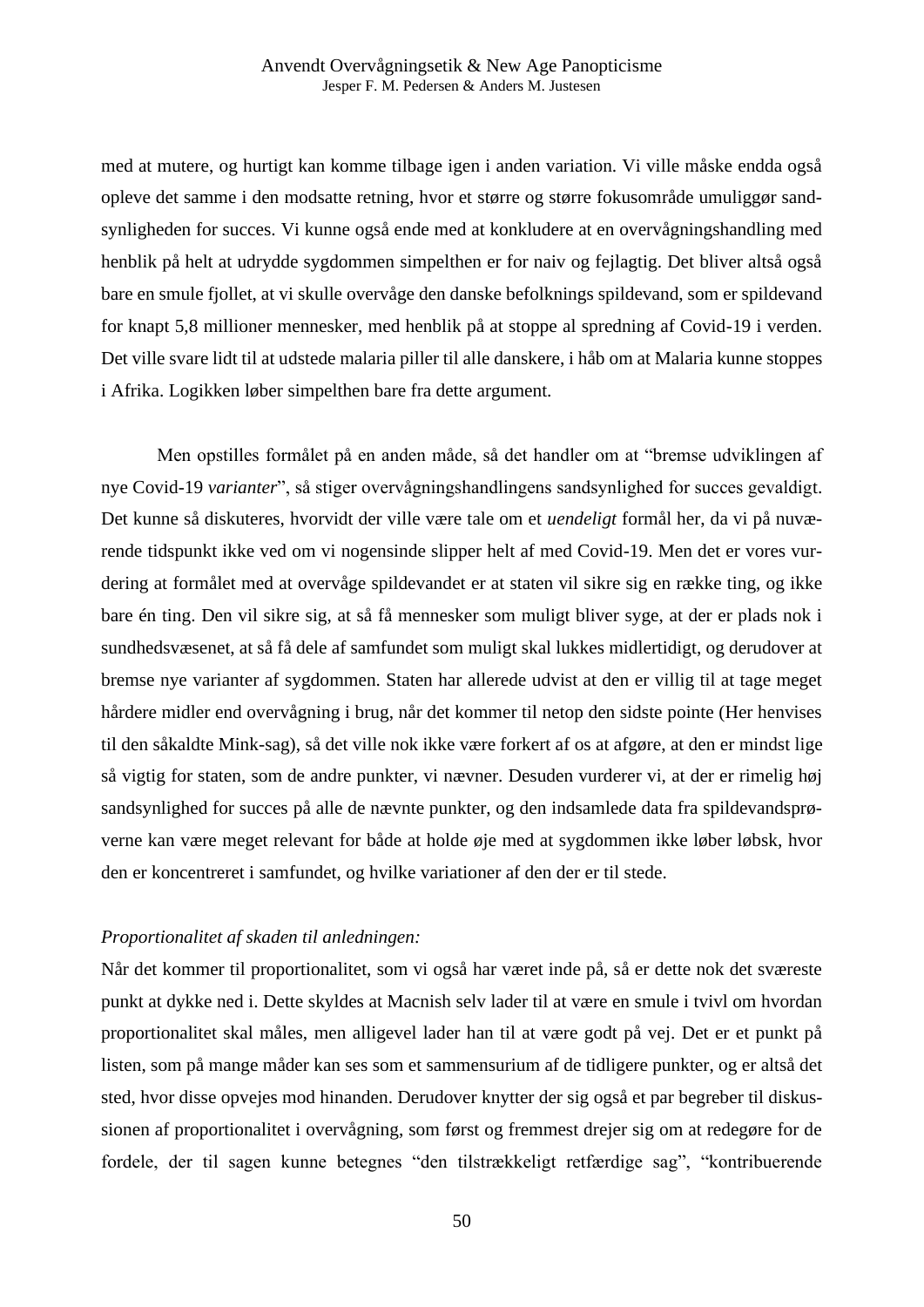retfærdige sager" og "perifere fordele". Dernæst kommer kortlæggelsen af den skade, der kunne forventes at opstå ved overvågningen, og alle de overvejelser der skal gøres i den forbindelse sandsynligheden for dem, samt tidshorisonten. Slutteligt er balanceringen af alle disse overvejelser dét der, for Macnish, ender med at afgøre hvorvidt der er tale om proportionel eller disproportional overvågning. Dette vil vi nu forsøge at kortlægge og afgøre ift. spildevands overvågning.

#### *Fordele:*

Vi har sådan set allerede været inde på den "tilstrækkeligt retfærdige sag", "kontribuerende retfærdige sager", og "perifere fordele" i spildevandssagen. I starten af analysen var vi inde på, at den retfærdige sag i denne sammenhæng må være "Stop/brems udviklingen af Covid-19", men for mindre end en side siden, da vi var inde på sandsynligheden for succes, dykkede vi lidt længere ned i denne retfærdige sag, og kom frem til, at den kunne gå flere veje, som på én af vejene viste sig at have stor sandsynlighed for succes, mens den af en anden vej viste sig ikke at have stor sandsynlighed. Derfor må vi afgøre, at dét der udgør den "tilstrækkeligt retfærdige sag" til overvågning af spildevandet må være at bremse udviklingen af nye Covid-19 varianter. Det er den sag, som retfærdiggør at overvågningen finder sted, og det er ikke svært at overveje fordelene ved denne sag. Hvis det er muligt at spore en stigning i tilfælde af Covid-19 i generelle lokalområder, og den indsamlede data relevant kan bruges til at indføre lokale restriktioner, fremfor at lukke hele landet igen, så må dette jo siges at være et ønskværdigt scenarie, og ganske tilstrækkeligt til at retfærdiggøre handlingen. Hvad der så kunne eksistere af kontribuerende retfærdige sager, i dette tilfælde, bliver straks sværere at sige.

Det kunne være en kontribuerende retfærdig sag at få afklaret, hvor indsatsen mod smittespredning halter, i det lange løb, så man kunne føre bedre oplysende kampagner i netop disse pågældende områder. Hvorvidt der så egentlig er forskel på denne kontribuerende retfærdige sag, og dét vi har vurderet til at være den tilstrækkelige retfærdige sag, er sådan set et godt spørgsmål. Udfaldet af begge sager minder jo øjensynligt meget om hinanden, at man kan identificere de områder, hvor smitten er stigende, og så gøre noget ekstra der. Forskellen for os beror sig dog i idéen om "kampagne", som er anderledes end indførelsen af midlertidige sociale restriktioner. Macnish taler jo om at kontribuerende sager ikke kan retfærdiggøre overvågningshandlingen alene, men er i stand til at tilføje vægt til en tilstrækkeligt retfærdig sag. Vi mener ikke, at udførelsen af hverken langsigtede eller kortsigtede kampagner, af nogen art, kan retfærdiggøres som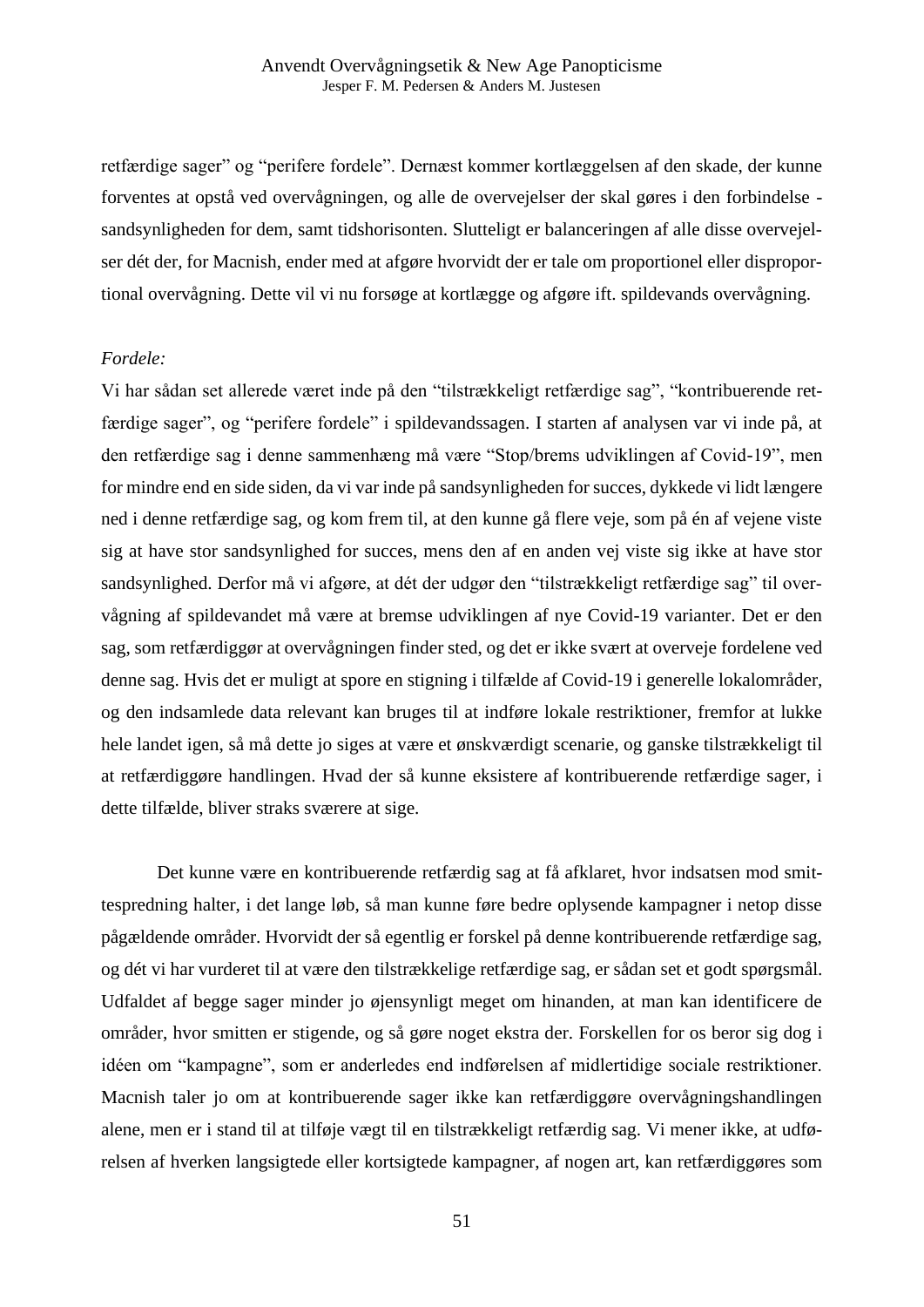en tilstrækkelig begrundelse for overvågning, alene. Dét er en bakke som vi vil lade firmaer som Cambridge Analytica slås på, og vi ser ikke yderligere årsag til at dykke ned i sådan en debat. Men den slags kampagner man kunne udføre i denne forbindelse, er måske nævneværdige som kontribuerende sager. At der kunne lægges en mere langsigtet strategi i områder, som af en eller anden grund ikke formår at bryde smittekæder i det lange løb, synes vi i hvert fald tilføjer noget vægt til bremsningen af udviklingen af nye sygdomsvarianter.

De perifere fordele ved spildevandsovervågning ville så være nogle af de andre ting, vi også var inde på tidligere. Det kunne eksempelvis være vores hypotetiske fetichist, der oplever dette som et ekstremt fordelagtigt foretagne, da han/hun endelig kan gøre hvad end vedkommende fikserer på. Det ville også være en perifer fordel hvis vi i denne forbindelse udviklede nye måleapparater, som var mere præcise end dem vi havde før. Nok er det da fantastisk hvis denne dårlige situation kunne afføde udvikling af ny teknologi, men som Macnish fastslår, så er teknologisk udvikling ikke en forsikring, der kan gives inden udførelsen af en overvågningshandling, og derfor bør den slags overvejelser slet ikke tælle med i balanceringen af proportionalitet. Dertil kommer også, at han fastslår, at økonomiske fordele heller aldrig må tælles med i balanceringen. Dermed bliver overvejelsen af de økonomiske fordele og ulemper ved eventuelle lokale nedlukninger også udelukket fra at være kontribuerende sager, og klassificeres i stedet som perifere. Dette kunne godt udfordre vores tilstrækkeligt retfærdige sag en smule, da én af de store overvejelser ved indførelsen af overvågning af generelle lokalområder netop er at det bliver muligt at lukke disse områder ned, lokalt, fremfor at lukke hele samfundet, som kunne have enorme økonomiske konsekvenser. Men i denne overvejelse må vi også vende blikket mod tabet af menneskeliv, og de følger som et sygdomsforløb med Covid-19 medfører. Slet ikke at medregne dette, og kun inddrage de økonomiske gevinster ved lokale nedlukninger kontra hele samfundet, ville være en mistænkeliggørelse af statsapparatet. Hvis statsapparatet faktisk kun udelukkende havde de økonomiske mål for øje, så kunne den jo sådan set bare kunne lade sygdommen løbe løbsk, og krydse fingre for at den tog livet af borgere, som alligevel ikke tjener samfundet den store økonomiske gevinst, i sidste ende. Det kan altså ikke siges at være af økonomiske årsager alene, at man ønsker at udføre spildevandsovervågning.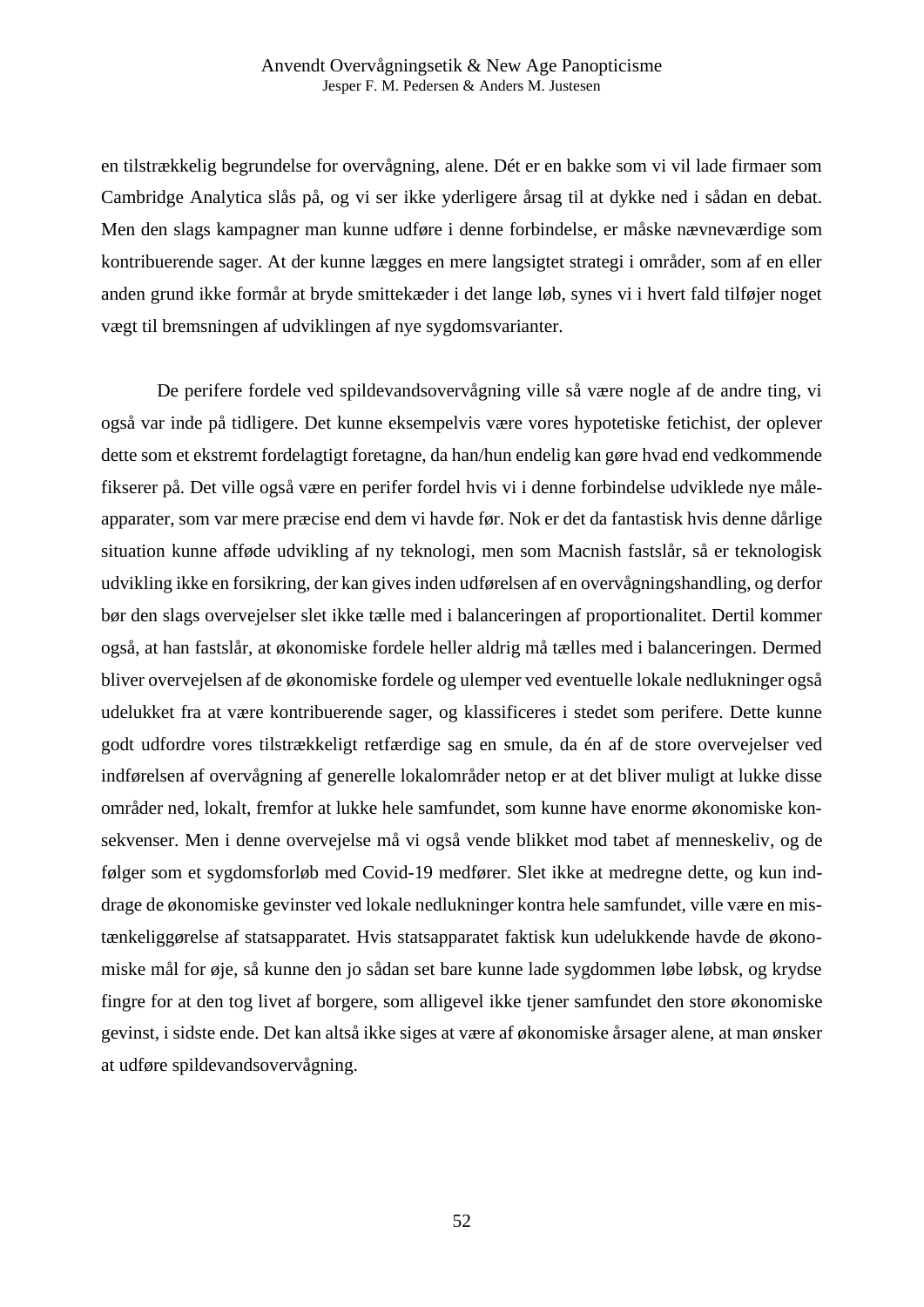# *Ulemper:*

Hvad angår skaderne ved denne form for overvågning, kan det faktisk også være ret svært at afklare. Der er naturligvis forbundet skade med indførelsen af lokale restriktioner, som kunne bestå i forskellige indgreb i folks selvstyring over deres egen tilværelse. Der kunne indføres forskellige krav til mundbind, krav om forsamlingsloft, krav om hjemmearbejde, og restriktioner af nattelivet. Det er jo bestemt ikke helt skadefrit. Men som Macnish også er inde på, så er det ikke alle skader der bør overvejes ligeligt. I hans tilfælde med en stærkt formodet terrorist, hvor mange beviser peger mod terror, ville der være tale om en skade mod terroristens privatliv, som var formindsket i effekt, grundet den stærke bevisførelse. Det samme gør sig vel gældende her, hvor nogle af disse eventuelle skader formindskes i vægt, i kraft af den enorme bevisførelse, der eksisterer i forbindelse med Covid-19 forskning. Og siden der allerede blev udført ekstensive tests af befolkningen i forvejen, så må der vel også siges at ske en formindskning af de pågældende skaders vægt, da der potentielt kunne være tale om langt mindre skade ved at udføre generel overvågning, i sidste ende. Resultatet af udførelsen af PCR-tests og overvågning af spildevandet er vel nogenlunde det samme, at opnå kortlægning af sygdommens spredning og udvikling. Naturligvis går de to metoder hånd i hånd, men det ville være utilstedeligt at forvente, at alle mennesker skulle møde op til PCR-tests, hver 3-4 dag, resten af deres liv.

Vi er ved at bevæge os ind i Macnish's pointe om tidens faktor i overvejelsen af fordele og ulemper. Fordi kan det forsikres, at de skader, der sker her, er nogle der nogensinde vil forsvinde igen? Macnish mener jo, at alle forudsigelige fordele og ulemper bør tages i betragtning, uanset hvor fjernt de ligger fra selve overvågningshandlingen. De fjerne skader her kan vel ses som udsigten til nærmest uendelige lokale nedlukninger, i tilfælde af sygdomsspredning, udsigten til uendelige PCR-tests, osv. Men der må vel også overvejes en væsentlig fjern fordel ved at udføre overvågningshandlingen, som handler om at der potentielt kunne blive mindre brug for PCR-tests, både i det korte og det lange løb. Vi ville i hvert fald mene at potentielle skader ved PCR-testen vejer væsentligt mere end de potentielle skader ved at overvåge spildevandet, mest i kraft af deres forskellige niveauer af påtrængenhed. Begge metoder fører til det samme resultat, at der ville være god begrundelse for nedlukning i områder med høj smitte, og om dette resultat opnås med en vatpind i enkeltpersoners næser, eller ved en generel spildevandsprøve, kan da ikke være helt lige meget. PCR-testen er, på den ene side, nok mere nøjagtig, men på den anden side involverer den også individuel deltagelse, dermed også individuel ulejlighed, og dataen om individets smitte vil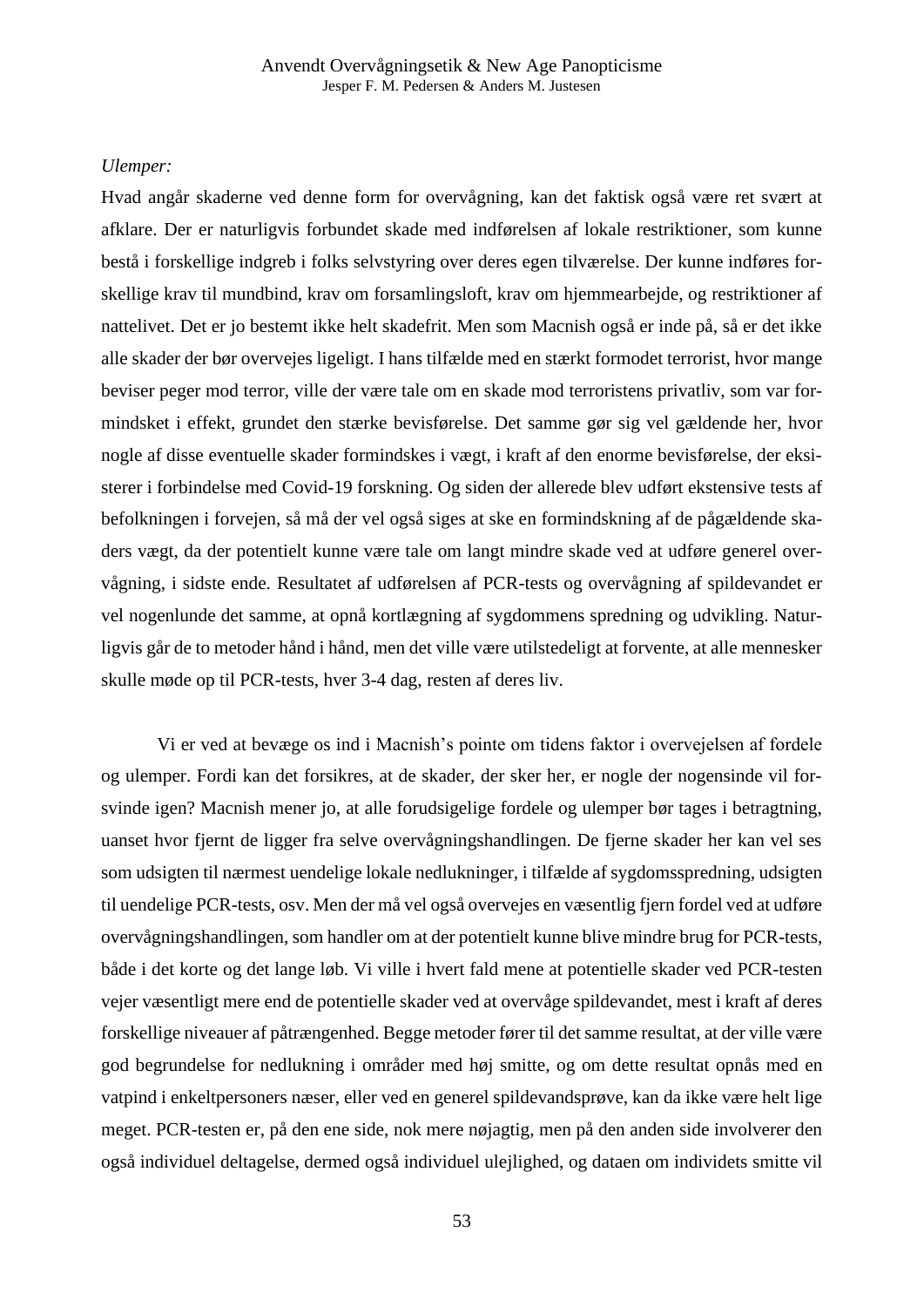blive noteret i en journal, som følger dem hele livet. I overvågningen af spildevandet er individet nærmest frasorteret, da der ikke tages prøver direkte fra enkelte toiletter eller husstande. Der er altså praktisk talt ikke tale om en påvirkning af individet i udførelsen af denne overvågningshandling, hverken if.t. hvad individet selv skal gøre, eller hvad overvågningen betyder for vedkommende, umiddelbart. Den kan naturligvis have konsekvenser, som eksempelvis en eventuel nedlukning, men siden den konsekvens også er til stede ved PCR testen, så er der vel tale om langt "tungere" skade ved den individuelle test, end ved den generelle overvågning. Derfor kan vi vel konkludere, at skaden i forbindelse med spildevandsovervågning vejer mindre i balanceringen, i kraft af at den er mindre påtrængende og skadelig end andre (og allerede anvendte) metoder.

# *Proportionalitet i midlet:*

Med det foregående er vi også ved at bevæge os ind i Kevin Macnish's ottende princip, der omhandler proportionalitet i midlet til overvågning. For Macnish er der jo stor forskel på hvilket middel man anvender til sin overvågningshandling. Her må vi faktisk indrømme, som vi også hurtigt var inde på før, at der ikke er ret meget at sige om de skader der kunne relatere sig til overvågning af spildevandet. Som vi også tidligere har været inde på, så involverer denne overvågning ikke en direkte påvirkelse af individer. Der er umiddelbart heller ingen konsekvenser forbundet med handlingen, udover hvad vi allerede har været inde på. Den eneste umiddelbare trussel, vi kan se, er den at der kan indføres lokale restriktioner i et område, hvis der påvises et højt smittetryk i området. Men selv dette kan vi også slå tvivl om, da vi faktisk reelt ikke ved om dataen herfra overhovedet bruges i sådan en sammenhæng. Der er tale om et middel til overvågning, som ikke kan sige noget påfaldende specifikt om enkeltpersoner, den kan kun pege på et område og nævne at der er aktivitet i sygdommen. I vores optik svarer det lidt til en GPS, der kun kan føre én hen til byen og ikke en specifik adresse.

#### *Diskrimination:*

Indvendinger kunne måske laves ift. hvad man så kunne vælge at gøre i det pågældende område, såfremt at høj smitte påvises. Macnish har også den optik, at der skal være tale om overvågning af såkaldte "ansvarlige personer", før midlet dertil kan regnes for proportionelt. Men hvordan definerer vi "ansvarlige personer" i Covid-19 pandemien? Og siden vi hverken snakker om terrorisme eller butikstyveri, men sygdomssmitte, hvem er det så lige vi skal formode noget om, i første omgang? Svaret kan enten være alle eller ingen. Såfremt at vi alle sammen er potentielle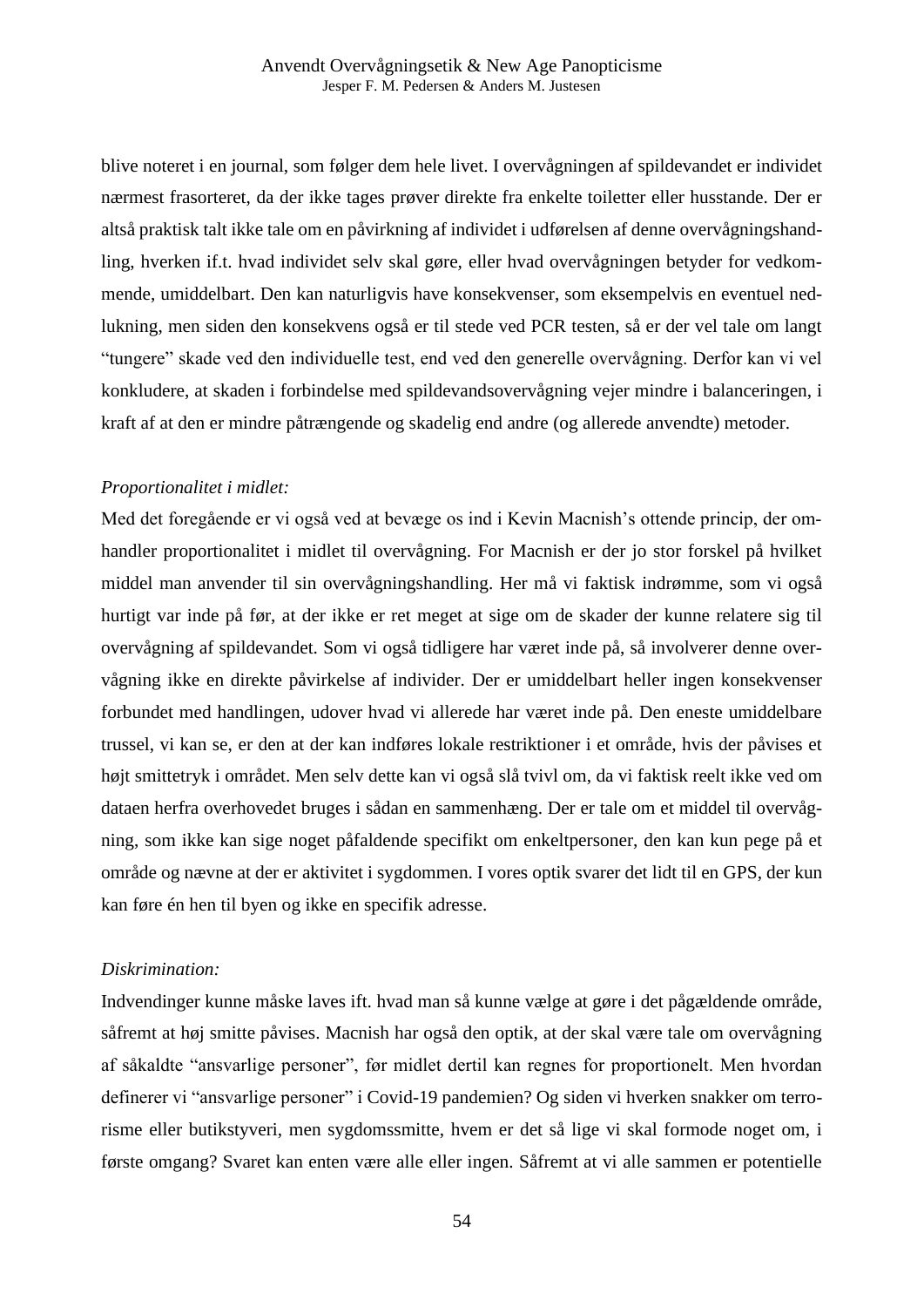smittebærere, så er vi vel alle sammen Macnish's "ansvarlige personer". Dette besvarer også noget af bekymringen om diskrimination, da der også kunne rejses protester overfor overvågningshandlingen på baggrund af diskrimination af raske mennesker. Der diskrimineres vel ikke overfor nogen, overhovedet, hverken etniske grupper, aldersgrupper, eller indtægtsgrupper, hvis alle overvåges gennem den samme prøve? Den snu læser har måske bemærket et snedigt problem her, for der er vel netop tale om en form for diskrimination, hvis vi udgiver data som eksempelvis viser, at smittetallet er væsentligt højere i et område af Odense, hvor der bor mange somaliere, end der gør andre steder.

Dette kunne godt virke en anelse problematisk, og især hvis det ender med at have politiske konsekvenser, i sidste ende. Men hvorvidt der er tale om, at man tager en spildevandsprøve, fra netop sådan et område er ren og skær spekulation fra vores side. Vi ved simpelthen ikke om der tages prøver fra vandforsyninger i områder, hvor man kan sige noget så specifikt om bestemte grupper. Hvis et boligområde har én vandforsyning, så kunne det være problematisk, men hvis forsyningen er mere centraliseret, så er der næppe sådan et problem at snakke om. Vi vil dog mene at det er værd at bringe overvejelsen op, selvom vi ikke går videre med den. Det er interessant, at der kunne opstå så vidt et problem, på baggrund af en overvågningshandling, der alligevel er så generel og upåtrængende. Men af hensyn til empirien, må vi holde os til vores første pointe, at der nærmest ingen skade er forbundet med midlet til denne overvågning. Der er næppe tale om afskrækkende effekter, følelsen af sårbarhed, eller andre deskriptive fænomener. Der kunne måske tales om et element af social sortering, som kunne føre til stereotypisering, men empirien understøtter ikke dette, på nuværende tidspunkt i hvert fald.

# Kinesisk social kredit

Folkerepublikken Kina tester i disse tider idéen om et "*social credit system*", som i et par henseender kan siges at minde lidt om de monetære kreditsystemer, der allerede er implementeret i stort set hele den vestlige verden, hvis ikke mere eller mindre globalt. I det monetære kreditsystem bliver dele af ens personlige finansielle forhold regnet sammen til en endelig kreditscore, som bankfolk f.eks. kan bruge som et pejlemærke ift. om man er finansielt stabil nok til at kunne modtage et lån. Er ens score for lav her, kan man altså lede længe og dyrt efter nogen, som vil låne én penge. Men den monetære kredit score afholder ikke en fra at indskrive sine børn, eller en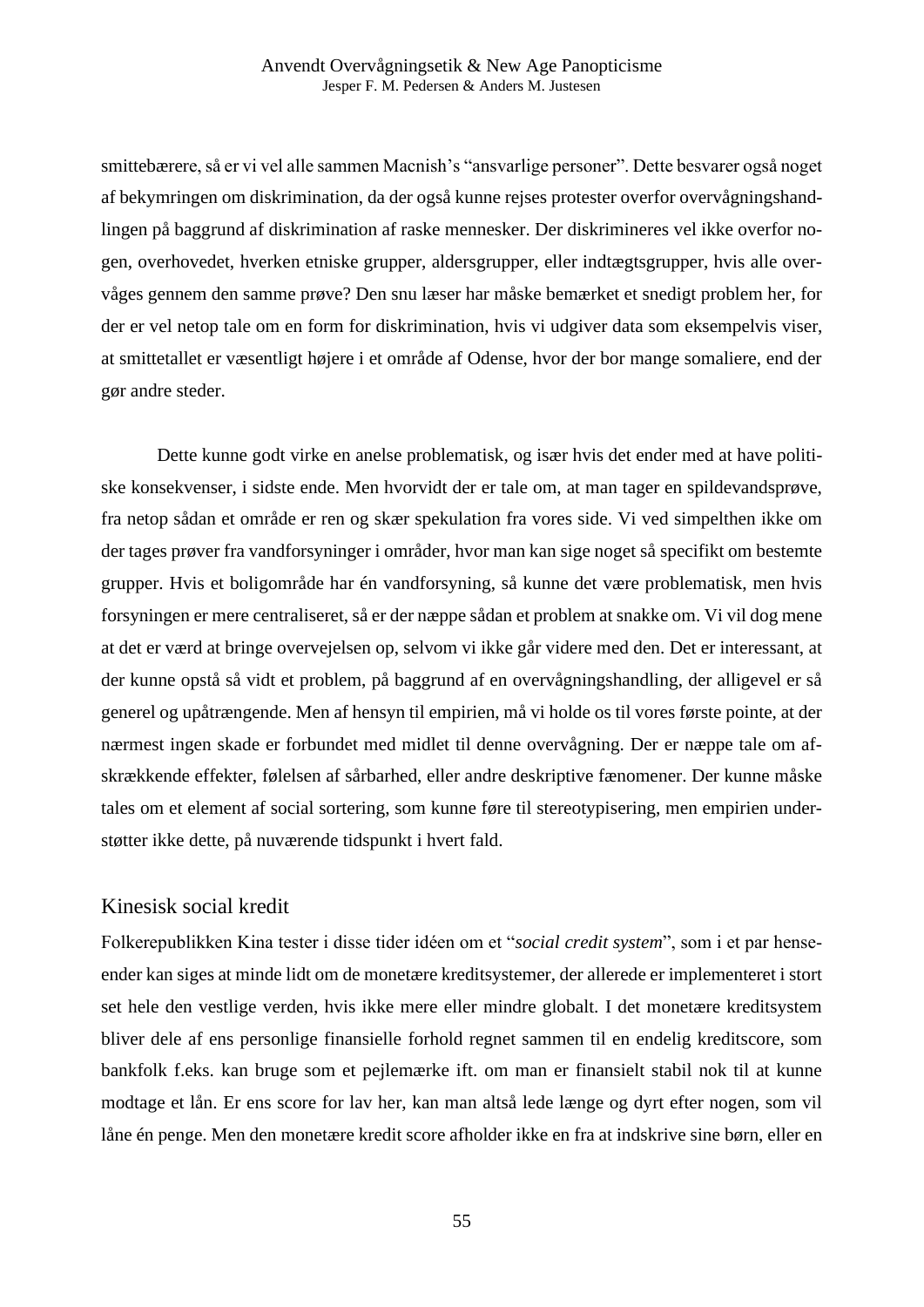selv, på visse skoler. Det afholder heller ikke en fra at rejse med bestemte offentlige transportmuligheder, og i lande som Danmark er det sådan set nærmest muligt at rejse sig til det øverste lag af politisk magt, uden at man har specielt meget styr på egen økonomi.

I Kina fungerer det sociale kreditsystem lidt anderledes, og selvom systemet ikke er udbredt nationalt i hele Kina endnu, bliver det testet i flere og flere områder, og løbende justeret. Der er altså heller ikke tale om et færdigt eller endeligt system endnu, og der er også forskel på systemet fra område til område, og på hvor meget information staten deler om de individuelle implementeringer og pilotprojekter. Ét af de steder, hvor systemet har været testet længst, og hvor der er udgivet en del information om det pågældende system er turist- og landbrugsbyen Rongcheng, i regionen Shandong. Her er blandt andet, sikkert grundet byens status som turistattraktion (lidt i stil med den gamle by i Aarhus), udgivet officielle dokumenter angående the social credit system, som i grove træk beskriver hvordan sådan et system kunne fungere. (Drinhausen & Brussee, 2021)

Essentielt fungerer det som et klassesystem delt op i seks klasseniveauer: Niveau AAA, Niveau AA, Niveau A, Niveau B, Niveau C, og Niveau D. Til en start har man en score på 1000 point, hvilket placerer en på Niveau A, og herfra gælder en række retningslinjer, som ved overholdelse og god opførsel giver X antal plus point, mens overtrædelser af loven og retningslinjerne giver X antal minuspoint. Niveau AAA ligger naturligvis i toppen som "niveauet for modeller for kreditværdighed" og inkluderer alle med en score på 1050 eller mere. Her bliver man altså anset for at være en mønsterborger, som andre bør anerkende og idealisere. AA-niveauet er ligeledes et højt niveau, dog ikke berettiget den ideelle mønsterborger, men i stedet individer med "exceptionel kreditværdighed" og en score mellem 1030 og 1049. A-niveauet, grundniveauet om man vil, er for folk med en score mellem 960 og 1029, og inddeles også i underklasserne A+ og A-. Under disse niveauer finder vi så B-niveauet for folk med en score mellem 850 og 959, hvor man dog stadig beskrives som "relativ kreditværdig", men niveauet behøver heller ikke blot være bestemt af ens umiddelbare score - dét vender vi tilbage til. Niveauet under, C-niveauet, er området mellem 600 og 849 point, og er beskrevet som "advarsels-niveauet for kreditværdighed". Og niveauet under, D-niveauet, udgør således det laveste niveau, for alle med en score under 599, hvor man nu ikke længere har nogen kreditværdighed. (Rongcheng Municipal, 2019)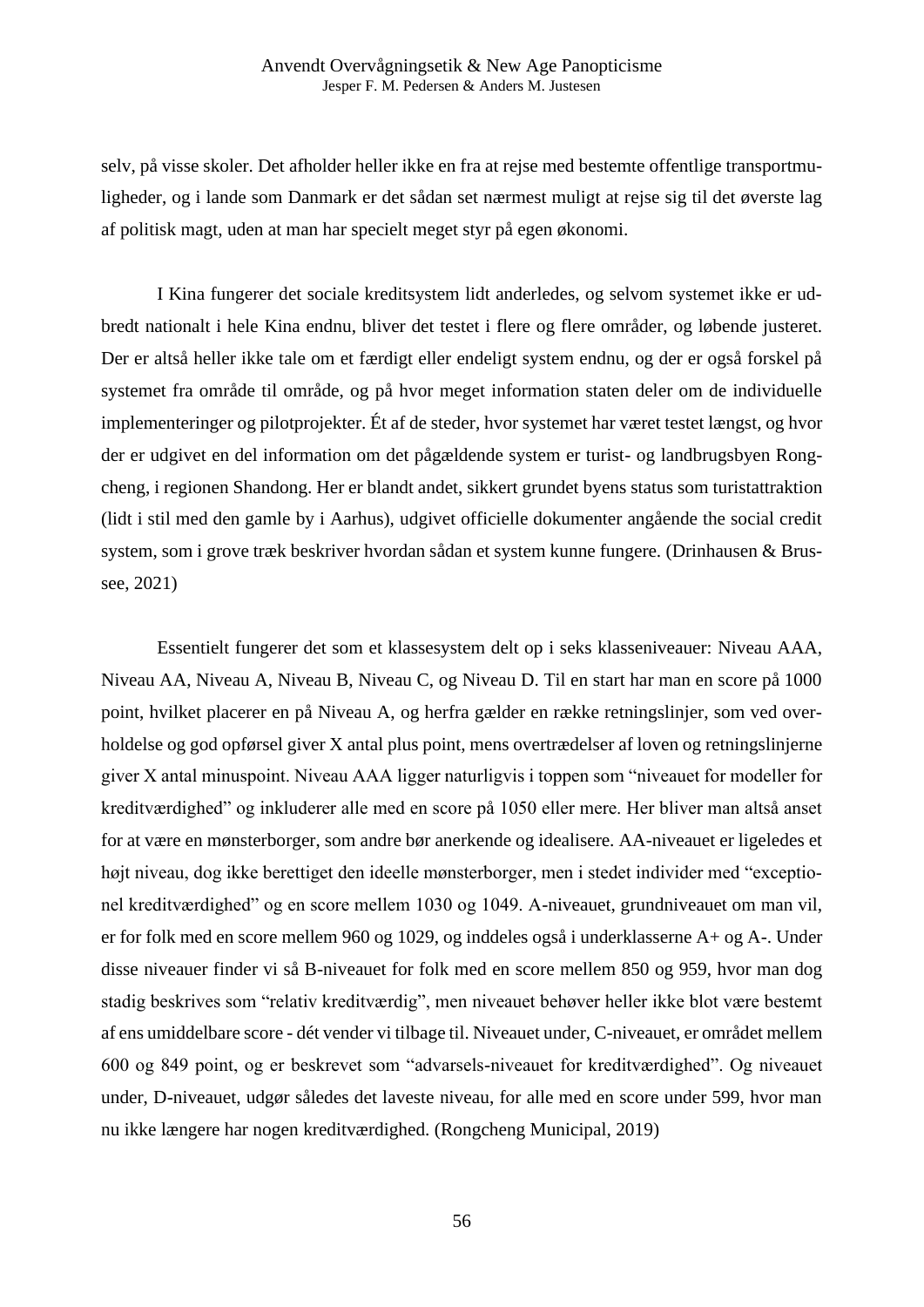Alle niveauerne fra A og op af kan derfor måske betegnes som de mere positive niveauer, som man gerne vil være på, mens de fra B og ned repræsenterer de dårlige niveauer som ingen har lyst til at være på. Èn interessant ting ved disse nederste niveauer er, at der er mulighed for at blive rykket direkte ned på disse niveauer, hvis man begår en specielt grov lovovertrædelse. For at blive rykket ned på B-niveauet kan man have begået en af følgende overtrædelser, hvilket inkluderer, men ikke kun er begrænset til ting som at: 1. Føre en bil i påvirket tilstand, 4. Bruge WeChat eller andre online opslagstavler til at dele falsk information, 11. At fiske udenfor sæsonen mere end to gange, 14. At afholde en demonstration på offentlig grund uden tilladelse fra de offentlige sikkerhedsorganer, 18. Andre situationer hvor uærlighed bør gives en direkte dom. (Rongcheng Municipal, 2019)

For at rykke direkte ned på C-niveauet skal man have begået noget af følgende: 4. Hvis man er dømt til mindre end tre års fængsel. 13. Hvis man nægter at deltage i nationale forsvars forpligtelser, nægter eller undgår militærtjeneste. 16. Hvis man ender på en industriel blacklist. 20. Hvis man deltager i Falun Gong eller andre kult-organisationer. 27. Andre situationer med seriøs uærlighed som bør gives en direkte dom. Og endelig for at rykke direkte ned på D-niveauet skal noget af følgende være hændt: 1. Hvis man primært er ansvarlig for en større produktionssikkerheds ulykke. 5. Hvis man er dømt til mere end tre års fængsel. 9. Hvis man fisker imod reglementet, og dette involverer udenrigs interesser, som derfor kan forårsage en betydelig indflydelse. 12. Hvis man ondsindet skaber forstyrrelser, som bruges online eller af udenlandske medier. 14. Andre situationer hvor stor uærlighed forårsager store negative sociale indvirkninger, bør også resultere i direkte niveaubedømmelse. (Ibid, 2019)

Udover hvad man konventionelt kan sige om sådan et system, fra et vestligt perspektiv, er det dog også sjovt at bide sig mærke i det sidste punkt under alle bestemmelserne for disse direkte klasse-bevægelser. Det lader nemlig til at være en smule diffust hvad der næsten ikke kunne falde under den nederste kategori, fordi resten af systemet er netop bygget op efter de føromtalte point. F.eks. giver det en gradvist værre negativ pointscore, alt efter hvor meget man har snydt i skat, hvor der kan være tale om -10, -20, eller -30 point. Giver man ekstraordinært meget af sin formue tilbage til samfundet, giver dét så modsat et vist antal plus point. Men samtidig er der ikke noget, der indikerer, at det at snyde i skat ikke skulle være en situation med stor uærlighed eller mindre, eller hvordan man skulle bedømme dét ud fra pointsystemet. Det må altså umiddelbart være lidt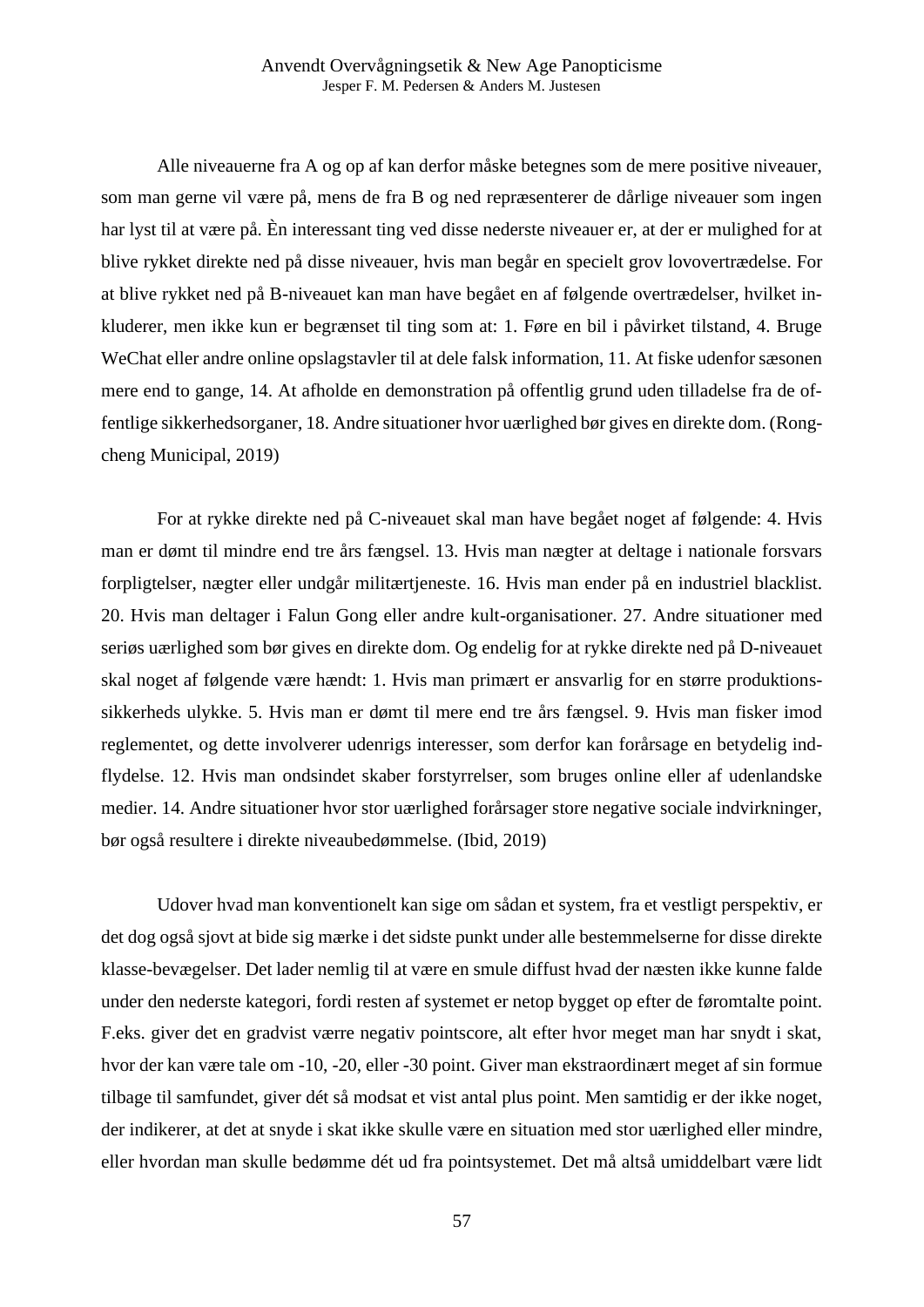svært for håndhævere af disse regler at sætte en definitiv finger på, hvornår man giver minuspoint og hvornår man rykker nogen ned på klasselisten med en direkte dom. Måske der eksisterer bedre retningslinjer, end dem vi har fundet her, men overordnet set lader det til at være her systemet kan ende med at forvirre sig selv.

Nu skal det jo heller ikke lyde som om, at vi med dette segment bare forsøger at fremhæve Kinas tvivlsomme fremgangsmåde ift. konventionelle frihedsrettigheder. Dette er trods alt ikke et projekt som forsøger at analysere på interne sociologiske eller økonomiske forhold i folkerepublikken Kina. Det er heller ikke et projekt, der har til formål at finde retfærdiggørelser for, eller argumenter imod, etableringen af sociale kreditsystemer. Vores opgave her handler om overvågning, og hvorvidt dét kan retfærdiggøres, og til dét kan vi ikke rigtigt komme udenom den slags koncepter som det kinesiske sociale kreditsystem er. For det er jo nok umiddelbart denne form for dystopisk skrækscenarie som strenge modstandere af overvågning forestiller sig. Det ultimative big brother samfund. Og dét er da også en væsentlig overvejelse at gøre sig. Men man kan måske sige, at det jo ikke som sådan er overvågningen, der er den direkte kilde til analysen af systemet som en dystopi, det er vel snarere idéen om at konsekvenserne ved overvågningen faktisk har fuld indflydelse på hvordan man kan leve sit liv.

Når vi sætter dette i kontrast til eksempelvis Danmark, så skal der jo i Danmark registreres en forbrydelse før overvågningen reelt tages i brug. Der skal være en smadret rude i et butiksvindue, før politiet gennemgår de eventuelle overvågningskameraer for at finde synderen, og herefter kommer spørgsmålet om straf så på banen, alt efter hvilken form for lovbrud der er tale om. Men i visse dele af Kina er ansigtsgenkendelse og endda også gang-genkendelse en realitet, når det handler om videoovervågning. Profilering er altså noget, der nærmest foregår via algoritme. Dét betyder, at overvågningskameraet kan registrere forbrydelsen og formentligt også identificere forbryderen i realtid. Hvorvidt teknologien er der helt til det første endnu, er et godt spørgsmål. Men det er absolut kun et spørgsmål om tid, og ikke en længere årrække, før et kamera specifikt kan identificere et tasketyveri, en hund der besørger et fortov, eller et skjult håndvåben udelukkende baseret på gangstil og kropsholdning. Vi lever trods alt i en æra, hvor et simpelt kamera i en billig telefon kan genkende om man smiler, erstatte ansigter, eller fremtrylle Pokémoner med *augmented reality*, i realtid, med forskellige apps. Og tilmed er disse "nye dimensioner af kameraet" i vores moderne æra mere eller mindre "bare" udviklet til sjov og spas for børn og unge. Man kan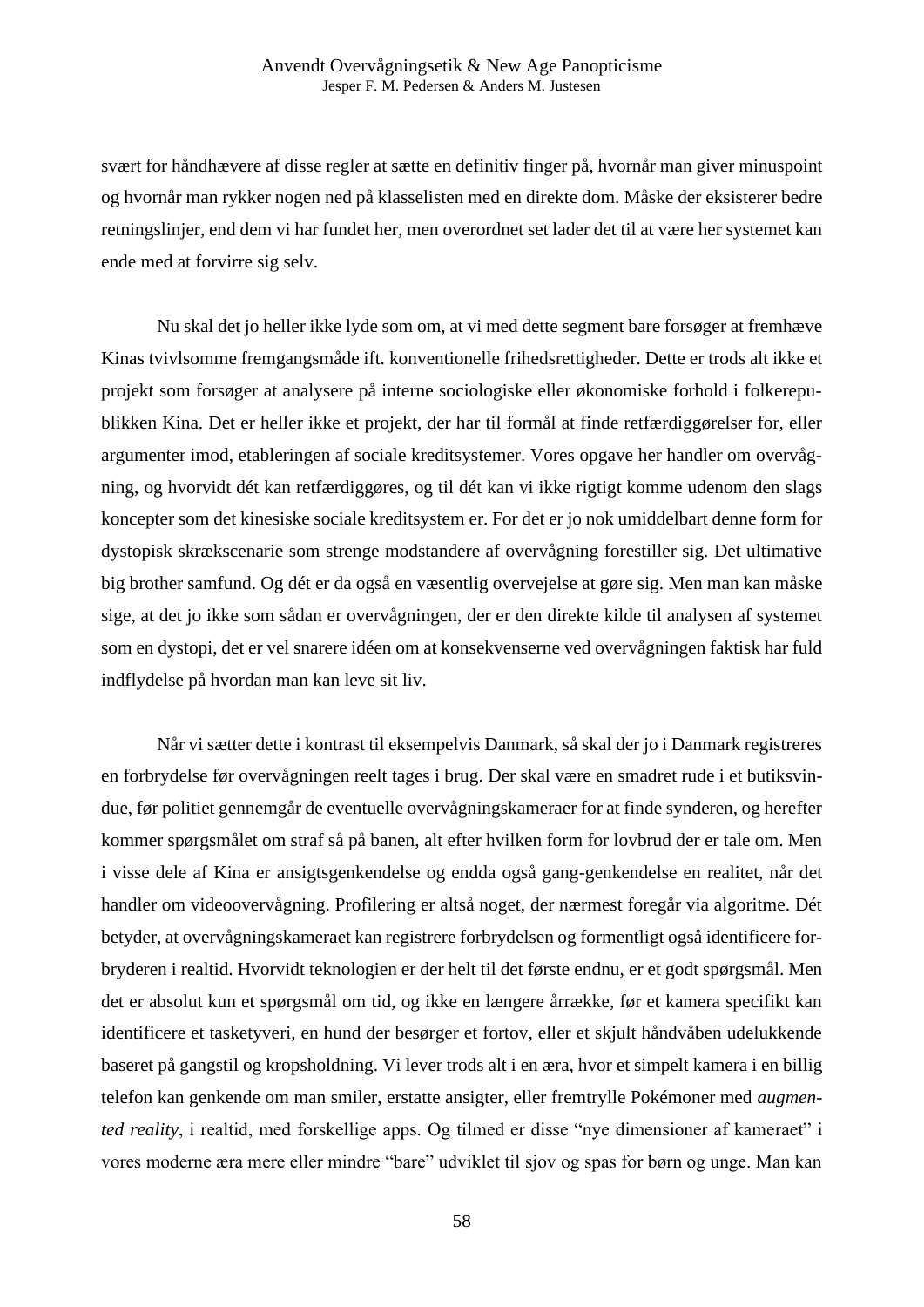altså næsten kun dårligt forestille sig, at digital overvågningsteknologi skulle være så håbløst forældet på et industrielt niveau, at disse innovationer, og i måske mere sofistikerede udgaver, ikke skulle have fundet vej ind i den slags produkter.

Havde vi haft et socialt kreditsystem i Danmark, ville kameraovervågning pludselig have en helt anden betydning end det har nu. Det ellers velkendte danske udtryk "går den, så går den", dør her, fordi alle tænkelige handlinger potentielt registreres. Det vil f.eks. sige, at den lokale bankmand Jens Einar kan miste 5 social credit point for at tisse i en hæk, og ikke bare få en bøde. Er han så lidt for glad for den lokale bodega, i weekenderne, kan han i sidste ende også miste sit job, hvis kreditten falder for lavt - grundet for mange gentagne tisseture i hækken. Eller vi kan tale om Sofie på 19, som med en promille på 0,6, havde drukket lige en tår for meget til at hun egentligt kunne køre vennerne i byen. Ikke nok med en bødestraf og et klip i kørekortet, når kameraet registrerer hendes lidt langsomme reaktionstid ved lyskrydset - når hun har talt med politimanden er hun herfra automatisk andenrangsborger (if.t. det kinesiske system ville hun dog nærmere være en fjerderangsborger), indtil hun har gjort nok gode gerninger igen.

Eller det kunne være en kronisk syg borger med tarm/blære problemer, som på en eller anden måde uheldigt ender med at besørge sig selv offentligt og må have hjælp - her bliver det dog interessant med Samaritan-punkterne i det kinesiske social credit system fra Rongcheng, fordi mister den kronisk syge borger så point for sin "offentlige uanstændighed?", mens Samaritaneren tjener nogle? Eller får de begge point? Får Samaritaneren point mens den kronisk syges point forbliver neutrale i situationen? Hvornår er algoritmer eller kunstig intelligens sofistikeret nok til at kende forskellen? Skal man så ind på borger.dk for at afklare grunden til den uheldige besørgelse, for at undgå en negativ kreditering? Har de så også otte ugers ventetid, ligesom andre offentlige instanser har nu? Der er et væld af spørgsmål, der melder sig, når vi bringer social credit systems på banen i vores udlægning af retfærdiggørelsen af overvågning.

Inden vi indleder en længere analyse af Macnish's ni kriterier for overvågning på denne case, er vi altså nødt til at vende et par pointer ift. sagens inddragelse i projektet. Der er jo ikke som sådan tale om én overvågningshandling her, men mange, og så er der tale om et eller flere stykker lovgivning som udgør mulige konsekvenser ved den pågældende overvågning. Pointsystemet er jo ikke i sig selv et overvågningssystem, men eksisterer som en form for straf eller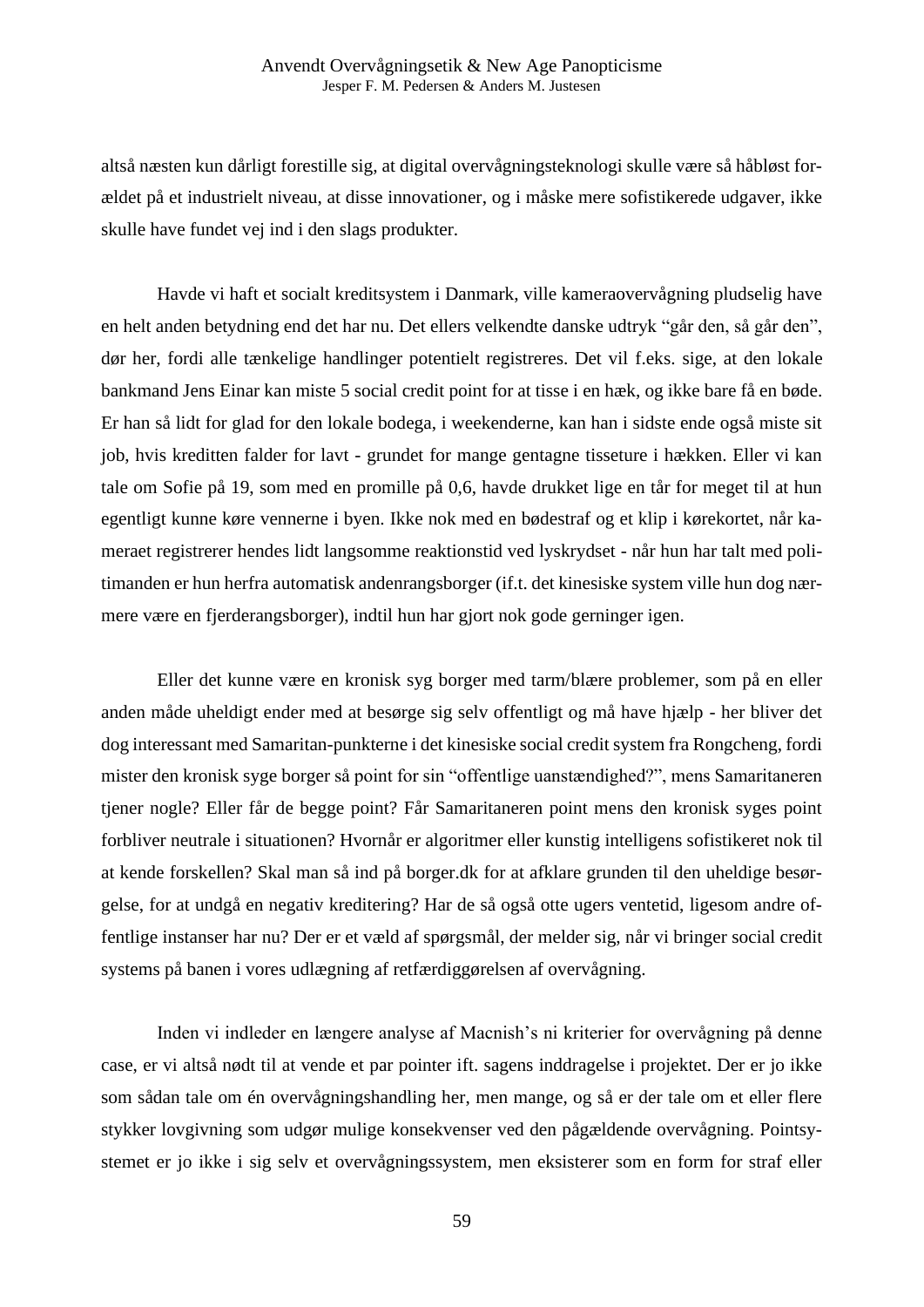påskønnelse, i forbindelse med forskellige overvågningsmidler. I virkeligheden kan det mest af alt sammenlignes med hvordan tiltale og straf allerede fungerer i det meste af verden. Reglen kræver en ordensmagt for at kunne træde i kraft, ligesom dét at få en bøde for at køre for stærkt jo kræver at politiet skal have set én, før straffen kan gives. Pointsystemet fungerer lidt på samme måde, hvor der jo skal en overvågningshandling til, eller som minimum at nogen opdager én, før pointsystemet træder i kraft. Sagen er også lidt sammenlignelig med vores case om spildevandsovervågning, hvor konsekvenserne handlede mere om mulige fremtidige restriktioner og ikke så meget om den direkte effekt af en specifik overvågningshandling. Det sammenlignelige i dét er separationen af overvågningshandlingens direkte konsekvenser og overvågningshandlingens (indirekte) konsekvenser qua anden lovgivning. Derudover er et socialt kreditsystem som dét i Kina kun overfladisk sammenligneligt med de mulige restriktioner i lokalområder i Danmark, da begge jo trods alt er konsekvenser, men efter vores mening er de slet ikke i nærheden af at være lige konsekvenser.

### *Overvågningsetiske overvejelser i det Sociale Kredit System:*

De mulige restriktioner i Danmark er for det første lokale, og dette er måske lidt sammenligneligt i den forstand, at et socialt kreditsystem er lokalt helt ned til enkeltpersoner, men så langt går de mulige restriktioner i Danmark ikke, umiddelbart. Dertil kommer også midlertidigheden af de mulige restriktioner, som indføres med målet om at blive fjernet igen, hvilket måske også er en pointe man kan rejse for et pointsystem. Forskellen her beror sig i kriterierne for at slippe ud af "dårligdommen" igen, for det er jo gjort helt tydeligt at vejen ud af lokale Covid-19 restriktioner er en nedbringelse i antallet af smittede, i lokalområder, og midlet dertil er netop restriktionerne selv. Man kunne næsten kalde dét introduktionen af en problematik, som løser sig selv. Den "dårligdom", der introduceres med et socialt kreditsystem, er svær at kortlægge over tid, da den både kan være midlertidig, langvarig, eller livslang. Hvis det handler om en pige, der stjæler småkager fra den lokale købmand, så ville der nok være tale om en midlertidig formindskelse af hendes point, som hun relativt let kunne vinde tilbage igen. Hvis der er tale om en noget hårdere forbrydelse, så kan konsekvenserne vel trække i langdrag, og vi kan kun undre os over, hvor meget godt der nu skulle kontribueres for at trække karmaen i den anden retning. Har vi at gøre med en serie kriminel, eller noget lignende, så kunne konsekvenserne være livslange, og praktisk talt umulige at kæmpe sig ud af igen. I virkeligheden er dette jo ikke så langt fra den måde fængselsstraf, eller økonomisk straf fungerer på, i det meste af den vestlige verden, og vel også i den østlige ende.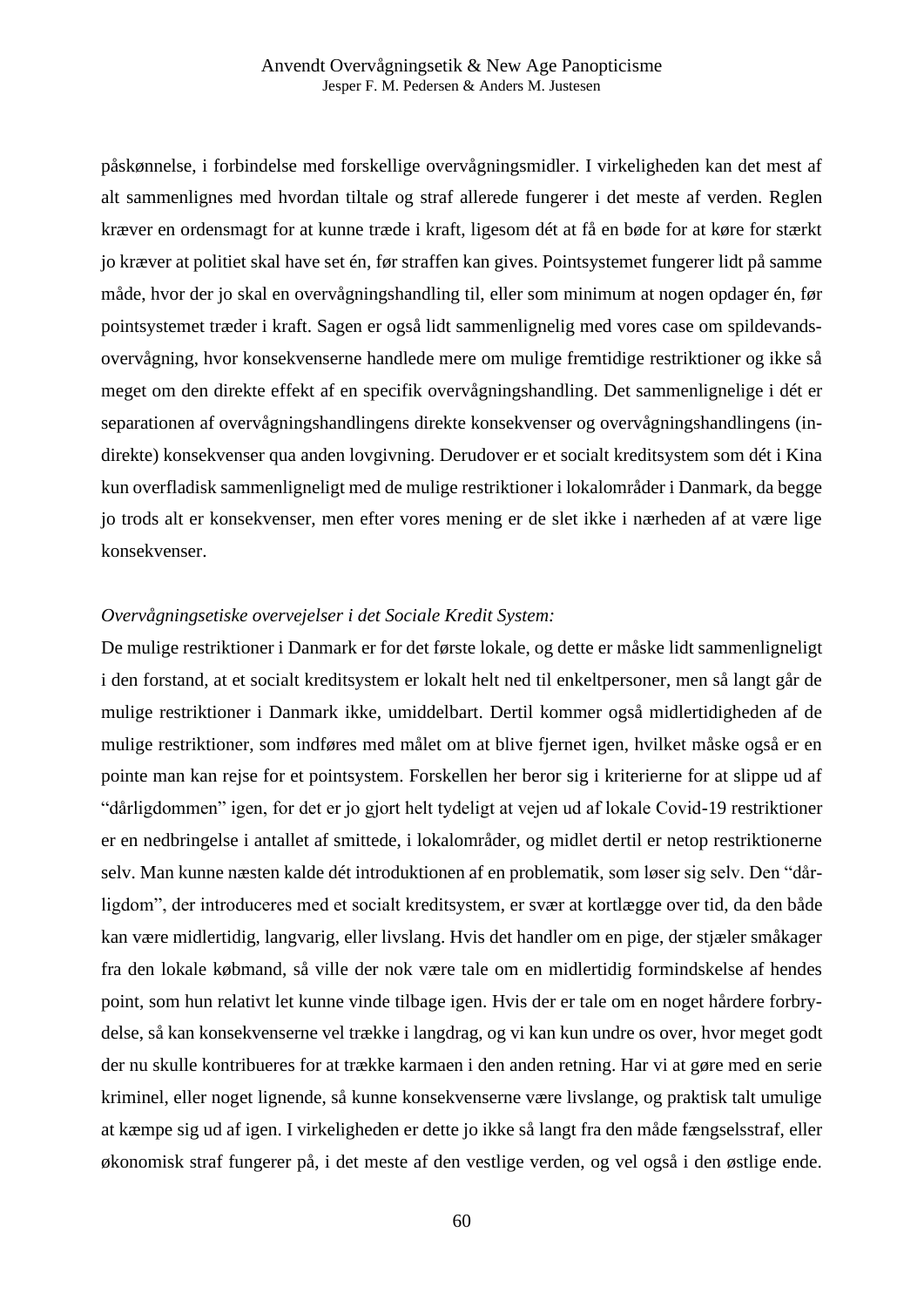Men i stedet for at sammenligne sådan et system med andre eksisterende systemer, burde man måske i stedet bare anerkende det som et helt nyt straffesystem, eksternt fra andre systemer.

Størstedelen af de regler, som indgår i det sociale kreditsystem, er også forbundet med at ville korrigere folks adfærd, ligesom andre systemer også har til hensigt at gøre. Forskellen er, at indenfor dette system bliver der også medregnet regler, som andre steder allerede eksisterer som uskrevne symbolske regler, uskrevne kulturelle regler, eller dogmatiske religiøse regler, som vi måske kulturelt har taget afstand fra, men stadig oplever effekten af (I vores del af den vestlige verden ser vi jo f.eks. stadig en påvirkning i vores etiske tænkning fra kristendommen, selvom langt de fleste danskere ikke er troende i en dogmatisk forstand). Derfor kan det virke meget påtrængende for vestlige personer at se disse regler konkretiseret i form af lovgivning. I Danmark ville det f.eks. være forbundet med et socialt stigma, hvis en fuld person vælter lidt rundt på gaden, og opfører sig upassende - måske overfor en flok gamle damer. Der eksisterer et uskrevet kodeks for hvordan vi takler sådan en situation, og det ville ikke være svært for de fleste danskere at forestille sig, at situationen eksempelvis kunne løses ved at nogen lægger en hånd på fulderikkens skulder, spørger vedkommende hvad der er galt, og måske følger ham hjem. Dagen efter møder vedkommende så denne flok gamle damer i Netto, som vedkommende så må give en stribe undskyldende nik til, i et forsøg på at undgå yderligere moralske tømmermænd. Nogle af damerne ville sikkert grine lidt, nogle af dem ville sikkert fortsat være fornærmede, men overordnet set er problemet blevet løst, skammen retfærdigt placeret, og de uskrevne sociale regler vandt endnu en gang. Dette er selvfølgelig ikke tilfældet med alle fulderikker, og nogle gange må ordensmagten også involveres, men overordnet set så fungerer de uskrevne regler til tilstrækkelig effekt.

Men havde vi at gøre med en tilsvarende situation i Kina, så er det ikke helt så let for os at spå udfaldet. Den pågældende situation beskrevet ovenfor, kunne jo også udspille sig i Kina, også med tilsvarende grin og moralske tømmermænd, og måske ville også Kinesere dømme sådanne uskrevne regler til at fungere med tilstrækkelig effekt. Men her kommer jo også et element af formindskning af point, som ikke forløses helt på samme måde. I det danske tilfælde kunne vedkommende miste noget "*social-standing*" i den forstand, at de gamle damer skuler til og dømmer vedkommende, men den danske stat er jo ikke involveret, medmindre ordensmagten måtte tilkaldes og en sigtelse var nødvendig at rejse. I Kina ville statsapparatet være involverede fra starten af, og alt efter hvilket overvågningsmiddel, der anvendes, kan de være involverede allerede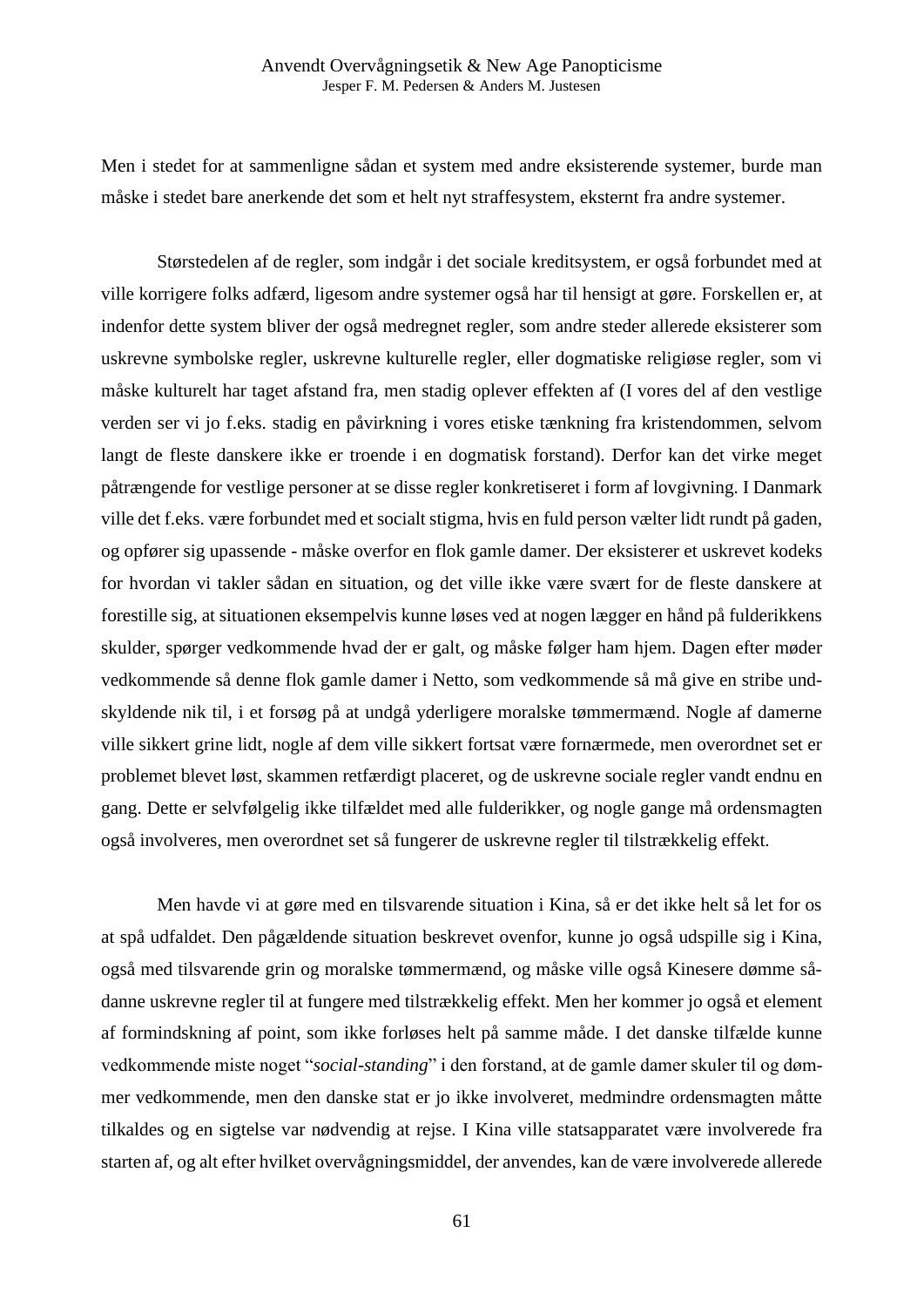fra gerningsøjeblikket. Involveringen behøver heller ikke have noget at gøre med tilkaldelsen af ordensmagten, som så skal ud at bedømme situationen, men kan potentielt registreres af et overvågningskamera, så den fulde person reelt modtager sin sociale kredit "straf" før vedkommende bliver ædru, eller bare møder andre mennesker. Hvor længe pointstraffen så forfølger vedkommende er måske en hel diskussion for sig selv, som måske ville kræve et dybere dyk ned i lovgivningsparagraffer. Men som udgangspunkt kunne de kreditmæssige konsekvenser følge vedkommende resten af deres liv.

I alt dette ligger to overordnede pointer i overvågningsetikken, som strækker sig fra sagen om spildevandsovervågning og mulige lokale restriktioner i Danmark, til dette straffesystem til klasseinddeling i Kina. Disse er, at der er væsentligt forskel på "hvem", der udfører en overvågningshandling, og der er væsentligt forskel på hvilke andre regler og love overvågningshandlingen spiller bold med. Til den første pointe kunne der sikkert siges rigtig meget om forskellen mellem danske og kinesiske regeringskonstellationer. Der kunne sikkert siges meget om forskellen på forfatningsgrundlag. Der kunne også siges meget om de kulturelle forskelle, og de socioøkonomiske forskelle mellem landene. Nogle af disse ting kunne sikkert endda være med til at understøtte en retfærdiggørelse af overvågningshandlinger, som mange steder i vesten ikke ville være acceptable. Det kunne være værd at overveje hvorvidt de socioøkonomiske forhold i Kina, som eksempelvis det middelklasseryk som store dele af befolkningen har oplevet, for nyligt, kunne fungere som en form for kontribuerende retfærdig sag. Hvad denne så ville kontribuere til er straks lidt sværere at overveje, uden at det ville være en overvejelse af økonomiske gevinster, hvilket ville gøre det til en perifer fordel, og ikke en kontribuerende retfærdig sag, i Macnish's optik. Den tilstrækkeligt retfærdige sag skulle så være noget i stil med en "ønsket/tilsigtet adfærdsændring i befolkningen", og dette må, i hvert fald med vestlige briller, siges at være en anelse voldsomt.

Som det nok allerede er klart, så bliver det svært for os at applicere bare de første dele af Macnish's kriterier her. Det ville kræve en ret indgribende, hvis ikke fatal, modificering af teorien, hvis vi skulle lede efter noget her som vi kunne retfærdiggøre. Det er svært at sige om en ønsket adfærdsændring i den brede befolkning nogensinde ville tælle som en tilstrækkelig retfærdig sag for Kevin Macnish. Måske er sagen i sig selv nobel nok, i den forstand, at man i en eller anden udstrækning ønsker at forbedre tilstanden for ens folkefærd. Men fra vores liberale perspektiv, kan man jo ikke have meget tilovers for menneskers selvdeterminisme, hvis man hele tiden holder øje med dem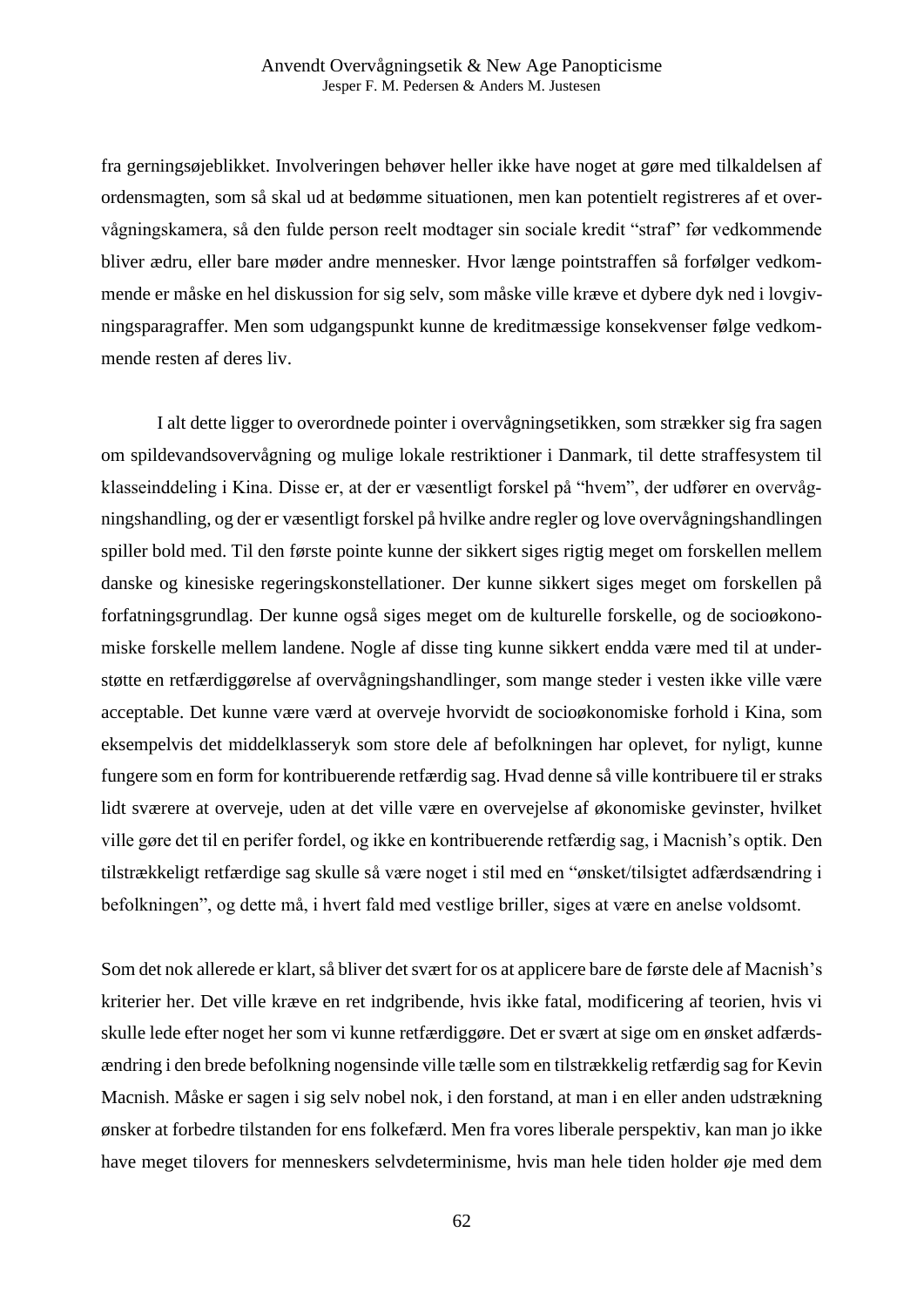for at sikre at de overholder nye sociale koder. Hvis vi perspektiverer dette til dele af den vestlige verden, og ser på det middelklasseryk, der er sket over de sidste 100 år, så er det jo i høj grad præget af selvdeterminisme. Der har eksisteret uskrevne regler og koder, som har ført til en kollektiv adfærdsændring, men denne var ikke nødvendigvis ansporet af lovmæssig straf, udover hvad social omgang mellem mennesker altid har affødt af social straf. Hvis man mødte fuld ind på fabrikken, så røg man selvfølgelig ud, og et ry kunne jo også begynde at sprede sig, og kan det tænkes at dette ry kunne være lidt sammenligneligt med de point man kunne miste/få i Kina, i dag? I en metaforisk forstand, måske. Men der er stadig tilknyttet en officiel strafferamme for ens sociale adfærd, som slet ikke var til stede i vesten, dengang, i hvert fald ikke i samme omfang, og af denne grund alene finder vi det svært at kalde pointsystemet sammenligneligt med sociale konstruktioner som "ry" eller "mægle".

Egentligt er det svært at overveje "tilsigtet adfærdsændring i befolkningen" som en retfærdiggørelse for noget som helst, og ikke bare overvågningshandlinger. Der må også være væsentlig forskel på at anspore til en bestemt slags adfærd, og på at prøve at sikre en bestemt slags adfærd via overvågning og den afskrækkelse der finder sted, deri. Dette vil vi ikke overveje yderligere, men vi ville nok have svært ved at kalde "adfærdsændring" en tilstrækkelig retfærdig sag, hvis vi føler Macnish. Det bliver også meget svært at kortlægge hvorvidt der er tale om "korrekt intention", da den kinesiske regering er notorisk for at holde sine kort tæt til kroppen. Det ville praktisk talt være umuligt at sige, hvorvidt der er tale om korrekt intention eller ej, da udstrækningen for overvågningshandlingen her er så stor. Bagtanker kunne strække sig fra agendaer hos regeringsmagten, til lokalpolitikere eller politimestres jerngreb over lokalområder, og helt ned til én overvågendes egne skjulte intentioner. Den Kinesiske regering kan have et hav af intentioner med at overvåge sin befolkning, som vi slet ikke vil begynde på at dykke ned i her, og i den anden ende kunne en enkelt overvågendes bagtanker strække sig fra egne økonomiske gevinster til direkte fetichistisk adfærd. Hvordan man bearbejder denne overvejelse internt i Kina, ved vi ikke. Men man kunne måske forestille sig, at der ville være et substantielt pointfald forbundet med at blive taget i at praktisere sin personlige fetich som overvåger på jobbet.

Man har måske bemærket, at vi på nuværende tidspunkt har vendt Macnish's første to principper, og nu næsten har bevæget os gennem det tredje også. Macnish har jo en vigtig pointe i sit tredje punkt om hvem der udfører overvågningen, som her, om noget, er nævneværdig.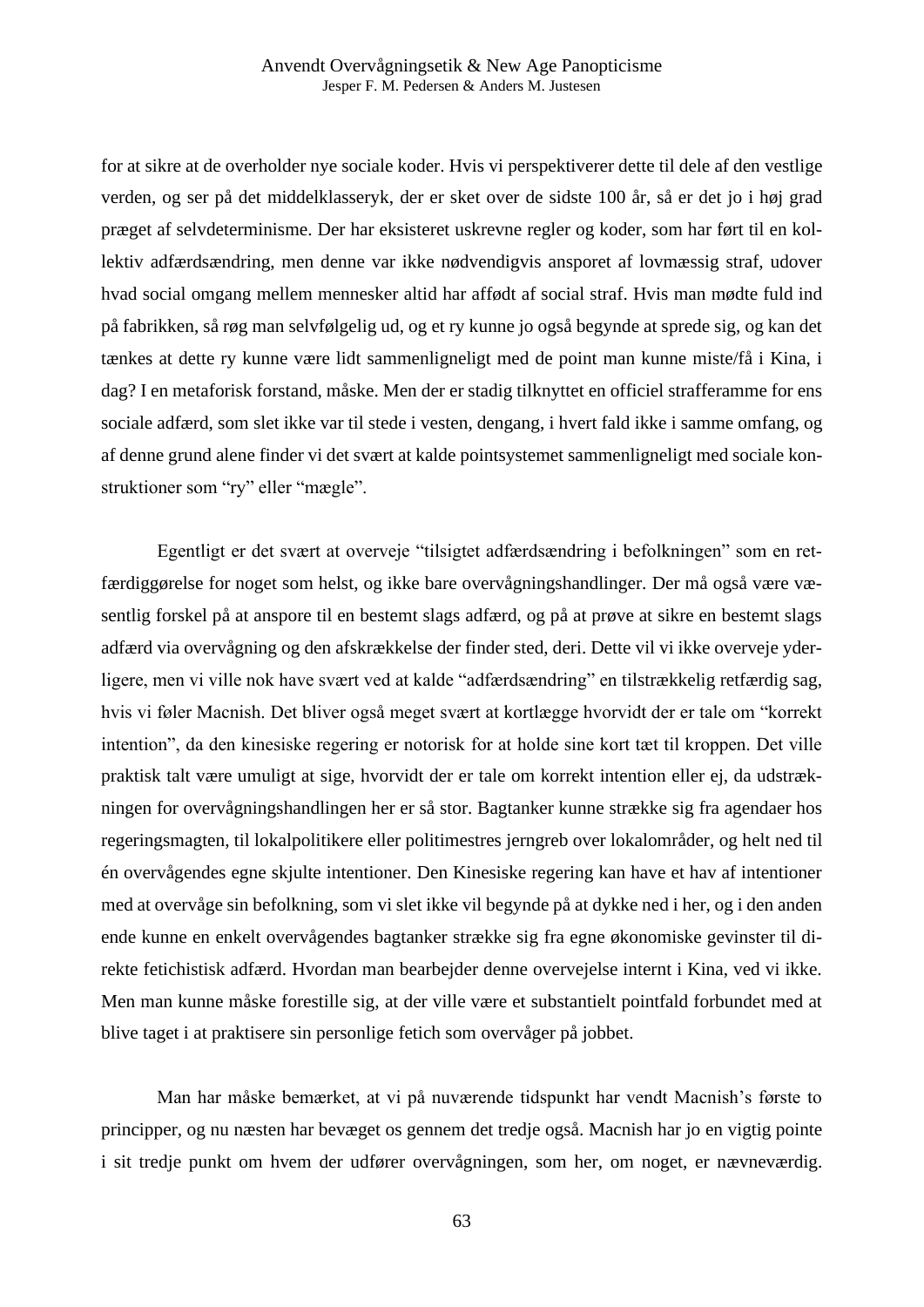Macnish siger, at der i visse tilfælde med totalitære stater kan bruges overvågning som et redskab til at sikre regeringsmagtens overlevelse og imod borgerne for at modarbejde politisk afvigelse. Dette må jo næsten nødvendigvis høre sammen med noget som vi allerede har nævnt, og er vel blot et brudstykke af det agenda-hav, vi helst ikke ville ind på før. Vi har heller ikke de store intentioner om at dykke dybere ned i dét nu. Men pointen er slående overfor en notorisk totalitær stat, som nu tilsigter at overvåge stort set alle facetter af sine borgeres liv. Uanset hvor meget der kunne siges om udviklingen af det kinesiske samfund, gennem de sidste 30 år, og uanset hvor meget vi kan sige om progressionen i det vestlige perspektiv, så er det bare ikke rigtigt til at komme udenom, at stjernerne står lidt for meget på række her til at vi ikke skulle nævne det. Macnish siger jo, at såfremt sådan en situation kan identificeres, så underminerer den princippet om en tilstrækkelig retfærdig sag. I sidste ende er dette jo et spørgsmål om statens legitimitet, og siden der relativt let kan slås tvivl ved "folkeligheden" i Folkerepublikken Kina, bliver dette punkt svært at svare på, uden at rette anklager. Vi kan nøjes med at sige, at en stats moralske legitimitet undergraves af overvågning, såfremt at overvågningen udføres på baggrund af en intention om at opretholde regeringsmagten, og ikke for at beskytte borgere.

Vi har også allerede vendt nødvendigheden af overvågning, som Macnish mener kun må udføres som den sidste udvej. Her kan vi pege på vores udpensling af den vestlige verdens mere liberale metode til større adfærdsændring, som vi har set over de sidste 100 år, og påpege at man mere eller mindre hopper over den overvejelse. Måske kan man sige noget om at ville accelerere sådan en proces, og at overvågning trods alt ikke er lige så direkte fysisk undertrykkende som en koncentrationslejr ville være, der jo også kan ses som et redskab til denne form for "Social acceleration". Men nu skal det heller ikke virke som om, at vi i vores kritik af overvågning påskønner ideen om arbejdslejre. Begge dele er, fra vores perspektiv, moralsk uforsvarlige, som redskaber til "social acceleration". Fordi det er svært, hvis ikke ligefrem umuligt, at kortlægge "kollektiv adfærdsændring" som en tilstrækkeligt retfærdig sag til overvågning, bliver det også nærmest umuligt at omtale nødvendigheden af overvågningen til dét, udover bare at dømme det til at være unødvendigt. Og her bliver dét at leve op til det femte kriterium om at lave en formel hensigtserklæring jo nærmest tragikomisk. Der hersker vel ikke den store tvivl om afskrækkende effekter i den formelle hensigtserklæring af disse sociale regler. Hensigten er jo en adfærdsændring og altså er "afskrækkende effekter" det tilsigtede mål. Det mest nævneværdige i den sammenhæng handler vel i virkeligheden om det sjette kriterie, "sandsynligheden for succes".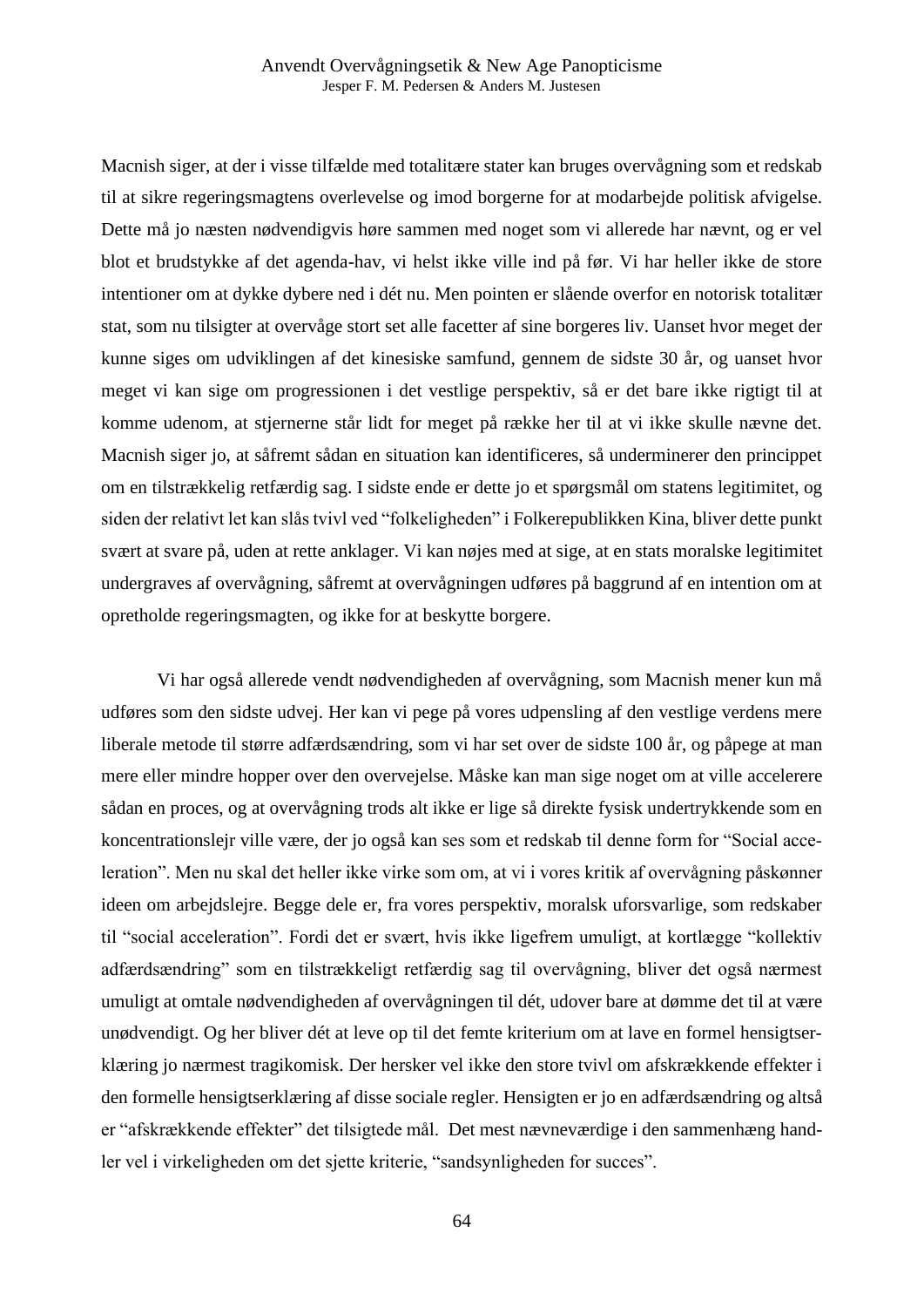Et par artikler har vist, at borgere i Kina faktisk ikke har de store problemer med pointsystemet. En spørgeskemaundersøgelse fra 2018, foretaget under støtte fra The Washington Post, viste f.eks. at op mod 80 procent af Kinesere er positivt indstillede overfor sociale kredit systemer (Kostka, 2019). Mange anser det som fordelagtigt, at de kan sætte sig på en bus velvidende at alle de andre ombord er anstændige borgere, og denne mentalitet strækker sig også videre til flyrejser, restauranter, skolingen af deres børn, osv. Der er efter sigende en eller anden grad af tryghed forbundet med det. Positivt som dét end lyder, kan vi ikke bare tillade os at strande i dette metaforiske adfærdsparadis. Vi ved eksempelvis ikke i hvilken udstrækning disse udtalelser er sande, og ikke bare er en del af regeringens propagandaapparat (Eller et resultat af afskrækkelse). Det kunne jo anses for at være en enorm afskrækkende effekt, at en journalist stikker en mikrofon eller et kamera op i ansigtet på en civil kineser og spørger ind til systemet. Hvordan er dét i virkeligheden anderledes end at se Nordkoreanske TV-værter græde deres øjne ud på tv, når diktatoren dør? Umiddelbart ville vi have svært ved at svare på om der er sandsynlighed for succes med adfærdsændringen. Der er i hvert fald umiddelbart succes i forhold til at få middelklasse borgere til at forstå incitamenterne, men hvorvidt der så faktisk også er dét, da vi er i tvivl om hvorvidt vores empiri her beror sig på propaganda, bliver bare svært at sige. Vi synes dog at det er et nævneværdigt punkt, da det er interessant, at der i hvert fald lader til at være en grad af succes forbundet med tiltagene, om end succesen så er at skabe afskrækkende effekter.

Når man skal overveje proportionalitet i denne sag, så bliver det hurtigt uoverskueligt at skulle kortlægge den skade, der kunne opstå i forbindelse med så omfangsrig overvågning. Det ville i hvert fald være svært at tale om nogen grad af mistænkeliggørelse af hele befolkningen, som kan retfærdiggøre overvågningsomfangets mulige skader. Hvis målet fortsat er "adfærdsændring", og dette kun gælder de dele af befolkningen som ikke har indrettet sig efter de nye sociale standarder endnu, så virker det jo allerede her disproportionalt at holde øje med alle. Der kunne måske være et argument om at sikringen af alles konformitet kræver at man holder øje med alle, men igen vender vi tilbage til anledningen, den tilstrækkeligt retfærdige sag, som vi jo slet ikke kan retfærdiggøre med Macnish's teori. Vi ville skulle modificere teorien så meget, at vi praktisk talt må opgive at trække tråde fra retfærdig krig traditionen, som jo aldrig ville tillade en krig på en lignende præmis. Det ville svare til at prøve at retfærdiggøre et folkemord, eller noget lignende. Altså må vi afgøre, endda uden at grave for meget i det, at proportionaliteten af den mulige skade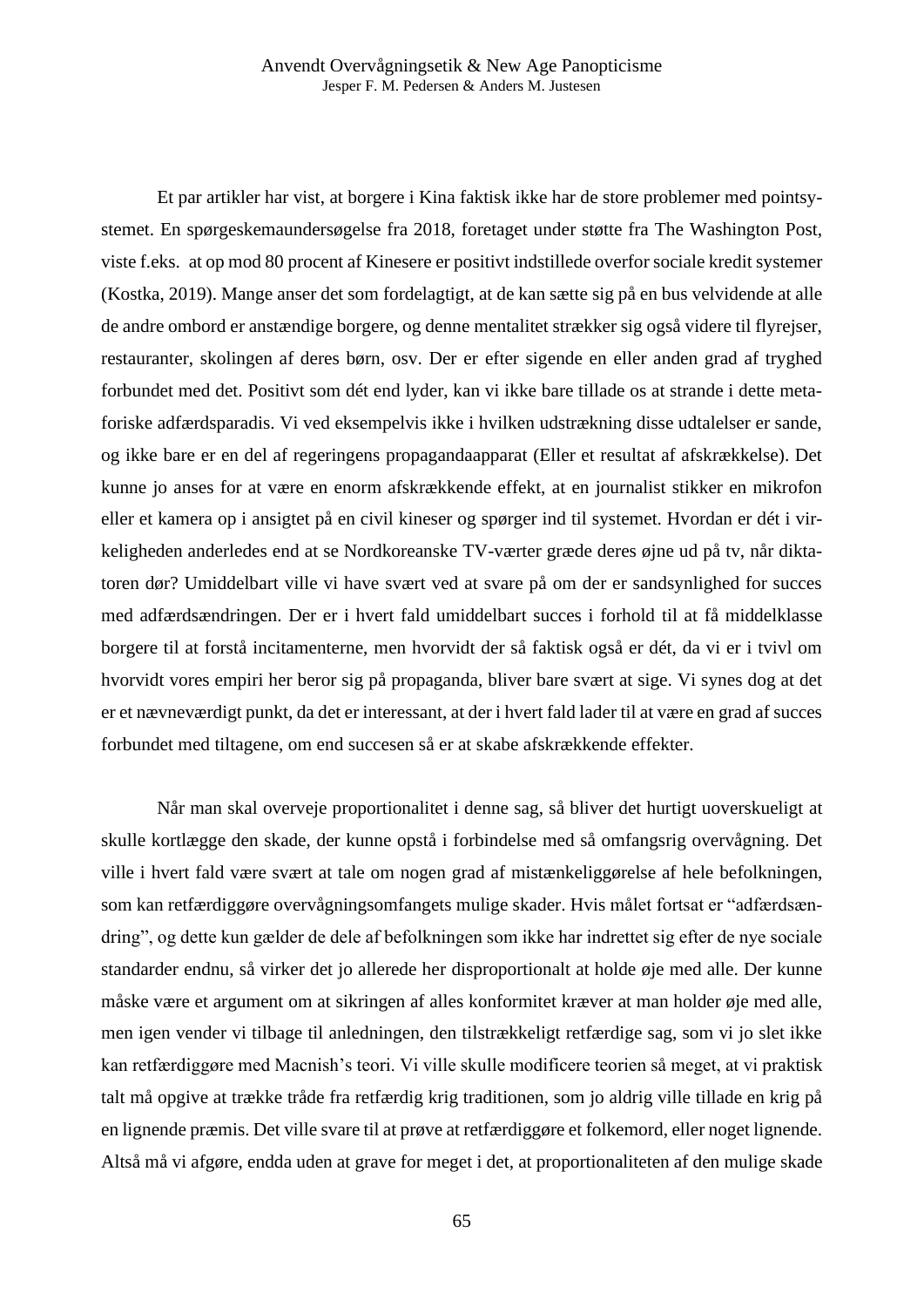her, er fuldstændig disproportional i forhold til Macnish's teori. De mulige afskrækkende effekter, ved denne form for overvågning, er alene nok til at erklære dette for disproportionalt. Endda overvejelsen af fordele kommer heller ikke rigtigt til at gøre sagen mere proportionel, i kraft af "tryghed", eller andre fordelagtige overvejelser. I store dele af den vestlige verden er adfærdskorrektionen jo lykkedes til rimelig tilfredsstillende grad, uden disse tiltag, og selvom det måske ikke er helt fair at sammenligne Kina i 2021 med et Europa fra 1930'erne, så må dét stadig veje noget (og formodentlig en hel del) på vægtskålen.

Vi vender tilbage til proportionalitetsafgørelsen om lidt, men vi vil lige vende diskriminationsprincippet, fordi dette punkt bliver også nærmest uoverskueligt. For Kevin Macnish må de legitime mål være personer som er skyldige i at begå kriminalitet, mens illegitime mål er alle som er uskyldige, men hvem er de legitime mål her? Hvis det er alle som er skyldige i at afvige fra den ønskede adfærd, så må de skyldige jo være mange. De uskyldige må jo så være alle som formår at holde sig indenfor den tilsigtede linje. Et stort problem vi støder på her er, at Macnish's diskriminationsprincip faktisk er meget fast. Der skal eksistere gode beviser for en kriminel handling, hvis en overvågningshandling skal udføres, som lever op til diskriminationsprincippet. Men hvordan skulle vi afgøre om der eksisterer gode nok beviser for "adfærdsfravigelse" til at vi kunne efterleve sådan et princip? Det er jo folks mindste handlinger, der tæller her, og mistænkeliggørelsen af alle for alle tænkelige handlinger er jo lagret så dybt i idéen, at dét er selve idéen. Derfor er vi jo nødt til, uden kompromis, at sige der også er tale om klare brud på diskriminationsprincippet her, og det ville praktisk talt være uoverskueligt at dykke ned i hver enkelt mistænkeliggørelse, og se om der er beviser for noget af det. Som udgangspunkt vil vi nøjes med at forholde os til, at der nok ikke er, i langt de fleste tilfælde.

Proportionalitet i midlet er samtidigt lige så svært at afgøre her. I modsætning til spildevandsovervågning, som ikke krævede den store påtrængenhed på individer, er der jo her tale om overvågning som helst skal være så påtrængende som overhovedet muligt. Det kunne meget vel være et par Kinesiske bedstemødre, der holdt øje med folk og noterede deres adfærd ned, men dét ville jo ikke være tilstrækkeligt til at overvåge adfærden for de 1,4 milliarder borgere i Kina, selv ikke hvis de mobiliserede alle landets bedstemødre. Derfor må video-overvågning, samt overvågning af enhedsdata og anden logning af adfærd på internettet, være de foretrukne metoder. Med disse metoder kommer uundgåeligt en lang række følgesygdomme, i form af plausible skader, og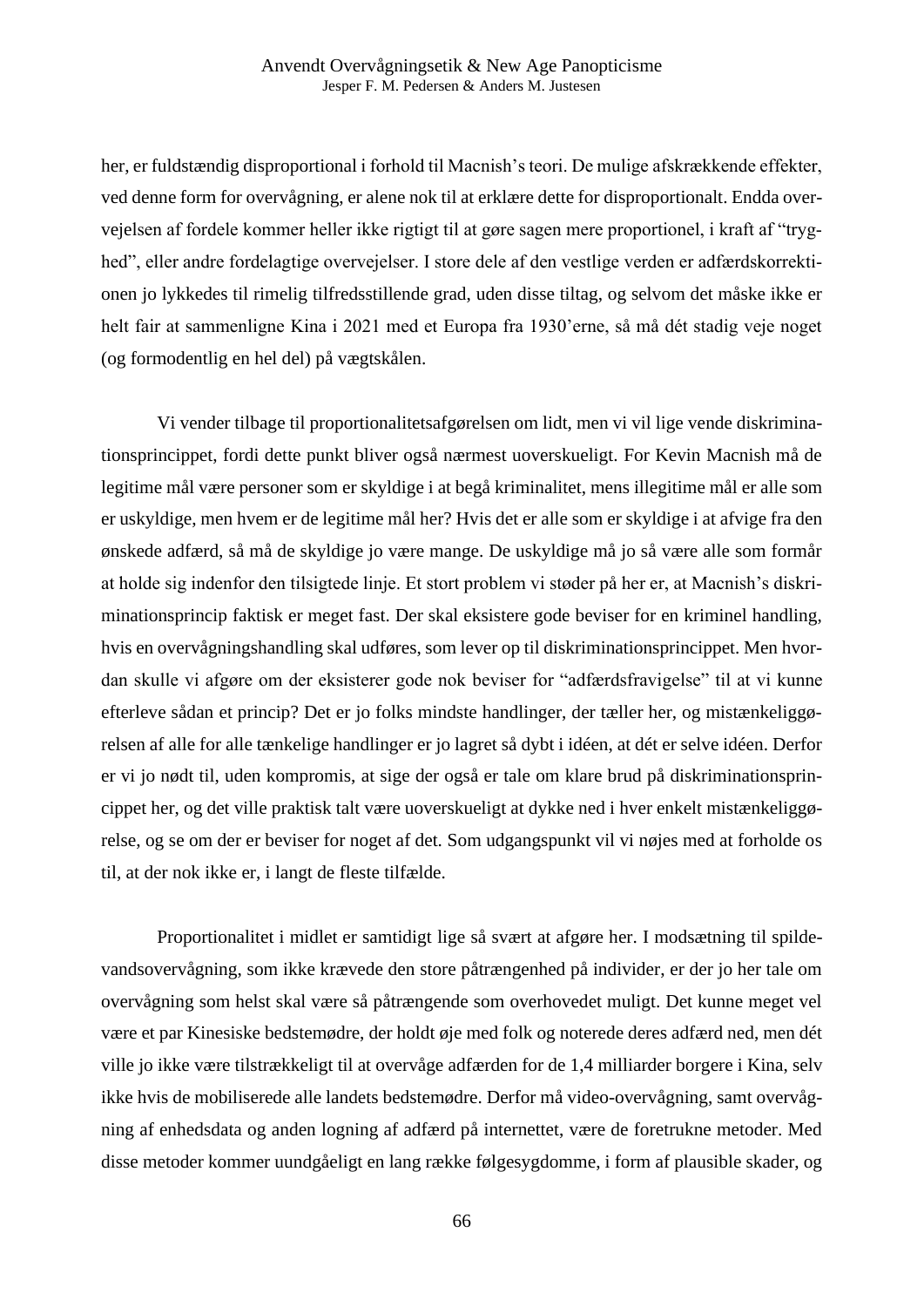vi har allerede været inde på en række af dem. Det store dilemma vi har med analysen her, beror sig på, at disse skader i *et eller andet omfang* helst skal være proportionelle til den anledning de påføres i, men fordi en lang række af skaderne er det ønskværdige her, bliver det umuligt for os at nå sådan et midtpunkt. Krænkelse af privatlivet, afskrækkende effekter, social sortering, og adfærdsuniformitet er bare nogle af de skader som Macnish lister op som liggende på den ene side af balancen. På den anden side af balanceringen ligger dette endelige fordelagtige mål om "adfærdsændring", som jo i virkeligheden er én til én med skaden "adfærdsuniformitet", som vi forsøger at undgå, så vidt muligt. Disse problemer er, som nævnt, umulige at slippe udenom, medmindre vi modificerer Macnish's teori til ukendelighed.

Graden af midlets påtrængenhed virker altså til at være et nærmest uendeligt omfang her, mest af alt i kraft af at overvågningen skal påføres alle. Selvom det stadig ville være umuligt at acceptere "adfærdsændring" som en tilstrækkeligt retfærdig sag, så ville det måske være lettere at modificere teorien, således at den kunne acceptere dette, hvis der var tale om et langt mere begrænset antal mennesker. Dermed kunne vi måske formindske antallet af potentielle skader, og deres alvor, i sådan en grad, at vi ville ende med noget der minder om et proportionelt forhold. Men vi kan heller ikke undslippe vores udgangspunkt, som er, at vi ikke har en tilstrækkeligt retfærdig sag, som understøtter nogle mulige tiltag. Hvis der nu var tale om at ville stoppe potentiel terrorisme, eller noget andet i den dur, så ville man skulle kigge til andre led i kæden for at identificere mulige faldgruber, men her er der ikke tale om fejl i kædens led, men en fejl i selve kæden, eller hele cyklen. Vi har ikke at gøre med en tilstrækkeligt retfærdig sag, og altså kan vi aldrig nogensinde konkludere at nogen form for overvågning ville være retfærdiggjort her, i hvert fald hvis vi spørger Macnish.

Èn nævneværdig pointe med dette er, som vi også var inde på i starten af dette afsnit, at det også er relevant for overvågningshandlinger, hvilke andre love de spiller op til. I vores optik burde det i hvert fald også betyde noget for udførelsen af en overvågningshandling om straffen i sidste ende er betinget eller ubetinget, samfundstjeneste eller dødsstraf, social skam eller rangering i et klassesystem. Hvorvidt disse så burde tælle med i Macnish's balancering af potentielle skader, er et godt spørgsmål. Han lader i hvert fald ikke til selv at inddrage dét som en reel overvejelse, udover spørgsmålet om statens legitimitet. Men der kan vel godt eksistere legitime stater, som indeholder kontroversiel lovgivning, der betyder noget for proportionaliteten af en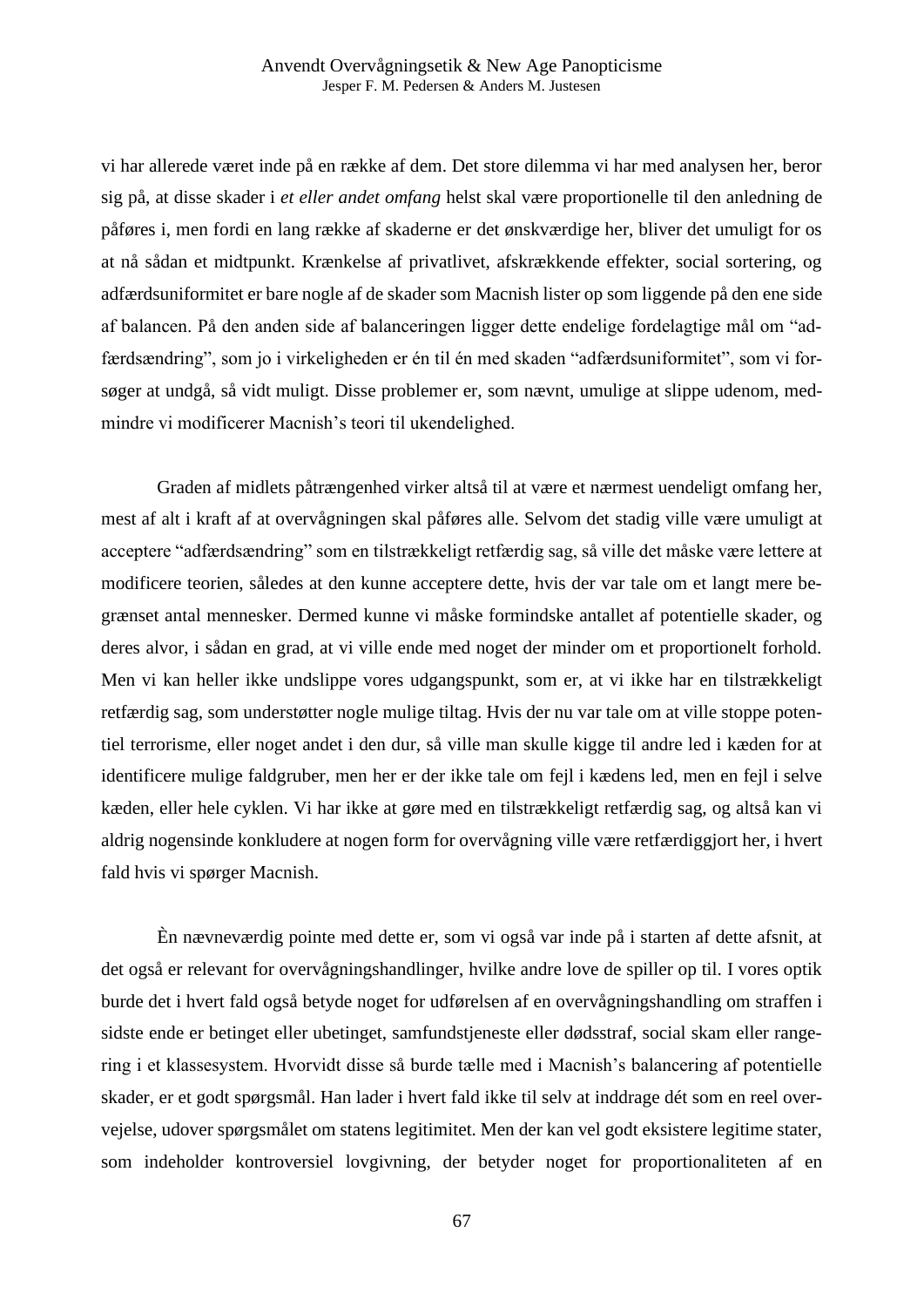overvågningshandling? Man kunne også rejse en mindre protest imod dét, og spørge om det så aldrig ville være tilladt at overvåge pædofile på nettet, eller potentielle terrorister, i et land hvor der er dødsstraf for den slags kriminelle aktiviteter. Dette vil vi lade forblive et hængende spørgsmål. Vi synes dog, at det er en problematik som bliver tydeliggjort i sammenligning af overvågningshandlinger på tværs af stater med forskellige strafferammer.

# Pegasus

"Projekt Pegasus", er navnet på et stykke software, eller spyware, udviklet af det Israelske firma NSO Group, som formodentligt er i stand til at hacke de fleste mobile enheder med populære styresystemer som IOS og Android. Analyser af ofre for hacking med dette spyware, som løbende bliver foretaget af forskere ved Amnesty Internationals Berlin-baserede sikkerheds laboratorie, peger på at inficering af en enhed kan ske på en række forskellige måder, som blandt andet det at downloade tredjeparts apps, klikke på tilsendte links, eller ved at åbne en tilsendt sms. Endda noget så simpelt som at få et opkald gennem WhatsApp, som man ikke engang tager imod, kan føre til installation af Pegasus på enheden, og forskerne siger også, at det med tiden bliver sværere for ofre at identificere et angreb, da installationsmetoderne hele tiden bliver mere og mere diskrete og sofistikerede. (Pegg & Cutler, 2021)

Når først Pegasus er installeret på enheden kan den efter sigende høste enhver form for data fra enheden, hvilket derfor selvsagt inkluderer SMS'er, e-mails, chats, fotos og videoer, GPSdata, internet søgehistorik, kalender information, kontakt informationer, andre persondata, og meget mere. Forskningen peger her på, at Pegasus giver den angribende agent adgang til mobilenhedens såkaldte administrative privilegier, hvilket egentligt giver agenten mere adgang til ejeren af mobilenhedens data, end vedkommende selv har i forvejen, og dette er naturligvis også med til at besværliggøre identificeringen af et angreb. Derudover er Pegasus også i stand til at aktivere både kamera og mikrofon på enheden, og er derfor i stand til at lytte med på samtaler, eller optage video og lyd af alle tænkelige intime, private, eller fortrolige anliggender (Ibid, 2021). Ifølge NSO Groups egen gennemsigtigheds- og ansvars rapport fra 2021, er det dog vigtigt at understrege, at pegasus ikke er et redskab til masseovervågning, ligesom ansigtsgenkendelse, gang-genkendelse, pattern-recognition teknologi, og andre algoritmiske redskaber, der er bedre beregnet til den slags overvågning. Det er altså ikke et redskab til at samle generelle data fra en stor befolkning, men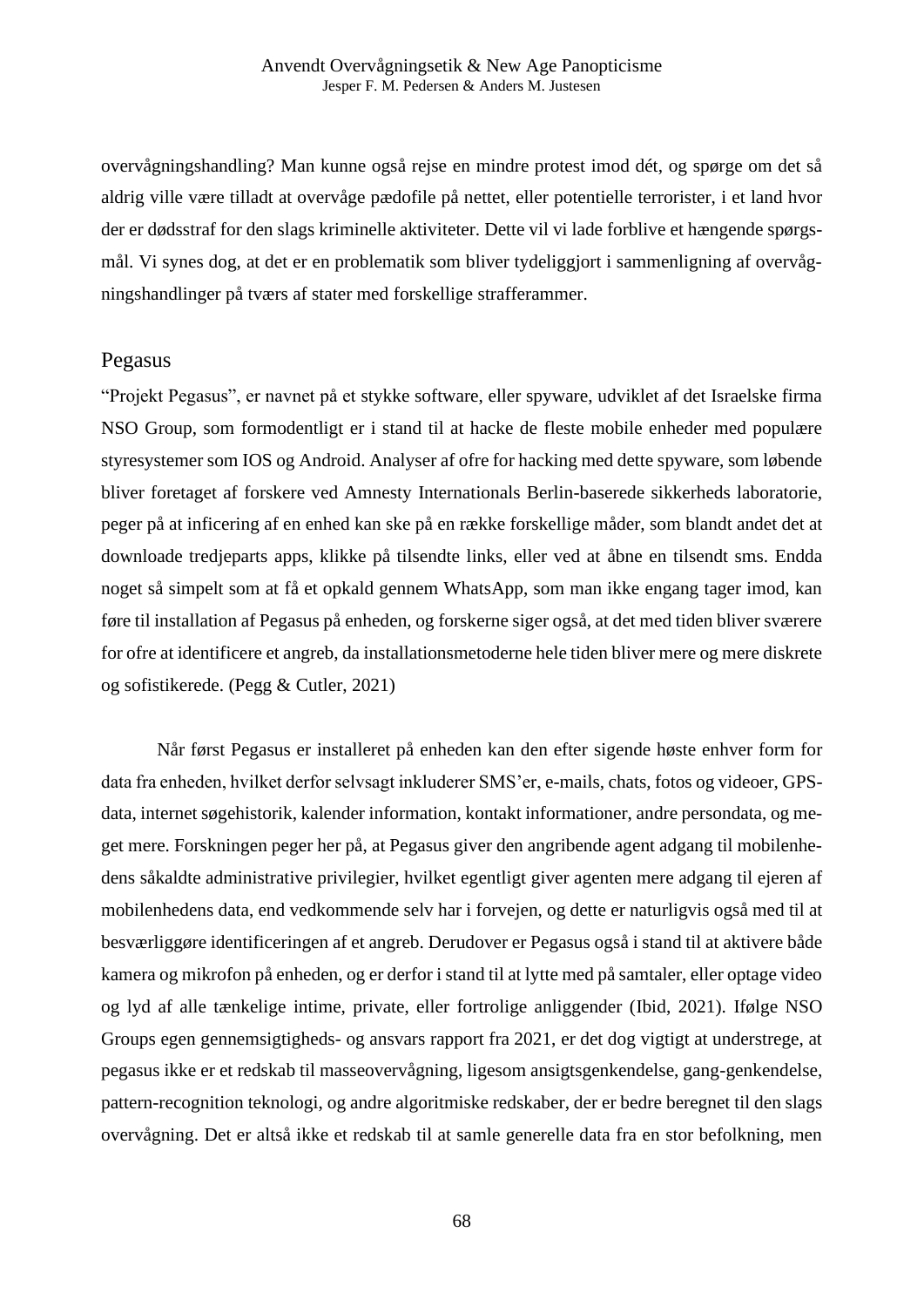snarere ét, der kan bruges målrettet til at samle data fra individer, som NSO Groups beskriver som "pre-identificerede kriminelle og terrorister". (NSO Group, 2021a, s.6)

I juli 2021 kunne nyhedsmediet The Guardian, i samarbejde med 16 andre nyhedsorganisationer, berette om en datalækage, som efter sigende skulle indeholde en liste med mere end 50.000 telefonnumre, som formodes at tilhøre personer som NSO Groups kunder formentlig har haft interesse i siden 2016, hvor de første spor af Pegasus blev fundet. Telefonnumrene tilhørte efter sigende hundredvis af forretningschefer, journalister, religiøse ledere, akademikere, NGOansatte, embedspersoner i fagforeninger eller statslige og kommunale forvaltninger, ministre, statsministre, og præsidenter (Kirchgaessner et al, 2021). Blandt disse kunne man f.eks. finde den mexicanske journalist Cecilio Pineda Birto, der i marts 2017 blev skudt og dræbt udenfor en vaskehal i sin hjemby, Ciudad Altamirano, som betegnes som en krigszone for rivaliserende organiseret kriminalitet. Pineda var, i sagens ånd, skarp kritiker af både statspolitiet og lokale politikere, som han beskyldte for at samarbejde med en af disse rivaliserende grupper. Derfor handler det helt store spørgsmål i den sag om, om der er en forbindelse mellem mordet og Pegasus som software. Pinedas morder kunne sagtens have erhvervet sig adgang til Pinedas tilstedeværelse ved den offentlige bilvask uden at have brugt spyware installeret på Pinedas mobilenhed, men fordi det var installeret på enheden, kan man næsten ikke undgå at spekulere i, om der var en sammenhæng. (Lakhani, 2021)

Af disse grunde er Pegasus-sagen ikke blot en sag, der berører individers private sfærer, men fordi individer naturligvis er involverede i alle menneskelige anliggender, er det også en sag, der kan få store konsekvenser for erhvervslivet, potentielt hele brancher, offentlige sektorer, og endda nationale/internationale sikkerhedsinteresser. Sagen er derfor exceptionelt stor, men foruden at lyde som noget kun moderne mytiske figurer ala agent 007 tager sig af, er sagen desværre også meget ægte, og potentielt ret farlig, hvis vi fortsat kan tillade os selv at forestille os de værst tænkelige scenarier, når det kommer til overvågning.

## *NSO Group er ikke en James Bond skurk*

Advokater for virksomheden bag Pegasus projektet, det Israelske selskab NSO Group, kritiserede også i juli 2020 Amnesty Internationals tekniske rapport for at være baseret for meget på formodninger. Her kaldte man rapporten for en "samling af spekulative og grundløse antagelser". (Pegg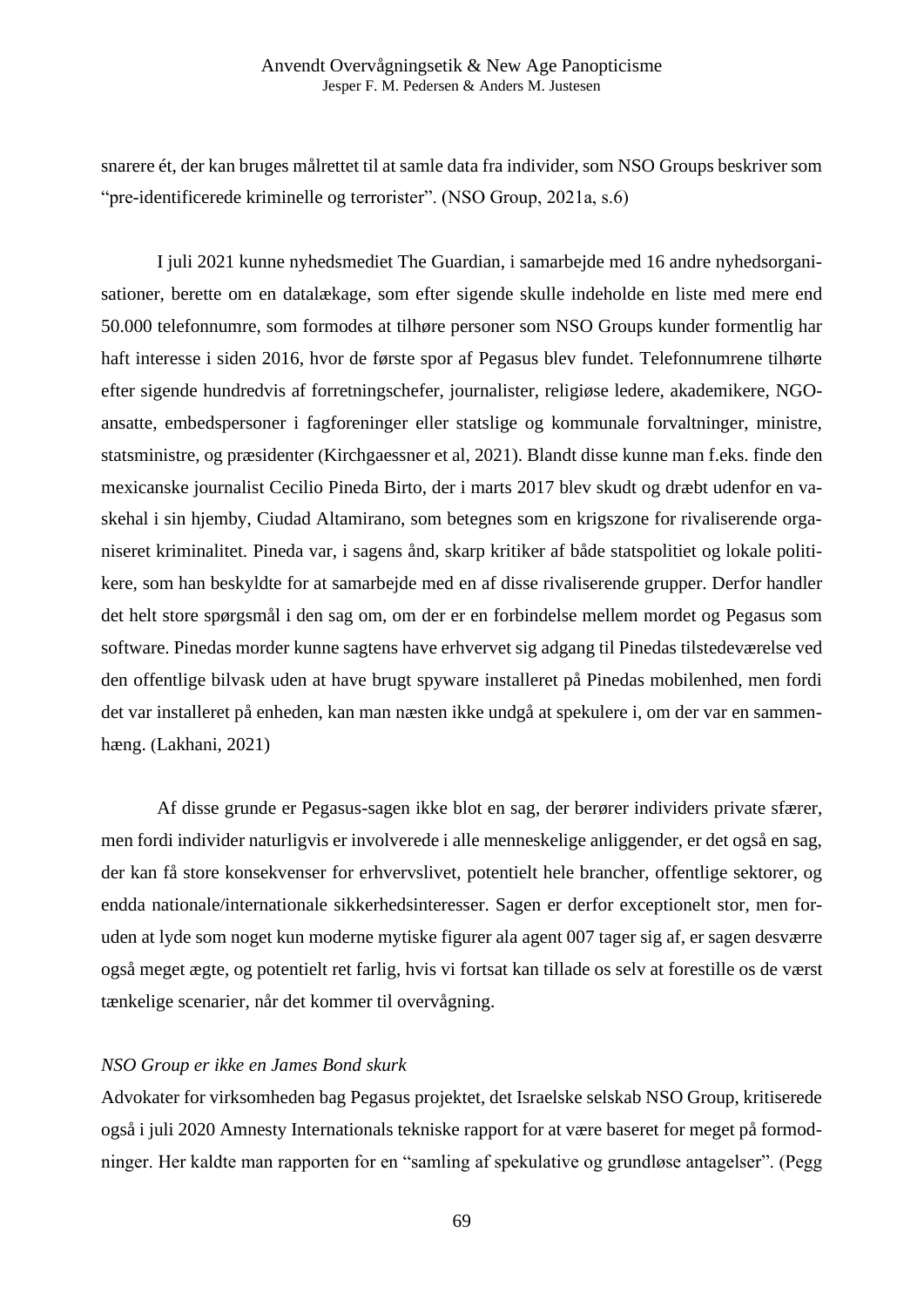& Cutler, 2021) Men alligevel afviste de heller ikke rapportens specifikke fund, eller konklusioner. Nyhedsmediet the Guardian valgte derfor at udgive nogle af de udtalelser som de, og andre medieorganisationer, havde modtaget fra NSO Groups advokater i juli. Advokaterne slog gentagende gange fast at NSO Group ikke selv opererer de systemer, de sælger til hvad de kalder "*Vetted governments*", altså regeringer som NSO Group formentligt selv har undersøgt og foretaget en form for "baggrundstjek" på. Her siger de også, at de ikke indsamler, holder på, eller på nogen måde har adgang til nogen form for data fra sine kunder. Kun i forbindelse med efterforskninger forpligter NSO Group sine kunder på at viderelevere data, men grundet kontraktuelle og nationale sikkerhedsovervejelser, vil NSO Group hverken bekræfte eller afvise identiteterne af regerings kunder, og heller ikke identiteten af kunder, som de af den ene eller anden grund har lukket systemet for. (NSO Group, 2021b)

Hvordan NSO Group foretager undersøgelser og baggrundstjek for at afgøre om regeringer er værdige nok til at købe deres software, er heller ikke noget advokaterne kommer yderligere ind på. Men her kan man jo gøre sig den simple overvejelse, at det da er lidt interessant, at det skulle være acceptabelt for en privat virksomhed at være den slags institution, der laver den slags bedømmelser. Ganske vist kan en privat virksomhed sagtens foretage baggrundstjek på nye medarbejdere eller kommende samarbejdspartnere, uden at det burde udløse de helt vilde alarmklokker. Men ift. projekt Pegasus taler vi jo om et klassificeret våben, og dem der baggrunds tjekkes er hele regeringskonstellationer og apparater. Så bare for at nævne det igen, er det altså interessant, hvis en privat virksomhed, som begår sig i salget af overvågningsteknologi klassificeret som våben, kvit og frit selv kunne stå for "screeningen" og godkendelsen af regeringer, som i sidste ende skulle være deres kunder.

Det Israelske forsvarsministerium skulle, ifølge NSO Groups egen gennemsigtigheds- og ansvars rapport, være strengt restriktive i licenseringen af NSO Groups produkter, og forsvarsministeriet udfører efter sigende sine egne analyser af potentielle kunder, fra hvad de kalder et "menneskerettigheds perspektiv". Og ligeledes hævder de også at være tæt reguleret af myndigheders ansvarlige eksportkontrol i de lande som de sælger deres produkter fra, dvs. Israel, Bulgarien og Cypern. (NSO Group, 2021a, s. 4) Ydermere vil NSO Group også i rapporten berette om, hvem der køber deres produkter, og her er det naturligvis også lidt vigtigt at nævne, at NSO Group også producerer andre produkter end spyware som Pegasus. De står også bag anti-drone teknologier,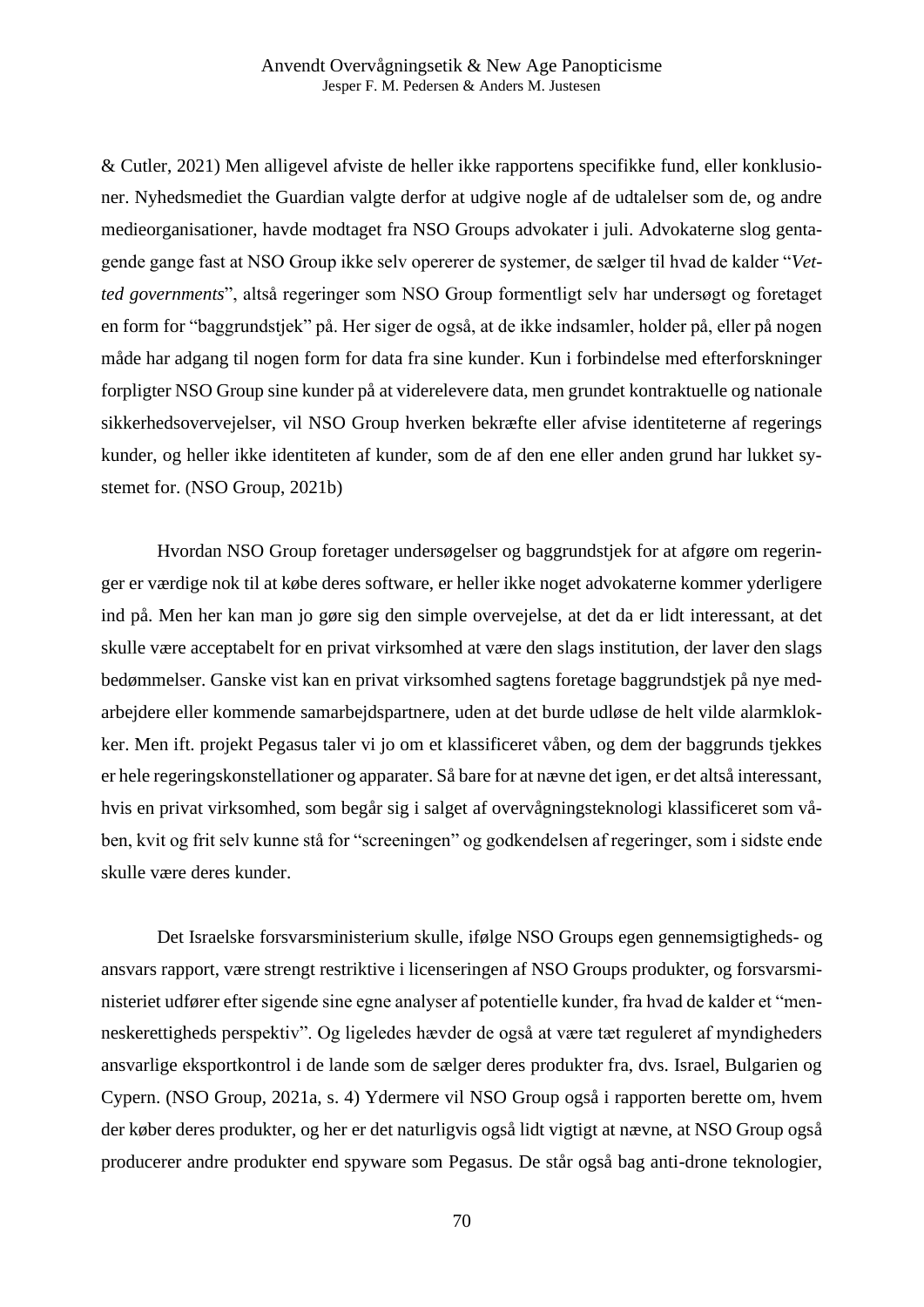analyseredskaber til avanceret *mapping* af sundhedssektorer (i forbindelse med pandemier), og mange andre produkter. Fordelingen af NSO Groups kunder lyder officielt på 51% efterretningstjenester, 38% retshåndhævende instanser og 11% militær. Ifølge rapporten skulle disse procenter være fordelt over 60 kunder i 40 lande. (NSO Group, 2021a, s. 6)

Rapporten kan på mange måder identificeres som et forsøg på at retaliere mod den store mediebevågenhed som NSO Group pludselig oplevede da The Guardian, og andre medieproducenter, i juli 2021 begyndte at dele oplysninger fra datalækagen. Derfor nævnes det også igen og igen i rapporten, hvordan NSO Group fortsat forsøger at forbedre sine processer, og lære fra mere indsigtsrige analyser, undersøgelser og efterforskninger, foretaget over det sidste år. Det er nok også derfor man gentagende gange understreger, at når kunderne ikke er i stand til at give begrundede forsikringer om deres rolle som autoriserede brugere af virksomhedens produkter, så terminerer NSO Group samarbejdet. Tilmed advokerer virksomheden også for udviklingen af skræddersyede globale standarder, som kan guide industrien for overvågningsteknologi. (Ibid, s. 8-9) Derudover påpeger man også i rapporten, at man har afvist salgsmuligheder for over 300 millioner dollars som resultat af forundersøgelser, siden man startede projektet. Og dertil hæfter man også at 15% af nye salgsmuligheder er blevet afvist på baggrund af bekymringer om menneskerettighedsbrud, det seneste år alene. (Ibid, s. 20)

#### *"Terrorist eller ikke terrorist - dét er spørgsmålet!"*

Når NSO Group påstår at de omgående terminerer samarbejdet med kunder, hvis kunderne ikke producerer begrundede forsikringer for sin autorisation, så er det jo en smule pudsigt, at The Guardian kunne afsløre, at mange af telefonnumrene fra datalækagen tilhørte personer som hverken kunne klassificeres som terrorister, eller som havde nogen form for forbindelse til kriminalitet, i det hele taget. (Kirchgaessner et al, 2021) "We have an escalating set of responses culminating in the termination of use after a substantiated case of severe misuse, material breach of commitments or a refusal to co-operate in an investigation." (NSO Group, 2021a, s. 15) Sådan skriver NSO Group selv i deres gennemsigtighedsrapport. Men hvordan man fra virksomhedens side håndhæver dette "*escalating set of responses*", er straks mere tvetydigt. Der nævnes at "*NSO Compliance and Legal teams*" koordinerer med kundechefer, og salgsledere for at eftertjekke de kontraktuelle obligationer man har med kunderne, samt at man rådgiver de pågældende afdelinger om "*Customer compliance obligations*". Man nævner også her, at disse teams også efterforsker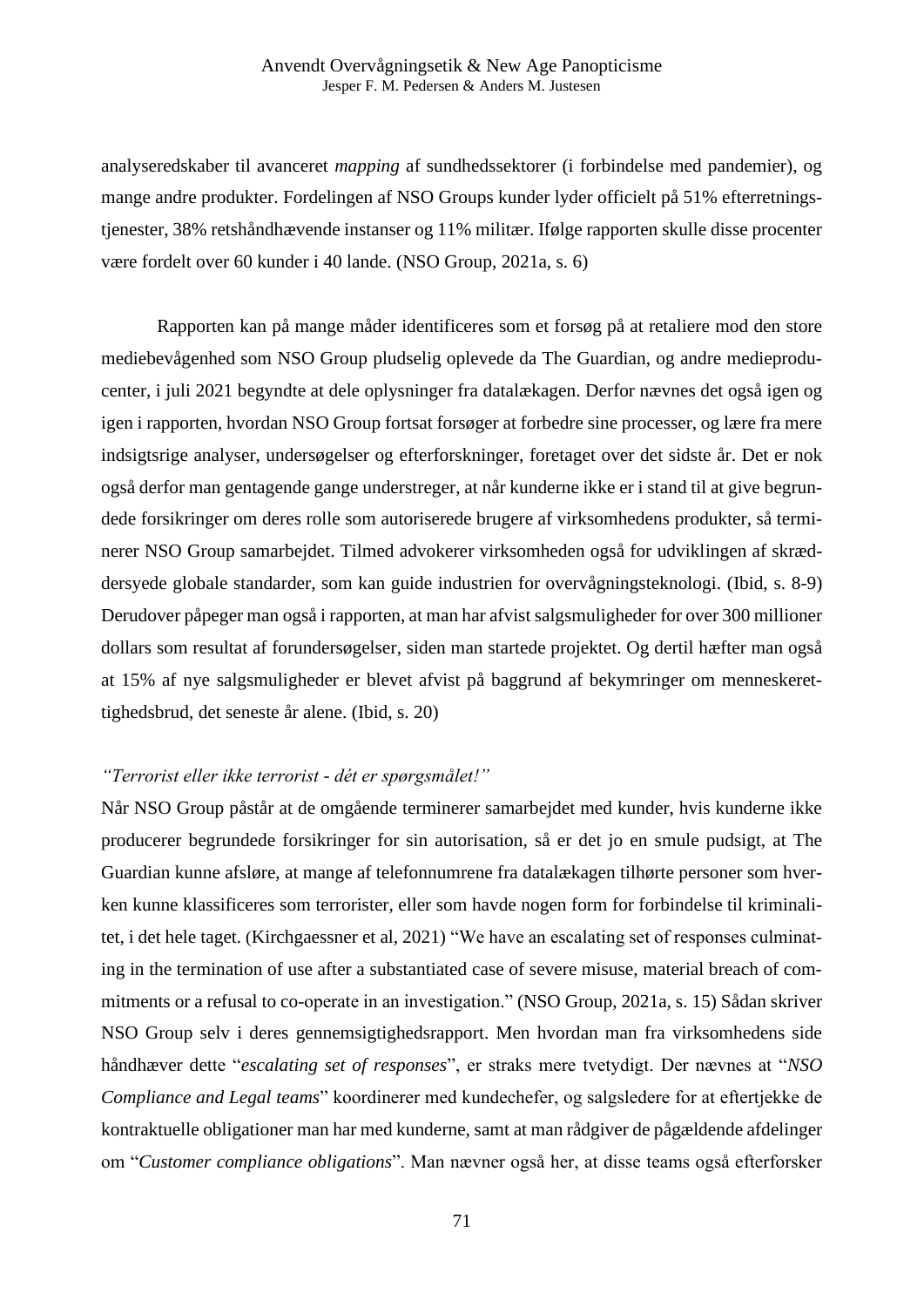både whistleblowerpåstande, samt andre rapporter om potentielt misbrug af NSO Groups produkter, hvilket derfor også inkluderer bemærkninger rejst af nonprofitorganisationer og større mediehuse. Den slags efterforskninger indebærer, angiveligt, direkte kontakt til kunden, indsamling af relevant data, og forhør af kunden angående beskyldninger om misbrug. Derudover har disse teams, ifølge rapporten, ansvaret for at sørge for overholdelsen af alle *NSO policies*, som vedrører menneskerettigheder. (NSO Group, 2021a, s. 15)

Her løber vi lidt ind i samme problem som vi gjorde før. Det lader til at være næsten umuligt at undslippe spørgsmålet om, om en privat institution bør være i stand til at træffe den slags beslutninger. Det giver sig selv, at ledelsen i en privat virksomhed selv kan beslutte, hvilke kunder de ønsker at terminere deres samarbejde med. Men når det omhandler et overvågningsværktøj, så virker det, igen, interessant at virksomheden selv udfører efterforskninger i sine egne sager, og at dét skulle være tilfredsstillende eller *gennemsigtigt* nok. Det lader til at vi kunne være på vej ud på et sidespor med dette, så derfor holder vi det bevidst kort. Men det er interessant, hvis vi er ved at nærme os en ny æra i international handel, hvor det praktisk talt ikke engang er opsigtsvækkende, at denne form for efterforskninger finder sted internt. Interne undersøgelser i en virksomhed er, i disse dage, ret almindelige - Tech firmaer, politiske partier, banker, og stort set alle andre tænkelige institutioner udfører interne undersøgelser af forskellige forhold. Men sjældent omhandler disse undersøgelser noget så alvorligt, at man ligefrem kalder det en efterforskning.

#### *Menneskerettigheder og perspektiver*

"NSO requires, at a minimum, human rights compliance clauses in all customer agreements, with additional human rights-related assurances required based on identified risks or mitigation measures." (Ibid, s. 24) Det giver næsten sig selv, at overholdelse af menneskerettigheder må være et hovedpunkt, hvis ikke hovedpunktet, i beslutningsprocessen, når NSO Group vælger mellem sine kunder. På side 20 i gennemsigtighedsrapporten kan man blandt andet læse, at processen er lang, og først involverer den et pointsystem for lande, som potentielt kunne være kunder, baseret på rapporter foretaget af verdensbanken. Formodentlig gives denne karakter på baggrund af landets socio-økonomiske-, politiske-, religiøse- og andre kulturelle forhold. Derefter tildeles landet en forudsættende risikovurdering i form af karaktererne A til D, hvor A er en høj score, mens D er en lav score, og rammer karakteren D, så er landet placeret i "NO GO" kategorien. Der skal her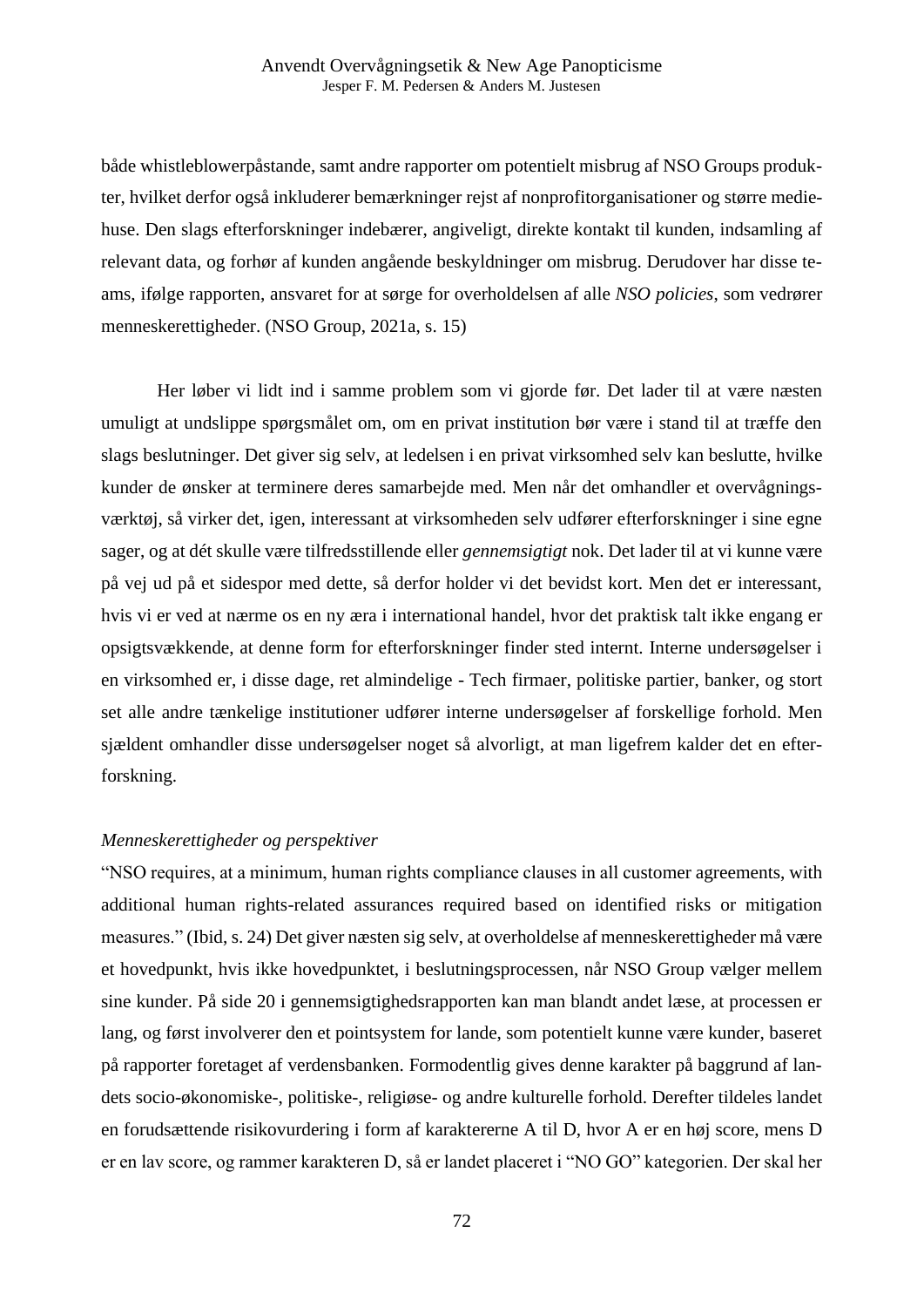#### Anvendt Overvågningsetik & New Age Panopticisme Jesper F. M. Pedersen & Anders M. Justesen

åbenbart være tale om en meget ekstraordinær situation, før NSO Group ønsker samarbejde med institutioner i lande som scorer under B. (NSO Group, 2021a, s. 20)

Hvordan begrebet "menneskerettigheder" konkret forstås hos NSO Group, er et interessant spørgsmål. Fordi de inkluderer tydeligvis ikke retten til privatliv, da netop hele NSO's forretningsmodel bygger på at give nogen (kunder) muligheden for at bryde sådan en ret hos andre. Derfor runger det måske hult, når de i gennemsigtighedsrapporten skriver at "NSO has conducted human rights trainings for employees... NSO also provides comprehensive human rights training to customers." (Ibid, s. 29). Selv efter at have gennemgået hele rapporten, står det stadig ikke helt klart hvad NSO Groups påståede "*Human rights policy*", faktisk er. Den nævnes flere gange, over mange sider, men det beskrives ikke rigtigt hvad denne sagnomspundne politik er. Så helt præcist hvad både ansatte og kunder bliver undervist i, kunne næsten være hvad som helst. Det inkluderer tydeligvis ikke retten til privatliv, men må inkludere nogle andre punkter, som kan betegne dette som en "*human rights policy*". Og her kunne man jo sådan set være både skeptisk og pessimistisk overfor begrebsforståelsen, og nævne, at det vel teknisk set også er en form for menneskerettighedspolitik ikke at overholde menneskerettigheder, i det hele taget.

Men her må vi også give NSO Groups advokater mere snor, fordi man nævner faktisk også, at der efter den initielle risikovurdering, i den kontraktuelle fase, er implementeret en såkaldt "*Human Rights Due Diligence Procedure*", som også kan findes i andre virksomheder, der har at gøre med områder som kunne udgøre en risiko for menneskerettigheder. Den fungerer, i et forsimplet eksempel, i form af en bureaukratisk gennemgang af alle tænkelige ømme punkter, inden "sagen" internt rykker videre i systemet. Dét er f.eks. rykket fra initiel risikovurdering til potentiel forhandling, så der er ekstensiv fokus på gennemsigtigheden af den "rettidige omhu" i salget af f.eks. masseovervågnings teknologi. "*HRDD-*proceduren" hos NSO Group, udover at fungere som en form for lag af gennemsigtighed for aktionærer, skulle være designet til at understøtte effektiv brug af produktet i overensstemmelse med "menneskerettighedsnormer" (Ibid, s. 20). Men siden vi har lidt svært ved at afgøre, hvad der i det hele taget er en menneskerettighed, og hvad der ikke er, så bliver selve begrebet "menneskerettighed" en smule diffust, og det kunne godt begynde at tyde på, at vi har med nogle relativt rigide regler at gøre her.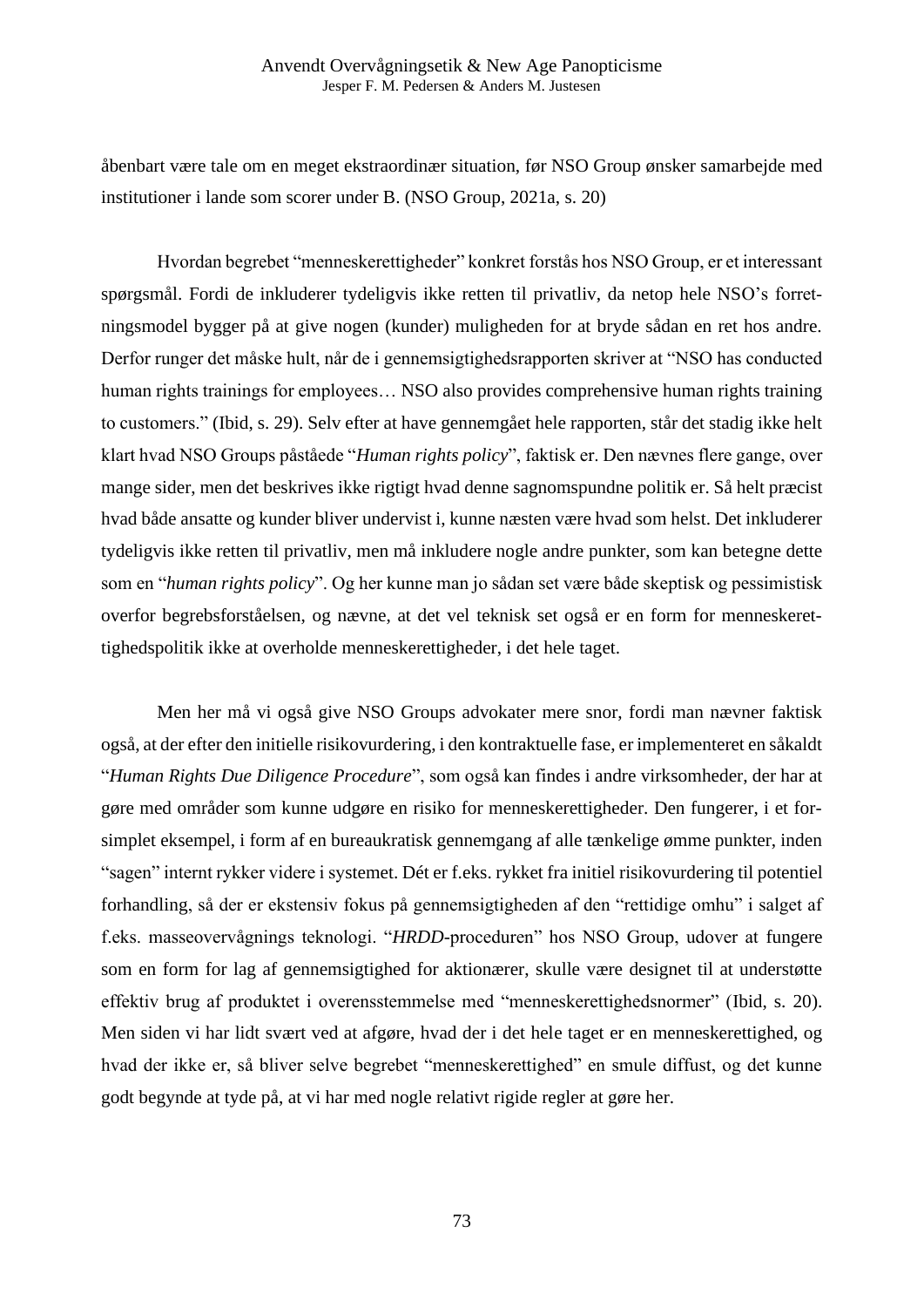Hvad der helt bestemt betegner en menneskerettighed indenfor firmapolitikken, og hvad der betegner sådan en rettighed indenfor "normerne", lader altså umiddelbart til at kunne være lidt hvad som helst, alt efter hvad man som virksomhed har brug for et buzzword som "menneskerettigheder" til. Og dét er ikke bare en anklage mod ét firma, men mod en institutionel idé. I gennemsigtighedsrapporten skriver NSO Group således: "Customers must also commit to only use NSO's systems for legitimate and lawful prevention and the investigation of serious crimes and terrorism" (NSO Group, 2021a, s. 24). Men igen løber vi bare ind i et begrebs-forvirret territorium. Hvad er en terrorist? Hvornår er man terrorist? Hvor er grænsen mellem simpel kriminalitet og seriøs kriminalitet? Hvornår har man begået en forbrydelse, der er tilstrækkeligt ondsindet/ødelæggende til at retfærdiggøre 24/7 overvågning? I gennemsigtighedsrapporten gøres der jo eksempelvis et stort nummer ud af at pointere, at Pegasus netop kun eksisterer for at overvåge kriminelle, der befinder sig på samfundets absolutte yderste kant. Men så må det vel også være lidt vigtigt hvordan den kant defineres? eller "hvor stregen trækkes?"

Pegasus sagen er altså både omfangsrig og kompleks. Den spænder ikke bare enkelte nationalstater, eller én union, men stort set hele kloden. Til forskel fra vores andre cases, er dette én der eksplicit omhandler et værktøj til overvågning, eller et *middel*. Vores inddragelse af sagen om det sociale kreditsystem i Kina bød på en diskussion af lovgivningens rolle i proportionalitetsspørgsmålet, hvortil der ikke som sådan var knyttet ét redskab, men formodentlig flere. Analysen af Pegasus sagen vil, mere ligesom analysen af spildevands overvågning, handle om anvendelsen af et specifikt overvågningsværktøj, og hvilke situationer dét er relevant i. Det er vores antagelse, at der muligvis kunne være visse situationer, hvor anvendelsen af værktøj som Pegasus ville kunne bestå Macnish's krav til overvågningsetik, mens der er andre situationer (formodentligt de fleste), hvor anvendelsen af værktøjet ikke ville få et ben til jorden. For at finde frem til situationer, hvor der muligvis kunne accepteres en anvendelse, vil vi nu forsøge at kortlægge tilstrækkeligt retfærdige sager, som i sig selv retfærdiggør overvågningshandlinger. Dertil vil vi også forsøge at spore os ind på nogle mere specifikke sager hvori man i hvert fald intuitivt lader til at ville tillade en højere grad af overvågning, end man ville i andre.

#### *Just cause:*

At starte med Pegasus som udgangspunktet for analysen af Macnish's kriterier er i virkeligheden at starte fra den modsatte ende af. Reelt set burde vi sådan set vente med at bringe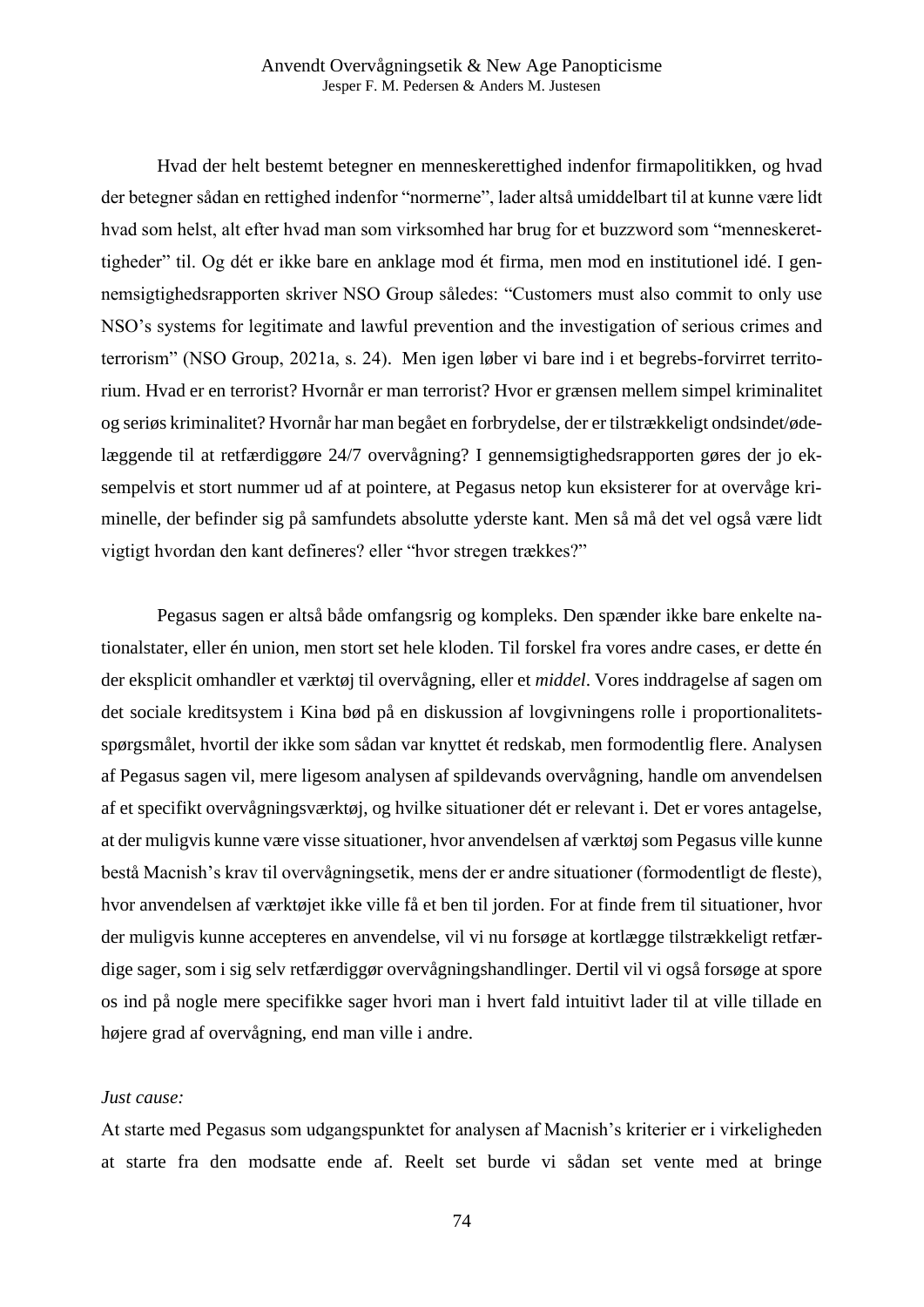overvågningsredskabet på bordet indtil vi kommer til det 8. kriterie, som handler om proportionalitet af midlet til overvågning. Men siden vi ønsker at diskutere Pegasus, og hvornår dette værktøj ville være relevant at bruge, må vi i stedet opstille et par forskellige scenarier, som i forskellig grad ville kunne acceptere eller afvise anvendelsen af midlet. Lad os opstille 3 konkrete eksempler på tilstrækkeligt retfærdige sager, der hver især retfærdiggør anvendelsen af én eller anden form for overvågning. Den første vil være en mand, som politiet ved har stærke forbindelser til bandemiljøet, og som formodes at fungere som et mellemled mellem to eller flere organisatorer. Den anden vil være en lignende sag med en anden mand, men i denne vil der være tale om stærke forbindelser til radikaliserede religiøse undergrundsmiljøer, og dermed også en stærk formodning om tilknytning til terrororganisationer. Den sidste vil så handle om en tredje mand, en kontanthjælpsmodtager, der dagligt skriver lange offentlige svinere til sine lokalpolitikere på sociale medier, som aktivt deltager på en stribe konspirations-fora, og som for nyligt har erhvervet sig et haglgevær - hvilket tydeligt fremgår på hans nyeste profilbillede, som ikke falder i ret god jord med hans seneste opslag om at "kommunen nok snart skal fortryde sine seneste tiltag!".

I alle tre sager ligger den overhængende sag, at vi naturligvis ønsker at ingen skal komme til skade grundet en terrorhandling. Hverken bandemedlemmer, uskyldige borgere eller kommunale medarbejdere. Dermed ser det jo ud til at vi let og elegant kan klumpe alle tre sager sammen under den samme tilstrækkeligt retfærdige sag. Der kunne rejses et par protester her, som spiller op til Macnish's definition af en tilstrækkeligt retfærdig sag, der jo i al simpelhed handler om at afklare hvorvidt der er tale om et rimeligt grundlag for mistanke. Hvis svaret til sådan et spørgsmål er ja, så burde der være tale om en tilstrækkeligt retfærdig sag. I den første hypotetiske sag falder situationens farlighed allerede lidt fra hinanden her, men i den anden og tredje sag lader situationen til potentielt at være noget farligere. Men hvordan kan vi så med sikkerhed vide, at der er tale om en potentiel terrorhandling i den anden eller tredje sag? Vi har måske formodning om en tilknytning til skumle organisationer, i den anden sag, men denne skal være stærk hvis Macnish skal kunne acceptere den, så såfremt at vi er i stand til at producere noget bevismateriale af nogen art, så ville der være tale om tilstrækkelig retfærdiggørelse. I den tredje sag har vi til gengæld større udfordringer, da vi ingen stærke formodninger har, udover hvad vi umiddelbart kan se. Vi har adgang til en lettere sørgelig facebookside, et par billeder, og nogle apatiske opslag fra en person, der lader til at skrabe henad bunden i det sociale hierarki, eller som i hvert fald oplever dét sådan. Vi har også adgang til de konspirerende fora, som personen deltager i, fordi de er offentlige, men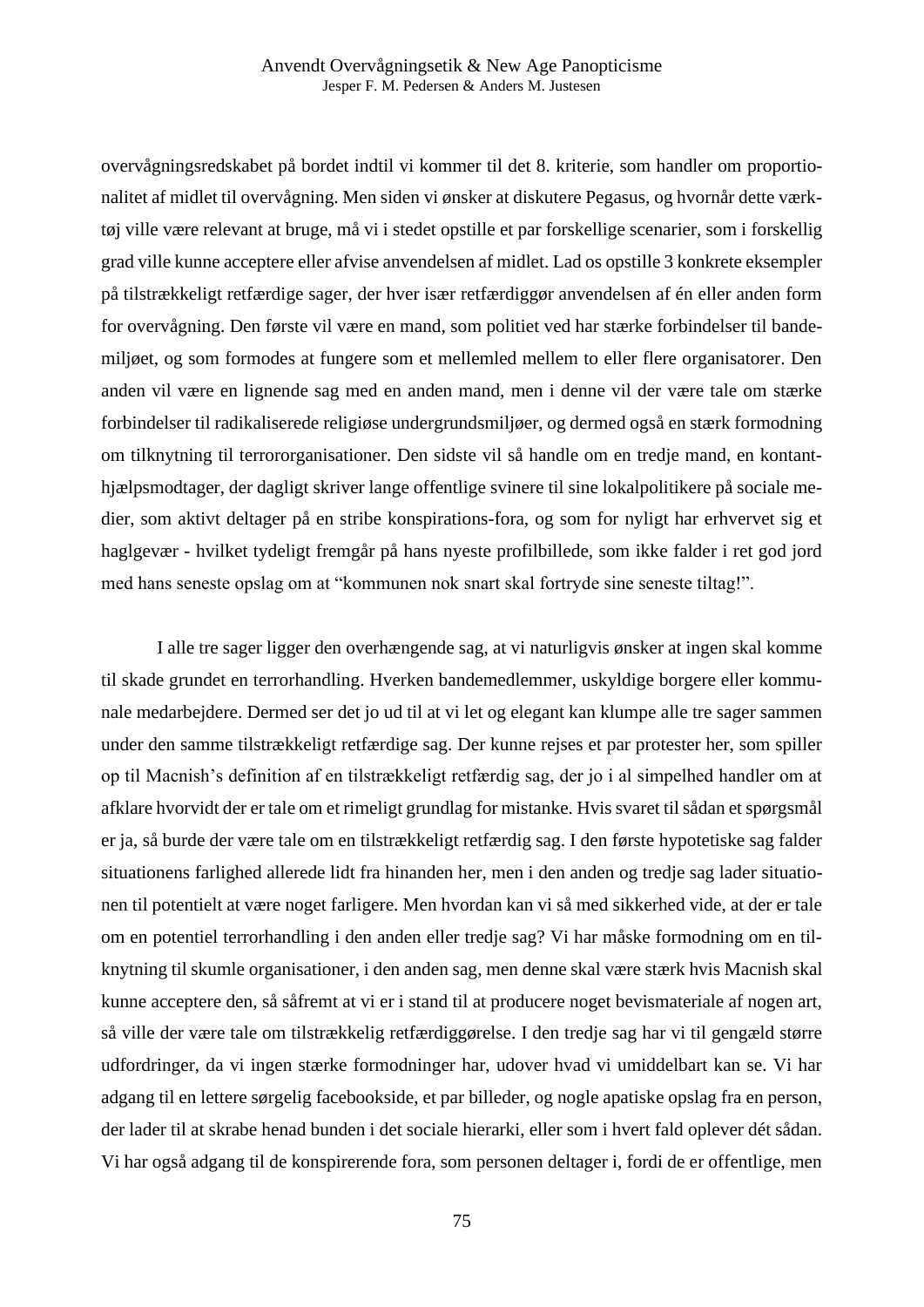hvis intet tyder på at disse skulle være specielt organiserede, eller ingen egentlig kriminel aktivitet kan spores, så har vi jo sådan set ikke noget stærkt at stå fast på her. Så vores mistænkeliggørelse må næsten udelukkende bero sig på vores sammenknytning af billedet af haglgeværet, og det spydige Facebook opslag rettet mod kommunen. Men kan vi bevise en sammenhæng mellem de to?

Billedet af haglgeværet kunne være taget fordi personen, i alle sine opslag, forsøger at skabe en forbindelse mellem sine ord og den symbolske autoritære effekt forbundet med skydevåben, men det kunne lige så vel være taget af den simple grund at personen synes det så fedt ud. Hvis første er korrekt, så kan vi sagtens antage videre om forbindelsen mellem våbnet og de truende ord, men hvis det andet nu er tilfældet, så kan vi vel ikke med sikkerhed vide hvad det er "kommunen nok snart skal fortryde" med "sine seneste tiltag". Det kunne jo vel være at personen bare taler om at ville skrive endnu flere svinere til lokalpolitikerne, eller noget andet i den dur. Hvad der tæller som "stærk formodning" og hvad der bare tæller som "formodning" er altså lidt utydeligt. Fra vores perspektiv ville vi nok støtte en overvågning af visse data, også i det tredje tilfælde, hvis mistanken var alvorlig nok. Men vi håber hermed at det er klart, at vi i sidste ende faktisk ikke har grundlag nok, ifølge Macnish's teori, for at tale om en tilstrækkeligt retfærdig sag her. At ville trække den slags tråde mellem billeder, delte holdninger, og potentielle handlinger, kan både være givende til mange situationer, men kan også være en halv-farlig glidebane. Vi kan sætte det lidt på spidsen her med en illustrativ overdrivelse: Hvis én af os havde uploadet et profilbillede, hvor vi poserer ved siden af en Tysk Panzer V kampvogn, og også har lavet et par opslag om vores utilfredshed over den politiske tilstand i Polen, ville man så forvente at vi lægger op til en invasion? Vi vender tilbage til dette spørgsmål om "stærk formodning" i diskussionen, senere, da der også findes en anden stor rygende pistol, i den forbindelse, som om noget er relevant for overvågningsetikken.

Måske det ville være lettere i den anden sag, hvor der allerede eksisterer en stærk formodning om denne mands deltagelse i en radikaliserende religiøs organisation. Hvis der var tale om en organisation som før har støttet, eller opfordrer til terrorhandlinger, så ville der måske være tilstrækkeligt grundlag til at retfærdiggøre en overvågning af vedkommende. Den tilstrækkeligt retfærdige sag ville naturligvis stadig være, at vi ikke ønskede at nogen skulle komme til skade, men måske kan vi også udfordre den position en smule. For dét ville være en meget generelt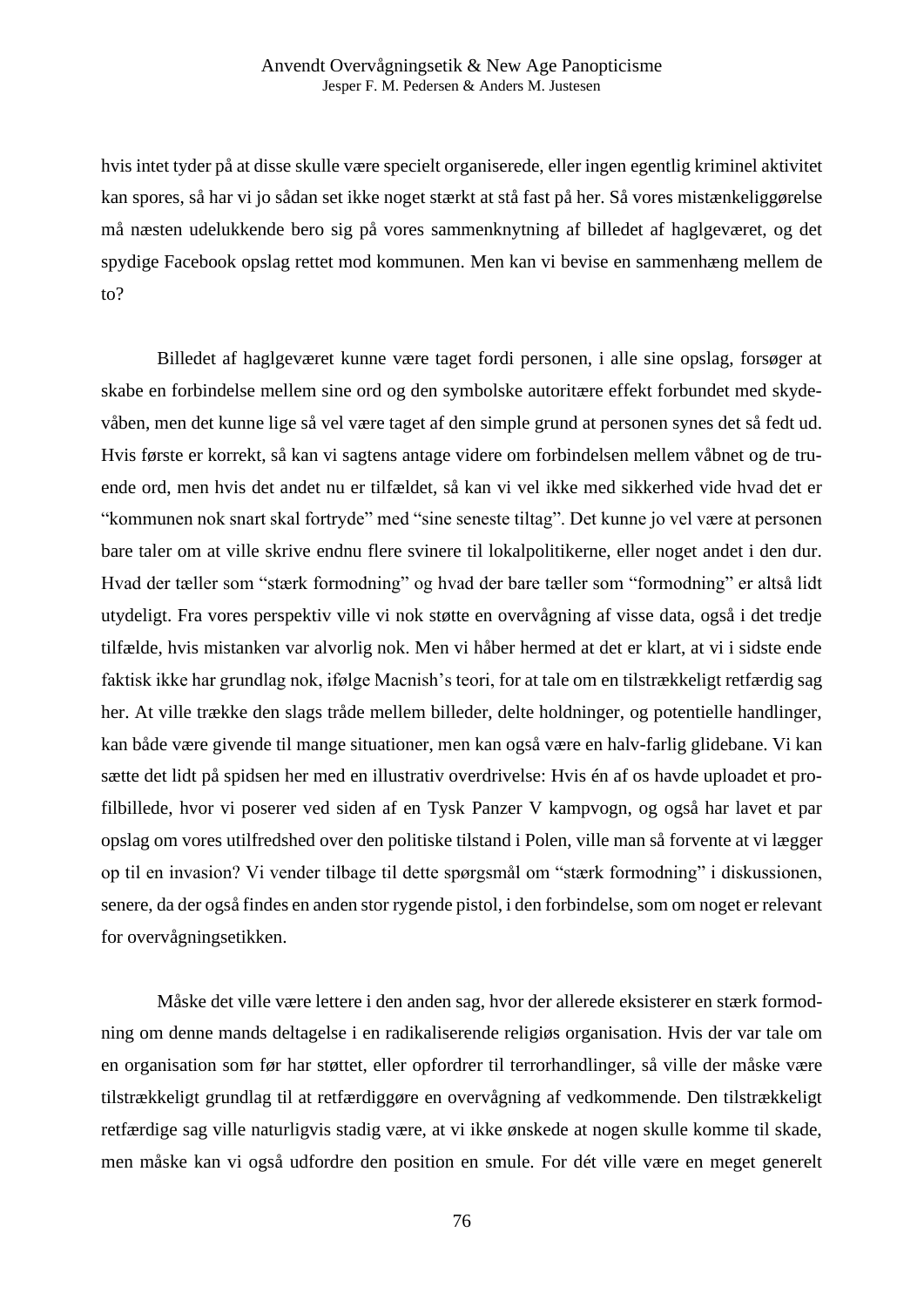tilstrækkelig retfærdig sag, og hvis Macnish ville acceptere denne, så lader der faktisk umiddelbart ikke til at være grænser for hvor meget man kunne retfærdiggøre på den præmis. Hvis det er tilstrækkeligt for en overvågningshandling, at den kan udføres på baggrund af at vi ikke ønsker nogle tilskadekomne, så kunne vi begynde at retfærdiggøre nogle meget invasive overvågningshandlinger i stort set alle områder af samfundet. Måske skulle en tilstrækkeligt retfærdig sag hellere lyde noget i stil med at "ingen mennesker bør udsættes for terrorhandlinger". Ved at tilføje terrorhandlinger som fokuspunkt for problemstillingen, bliver vores tilstrækkeligt retfærdige sag indskrænket til den slags handlinger, så vi f.eks. ikke længere kan bruge præmissen til at retfærdiggøre fuld videoovervågning i en børnehave - børn har jo en medfødt evne til at ville afprøve handlinger overfor hinanden, hvilket også involverer et omfang af potentielle skader. Så man kan hurtigt se hvordan vores første bud på en tilstrækkeligt retfærdig sag var alt for generel.

### *Korrekt intention:*

Når det kommer til at afklare korrekt intention er Macnish jo også meget klar i sin udmelding om, at intentionen bag overvågningshandlingen skal være én til én med den tilstrækkeligt retfærdige sag. Det kunne den også meget vel være, i alle tre tilfælde, men vi løber ind i et problem med selve Pegasus-værktøjet og dets egenskaber her. Det ville være noget svært at give nogen form for forsikring til den brede befolkning om, at redskabet kun anvendes til de offentligt kendte formål. Men dette anerkender Macnish jo også, når han siger, at det er svært at sige hvordan man akkurat skulle bedømme at den pågældende instans ikke har skjulte bagtanker med at udføre overvågningshandlingen. I sagen om spildevands overvågning var dette meget lettere at afgøre, da det var soleklart hvad overvågningen faktisk skulle bruges til, og det var endda ret svært at finde på nogle konspirationsteorier, som kunne placere den type overvågning i et felt som kunne indeholde nogle mistænkelige bagtanker.

Måske kan vi her anerkende, at Macnish's idé om "korrekt intention" er et punkt på hans liste, som udelukkende er tiltænkt til overvejelse for de instanser, eller private virksomheder, som reelt ønsker at udføre en overvågningshandling. På denne måde er ideen om hvad den korrekte intention er, ligegyldig for lægmænd, civile, og folk som ikke er ansat i den virksomhed, der ønsker at overvåge. Vi kunne vel godt bare sige, at dét er et problem som de relevante fagpersoner, der er ansat til formålet, må tage sig af. Men der eksisterer naturligvis en åbenlys problematik i dette, som også går på klingen med den senere formelle hensigtserklæring: Det ville jo praktisk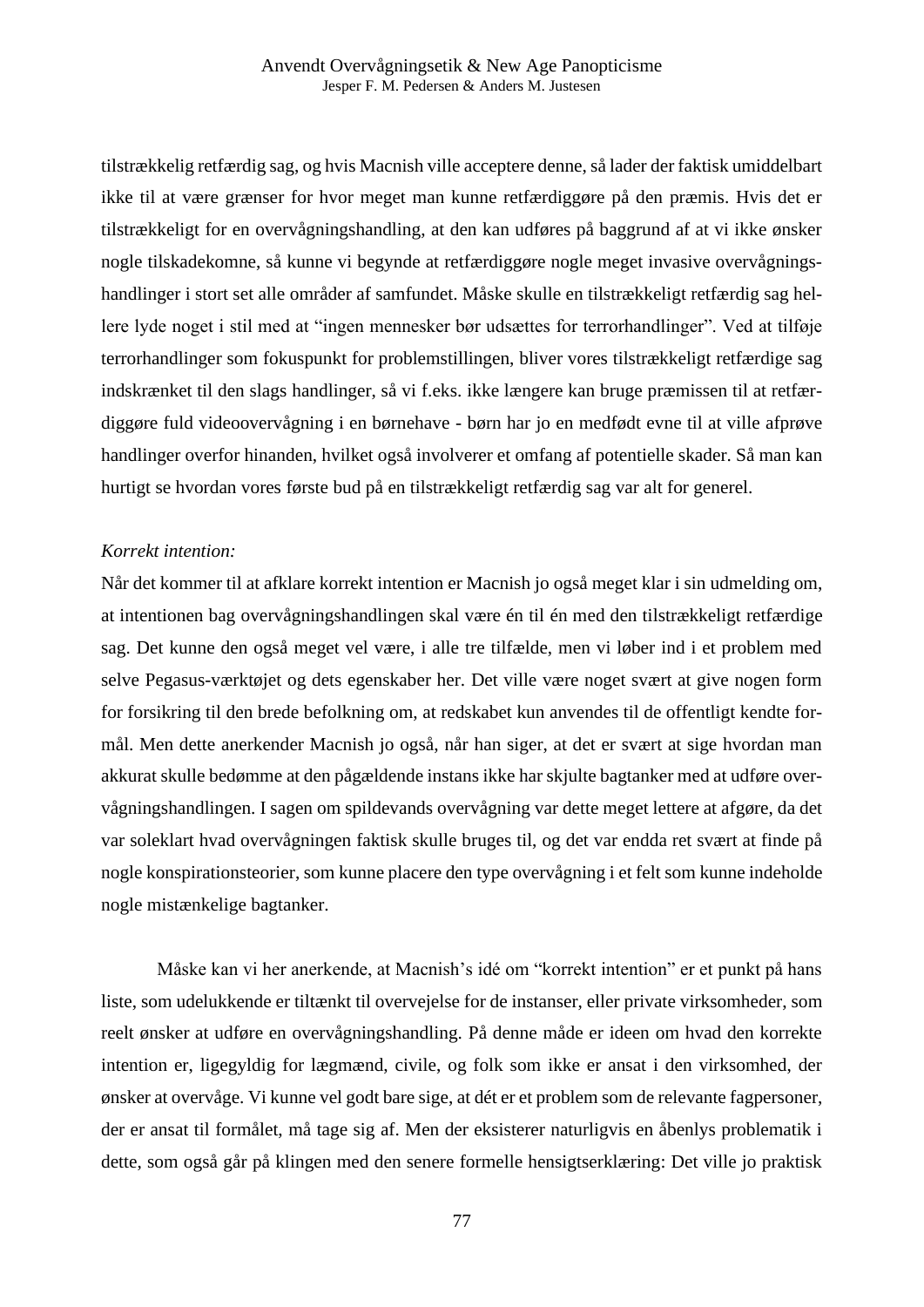talt være umuligt for folk at vide, om den korrekte intention overholdes (Uanset hvad denne er), om den altid overholdes, eller om der gøres undtagelser, i visse tilfælde. I Pegasus-sagen bliver dette faktisk fuldstændigt uoverskueligt, da der jo ikke rigtigt findes nogle grænser for hvad værktøjet kan bruges til. Spildevandsovervågningen eksisterer jo i et meget limiteret omfang, og kan i virkeligheden kun bruges til meget få ting.

Det samme kunne sådan set siges om et kamera, da sådan ét også har en ret limiteret anvendelse, som er at kigge i én retning (Flere, hvis det er et dyrt kamera), og måske er i stand til at lave ansigtsgenkendelse, ganggenkendelse, eller noget i den stil. På den måde kunne man sådan set godt kalde et kamera for en form for "geografisk begrænset overvågning", da det ikke flytter sig, medmindre nogen samler det op, eller det sidder fast på en drone. I et tilfælde med en drone skulle der jo overvejes overvågningsetiske konsekvenser af droneovervågning, fremfor bare konsekvenser af kameraovervågning, så vi kan sagtens konkludere, at et kamera pr. definition er begrænset af sin geografiske placering. Men Pegasus er ikke et geografisk begrænset værktøj, da det i princippet kan anvendes overalt på planeten, hvor det kan komme i kontakt med mobile signaler. Effektivt betyder dette, at Pegasus kan overvåge os alle steder. Der indsamles geodata, så vores placering altid kan afsløres, den kan tænde mikrofonen og lytte med i vores samtaler, og ikke bare vores opkald eller beskeder, og kameraet kan til enhver tid tage et billede.

Så for at opsummere pointen: Det er relativt "let" at afgrænse mulighederne med visse overvågningsteknologier, som af den grund er lettere at afgøre den "korrekt intention" omkring, da det kan begrænses hvilke forkerte intentioner, der kunne være ved deres anvendelse. Men dette bliver fuldstændigt umuligt med et værktøj som Pegasus, hvor mulighederne for at bruge det med forkerte intentioner næsten er uendelige.

#### *Hvem:*

Vi har allerede været lidt inde på hvem, der skulle have mulighed for at anvende Pegasus til overvågningsformål, og det ville nok i en dansk kontekst være landets efterretningstjenester, i hvert fald hvis vi forholder os til, hvem NSO Group siger, at de giver adgang til værktøjet. I og med, at efterretningstjenester agerer på vegne af staten, må det jo være staten, der i sidste ende har ansvaret for brugen af værktøjet. Her kommer så hele spørgsmålet om staten som en moralsk autoritet. Kevin Macnish vil jo gerne have os til at overlade dette spørgsmål til en diskussion om statens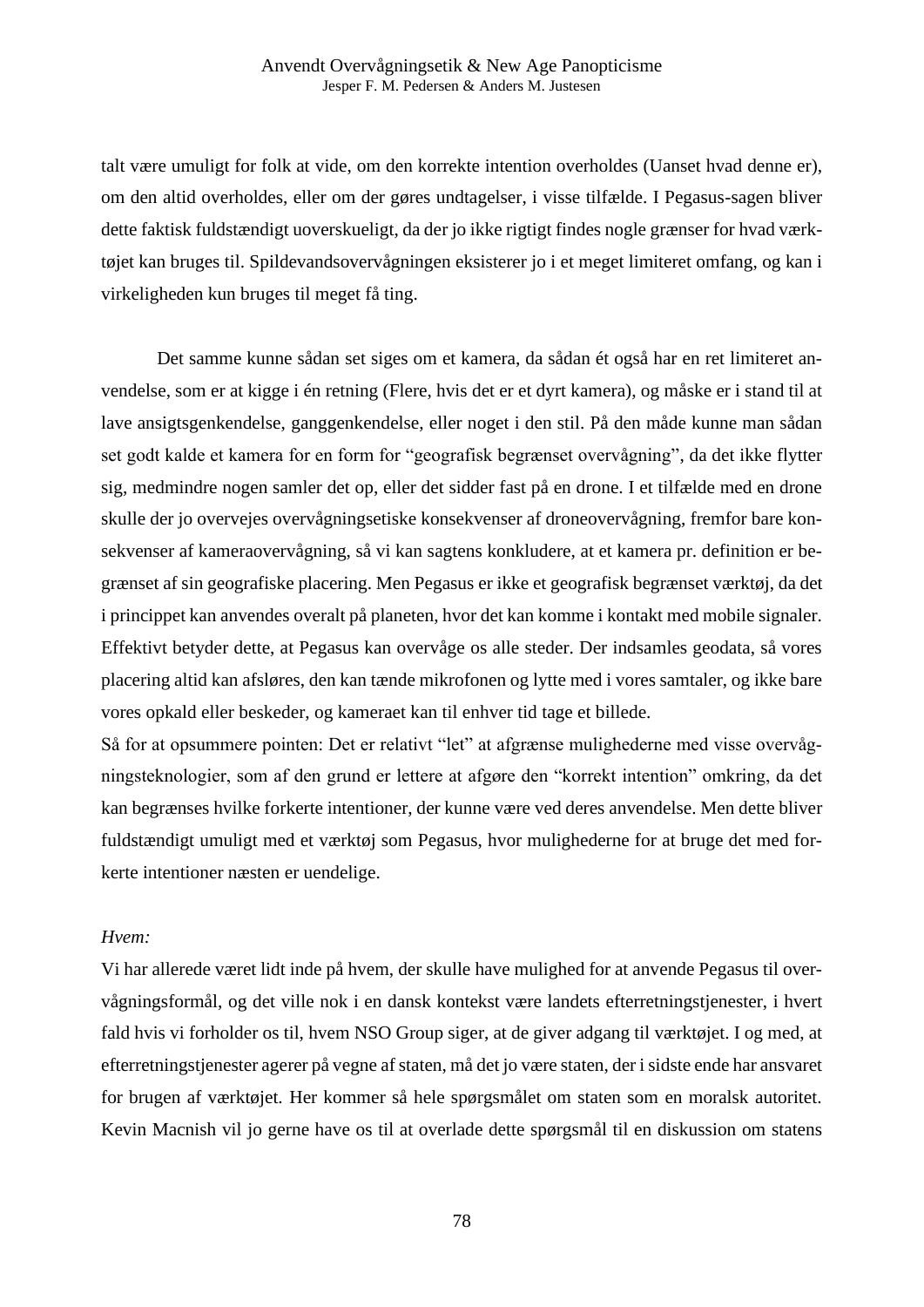moralske legitimitet, i det hele taget, og vil ydermere have os til at sammenkoble dét med sandsynligheden/udbredelsen af korruption i den pågældende stat.

Dette er et dilemma, fordi hvordan gør man egentligt det her? Det ville f.eks. være relativt nemt at sammenligne stater med hinanden, og dermed afgøre hvorvidt den ene fungerer bedre som moralsk autoritet end den anden. Her kunne vi, som et eksempel, bringe en sammenligning mellem den danske stat og den kinesiske. I og med, at den kinesiske stat har nogle lettere tvivlsomme forhold til menneskerettighedsspørgsmål, har et relativt topstyret udemokratisk system, og mange andre lignende problemer, er det ikke svært for os at hævde at den danske stat nok er en mere solid moralsk autoritet. Som vi også var inde på i vores analyse af Macnish's model ift. Kinas sociale kredit system, så er der jo forskel på stater, også når det kommer til anvendelsen af teoretisk ens lovgivning indenfor staterne, respektivt. Det ville f.eks. være lettere at anvende Kevin Macnish's teori til at retfærdiggøre visse overvågningshandlinger under den Danske stat, end det ville være at gøre nøjagtigt det samme under den Kinesiske, bl.a. qua lovgivning som deres sociale kreditsystem, da det kan have langt større konsekvenser for en kineser at blive overvåget end det på nuværende tidspunkt har for en dansker.

Men det må altså også nævnes, at det faktisk er svært at forsikre statens moralske autoritet, på en lang sigt. Det er vel ikke umuligt at tænke sig, at der kunne opstå nye grene af korruption, som måske muliggøres af en ny sociallovgivning, økonomisk lovgivning, eller noget helt andet. Der ville nok være en form for akademisk værn mod dét, som kunne advare om huller i lovgivningen, i rettelig tid, men det er jo langt fra skudsikkert. Der indføres vel ofte ny lovgivning som først lang tid senere viser sig at have de helt forkerte effekter, og hvordan skulle man værne sig mod dét, uden at sætte hele landets fagpersoner på arbejde, hver gang vi indfører en ny lovgivning, så de kan finkæmme hele idéen fra ende til anden, og udsætte den for alle tænkelige scenarier? Dét virker svært, som så meget andet. Og vi er endnu ikke dykket ned i det kulturelle/sociale lag i det her endnu. men det gør vi så nu, for hvad med "hygge korruption", eller hvad vi nu skal kalde noget som de fleste danskere kender til, men "jo ikke tæller"?

I Danmark har vi en stolt national kulturel identitet i at være et af verdens mindst korrupte lande. Vi er blevet kåret til dét, mange gange. (Transparency International, 2021) Men hvor mange af os har så også prøvet at betale en håndværker sort, snyde i kørselsfradraget, snakket os ud af en fartbøde, snakket os ud af offentlig gæld, osv.? Og hvor mange af os, har måske prøvet at få en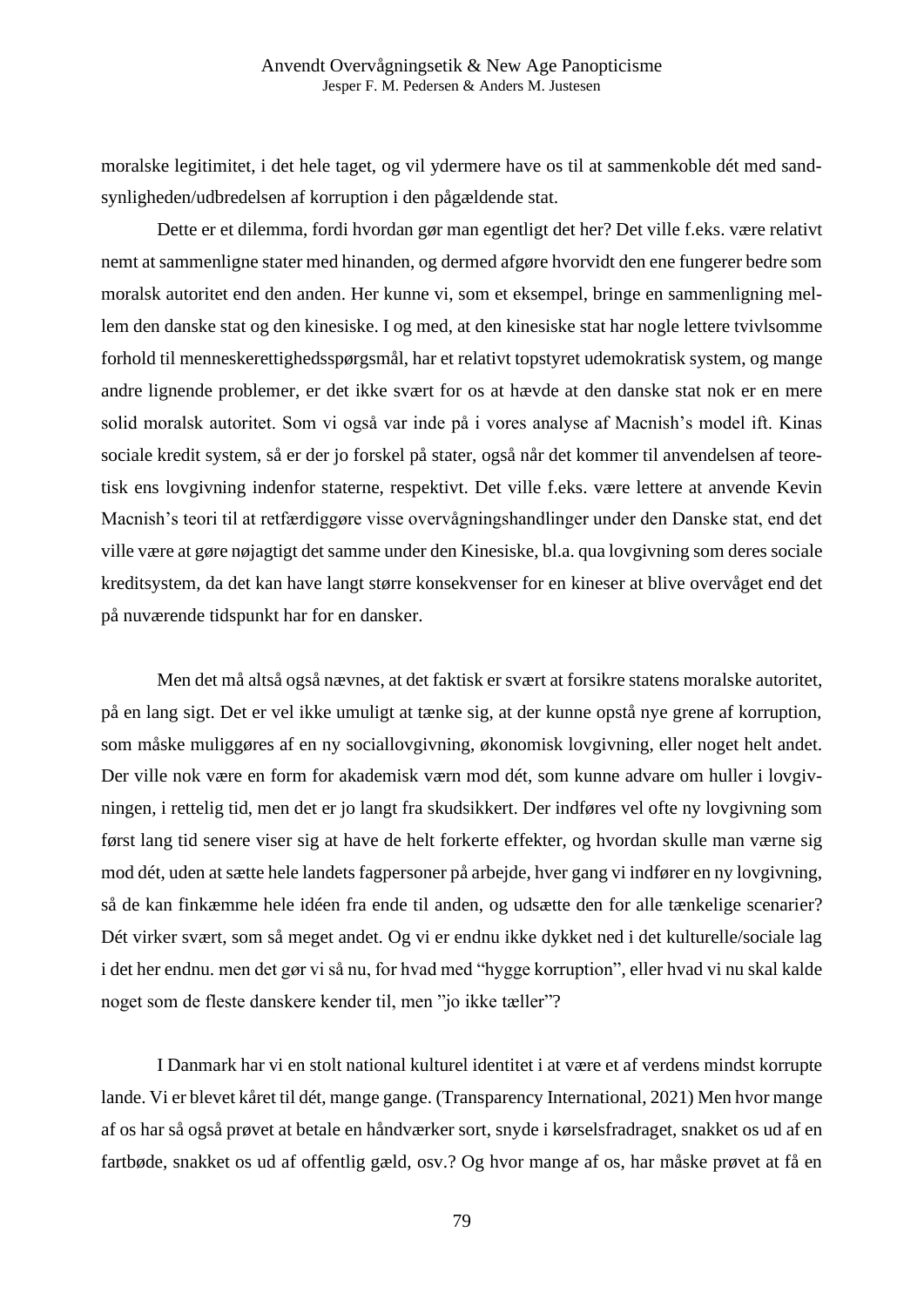eller anden lokumsaftale halvt under bordet af en lokalpolitiker, eller haft en læge/lærer, der har bedt os om at gøre et eller andet for at styre udenom sundhedsvæsenets/undervisningsministeriets bureaukrati? Der må altså være noget at sige om Danskernes kulturelle selvopfattelse her. Det er måske meget muligt at vores interne forestilling om "korruption", er meget anderledes end den er andre steder i verden, og måske er vi endda, med den optik, langt mere korrupte, end vi forestiller os at vi er. Vi er meget glade for ordet "nepotisme", og det er næsten som om, at vi nogle gange bruger dét ord i sammenhænge, hvor f.eks. Amerikanere ville bruge ordet "korruption". Dette løber måske lidt parallelt med forestillingen om at danskerne skulle være det lykkeligste folkefærd i verden, samtidigt med at vi også er verdens førende nation i forbruget af lykkepiller. Men alt dette er naturligvis en helt anden sag, end den kontekst vi skriver i her. Spørgsmålet om "hyggekorruption", eller "nepotisme" som vi kalder det, er interessant, men er også grobund for et helt studie i sig selv, så vi vil ikke gå videre med det her. Dog må vi sige, at det vel alligevel er nævneværdigt her, når Macnish så inderligt ønsker at spørgsmålet om "hvem" i hans kriterier, såfremt at det er staten der udfører overvågningen, skal kobles til sandsynligheden/udbredelsen af korruption i det pågældende land. På et overfladisk plan kunne vi sagtens nøjes med at sige "Vores land er på mange områder bedre end andre lande", men dét siger jo ikke specielt meget, når alt kommer til alt, for er vi ikke stadig i stand til at være grusomme, selvom vi generelt set skulle være mindre korrupte end andre?

En anden meget interessant pointe er, at det jo, ifølge Macnish, netop er *mindre* korruption i et land, der skulle retfærdiggøre *mere* overvågning? Det giver selvfølgelig logisk mening ift. at vores politikere har mindre sandsynlighed for at misbruge deres overvågningsmagt. Men det virker alligevel lidt bagvendt at fordi vi generelt set er et mere anstændigt folkefærd, så skulle vi også være berettigede til mere overvågning? Dette lader til at være en diskussion, der burde tale ind i en frakobling mellem korruption blandt almindelige borgere og offentlige personer, der opererer i statens navn. Der er naturligvis et overlap mellem disse sfærer, men kunne det tænkes, at der måske eksisterede et udviklingsland, et sted, som havde en politisk elite, eller noget lignende, som er mindre korrupte end befolkningen generelt er? Sandsynligheden for dette er selvfølgelig virkelig, virkelig lav, men det burde vel overvejes, fordi ville den elite ikke have langt mere gavn af f.eks. Pegasus til at trække deres land i den rigtige retning, end f.eks. Danmark ville have? Pegasus virker jo alligevel som et langt mere proportionelt gavnligt redskab til at fange og stoppe en lokalt-regerende krigsherre, end til at finde radikaliserede pizzamænd i Danmark.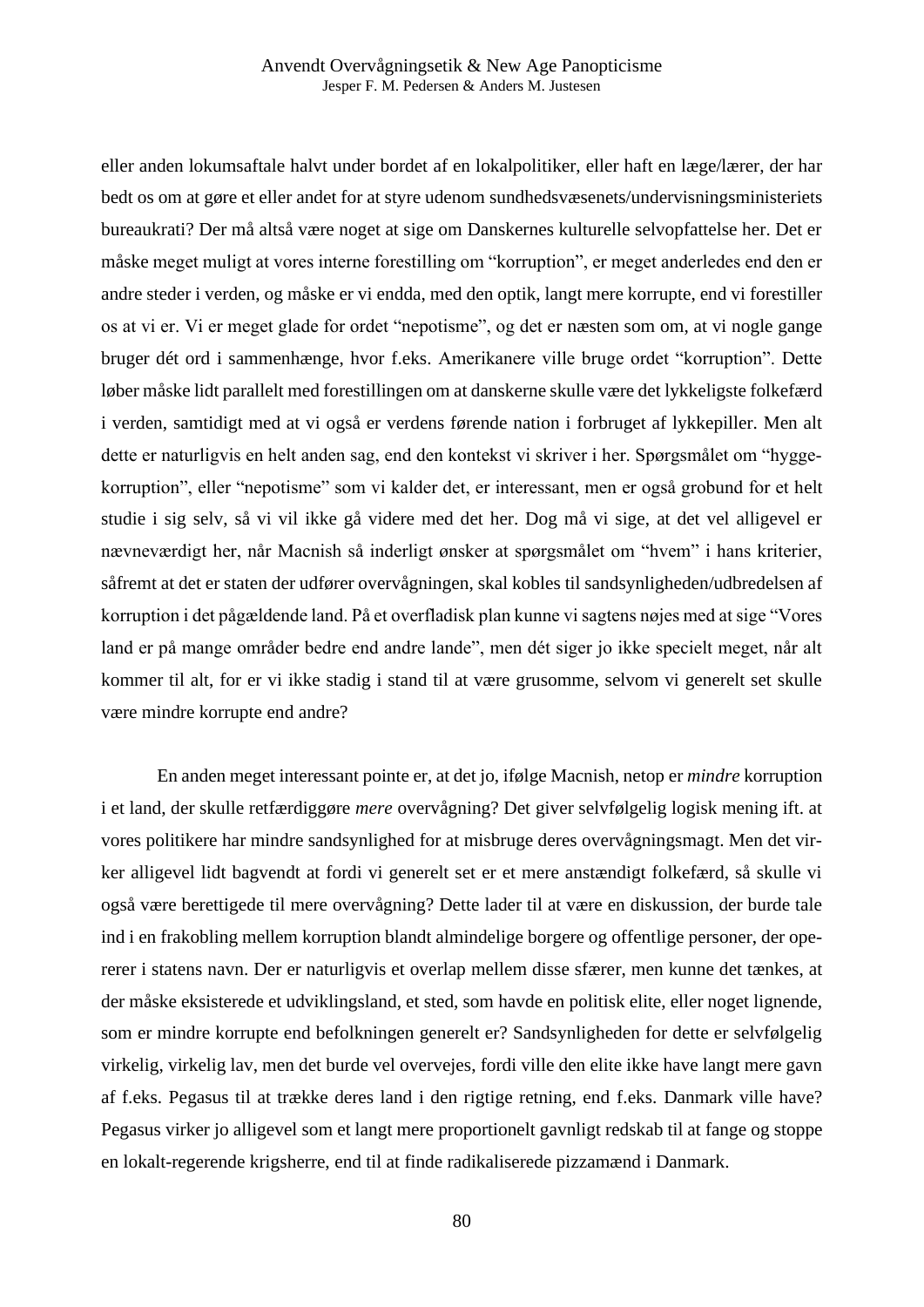### *Nødvendighed:*

Som det efterhånden er blevet klart, er Macnish's nødvendighedskriterie også en halv svær størrelse at slås med, og det er absolut også tilfældet, når det kommer til Pegasus. Der lader jo umiddelbart ikke til at være en klar skillelinje, der definerer hvornår overvågning er nødvendig som sidste udvej. I sagen med spildevands overvågning var det lidt nemmere at sætte en finger på det, da omfanget ikke var specielt skadeligt, og der var forsøgt en masse andre metoder til at stoppe udviklingen af Covid-19, før man tyede til overvågningshandlingen. Vi har desværre ikke det samme overblik med Pegasus sagen, men måske er det også her vi kan finde noget, der kan hjælpe os med at afklare nødvendigheden af Pegasus. Hvis vi forestiller os vores første scenarie med manden, der stærkt formodes at være et mellemled mellem to kriminelle organisationer, så skulle vi her først lede efter andre metoder til at afsløre ham, uden at vi anvender Pegasus. Det ville føre til en hel analyse i sig selv, hvis vi f.eks. valgte at overvåge hans internethistorik gennem datalogging, fordi dét er et helt andet overvågningsredskab end Pegasus er. Der er selvfølgelig funktioner i dét redskab, der er tilsvarende til funktioner Pegasus har, men Pegasus indeholder så mange flere muligheder for overvågning, at det også her bliver uoverskueligt at bedømme hvornår sådan et redskab er nødvendigt. Det kunne meget vel være, at det faktisk aldrig var nødvendigt. At overvåge internethistorik er pr. definition en proportionelt mindre overvågningshandling, end anvendelsen af Pegasus er. Så hvis det var muligt for os at opnå vores mål med dét redskab, så skulle vi overveje Macnish's kriterier ift. dét redskab, og aldrig bringe Pegasus på banen. Det ville svare til at skyde en myg med kanon at anvende Pegasus, her.

Det samme gør sig gældende i vores andet scenarie, der faktisk ikke er meget anderledes end det første, og vi behøver vel heller ikke dykke dybere ned i, at det ville være det samme med det tredje scenarie. Ligesom vi havde problemer med at finde en ende på mulige forkerte intentioner med Pegasus, er det faktisk også ret svært at finde på et scenarie, hvor der ikke ville kunne anvendes en proportionelt mindre skadelig overvågningsmetode, som så skulle udsættes for Macnish's kriterier. Selv Osama Bin Laden blev fundet uden brugen af sådan et værktøj (så vidt vi ved), og selvom det måske ved første øjekast lader til netop at være i sådan en situation at Pegasus kunne anvendes proportionelt, så er dét ikke nødvendigvis tilfældet. Selv hvis vi havde haft muligheden for at anvende et værktøj som Pegasus, dengang, hvordan ville vi så gøre det, når han allerede havde gemt sig? Vi skulle jo først og fremmest have hans telefonnummer, før vi kunne installere vores spyware, så allerede her bliver det jo absurd. Selv i de mest uhyggelige sager, hvor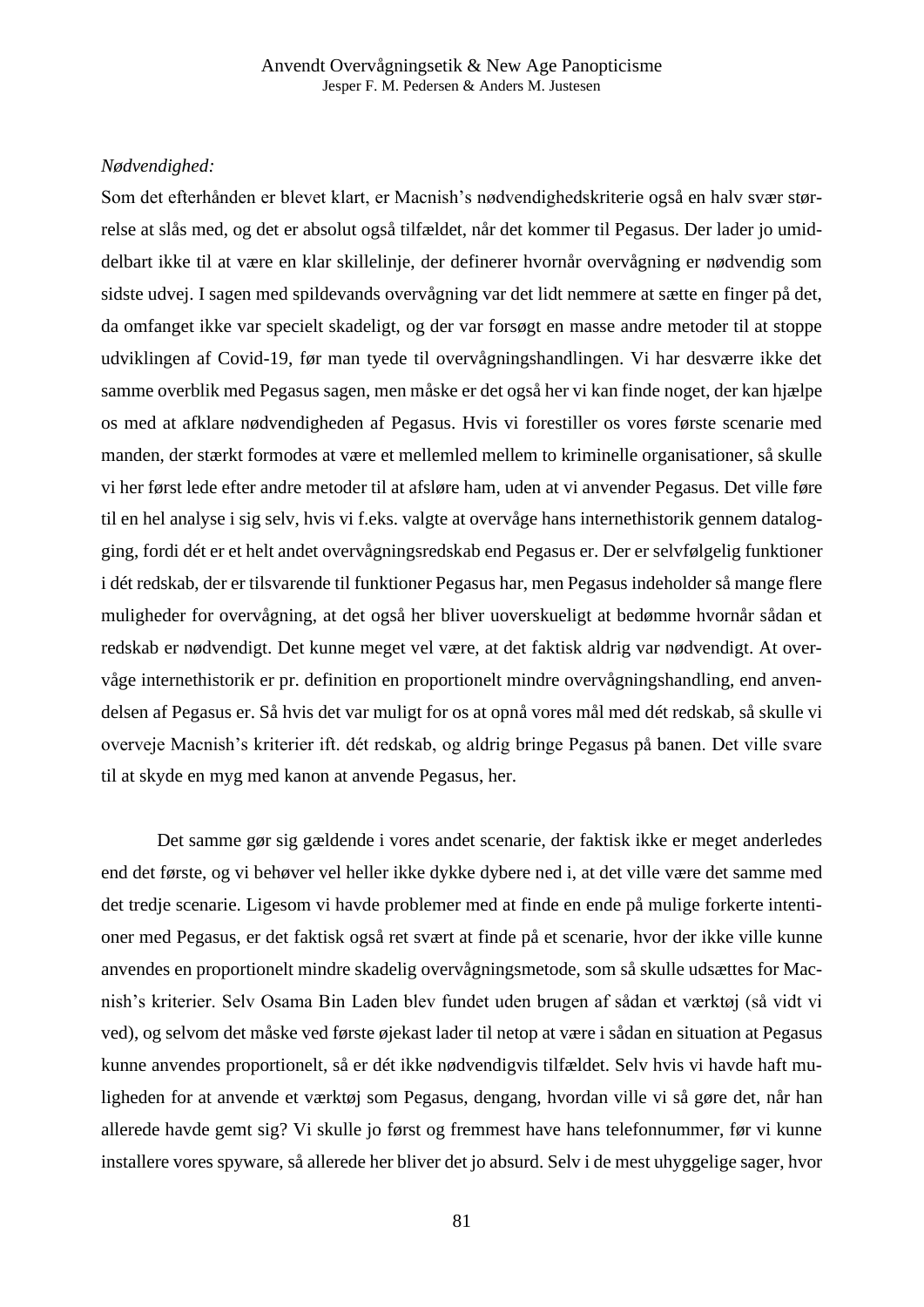modbydelige personer flygter og forsvinder fra myndighedernes søgelys, skulle vi altså vide hvor de blev af i et digitalt fodaftryk, før vi kunne overvåge dem med Pegasus. Det åbner altså hurtigt en form for Pandoras æske, ift. mulige forkerte intentioner med Pegasus, da det er så svært at finde frem til et tidspunkt, hvor så indgribende overvågning er nødvendig. Som sagt kunne der meget vel være tale om at overvågning i situationen faktisk er nødvendigt, og tilmed retfærdiggjort, men som også tidligere nævnt er der alligevel langt fra et kameras funktioner til Pegasus' funktioner. Derfor må vi holde fast i, at overvågning med et redskab som Pegasus praktisk talt aldrig kan leve op til Macnish's nødvendighedsprincip.

## *Formel hensigtserklæring:*

Selvom vi nåede en rimelig definitiv konklusion, i det forrige afsnit, vil vi alligevel forsøge at gå videre med Macnish's kriterier overfor Pegasus, og vi er nu kommet til den formelle hensigtserklæring. I og med, at værktøjet opereres i det skjulte, dvs. at det som regel er efterretningstjenester, der benytter det, så lyder det jo ikke som om intentionen er at bannerføre hvem man har intentioner om at overvåge, eller hvorfor. Det kunne jo også have en skadelig virkning på dét man egentligt ønsker at finde ud af, hvis man først skulle afsløre, at man havde intentioner om at gøre det. Men som Macnish også er inde på, så er dette princip jo heller ikke ligefrem designet til sager som Pegasus, men snarere sager hvor man ønsker at afskrække eller ændre folks adfærd. Princippet ville give mening, hvis vi talte om overvågning ved busstoppesteder i Aalborg, eller som vi også tidligere nævnte, ved opstillingen af fotofælder. Men Pegasus er jo umiddelbart ikke solgt som et redskab til at afskrække nogen fra bestemte former for adfærd. Man kunne måske gøre en gruppe terrorister i London noget bekymrede ved at offentliggøre hvem man overvåger, og måske også understrege hvorfor man gør det. Men her må vi uden tvivl være ude på et sidespor, som minimum, i forhold til afskrækkende effekter, og måske urettelig efterfølgelse af personer, som man qua overvågningen i første omgang, ikke engang er helt overbeviste om rent faktisk er skyldige, i hvert fald til en grad. Hvis man vidste de var skyldige, på et andet grundlag end igennem overvågning med Pegasus, hvorfor så overhovedet ty til så indgribende en overvågning?

## *Sandsynlighed for succes:*

Når det kommer til princippet om sandsynligheden for succes, handler det om hvad man håber at få ud af overvågningshandlingen, hvilket i tilfælde med anvendelsen af redskabet Pegasus kunne være en lang række ting. Ligesom tidligere, med nødvendighedsprincippet, har vi også problemer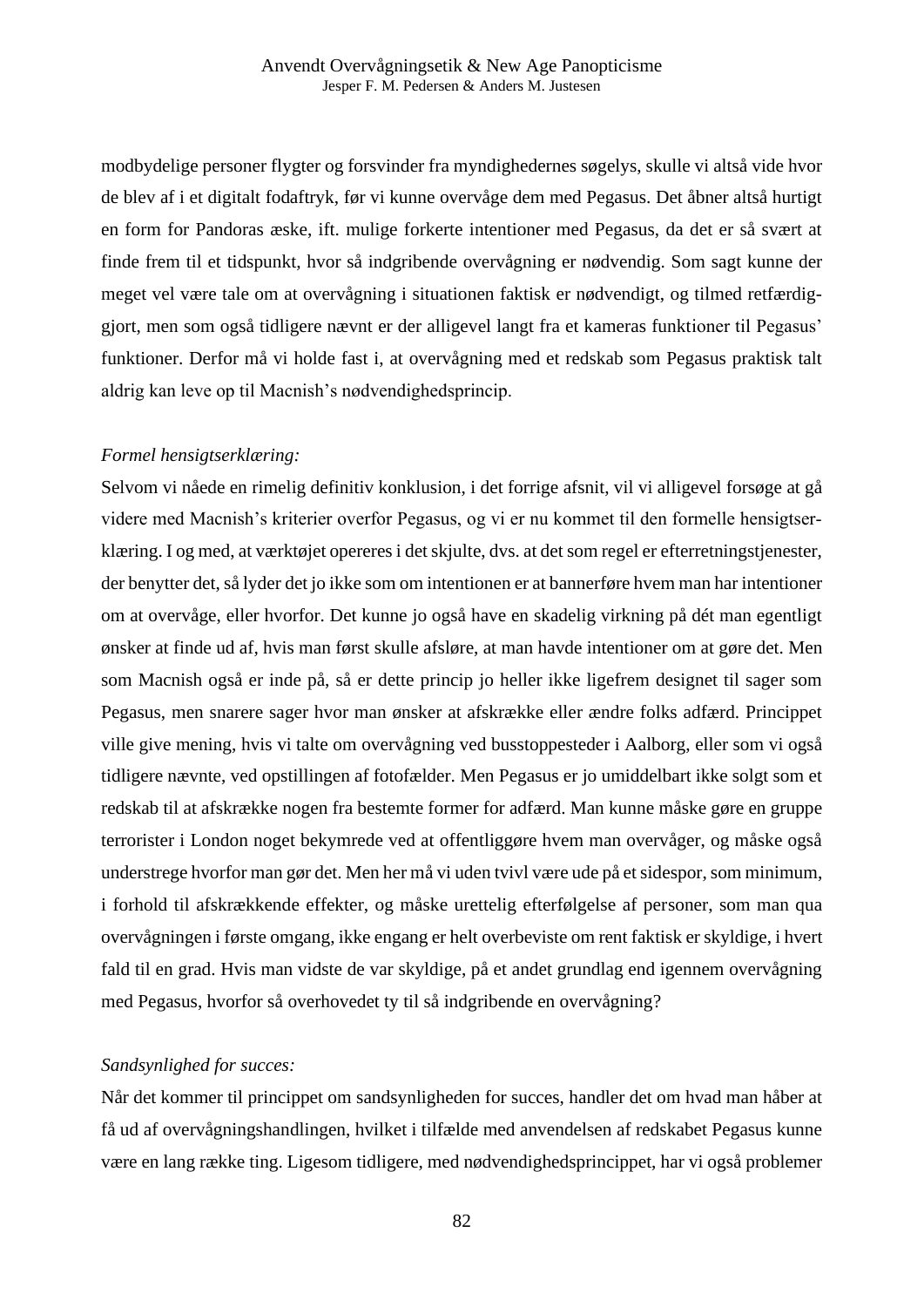her. For det skulle være klokkeklart, hvad vi ønsker at trække ud af folks telefoner, før vi kan sige om der er høj eller lav sandsynlighed for succes i dét. Hvis vi ønskede at afdække hvorvidt nogen fungerede som et mellemled i en terrororganisation, så kunne man vel sige, at en overvågning af vedkommendes sms-beskeder var passende her. Men hvorvidt der vil være succes med en overvågning af sms-beskederne, ville vel afhænge af andre faktorer, som man skulle anskaffe på anden vis. Dét kunne f.eks. være at efterretningstjenesterne allerede var klar over en eller anden forbindelse mellem vedkommende og nogle folk i den pågældende organisation. Hvis vedkommende så også dagligt kører en eller anden skummel varevogn fra ét sted til et andet, og hvis vedkommendes kone, mor, eller venner måske ikke kender til denne aktivitet, så er der måske en sandsynlighed for at vedkommende gør et eller andet for den pågældende terrororganisation. Vores pointe her er, at der faktisk skulle ret mange (og faktisk ret indgribende) skridt til før man kunne vide sig sikker på, at der ville være en rimelig sandsynlighed for succes med anvendelsen af Pegasus.

Macnish kommer ikke ind på om der skulle være en form for tærskel for sandsynligheden for succes, som henholdsvist opvejes af beviser for ulovlig aktivitet og nedvejes af irrelevante eller sjofle informationer. Sådan en tærskel ville i hvert fald betyde at vi havde en form for succes-skala for overvågningshandlinger, som også kunne være med til at værne imod anvendelsen af disproportionale overvågningsmetoder, ganske som Macnish har intentioner om at det skal. I Pegasus sagen er problemet bare, at det ville være ret svært at afgøre hvornår den ulovlige aktivitet er grov nok til at opveje i forhold til den nedvejning der ville ske med indsamlingen af irrelevante informationer. Naturligvis ville de fleste Tyskere nok bare sige tak, hvis Pegasus blev brugt til at stoppe en reel superskurk fra f.eks. at springe Berlin i luften, selvom man også havde adgang til vedkommendes nøgenbilleder og bankinformationer. Altså var det nok de færreste der ville protestere, hvis forbrydelsen var af grov nok karakter. Men jo nærmere vi kommer på en mindre grov sag, jo mere tåget bliver skillelinjen. Hvis der f.eks. er tale om en lokal weekendpusher, som også er lidt en skørtejæger, ville vi så stadig kunne afveje det som et successcenarie, hvis vi under overvågningen ikke bare afdækker fire-fem tilfælde med salg af stoffer, men også et hav af nøgenbilleder som kvinder har sendt til denne lokale Don Juan? Pludseligt bryder vi ikke bare pusherens private sfære, men også disse kvinders. Vi ville i hvert fald sige, at der i sådan et tilfælde ville være tale om en disproportional anvendelse af Pegasus, også selvom vi på forhånd vidste at overvågningen ville bære frugt til dets egentlige formål.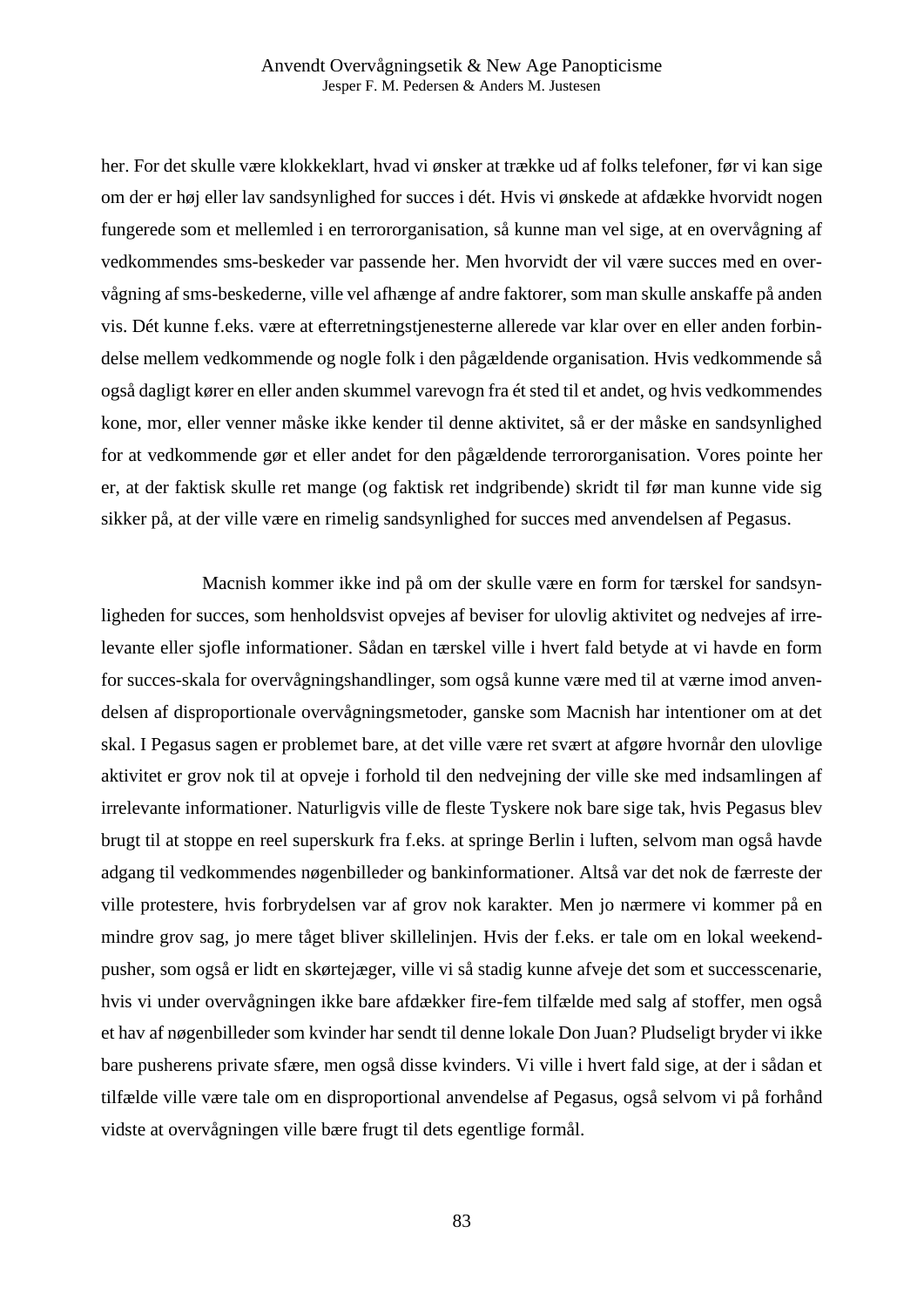#### *Proportionalitet af skaden til anledningen:*

Når vi netop skal forsøge at kortlægge proportionalitet i Pegasus sagen, så står vi først og fremmest overfor det problem, at Pegasus er et redskab, og ikke én konkret sag. Dét har vi allerede været inde på da vi forsøgte at redegøre for hvad der ville være den tilstrækkeligt retfærdige sag i denne sammenhæng. Vi opstillede, i stedet for ét konkret scenarie, tre hypotetiske scenarier hvor anvendelsen af Pegasus kunne komme i spil. Vi vender tilbage til proportionaliteten af pegasus som et redskab om lidt, når vi diskuterer proportionalitet af midlet til overvågning, men først og fremmest skal vi, ligesom med spildevandssagen, have kortlagt hvad der kunne udgøre den tilstrækkeligt retfærdige sag, kontribuerende retfærdige sager, og perifere fordele - i sager hvor man overvejer at anvende Pegasus.

Vi kom aldrig frem til hvorvidt der i nogle af vores hypotetiske sager kunne retfærdiggøres en anvendelse af Pegasus. Vi konkluderede kun at hver enkelt sag, i hver deres omfang, med rimelighed retfærdiggjorde en eller anden grad for overvågning, grundet en tilstrækkeligt retfærdig sag, og (forhåbentligt) rimeligt fremført bevismateriale. Hvis vi accepterer vores tilstrækkeligt retfærdige sag som grundlag for overvågning, så er der ikke nogen grund til at kaste Pegasus for porten endnu, men vi må understrege, at det på nuværende tidspunkt ikke er mere nødvendigt at anvende Pegasus, end det er at anvende andre redskaber. Til hver separat sag hører også en række kontribuerende retfærdige sager, som kunne lyde på noget i stil med, at man måske ville få afdækket storkriminelle netværk, samtidigt med at man overvåger den formodede terrorist. Alene ville dette ikke være en tilstrækkeligt retfærdig sag, da dette simpelthen, efter vores mening, beror sig for meget på gætværk. Det kunne i sig selv fungere som en tilstrækkeligt retfærdig sag, såfremt at dét vi ønskede at få afdækket med overvågningshandlingen var at opdage storkriminelle netværk. Men så længe det ikke er dét, der er vores primære formål med overvågningen, kan det kun være en kontribuerende sag.

I virkeligheden kunne vi opstille en lang række scenarier, som alle har forskellige formål, der tilstrækkeligt retfærdiggør anvendelsen af en eller anden grad af overvågning. Dét der i én sag kun udgør en kontribuerende sag kan i en anden sag udgøre den tilstrækkeligt retfærdige sag, og omvendt. Konteksten må altså have en væsentlig betydning her. Men fordi det er lidt svært at tale om uden ét konkret eksempel, så giver det ikke ret meget mening at spilde for meget tid på hvad der kunne udgøre kontribuerende retfærdige sager, i anvendelsen af et vilkårligt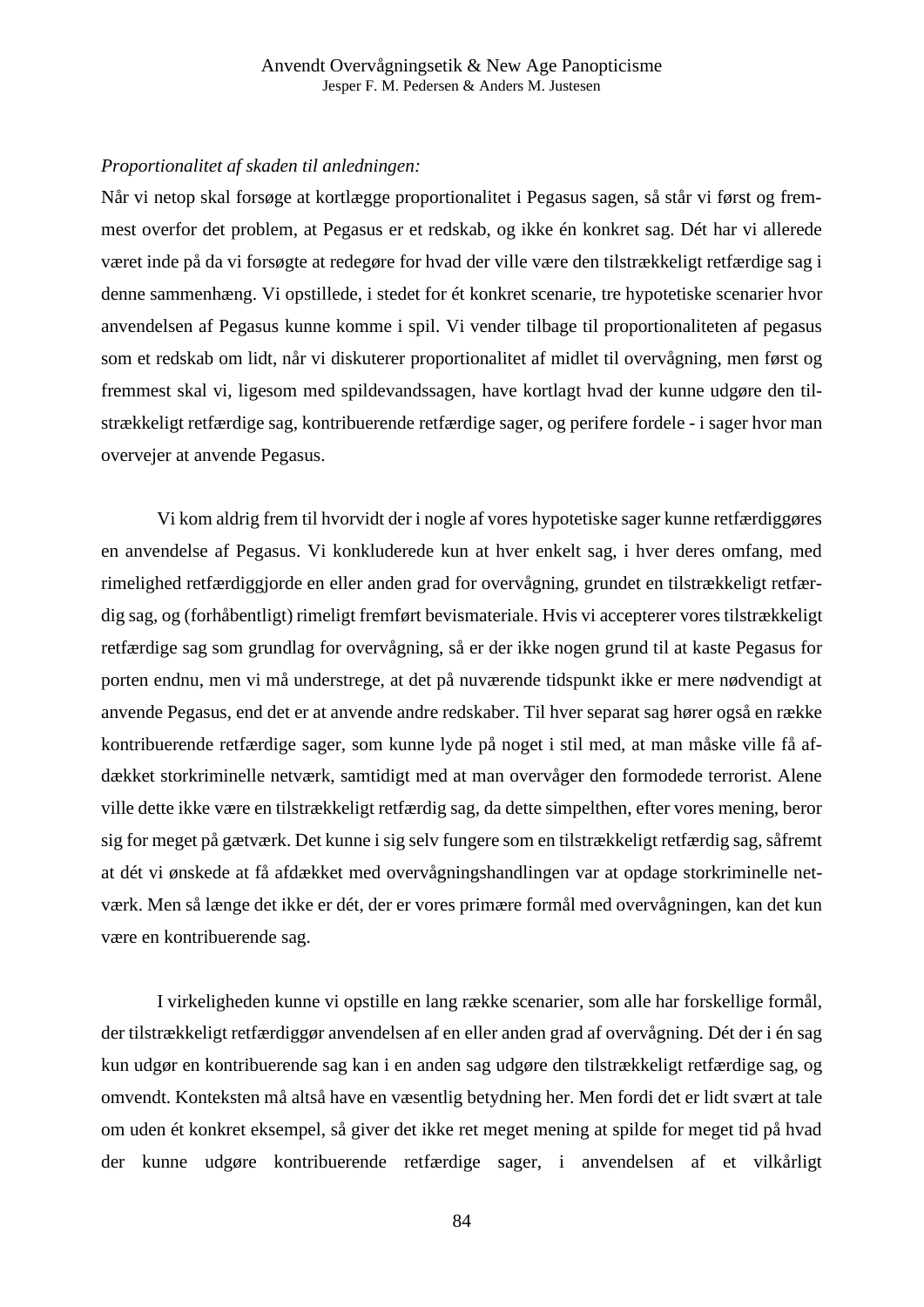overvågningsværktøj, da dette kunne være mange ting, afhængigt af konteksten. Det samme gælder også for de perifere fordele, som også kunne være mange, og indkapsler eksempelvis alle økonomiske fordele, sjofle fordele, osv. I konteksten af en formodet terrorist kunne det f.eks. være en perifer fordel hvis staten kunne beslaglægge en eksisterende formue, når de stopper vedkommende. Det giver næsten sig selv, at man hurtigt kunne råbe vagt i gevær, hvis staten anså det som tilstrækkeligt retfærdigt at overvåge borgere med invasiv spyware for at indsamle snavs nok til at kunne beslaglægge deres økonomiske midler. Det ville være en hurtig glidebane, hvis vi erkendte dét, selv bare som en kontribuerende retfærdig sag.

Vi har tidligere nævnt problematikken i at indregne fordele ved overvågningen som kun opererer med et potentiale, snarere end en mere tydelig formodning. Man kunne sige, at der ikke lader til at være den store forskel på de to, men når man netop skal indregne nogle fordele i sin proportionalitetsbalancering, så er der væsentlig forskel. Ifølge Macnish må vi jo ikke inddrage fordele som kun kan anses for at være perifere fordele, og han er også klar over at kategorierne perifere fordele og kontribuerende retfærdige sager overlapper, så grænsen derimellem er lidt utydelig. Vi foreslår, at der inddrages en ide om potentiale som en overvejelse hertil. Dvs. at vi i vores første Pegasus-sag, med en mand med stærke forbindelser til bandemiljøerne, i tråd med Macnish's tanker om sandsynlighed, ikke må inddrage uvisse potentialer i vores proportionalitets balancering. Der ville da nok være en eller anden grad af sandsynlighed for, at man under overvågning af en vilkårlig mand, også finder frem til en pædofiliring, men såfremt at dette ikke er vist, eller på nogen måde formodet på forhånd, så er dette jo kun et uvist potentielt scenarie, og derfor ikke noget vi må indregne som en kontribuerende sag. Så længe der ikke findes noget der tydeligt sandsynliggør potentialet, så er det ikke længere en kontribuerende retfærdig sag, men i stedet en perifer fordel.

#### *Skader:*

Når det kommer til at skulle opremse potentielle skader ved anvendelsen af Pegasus, så stiller dette os overfor endnu en omfangsrig opgave. Når det kommer til skader, må vi efterlade det princip vi havde om potentielle fordele, et øjeblik, for når det kommer til skader kan de altid potentielt være mere eller mindre skadelige. Det burde ikke komme bag på ret mange, at der ville være potentielle skader forbundet med overvågning i det hele taget - det er, når alt kommer til alt, ofte dét der er ideen med nogle former for overvågning. Det ville f.eks. være en fordelagtig skade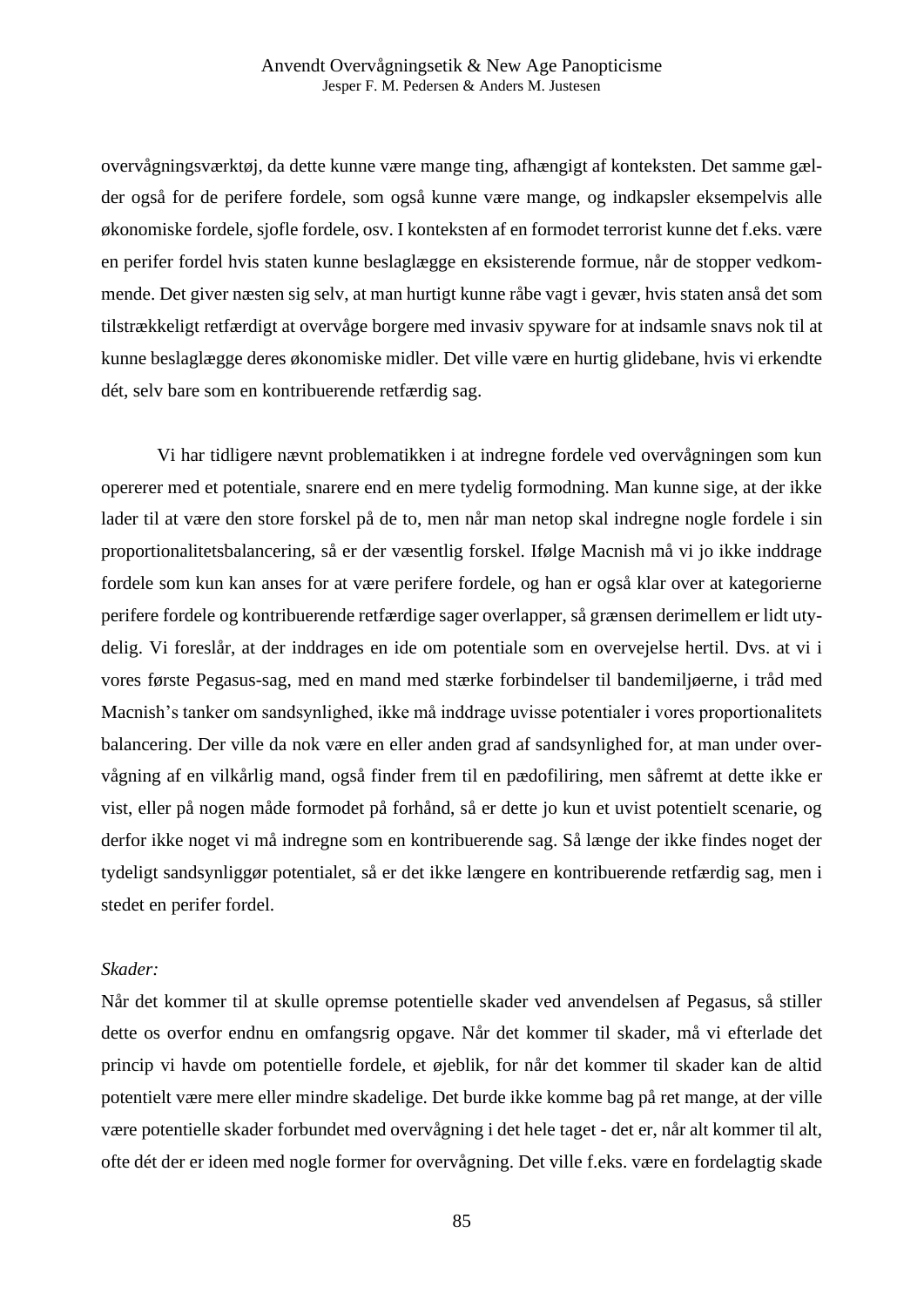hvis overvågningen af et gadehjørne foran en bar, havde en afskrækkende effekt for mænd som havde intentioner om at begå en voldtægt. Men i den sag taler vi jo om et overvågningskamera, det geografisk lokale kamera, som har ét fikspunkt, og dermed faktisk bringer opmærksomhed til sig selv - kameraet kan undgås, hvis man ikke bryder sig om det, eller hvis man forsøger at skjule en eller anden lyssky aktivitet. Dvs. at andre potentielle skader er limiterede til kameraets placering, ligesom vi også tidligere var inde på.

#### *Proportionalitet i midlet:*

Forskellen fra potentielle skader ved et videokamera og til potentielle skader ved Pegasus, som et redskab til overvågning, er efter vores mening enorm og væsentlig. Vi må vende tilbage til nogle af de pointer vi lavede da vi omtalte sandsynligheden for succes med Pegasus. Der er mange flere potentielle skader forbundet med at anvende pegasus, som et redskab, end der f.eks. er ved at overvåge nogen med et kamera, eller ved at forfølge personen. Naturligvis ville der være tale om en grad af privatlivsfrarøvelse, hvis man forfølger en person, og konstant skriver ned hvor vedkommende befinder sig og hvornår, hvem vedkommende mødes med, hvad vedkommende køber i supermarkedet, osv. Men selv i sådan en stalkeragtig situation, har stalkeren jo ikke adgang til personens chatsamtaler, nøgenbilleder, bankoverførsler, eller nogle af de andre former for intim information, som opbevares i den digitale sfære. Alt denne information, plus den samme geodata som stalkeren ville kunne indsamle, kan indsamles via Pegasus. Dette gør sådan set Pegasus til et *Apex* overvågningsværktøj, det ultimative værktøj om man vil, da det stort set er i stand til at indsamle alle de informationer, som alle andre former for overvågning også kan.

Af denne grund føler vi os næsten tvunget til at placere Pegasus på et niveau, der ligger over alle de andre typer for overvågning. Der findes nærmest ingen begrænsninger for hvad redskabet kan bruges til af overvågningsaktiviteter, hverken fordelagtigt eller skadeligt. Dette gør, at alle alarmklokkerne i Kevin Macnish's ni principper bør begynde at ringe. Det bliver nærmest umuligt f.eks. at klargøre om vi har med den korrekte intention at gøre, i anvendelsen af Pegasus, da det kan bruges til så meget forskelligt. Hvis vi f.eks. havde et stykke spyware som kun var i stand til at læse afsendte sms-beskeder, så havde vi ikke helt samme dilemma som her, da vores redskab ville have en begrænset brug, og derfra kunne vi så afgøre om anvendelsen af dét redskab ville være proportionelt til den vilkårlige sag. Men fordi Pegasus åbner så mange andre muligheder, så kan vi ikke sige med sikkerhed, at vi kun bruger det til ét formål.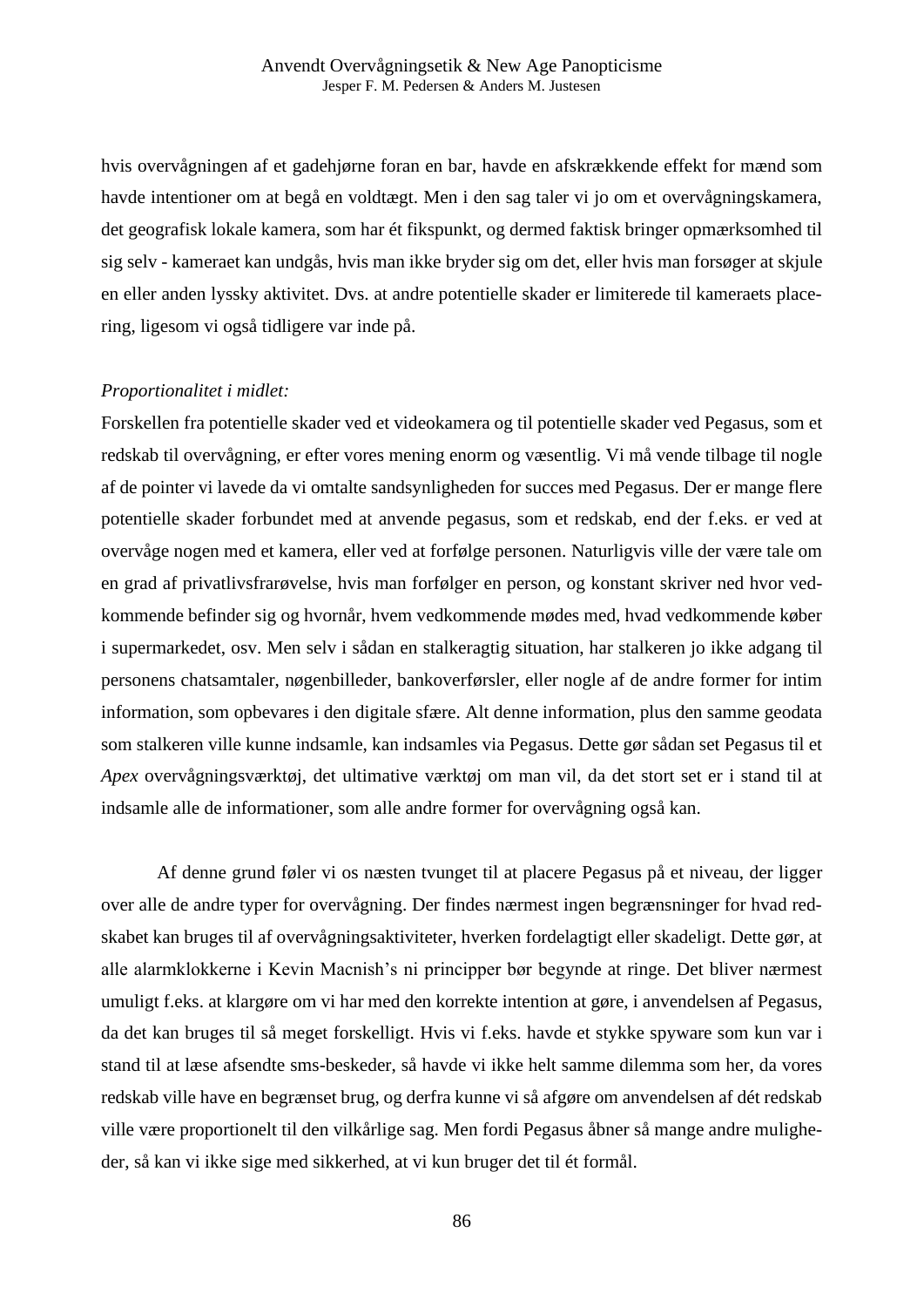Vi kan heller ikke retfærdiggøre at anvendelsen af Pegasus skulle være nødvendig, hvilket vi allerede har skudt ned i afsnittet om nødvendighed, men alligevel valgte at køre videre fra. Vi kunne faktisk ikke engang komme i tanke om nogle scenarier, hvor anvendelsen af Pegasus ville være mere effektiv end anvendelsen af andre overvågningsredskaber. Dette er jo også én af Macnish's mest fornemme opgaver her, at give overvågningsredskaber en form for moralsk begrænsning, så de ikke bare anvendes af arbitrære årsager, men altid må have en god begrundelse. Her kommer vi simpelthen til kort med Pegasus. Vi synes praktisk talt, at det er umuligt at finde på en sag som er slem nok til at retfærdiggøre anvendelsen af Pegasus som det foretrukne overvågningsværktøj. Vi har løbende nævnt en række af eksempler på sager, hvor langt mindre indgribende værktøjer kunne tages i brug, som førte til det samme resultat som Pegasus ville have gjort. Egentligt synes vi, måske lidt i tråd med Macnish's lånte terminologi fra krigstraditionen, at overvejelsen af anvendelsen af pegasus er lidt tilsvarende overvejelsen af anvendelsen af kernevåben i en krig. Det er svært at forestille sig hvornår en konflikt mellem to lande skulle retfærdiggøre anvendelsen af atomvåben, uanset hvor stor konflikten er, og uanset hvad der kæmpes for. Selv statsmagten i Rusland er mere villige til at lade landet falde fuldstændigt fra hinanden økonomisk, før de overhovedet vil overveje brugen af kernevåben i krigen med Ukraine. De potentielle skader som bare Europa eller Rusland kunne forårsage hinanden og andre nationer, er simpelthen bare for store til at nogen faktisk anser anvendelsen af kernevåben som en reel mulighed.

Det samme synes vi bør gøre sig gældende i Pegasus sagen. Der er jo også en form for Pandoras æske-fænomen forbundet med at benytte et redskab som Pegasus, for når først ånden er sluppet ud af lampen, så bliver det nok lidt svært at lukke den inde igen. Privatlivet, i hvert fald når det kommer til de oplysninger man har på sin telefon, er sådan set allerede opløst. Vi ved at over 60 kunder, dvs. regeringer og efterretningstjenester, fra 40 forskellige lande, allerede besidder værktøjet. Vi ved så ikke i hvilket omfang NSO Group giver disse kunder adgang til det. Det kunne jo være et krypteret værktøj, som kun NSO Group kan give kunderne adgang til, men såfremt at det er et redskab ligesom en hammer, eller f.eks. en fil på en USB-nøgle, så er det jo næsten bare et spørgsmål om tid før 60 kunder bliver til 120, 240, 480, osv. ligesom man så med shareware i 1990'erne. Vi må altså også sætte vores lid til at regeringer og efterretningstjenester ikke deler ud af værktøjet til hvad de end måtte have af korrupte forbindelser. Denne tillid, der skal gives, er vel egentligt ikke meget anderledes end den tillid, der gives til atommagter, for her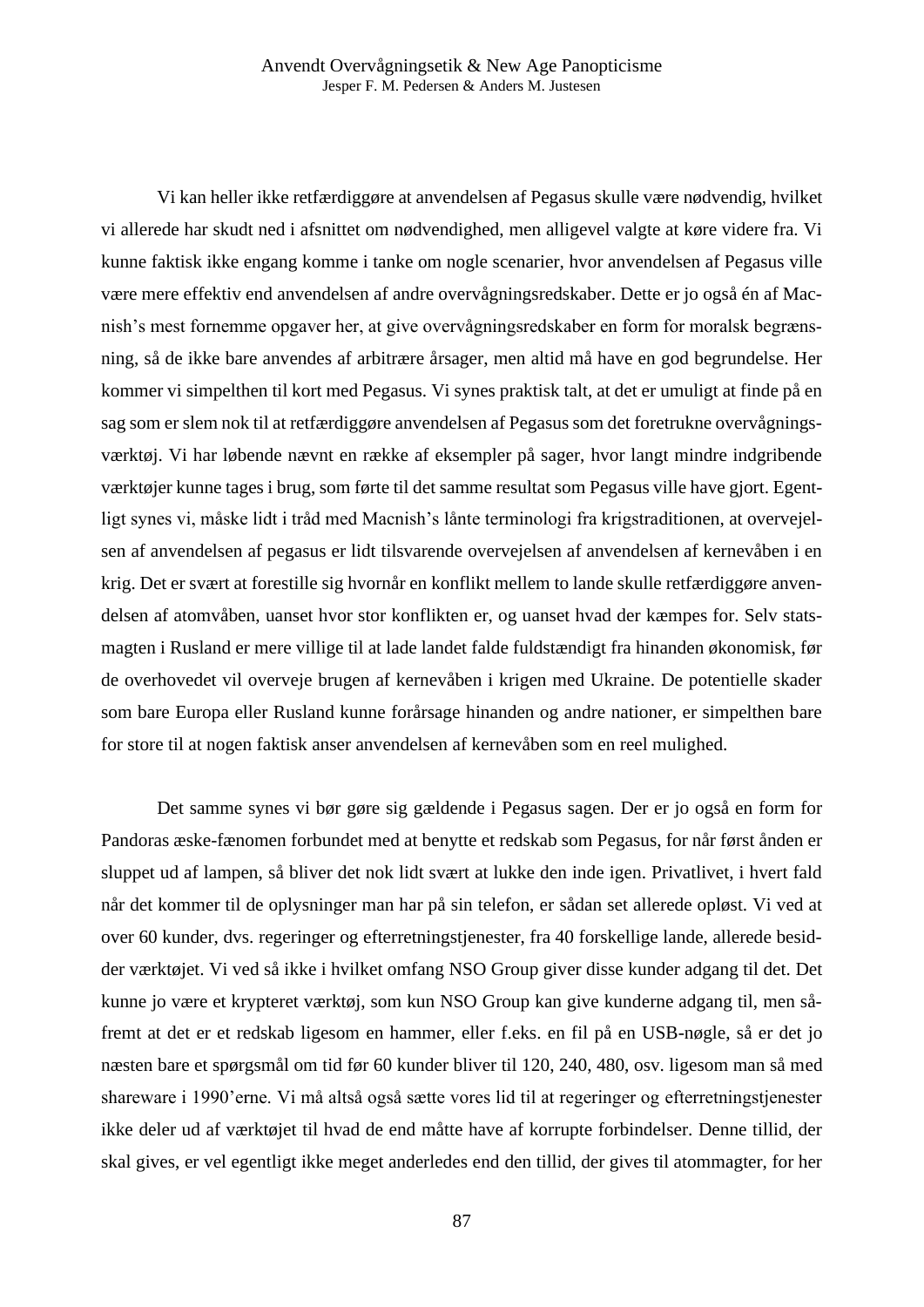må man sætte en enorm tillid til, at disse stater ikke bare ser brugen af kernevåben som sidste udvej, men at de praktisk talt betragter brugen af kernevåben som en umulig udvej. Spørgsmålet her er vel, om mennesker i stand til at udstrække den tillid til så mange offentlige instanser? Der er ni stater, der besidder kernevåben i dag, og bare frygten for en konflikt mellem to af dem skabte mere international panik end noget andet i verdenshistorien, i over 40 år. Så vi gentager gerne: 60 kunder er pt. i besiddelse af Pegasusværktøjet og vi kender ikke engang omfanget af dets anvendelse, endnu.

Det eneste der kunne tale lidt imod denne konklusion, ville være argumenter fremført af tænkere som Jesper Ryberg eller Tony Doyle, som forholder sig til privatliv i en mere deskriptiv forstand. Begge mener, på hver deres måde, at overvågning kan udføres uden skadelige konsekvenser for subjektet. Men Doyles argument baserer sig jo på en idé om en "perfekt voyeur" som aldrig lader sig vise, og i kraft deraf ikke influerer subjektet på nogen måde, så hvad ville pointen overhovedet være med overvåge nogen, hvis det ikke er meningen, at det skal bruges til noget? Hvis det gøres uden årsag, eller formål, så er der jo snarere tale om en fetichistisk adfærd fra voyeurernes side, og ærligt talt, hvad skal vi bruge det her hypotetiske argument til? Udover at sige, at pointen nu er vendt? Det er langt mere interessant hvad Ryberg er inde på. Han foreslår jo at selve overvågningshandlingen ikke umiddelbart skader subjektet, men at det må være noget andet i hele processen, der giver skaden. Dette er måske lidt i tråd med Doyles perfekte voyeur, i den forstand at så længe der ikke er tale om indflydelse, så er overvågningshandlingen ikke skadelig. Ryberg nævner som eksempel den gamle dame, der sidder i sit vindue og holder øje med nattelivet, som værende tilsvarende til overvågningskameraet, så i selve overvågningshandlingen er der ikke tale om en skade på subjektet. Denne præmis kan vi sådan set godt acceptere, men så må vi også tilføje en pointe fra vores sag om Kinas sociale kredit system. At hvis vi i overvågningshandlingen kan tale om ingen skade, så må den tilknyttede lovgivning være dét der afføder skader. På denne måde kan man jo sådan set godt forestille sig at et overvågningsværktøj ikke fører til skade, medmindre der er noget at gribe ind overfor, og i den forstand ville det jo sådan set være underordnet hvilket værktøj, der anvendes. Om overvågeren kun har adgang til subjektet via kameraer i bybilledet, eller om overvågeren har adgang til alle oplysninger på subjektets telefon, er i grunden underordnet for subjektets fredfyldte tilstand, så længe subjektet ikke ved at det overvåges, og der ikke er tale om kriminel aktivitet fra subjektets side.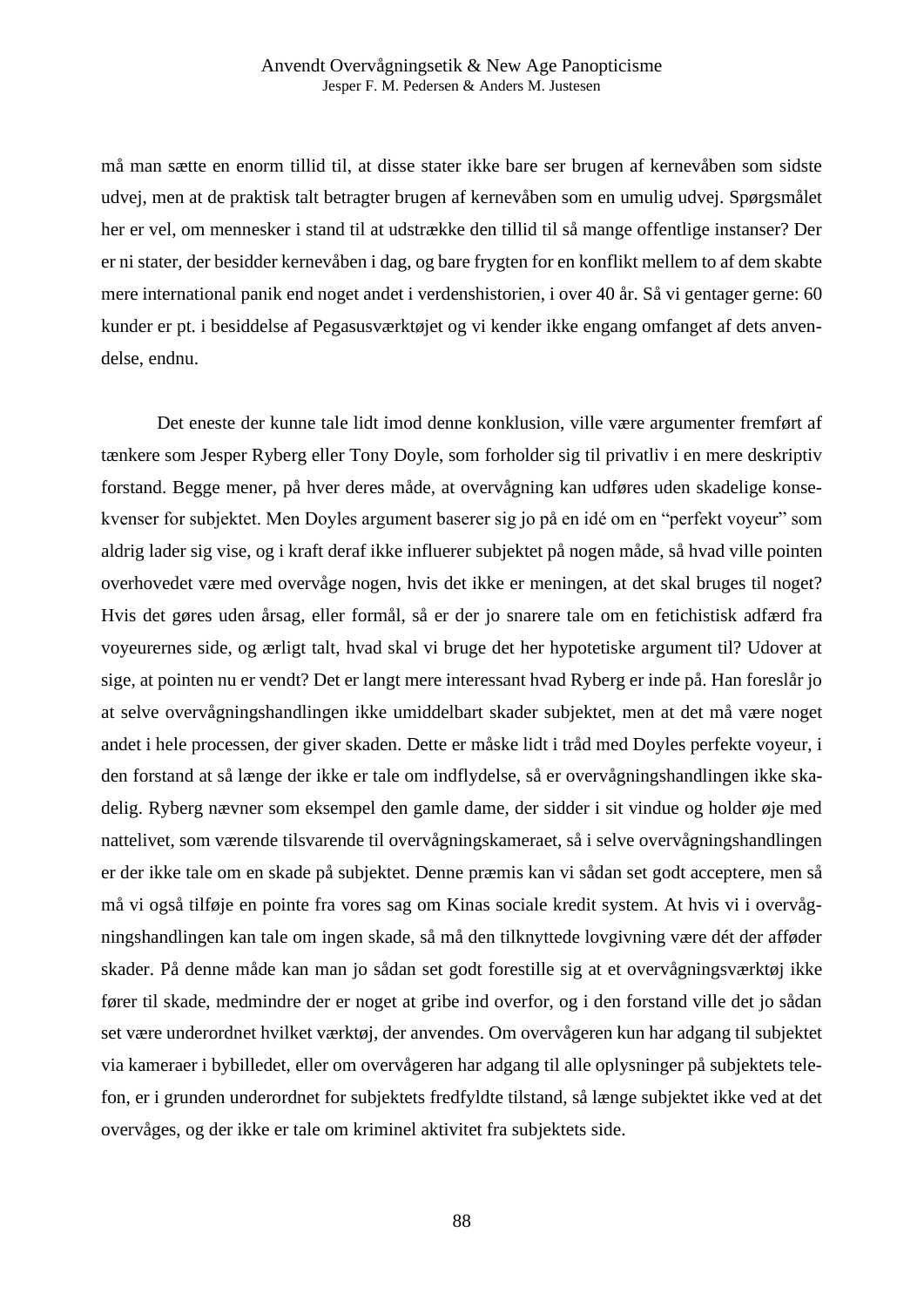Der er dog én stor rygende pistol her, som hverken vi, Ryberg, eller Doyle kan snige sig udenom, og det er, at dette argument sådan set bare er en lang udpensling af argumentet "Hvis du ikke har noget at skjule, så har du jo ikke noget at være bange for". Vi behøver vist ikke dykke ret langt ned i hvorfor dette er en problematisk påstand, så vi vil nøjes med at nævne homoseksuelle i lande hvor dét er en ulovlig praksis, som det alt-undergravende eksempel her. Macnish er jo, modsat disse forestillinger, interesseret i overvågningens påtrængenhed, som han mener gradvist sandsynliggør en handlings disproportionalitet i takt med mere og mere påtrængenhed. Det vil jo sige, at visse overvågningsværktøjer er mindre påtrængende end andre, og dermed er der mindre sandsynlighed for at de vil være disproportionale til de sager de anvendes i. Pegasus er om noget påtrængende, såfremt at påtrængenhed defineres som udtrækningen af information, så jo mere information der udtrækkes, jo mere påtrængende er metoden. I denne forstand giver Pegasus værktøjet overvågeren adgang til adskillige irrelevante informationer om subjektet, som ift. Kevin Macnish's teori, blæser sagerne helt ud af proportion. Som vi nu flere gange har nævnt, er det meget svært at finde på en sag som er grov nok til at Macnish ville kunne retfærdiggøre så påtrængende metoder, når mindre kunne gøre det. Selv når vi overvejer Macnish's forskelsbehandling af hhv. "indhold" og "metadata" i Pegasus-sagen, kommer vi igen til kort, af den simple årsag at Pegasus giver os adgang til begge dele. Så her er det altså i grunden ligegyldigt om Macnish alligevel ser udtrækningen af dét han kalder "indhold" som værende mere påtrængende end udtrækningen af dét han kalder "metadata", for her er vi i berøring med begge dele.

Kort og godt håber vi nu at det er blevet gjort klart, at anvendelsen af et værktøj som Pegasus er meget svært at forsvare, når man sætter det op mod overvågningsetiske overvejelser. Vi havde lidt bekymringer angående Macnish's teori, da vi var i tvivl om hvor elastisk den faktisk ville være, i sidste ende. Macnish siger jo selv, at han var interesseret i at udforme en teori, som kunne hive debatten ud af ja/nej-spørgsmålet, og gøre overvågningshandlinger til et spørgsmål om grad, men løbende blev vi mere og mere i tvivl om, om han i virkeligheden var i gang med en lang forklaring på hvorfor "nej" (til overvågning) er det eneste rigtige at gøre. Det ville jo være synd at sige, at der er tale om en meget elastisk teori her, men måske kan man se det sådan at teoriens elasticitet er mere lig en guitarstreng end en cykelslange, så der trods alt faktisk er tale om elasticitet. F.eks. er vi nok ikke i stand til at retfærdiggøre Pegasus i nogen sammenhænge overhovedet, mens vi er fuldt ud i stand til at retfærdiggøre den form for overvågning vi anvender i spildevands-sagen. Så altså er teorien i høj grad brugbar, når det kommer til at klassificere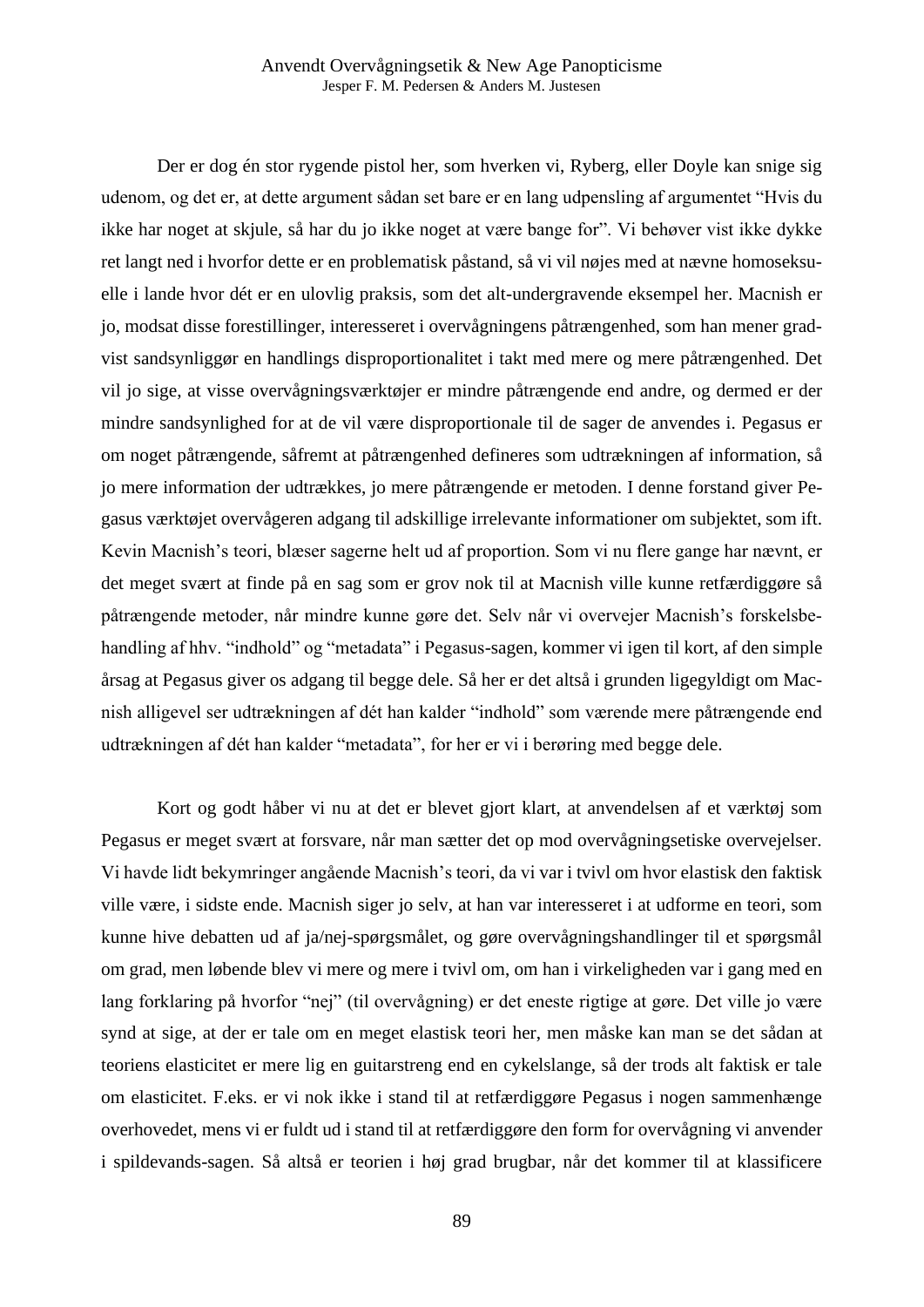forskellige overvågningsmetoder. Den gjorde det også muligt for os at belyse regler og love som den egentlige årsag til mange skader i forbindelse med overvågningshandlinger, snarere end handlingen selv. Dette kunne potentielt tale ind i et scenarie, hvor metoder som i høj grad er påtrængende, ville have større sandsynlighed for retfærdiggørelse såfremt at en stat kunne hæve sig over alle former for korruption. Såfremt at vi levede i en form for liberal utopi, hvor love eksisterede i ekstrem harmoni med borgernes villige liv, så ville et overvågningsværktøj ala Pegasus næsten være muligt at anvende. Men netop fordi intet sted i verden er en perfekt utopi, så vil der nok altid komme overvejelser og arbitrære adfærds-love i klemme for at man kunne hævde at et samfund var hævet til sådan et niveau.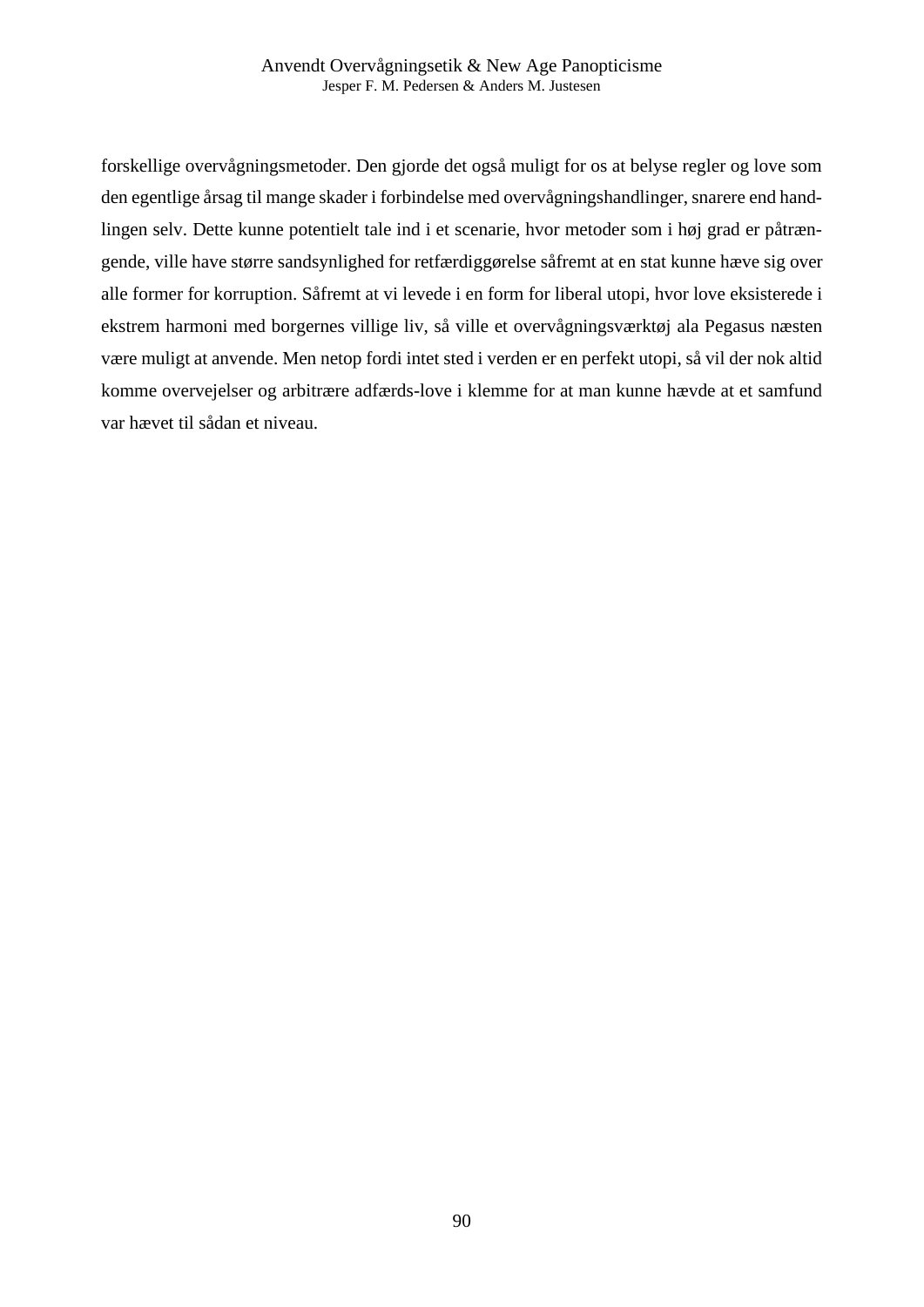# Jeremy Bentham & Michel Foucault - Panopticisme

## Panoptikonet – Den Filosofihistoriske Baggrund for Overvågningsbegrebet

I dette og det næste afsnit vil vi kort redegøre for det filosofihistoriske ophav til vores moderne overvågningsbegreb, og hvordan det kan forstås i en moderne kontekst. Her vil vi især gå i detaljer med panoptikonet og begrebet panopticisme, og dette vil vi gøre igennem Jeremy Bentham (inklusive forord ved Vagn Lyhne) og Michel Foucault. Eftersom Foucault i hans beskrivelse og analyse af panoptikonet kommer ind på konstruktionen, og panopticisme som begreb og metode, i deres væsentligste forhold og funktioner, også specielt i forhold til hvad vores formål er med denne tekst, vil vi fokusere mest på hans værk. Vi vil blot med Benthams originale værk (som i sin tid i første udkast var skrevet som en række breve til hans far Jeremiah Bentham, opfulgt af et efterskrift) give en slags resume, og dette igennem Vagn Lyhnes redigerede og oversatte version: 'Panoptikon – Magtens Øje' (2011). Først og fremmest skal en kort beskrivelse præsenteres af panoptikonet: Panoptikonet er en bygningskonstruktion, der i periferien er ringformet, og i centrum af konstruktionen er der et vagttårn; tårnet er dækket med brede vinduer som er åbnet ud mod periferien, og som Bentham selv skrev det: "For inspektørlogens vinduer er der *jalousier*…" (Bentham & Lyhne, 2011, s. 52). Bygningen i periferien er opdelt i celler hele vejen rundt, som hver især har to vinduer, et på indersiden rettet mod tårnet, og et på ydersiden der tillader lys at dække hele cellen. I tårnet i midten skal der så stationeres en eller flere bestyrere og/eller tilsynsførende, og i hver enkelt celle skal der indespærres "… en galning, en patient, en dømt mand, en arbejder eller en skoledreng." (Foucault, 2008, s. 5) Igennem effekten fra baggrundsbelysningen er det så muliggjort fra tårnet at observere hvert enkelt indespærrede subjekt i periferien, og i hver enkelt celle er subjektet perfekt individualiseret og konstant synligt, og deres handlinger øjeblikkeligt genkendelige. Panoptikonet omvender praktisk talt en fangekælders funktion, som kort sagt går ud på at indespærre subjektet, frarøve det lys, og gemme det væk. Panoptikonet vedholder kun den først funktion og eliminerer de andre to. Fuld belysning og den tilsynsførendes opsyn fanger bedre end mørke, som i en overvågningsfunktion ultimativt beskytter subjektet, mens synlighed er den rette fælde. (Ibid, s. 5)

Et af de vigtigste elementer ved panoptikonet, var at det skulle være umuligt for subjekterne i deres celler at kunne se om der var nogen stationeret i vagttårnet, så de aldrig kunne vide sig sikre på om de blev overvågede eller ej, således de, uanset, agerede som om de konstant blev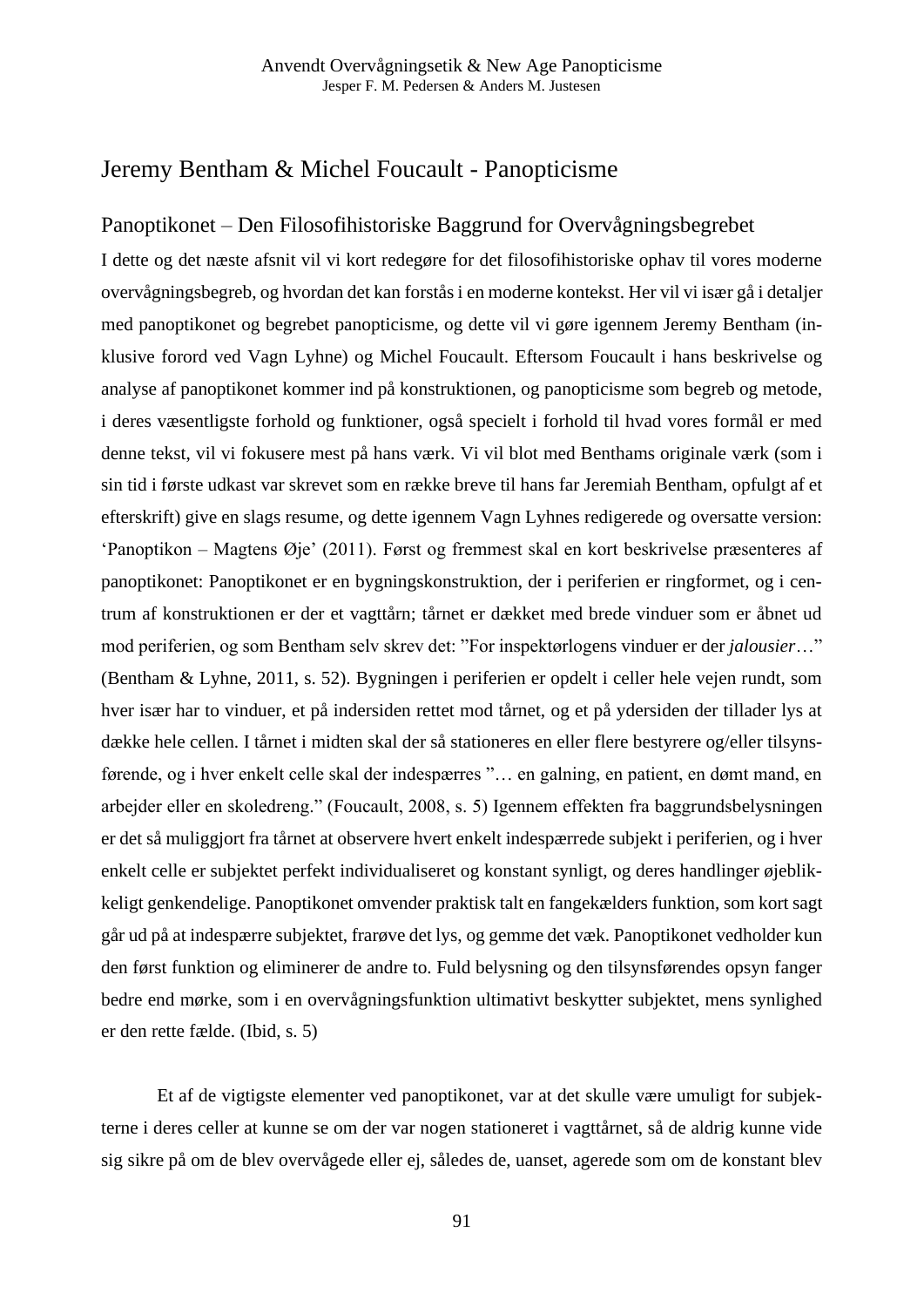overvåget. Panoptikonet var af Bentham først udtænkt som et fængsel, eller et forbedringshus (i mangel på bedre ord oversat fra det engelske 'penitentiary', som i dag bare betyder fængsel), og i mange af Benthams henseender, undervejs i optegningen af hans planer og beskrivelser, anså han "... forbedringshuset som eksperiment." (Bentham & Lyhne, 2011, s. 90): Dette både i forhold til bygningsprocessen, og i forhold til økonomiske omstændigheder og bekostninger, såvel som i forhold til hvordan det skulle administreres, og hvilken effekt det ville have på dets subjekter og deres adfærd.

"*Moralen forbedret – helbredet bevaret – arbejdsomhed styrket – undervisning bredt ud – samfundets byrder lettet*…" (Ibid, s. 47) Med disse ord åbner Bentham sit livsværk om panoptikonet, der som forbedringshussystem havde til formål for "… den ene bevidsthed at opnå magt over den anden…" (Ibid, s. 47). Foruden hvad Foucault beskriver om panoptikonet og dets funktioner, som vi vender tilbage til straks, er Benthams egen tekst mest optaget af selve arkitekturen og økonomiske aspekter af hvorledes selve konstruktionen skal opføres, og dens funktioner tilvejebringes, såvel som hvordan bestyrere og de tilsynsførende og diverse andre ansatte afhængig af institutionen skulle udføre deres arbejde. I næsten alle aspekter af panoptikonet, går Bentham meget detaljeret til værks, så praktisk talt intet ved konstruktionens funktion og administration synes udeladt. Han kommer ind på hvor mange subjekter der kunne være pr. konstruktion, og hver deres celles indretning afhængigt af institutionens formål, og hvad subjekterne kunne beskæftige sig med, som regel baseret ud fra hvad der var mest profitabelt. Bentham beskriver herefter processen for hvordan panoptikonet skal konstrueres, hvordan entreprenører skal involveres og hvad der i denne kontekst er omkostningsmæssigt mest praktisk og effektivt. Næstefter beskriver han hvordan projektet skulle håndteres og administreres politisk fra regeringens side af, bl.a. igennem et system af dommere og underdommere, der skulle fungere som vidner for hvordan administreringen af panoptikonet blev udført. Han uddyber også hvorledes næsten enhver form for panoptikon, hvad end det var beregnet til, havde til formål at være en arbejdsanstalt, men ikke beregnet til tvungent arbejde, medmindre det var under straf. Følgende kommer han ind på hvordan panoptikonets mekanisme kan anvendes i andre samfundssammenhænge; i 'almindelige virksomheder', og hvordan opsynsprincippet kan anvendes i forhold til f.eks. hospitaler, gale-anstalten og skoler som institutioner, hvor opdelingsmetoderne for subjekterne selvfølgelig vil være anderledes, nemlig knap så indskrænkende og fængselsagtige. Hernæst kommer Bentham, i det mest dybdegående afsnit af værket, en del omkring hvordan opsynsprincippet specifikt kan bruges i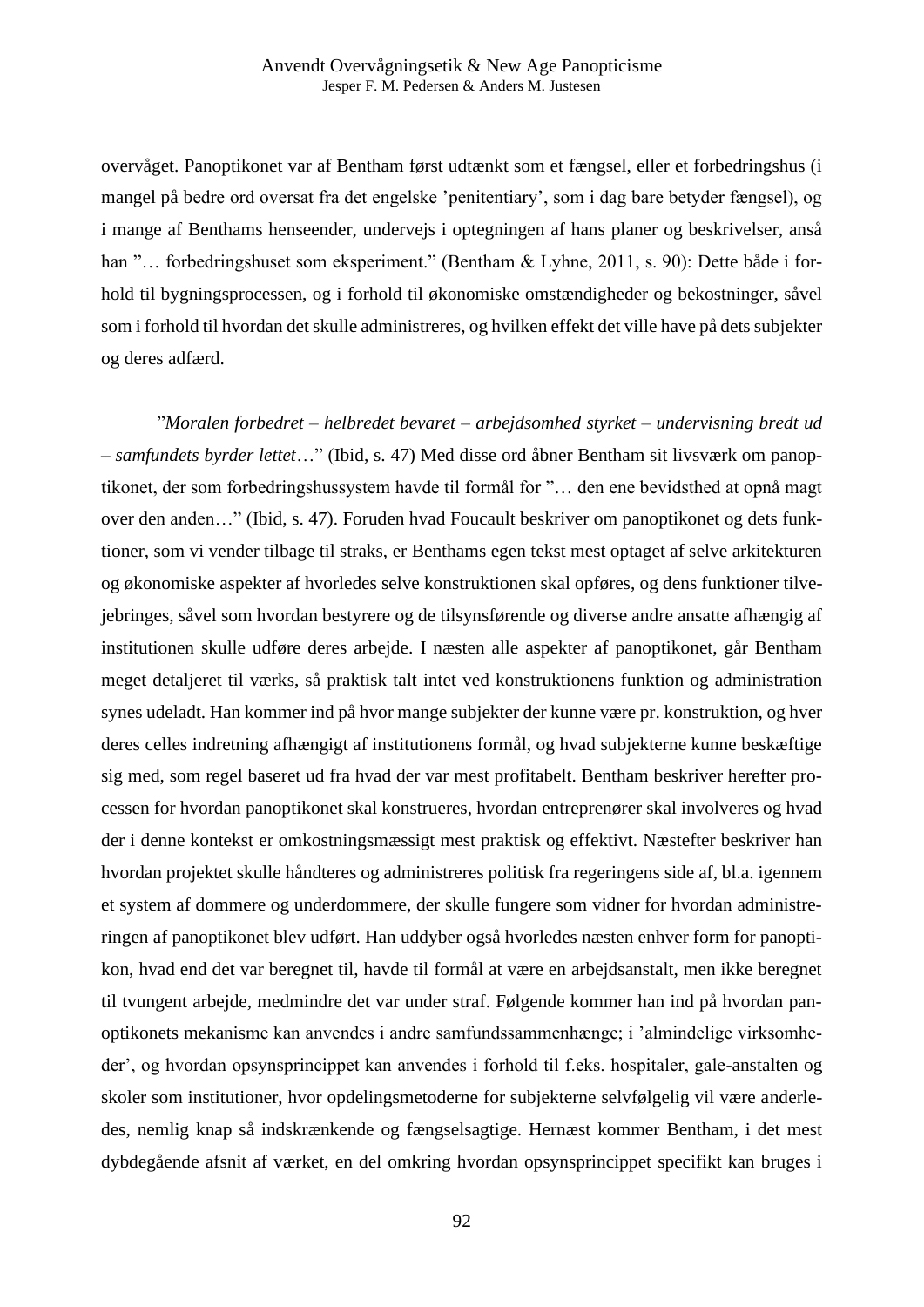uddannelse, såvel som dannelses princip mere generelt. Til sidst kommer han let ind på hvordan princippet kan styrke troen. I efterskriftet kommer han mere ind på bestyrerens/den tilsynsførendes praksis, og nogle forbedringer hovedsageligt af vagttårnets funktion i forhold til at holde den tilsynsførende usynlig for subjekterne, men ligeledes arkitektoniske forbedringer af hele panoptikonet i dens helhed, som f.eks. igennem tilføjelsen af et talerørssystem, der skulle styrke kommunikation mellem bestyrer, tilsynsfører og diverse ansætte som vagter, internt i bygningen. (Bentham & Lyhne, 2011)

## Panopticisme

I dette afsnit vil vi gå i dybden med Foucaults strukturalistiske analyse af Panoptikonet, som sammenlignet med overvågningsetikken er af praktisk talt udelukkende deskriptiv karakter. Michel Foucault starter i hans kapitel 'Panopticism', som er et uddrag af 'Discipline and Punish: The Birth of the Prison' (1975), ud med at beskrive hvorledes overvågning, før ideen om panoptikonet var udbredt, kunne varetages i samfundet, og denne beskrivelse er baseret ud fra en ordre der er udstedt i slutningen af det 17. århundrede, omkring hvordan et bysamfund skulle håndtere et scenarie hvor pest er brudt ud (Foucaults referencer til Benthams Panoptikonet, som vi anvender i dette afsnit, er fra en anden udgave end den udgave af Panoptikonet vi har anvendt). Foucault beskriver bl.a. et hierarkisk system bestående af opsynsmænd, kommunale magistrater, og vagter, der tilsammen står for opsynet med bysamfundet, da alle indbyggere er tvunget til at holde sig indendørs medmindre en absolut nødvendighed for at komme ud måtte opstå, hvor stadig højest en enkelt beboer pr. husstand må forlade det ad gangen. Ingen må forlade byen, og et netværk af soldater er opstillet således de kan bevogte porte, sørge for lydighed, og observere alle former for uorden der måtte opstå. Magistraterne har til dagligt til opgave at udføre en persontælling af deres tildelte gader, hvor de systematisk og ned til mindste detalje skal spørge ind til alle beboeres tilstand, således der opstår en form for overvågning baseret på permanent registrering, der fungerer igennem det hierarkiske system; magistraterne rapporterer til opsynsmændene, som rapporterer til endnu højerestående som f.eks. borgmesteren: Alt er observeret og centralt bogført, magtens virke er uafbrudt, og disciplinerings mekanismen fuldendt. Og det er netop hovedsageligt denne disciplinære funktion ved overvågning, der interesserer Foucault mest. Som han også beskriver, var ideen om pest i udbrud en slags drømmescenarie for magthavere, hvor disciplinen hos deres befolkninger kunne komme på den ultimative test, eller hvor de i hvert fald i ideernes verden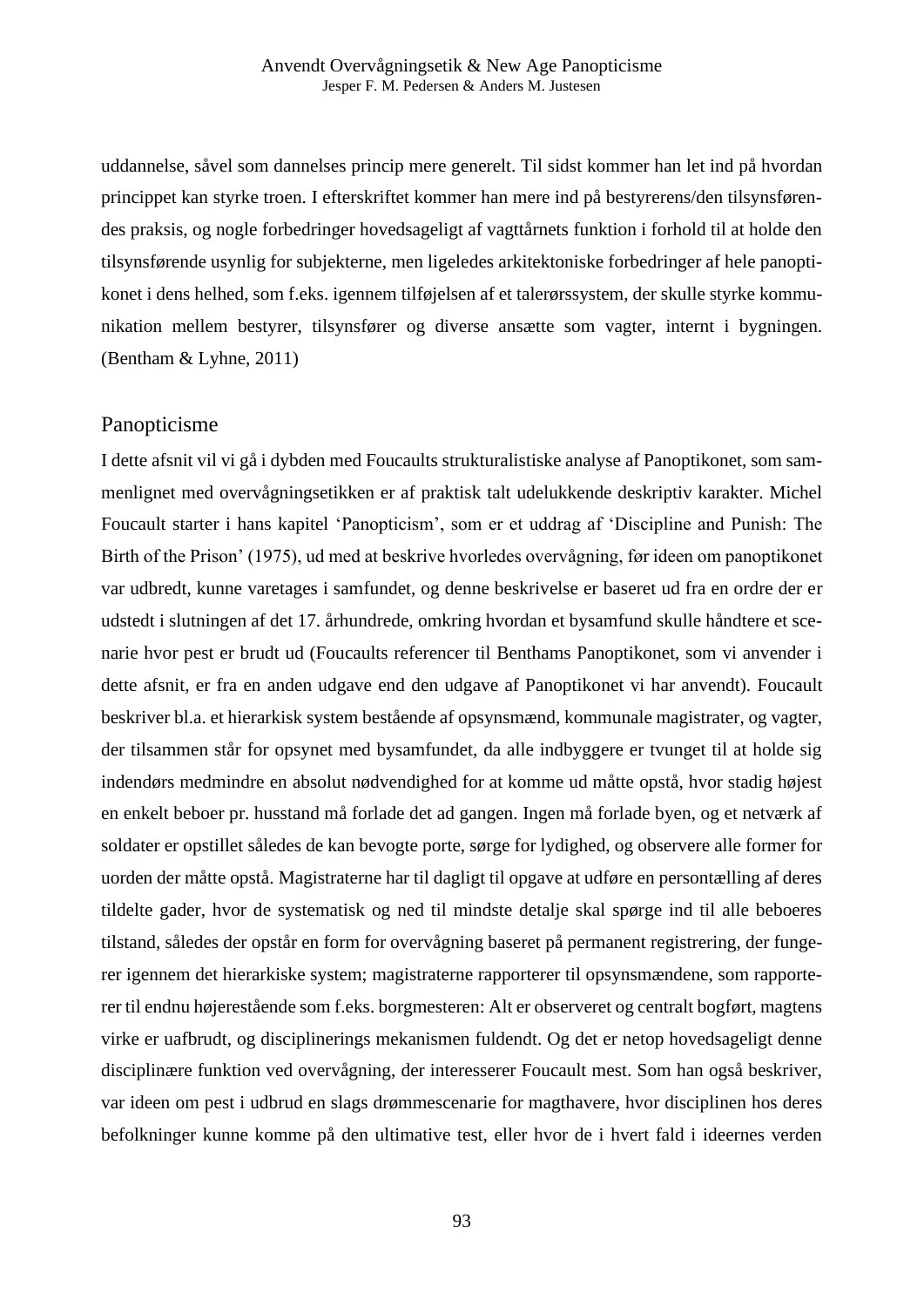kunne udforske alskens problemer vedrørende disciplin, og hvor løsningerne ofte var forbundet med en form overvågning. (Foucault, 2008, s. 1-4)

I denne sammenhæng kommer Foucault også ind på nogle væsentlige observationer vedrørende spedalskhed og pest, og forskelle og ligheder mellem praksisser vedrørende disse. Hvor det var tilfældet at spedalskhed var grunden til praksisser der indebar det at totalt ekskludere folk fra resten af samfundet, kan det siges at disse praksisser ligeledes var grundlæggende for den totale indespærring af folk i bysamfund i tilfælde af pest, og at pest dermed gav anledning til udbredelsen og udvidelsen af disciplinære projekter. Hvor spedalskhed var grunden til en binær opdeling mellem befolkningsgrupper, kan pest betragtes som en grund til mange forskellige slags opdelinger af folk, hovedsageligt kategoriseret husstande imellem, og hvor bl.a. streng overvågning var nødvendig for at kunne lykkes. Den største forskel mellem disse praksisser, afhængig af om grunden var spedalskhed eller pest, er i forhold til hvad de gav anledning til i politiske drømme: "The first is that of a pure community, the second that of a disciplined society." (Ibid, s. 4)

Således kan tilfældet af praksis overfor spedalskhed siges at have inspireret andre praksisser i magtudøvelser, bl.a. overfor pest, mens ideen om pestudbrud og hvorledes ideel disciplinering af et bysamfund ramt af sådan en sygdom kan siges at beskrive en utopi for den perfekt regerede by. Projekterne vedrørende opdelingen af den spedalske fra resten samfundet, og vedrørende opdelingen af så mange afsnit af samfundet som muligt i tilfælde af pest, er naturligvis forskellige, men de er forenelige, og dette er bl.a. at se på hvorledes f.eks. psykiatrien, fængsler og hospitaler fungerede i starten af det 19. århundrede. Her var subjekternes tilværelse ofte indrettet således at de var individuelt ekskluderede fra samfundet, og individualiseringen var bl.a. til for at markere eksklusionen. Når et subjekt bliver ekskluderet fra samfundet, er det næsten i alle tilfælde baseret ud fra en binær tildeling af deres status, som 'normal' eller 'unormal'. På den ene side kan det siges at den spedalske bliver behandlet som pestoffer, og de bliver som ekskluderede udsat for individualiserende discipliner. På den anden side kan det siges at universaliteten ved disciplinær kontrol gør det muligt at tildele nogen status som 'spedalsk', og dermed udsætte dem for de dualistiske mekanismer ved eksklusion. Denne konstante tildeling af status som normal eller unormal fører os så atter til moderne tid: Frygten for pest har ledt til disciplinære mekanismer; ved at overføre denne tildeling af status og eksklusion af den spedalske til helt andre formål,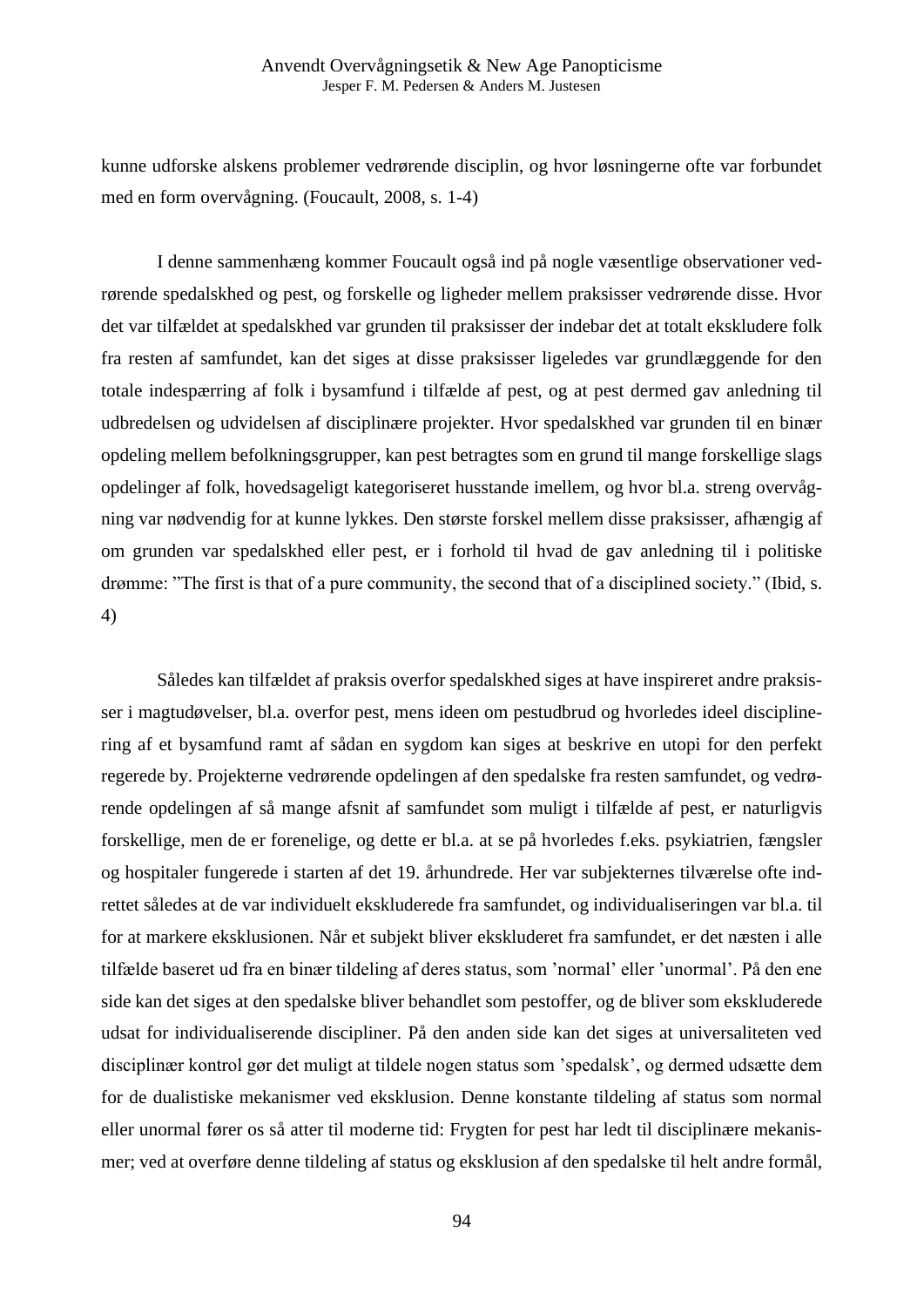er teknikker og institutioner opstået, hvis formål det er at måle, at føre tilsyn med og korrigere unormal adfærd. Foucault afslutter dette afsnit om spedalskhed og praksis overfor dette i forhold til praksis overfor pest, med at argumentere at alle magtmekanismer der findes, som drejer sig om det unormale individ, og som har til formål at tildele sådan status og forandre adfærd hos den unormale, er sammenfattet af disse to former, som de fjernt stammer fra. (Foucault, 2008, s. 3-5)

Foucault kommer efter denne beskrivelse mere detaljeret ind på Bentham's ide om panoptikonet, der som arkitektonisk figur repræsenterer denne sammensætning diskuteret ovenfor, og som i sin tid var det ultimative udtryk for et disciplinerings- og overvågningsredskab. Først og fremmest muliggjorde denne arkitektoniske figur at komme om ved problemet der var i typiske indespærringssteder, der var kompakt overfyldte. Hvert individuelle subjekt er i sin celle i panoptikonet i stedet kun synlig fra vagttårnet, mens kommunikation med andre indsatte umuliggøres af væggene mellem cellerne. "He is seen, but he does not see; he is the object of information, never a subject in communication." (Ibid, s. 5). Cellernes indretning overfor vagttårnet i midten af bygningen pålægger subjektet en aksial synlighed, mens opdelingen cellerne imellem implicerer en tværgående usynlighed, som garanterer orden. Hvis subjekterne er straffefanger, kan de ikke planlægge flugt, eller have nogen som helst indflydelse på hinanden generelt. Hvis subjekterne er syge patienter, er smittefaren minimal, og hvis de er psykisk syge, kan de ikke udøve vold mod hinanden. Hvis subjekterne er skolebørn, kan de ikke kopiere eller snyde, eller forstyrre hinanden, og hvis subjekterne er arbejdere, er alle distraheringer der kan forsinke arbejdet udryddet. Folkemængden som kollektiv; en sammensmeltning af individer, en kompakt og kompleks masse og et sted for alverdens udvekslinger, er totalt afskaffet i panoptikonet, og erstattet af adskilte individer. Fra den tilsynsførendes perspektiv er folkemængden erstattet af disse adskilte individer, der kan nummereres og overvåges. Fra de individuelle subjekters perspektiv er folkemængden erstattet af en isoleret og iagttaget ensomhed. (Ibid, s. 5-6)

 Ifølge Foucault er den største effekt panoptikonet derfor opnår; at den inducerer en tilstand i subjektet af bevidst og permanent synlighed, som forsikrer magtens automatiske funktion. Overvågningen er i dens effekt permanent, selvom den er diskontinuerlig og selvom den varetages eller ej, og magten udøves over subjekterne, om der er nogen der står for denne udøvelse eller ej. Den faktiske udøvelse af magt er simpelthen unødvendig. Dette arkitektoniske apparat bør i princippet være i stand til at skabe og vedligeholde et magtforhold der er uafhængigt af hvem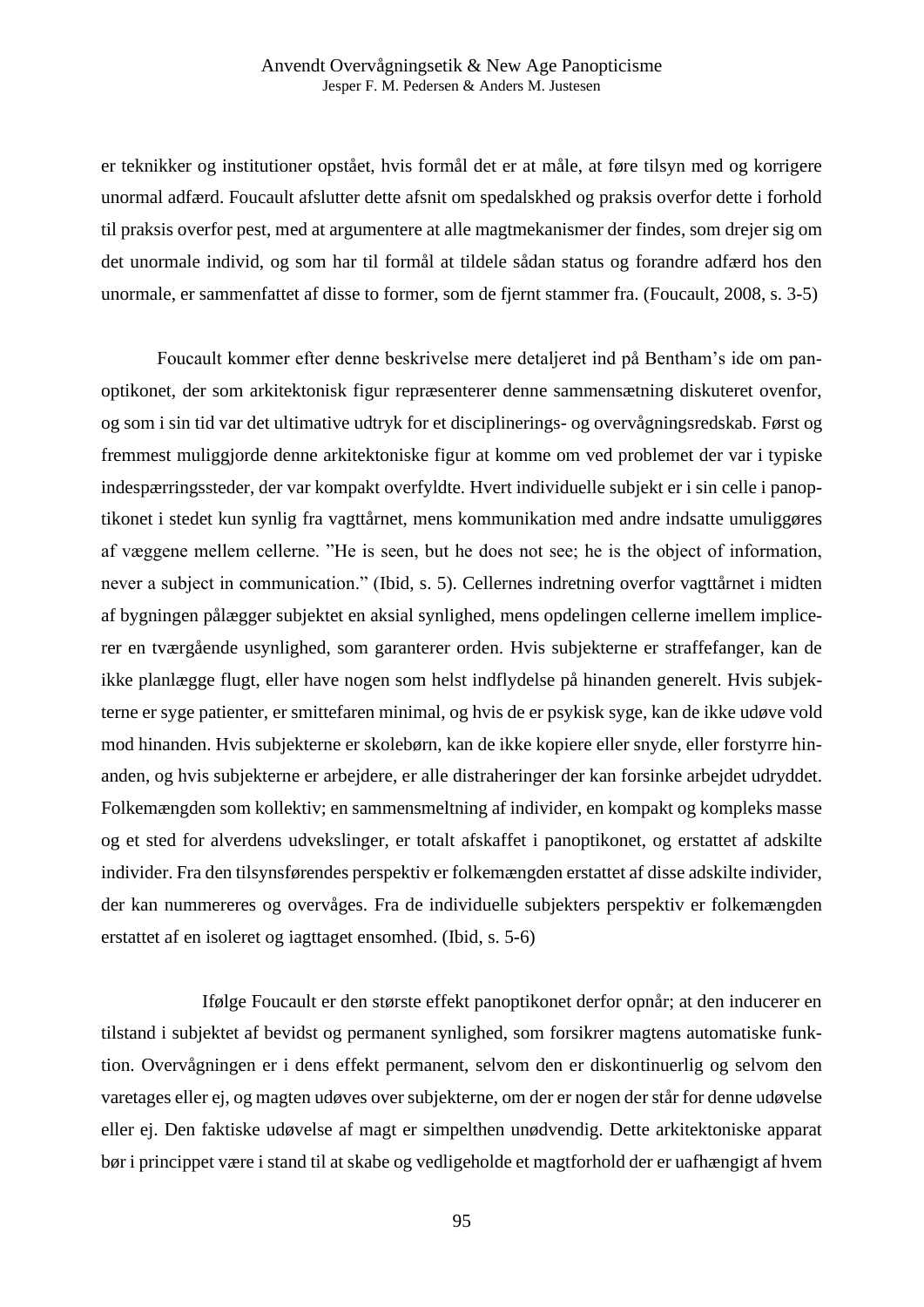end der udøver magt, og sigter i stedet efter at udsætte subjekterne for en magt situation, som de i grunden skaber for sig selv. For at opnå denne funktion, hvori subjekterne opretter og vedligeholder den magt situation som det er meningen de skal opleve de befinder sig i, vil det både være underdrevet og overdrevet faktisk at have dem under konstant overvågning af den tilsynsførende. Det vil være underdrevet, for det der betyder noget er at subjektet betragter sig selv som overvåget, og det vil være overdrevet fordi subjektet slet ikke behøver at blive overvåget. På denne måde fik Bentham ifølge Foucault i princippet fastlagt, at magt bør være både synlig og ikke verificerbar. Synlig fordi subjekterne i cellerne langs periferien af panoptikonet altid vil kunne se omridset af vagttårnet i midten af bygningen, hvorfra de bliver overvåget, og ikke verificerbar fordi subjekterne aldrig må vide om de bliver overvåget på et hvilket som helst givent tidspunkt, mens de aldrig må være i tvivl om at de kan blive overvåget. For at umuliggøre for subjekterne at kunne være sikre på hvorvidt de bliver overvåget eller ej på et hvilket som helst givent tidspunkt; for at gøre den tilsynsførendes tilstedeværelse, eller mangel der af, ikke verificerbar, var panoptikonet som Bentham havde forestillet sig det, udført med en lang række forskellige arkitektoniske facetter og instrumenter. Panoptikonet skal dissociere det at se og blive set: I cellerne i periferien er subjekterne absolut synlige, uden nogensinde at kunne se og bekræfte tilstedeværelsen af en eventuel tilsynsførende i vagttårnet, mens man fra vagttårnet i midten kan se alting, uden nogensinde at blive set. Denne funktion er kritisk for panoptikonet fordi den automatiserer og disindividualisere magt. I panoptikonet fungerer magt situationen som subjekterne er blevet sat i, ikke pga. hvem der overvåger dem, men pga. arkitekturen og dens diverse mekanismer. "The ceremonies, the rituals, the marks by which the sovereign's surplus power was manifested are useless. There is a machinery that assures dissymmetry, disequilibrium, difference. Consequently, it does not matter who exercises power." (Foucault, 2008, s. 6). Ligeledes er det nærmest betydningsløst hvad motiv den overvågende har. Hvem som helst kan i princippet kontrollere panoptikonet, og i denne forbindelse beskriver Foucault maskinen som 'vidunderlig', og uanset hvilket formål man har intentioner om at bruge denne maskine til, vil den skabe homogene virkninger af magt. (Ibid, s. 6-7)

 Hvis panoptikonet virker som det er formålet med den, er det aldrig nødvendigt at udøve fysisk magt overfor subjekterne, og Foucault påstår at selv Bentham var overrasket over hvor 'let' anvendelsen af panoptikonet kunne foretages. Det var ikke længere nødvendigt at anvende tremmer, kæder og låse, alt der var nødvendigt var at adskillelserne skulle være klare og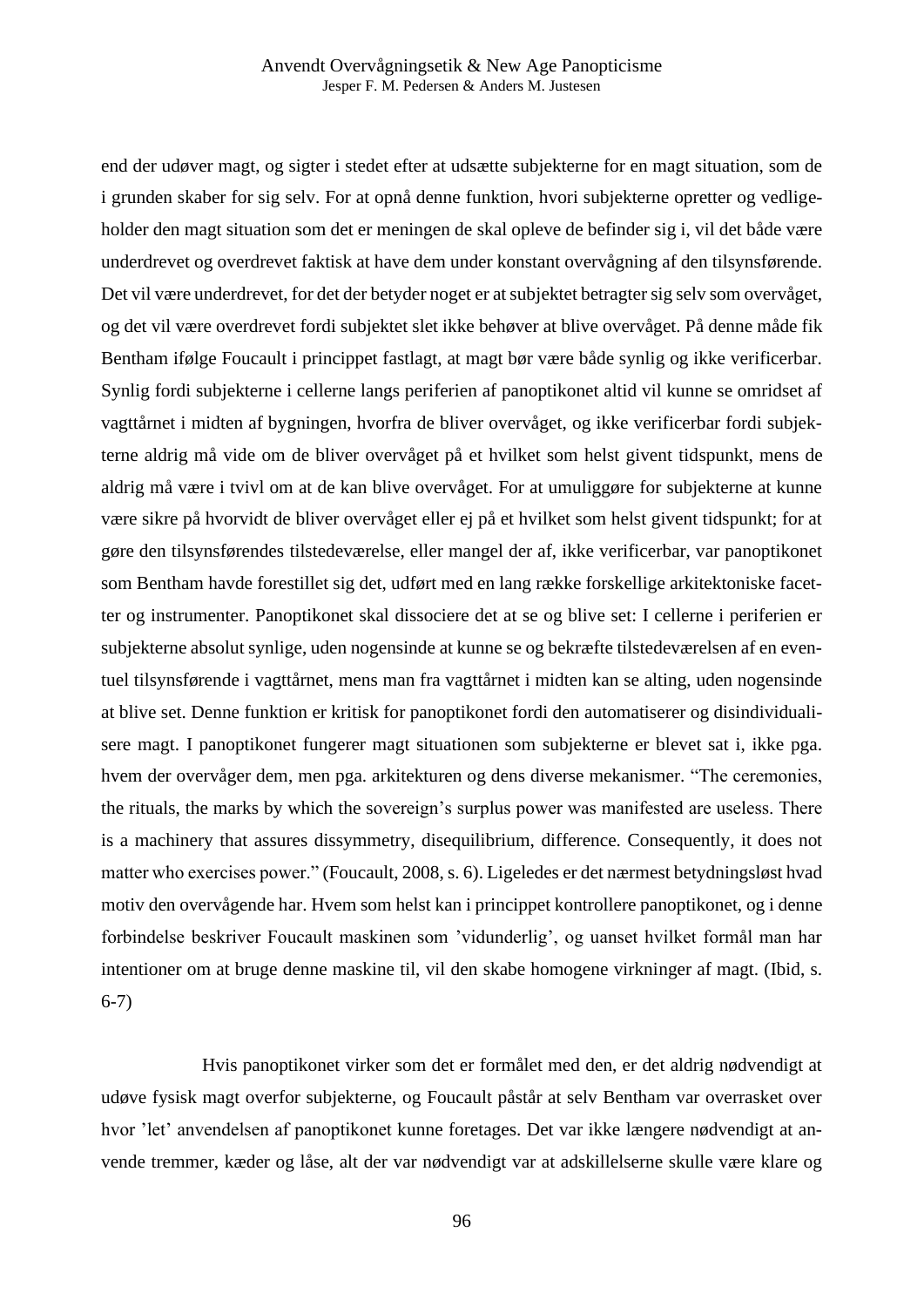tydelige og at åbningerne skulle være velplacerede. "The heaviness of the old 'houses of security', with their fortress-like architecture, could be replaced by the simple, economic geometry of a 'house of certainty'." (Foucault, 2008, s. 7). Magtens effektivitet igennem dens indskrænkende funktion kunne således siges at have forandret sig til at omhandle dens applikationsoverflade. Subjekterne der er udsat for synlighed, i panoptikonets mekanisme, og på samme tid er klar over det, påtager sig ansvar i forhold til magtens indskrænkelse af deres handlinger, og udøver nærmest spontant denne magt over dem selv. Subjektet udøver her begge parter i magtforholdet; som magthaveren og som underkastet, og i princippet bliver subjektet underkastet af sig selv. Den eksterne magtudøvelse behøver derfor ikke længere være fysisk, men tager sig i stedet af det ikke kropslige. (Ibid, s. 7)

 Som det var tilfældet med Le Vaux' menageri i Versailles, som Foucault ikke ved om Bentham er inspireret af, var panoptikonet som projekt optaget af individualiserende observation, karakterisering, klassificering og den analytiske indretning af det spatiale. Således muliggør dette også at panoptikonet kunne udnyttes som laboratorie, af naturalister og videnskabsfolk. I panoptikonet kunne der direkte eksperimenteres med f.eks. medicin, såvel som subjekternes adfærd; forskellige straffe og hvorledes de adfærdspåvirkede de dømte kriminelle, forskellige teknikker for arbejderne for at afklare hvilke der fungerede bedst, forskellige pædagogiske tilgange til uddannelse osv. Man ville sågar kunne eksperimentere med dannelse ned til mindste detalje, hvis subjekterne var forældreløse børn. "The Panopticon is a privileged place for experiments on men, and for analyzing with complete certainty the transformations that may be obtained from them." (Ibid, s. 8). Panoptikonet ville også kunne udnyttes til at føre tilsyn med- og kontrollere dens egne mekanismer, for bestyreren vil ikke bare være i stand til at overvåge subjekterne i cellerne, men alle under hans befaling, som doktorer, sygeplejersker, værkførere, lærere og vagter. Bestyreren vil kontinuerligt være i stand til at dømme disse og ændre deres adfærd og metoder afhængigt af hvad han finder bedst, og det vil ligeledes være muligt at observere bestyreren i hans adfærd som tilsynsførende i vagttårnet, hvis der som forestillet er tilladt adgang for alle i vagttårnet. "And, in any case, enclosed as he is in the middle of this architectural mechanism, is not the director's own fate entirely bound up with it? … "By every tie I could devise", said the master of the Panopticon, "my own fate had been bound up by me with theirs" (Ibid, s. 8). Hvis panoptikonet betragtes som laboratorie, bør det især betragtes som et hvori magt bliver studeret. Pga. dens observations mekanismer er konstruktionen effektiv, og den muliggør en gennemtrængning i dens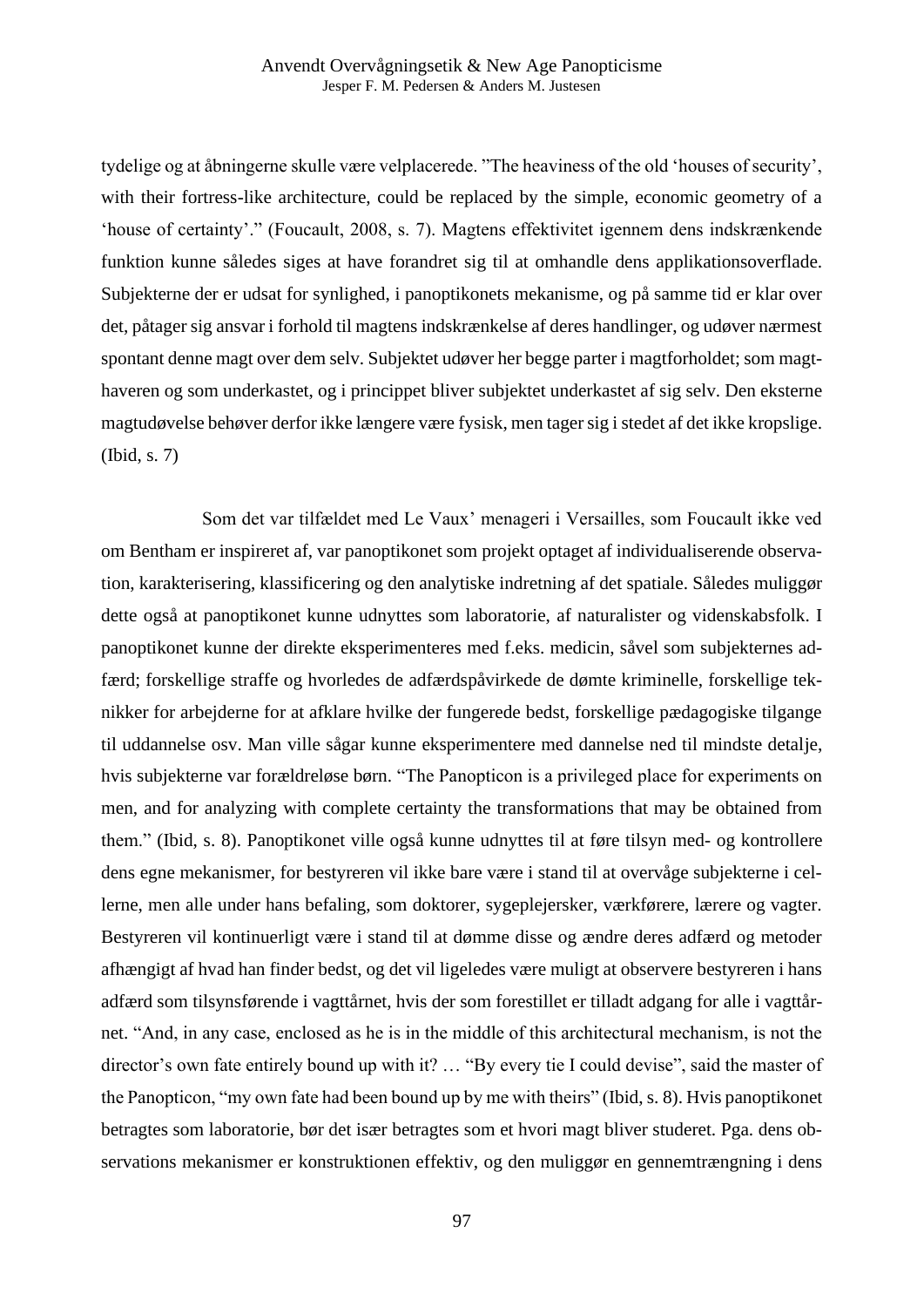subjekters adfærd. Viden følger magtens fremskridt, og dermed bliver nye vidensområder opdaget uanset på hvilken overflade magt bliver udøvet. (Foucault, 2008, s. 7-9)

 Foucault kommer næstefter ind på bl.a. hvordan det pestramte bysamfund og den panoptiske etablering er forskellige. I forhold til overvågnings praksis, kendetegner de hver især forandringer indenfor disciplinerings mekanismer, med halvandet hundrede års mellemrum. I tilfælde af et pestramt bysamfund, opstår der en usædvanlig situation overfor noget ekstraordinært ondt, hvor magt bliver mobiliseret, opfinder nye mekanismer, konstruere for en stund både en modreaktion og det perfekte samfund, og den pålægger en ideel form for virke for borgerne i samfundet. På den anden side skal panoptikonet forstås som en generaliserbar model for virke; en model hvorudfra magtforhold kan defineres i hverdagslivs relationer. "The fact that it should have given rise, even in our own time, to so many variations, projected or realized, is evidence of the imaginary intensity that it has possessed for almost two hundred years." (Ibid, s. 9). Panoptikonet skal dog ikke forstås som en drømmebygning, men i stedet som et diagram der beskriver hvorledes en magtmekanisme ser ud i dens ideelle form. Ifølge Foucault er det faktisk en politisk teknologisk figur, som må og skal adskilles fra nogen særlige anvendelser, og dets virke skal repræsenteres som et rent og skært arkitektonisk- og optisk system, abstraheret fra forhindringer, modstand eller gnidninger. (Ibid, s. 9)

 Ifølge Foucault har panoptikonet som politisk teknologi mange gyldige anvendelser. Det kan reformere fængselssystemer, forbedre behandling af patienter, forbedre uddannelse, indespærre de psykisk syge og forbedre tilsyn med arbejdere, såvel som at hjælpe arbejdsløse i aktivering. Måden hvorpå panoptikonet tildeler sine subjekter i det spatiale, er også en hierarkisk organisering, en disponering af magtens virke, og en måde hvormed man kan definere forskellige metoder for hvordan magten instrumentaliseres, og dette kan overføres til brug i diverse institutioner, hvor de forskellige førnævnte subjekter optræder. Panoptikonet som metode, eller den panoptiske metode, kan anvendes hvor end man har at gøre med adskillige individer, som man gerne vil pålægge en bestemt adfærd, eller have til at udføre en bestemt opgave. Det er praktisk talt muligt at anvende den panoptiske metode i en næsten hvilken som helst kontekst hvor mennesker skal være under inspektion, og hvor rummet ikke er for stort. "although Bentham takes the penitentiary house as his prime example, it is because it has many different functions to fulfil—safe custody, confinement, solitude, forced labour and instruction" (Ibid, s. 9). Hvor og hvordan man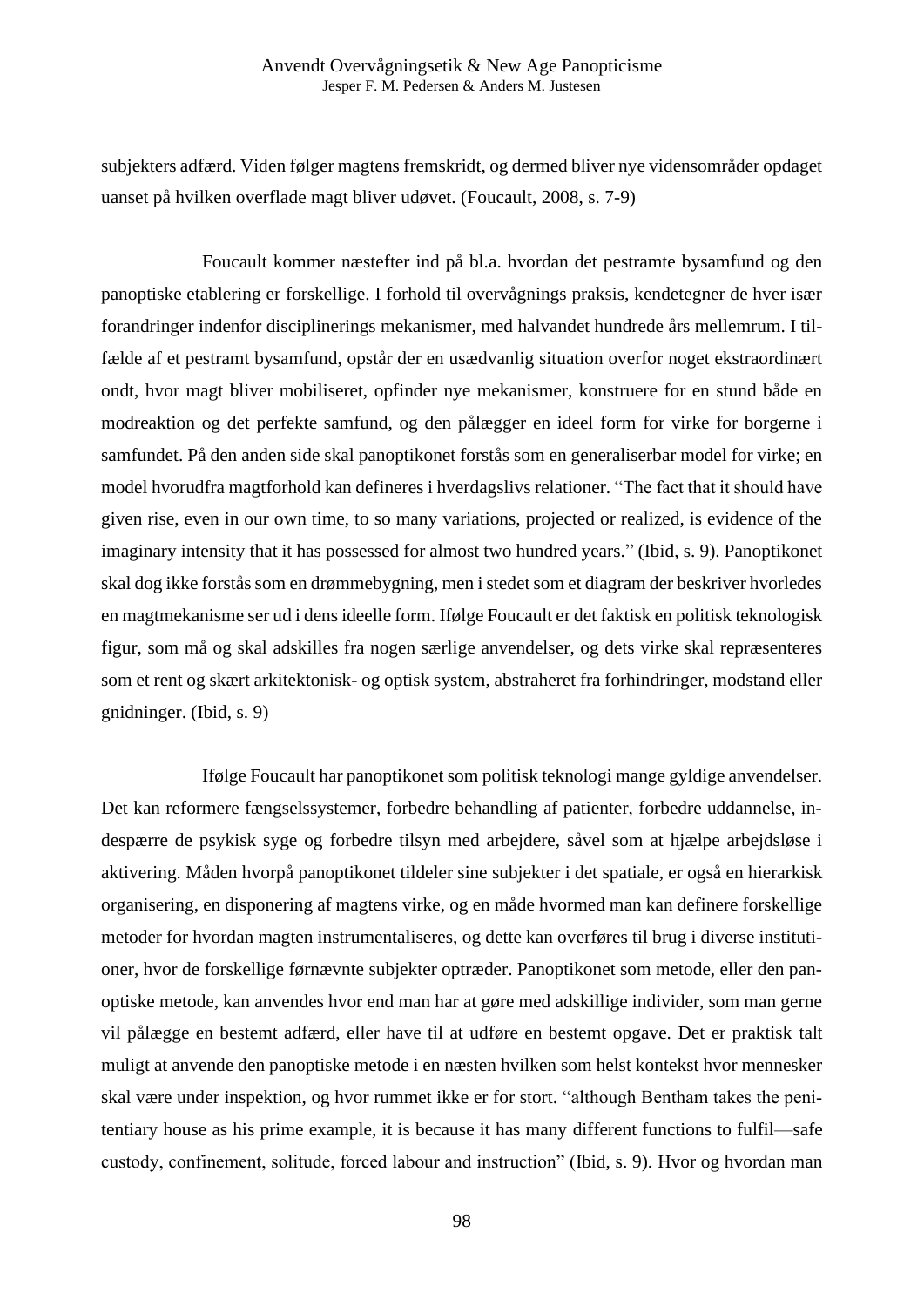end anvender den panoptiske metode, muliggør det en perfektionering af magtudøvelse; metoden kan både reducere antallet af magtudøvere, mens den øger antallet af dem magten bliver udøvet på, og dette af flere forskellige årsager: Metoden muliggør indgriben på et hvilket som helst givent tidspunkt; metoden skaber et konstant pres på subjekterne allerede inden nogen ugerninger må forekomme; og metodens styrke ligger bl.a. i at den unødvendiggør næsten alle former for indgriben, fordi den også udøves spontant hos subjekterne. Metoden virker, med undtagelse af de arkitektoniske og geometriske aspekter, uden anvendelse af noget egentligt fysisk virkemiddel, og som Bentham selv beskrev giver den overfor individerne "'power of mind over mind'" (Foucault, 2008, s. 10). Metoden kan intensivere en hvilken som helst form for magtapparat, og dette ved at styrke den økonomisk, i forhold til ressourcer, personale og tid, og ved at styrke dens effektivitet qua dens forebyggende karakter, dens kontinuerlige virke og dens automatiske mekanismer. Metoden er som Bentham yderligere beskrev den: "…'a great and new instrument of government…; its great excellence consists in the great strength it is capable of giving to any institution it may be thought proper to apply it to'". (Ibid, s. 9-10)

 "*Quis custodiet ipsos custodes?* – Hvem skal vogte vogterne selv?" (Bentham & Lyhne, 2011, s.63) spurgte Bentham, hvortil hans eget svar var at der mindst skulle oprettes et system af vidner, dommere og underdommere. Foucault fortsætter med at komme mere ind på hvorledes det at panoptikonet, i hvad end institution metoden praktiseres, skal være åbent for alle der har interesse i dens funktion og mekanismer, og såvel åbent for at hvem som helst kan observere selve overvågningsfunktionen og dem der står for den, og dette medfører en gennemsigtighed der gør at metoden nærmest er ufejlbarlig: "There is no risk, therefore, that the increase of power created by the panoptic machine may degenerate into tyranny; the disciplinary mechanism will be democratically controlled, since it will be constantly accessible..." (Foucault, 2008, s. 10-11); magtudøvelsen der finder sted igennem den panoptiske metode kan tilsynsføres af hele samfundet. Foucault mener at det var skæbnen for panoptikonet, at det skulle generaliseres som metode og anvendes på tværs af samfundet, uden at forsvinde eller miste nogen af dens egenskaber. Hvor praksis overfor den pestramte by lagde grund til en usædvanlig model for disciplinering i samfundet, bl.a. i form af striks overvågning, spiller panoptikonet i stedet en forstærkelsesrolle. Hvordan end panoptikonet, eller metoden der kommer af ideen, arrangerer og effektiviserer magt, gør den det ikke for magtens skyld, eller for at frelse samfundet fra en umiddelbar trussel som f.eks. pest. Metoden er i stedet som disciplineringsredskab til for at forstærke de sociale kræfter; for at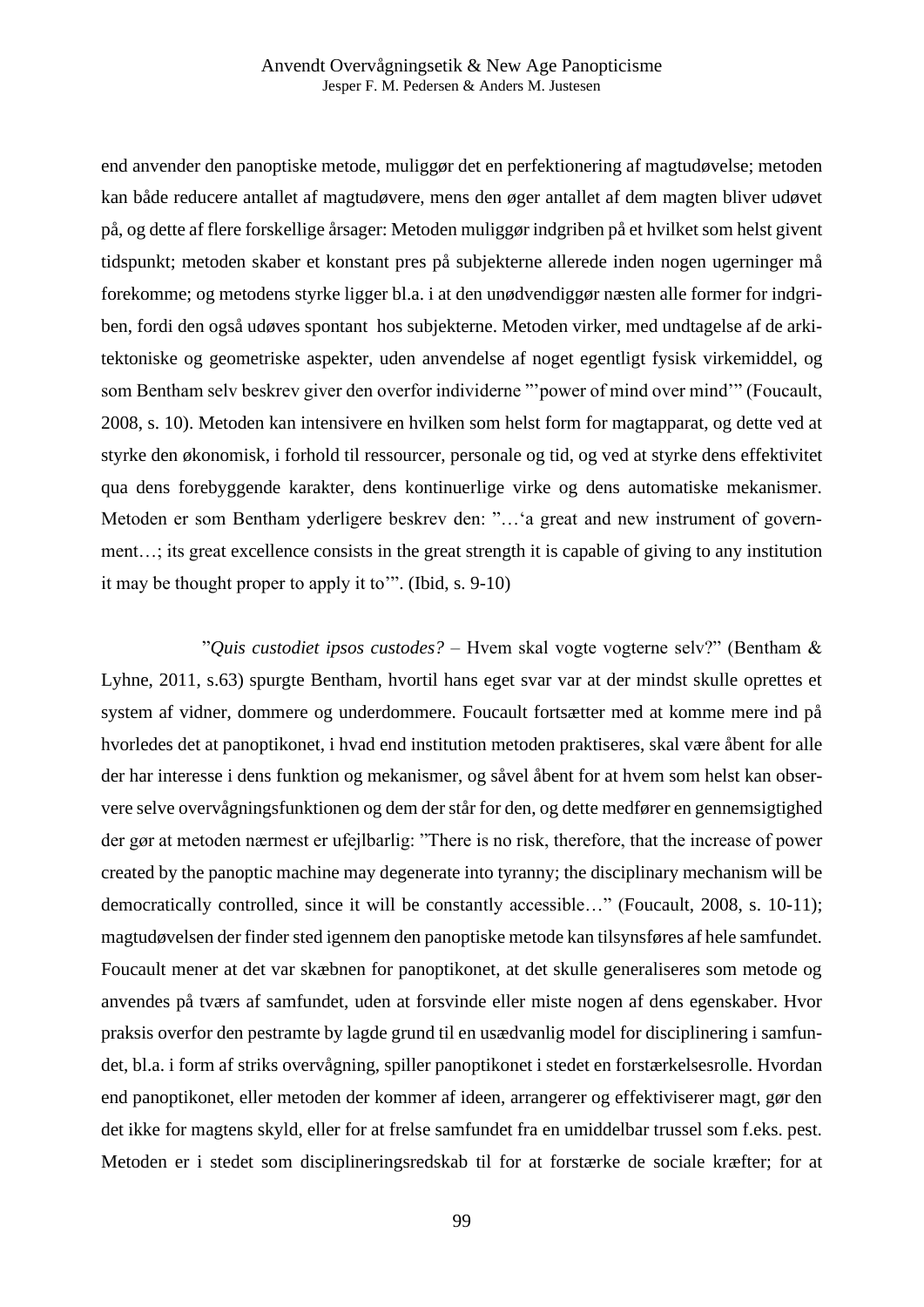forbedre uddannelse, øge produktionen, udvide økonomien, og generelt forbedre moraliteten blandt offentligheden. (Foucault, 2008, s. 10-11)

 Herefter kommer Foucault ind på nogle aspekter af panoptikonet og dets funktioner, som umiddelbart kan virke paradoksale. Hvor panoptikonet ved første øjekast kan virke som et instrument, der indskrænker fremskridt og forstærker magten hos dens udøvere, mener Foucault i stedet igennem hans analyse, at det som instrument både faciliterer fremskridt og forstærker produktionen i samfundet. Hvor magtudøverne i princippet igennem anvendelsen af den panoptiske metode forøger deres magtanvendelse, forstærker dette de sociale kræfter i stedet for at hindre dem. Panoptikonet løser disse problemstillinger ved at sikre at tiltag i magtudøvelse kan forekomme ved kontinuerligt at fortsætte så diskret som muligt i samfundets fundamenter, og på samme tid fungere uden anvendelse af pludselige, voldelige og ultimativt diskontinuerlige metoder som oftest er forbundet med udøvelse af suverænitet. Et samfund styret af en konge, som bevarer sin magt igennem fysisk tilstedeværelse, hans egen eller hans undersåtters, er pludselig en modsætning til denne nye "… physics of power represented by panopticism…" (Ibid, 11). Dette er første gang Foucault egentlig anvender begrebet panopticisme, som er tilsvarende hvad vi mener med 'den panoptiske metode'. I panopticismens domæne er magten i stedet bevaret igennem næsten alt hvad der finder sted blandt befolkningen, dens uregelmæssige kroppe, deres bevægelser, deres spatiale forhold til hinanden. For at fungere optimalt skal panopticismen sikre de mekanismer der analyserer befolkningens fordelinger, mellemrum mellem hinanden, hvilke serier og kombinationer de indgår i, og anvende redskaber der synliggør, registrerer, differentierer og sammenligner: "…a physics of a relational and multiple power, which has its maximum intensity not in the person of the king, but in the bodies that can be individualized by these relations." (Ibid, s. 11).

Teoretisk set har Bentham, ifølge Foucault, defineret en ny metode til at analysere samfundet og magtforholdene på tværs af det, og han mener at Bentham praktisk set har defineret en ny underordningsprocedure af folk og kræfter der skal øge magtens nytte, samtidigt med at den forstærker økonomien. Panopticisme er kort sagt et politisk anatomisk princip, som i stedet for at omhandle suverænitets forhold, omhandler disciplinære forhold. Selvom panoptikonprojektet for Bentham hovedsageligt gik ud på at kreere den perfekte disciplinære institution, ledte hans projekt også til oplysning omkring hvordan selve disciplinerne kunne fungere på mange gyldige måder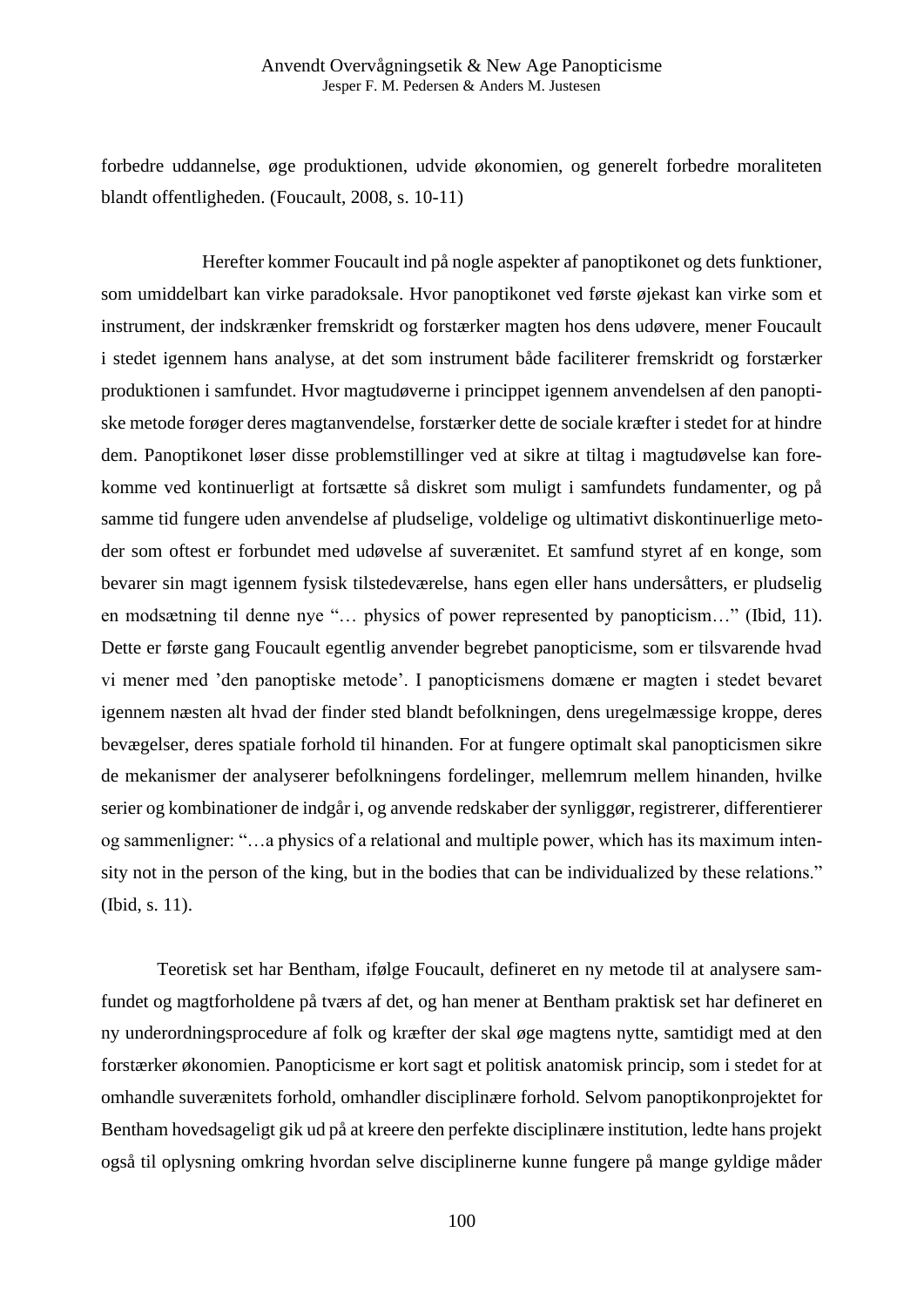på tværs af samfundet som helhed. Hvor disciplinerne som studeret område op til Benthams tid var blevet udviklet på i mere eller mindre lukkede omstændigheder, som på skoler, i barakker og på værksteder, og kun forestillet som totalt implementerede i det begrænsede drømmescenarie om et pestramt bysamfund, muliggjorde Benthams værk en forestilling om et altid alttilstedeværende, altid beredt mekanismenetværk igennem samfundet. "It programmes, at the level of an elementary and easily transferable mechanism, the basic functioning of a society penetrated through and through with disciplinary mechanisms". (Foucault, 2008, s. 11-12)

Afslutningsvist på dette afsnit vil vi også pointere at Foucault gik yderligere i dybden med disciplin som begreb i resten af hans tekst om panoptikonet, som ikke omhandlede panoptikonet i nær samme udstrækning, og denne del af afsnittet om panoptikonet er også fra en anden udgave end den vi indtil videre har arbejdet ud fra. Det sidste af teksten handler bl.a. om de tiltag der var i disciplinær-tænkningen i det 18 århundrede i Europa, i alskens institutioner, ledende op til Benthams ultimative disciplinære værktøj. Dertil skal det nævnes at meget disciplinær-tænkning i denne tidsperiode gik fra at omhandle negative disciplinære "fordringer", at få folk til at undgå antisociale handlinger, til hvorledes disciplin kunne forbedre mennesker; gøre dem mere produktive, effektive og bedre sociale væsener etc., som ligeledes var det ultimative mål med Benthams panoptikon. Det omhandler bl.a. også hvordan overvågning faktisk fungerede inden eksistensen af moderne teknologi; igennem netværk af folk der i mere eller mindre grad havde deres hverdag blandt folket, og ved at arbejde på gader og stræder kunne rapportere om folks adfærd, i nogle tilfælde ned til individuelt niveau. Denne anvendelse af overvågning kunne udføres af hvem som helst, kendt eller ukendt for befolkningen, da det kunne være hvem som helst fra politiet til prostituerede der udførte det. Således blev panopticisme den nye norm i "disciplinær-samfundet", også tænkt på den måde at folk netop uden at vide hvorvidt de blev overvåget eller ej, dermed "overvågede" eller "disciplinerede" sig selv, i takt med at Benthams ideer vandt indtag blandt magthavere. (Foucault, 1975)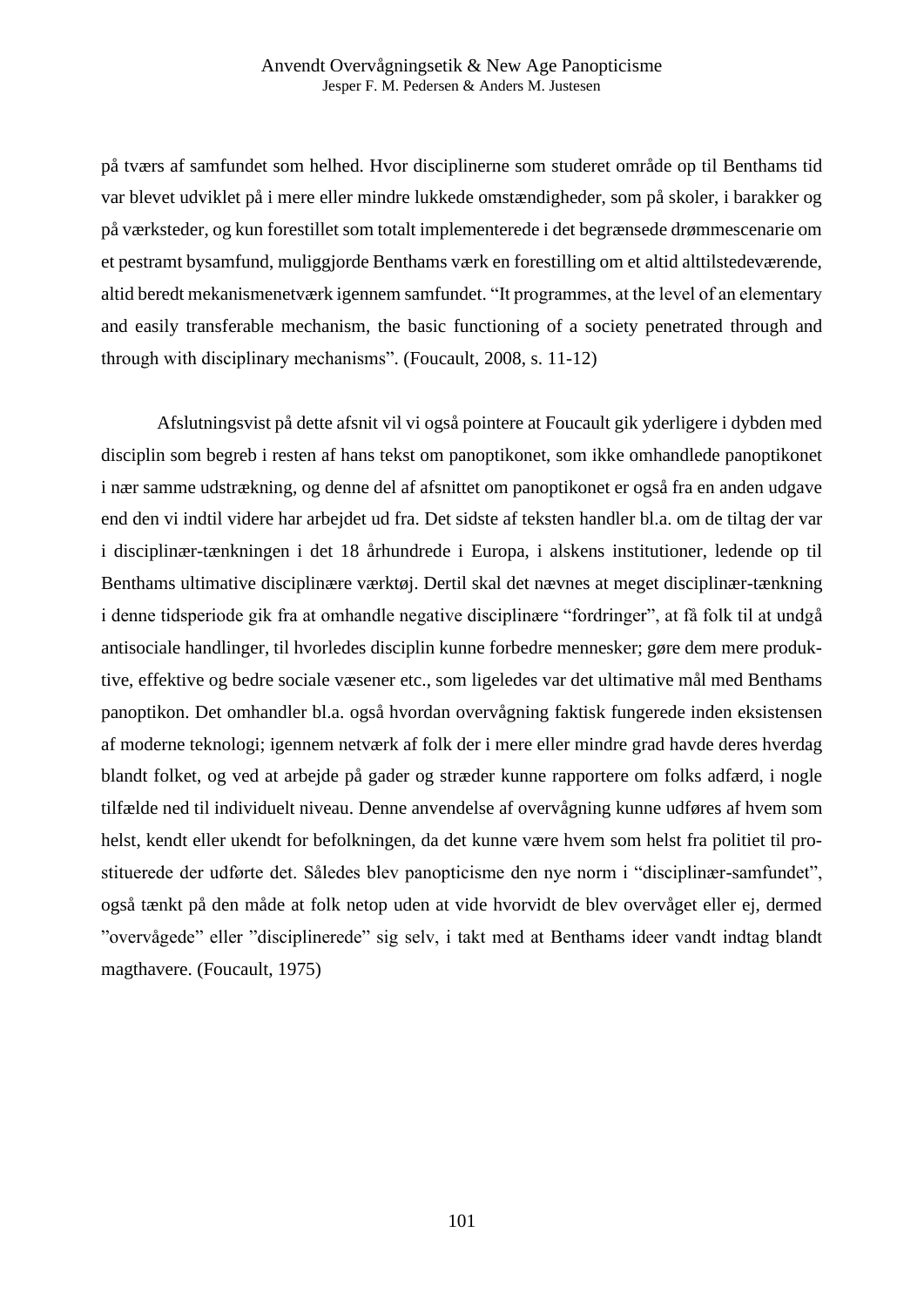# Diskussion

# Moderne Overvågning og Panopticisme

"… Hæslig realitet og skjul for reorganisering af det sociale felt, dække for omdefineringen af individets status. *Cui bono?* lød det engang i retssalene. Til gavn for hvem? Hvem er det, der vil se dig, uden at du ved det? Hvem er det, der vil høre det, som du ikke engang fortæller dine nærmeste? Hvorfor vil de opbevare det, som du troede var forsvundet og selv for længst har glemt? Hvad er du og jeg mistænkt for? Forbryderen ser uden at blive set og hævder, at han har mistanke om forbrydelse. Det er ikke spild af tid at rive masken af en bedrager." (fra forord) (Bentham & Lyhne, 2011, s. 44)

Ud fra Foucaults strukturalistiske analyse af Panoptikonet er der også meget at sige specielt om begrebet panopticisme i nutiden. Men for at nå dertil fandt vi det vigtigt, en sidste gang, at komme ind på panoptikonets anvendelse i Benthams egen tid. Bentham havde selv til hensigt at hans genopfindelse af et mekaniseret synlighedsprincip og den dertilhørende magt mekanisme skulle anvendes, genanvendes og udbredes i så stort omfang som overhovedet muligt i samfundet, og i hans tid foreslog han at dette skulle gøres igennem massevis af panoptiske konstruktioner på tværs af landet, således den forbedring som mekanismen netop muliggjorde for mennesker, ville være allestedsnærværende. Men selvom Benthams vision for et samfund der i mere eller mindre grad var bygget op omkring overvågning og fordelene derved, især i forhold til hvordan magt fordeler sig, i en vis grad i dag faktisk eksisterer, var måden det faldt ud på nok ikke noget lign. hvad han nogensinde havde forestillet sig. For vi lever vel og mærke i en verden hvor overvågning i forskellig udstrækning eksisterer og gennemtrænger alt, men vi lever ikke ligefrem i et samfund hvor vi har bygget panoptikoner og panoptiske institutioner af diverse arter på tværs af landjorden. Selv Foucault, der indså og konstaterede at panopticisme er et fænomen der eksisterer, vil nok være overrasket over hvad overvågning egentlig dækker over i dag, og han vil nok undre sig over i hvad grad moderne overvågning og panopticisme i det 21. århundrede overhovedet er en ideel magtmekanisme, eller noget specielt pragmatisk disciplineringsredskab, når nu spørgsmålet i nyere tid har drejet sig så meget om hvem der står for overvågning, hvor, og hvorfor?

I Lyhnes forord til Panoptikonet kommer han afslutningsvist ind på bl.a. Benthams værks indflydelse på Den Franske Revolution, og hvordan mistænksomhedsprincippet gradvist blev til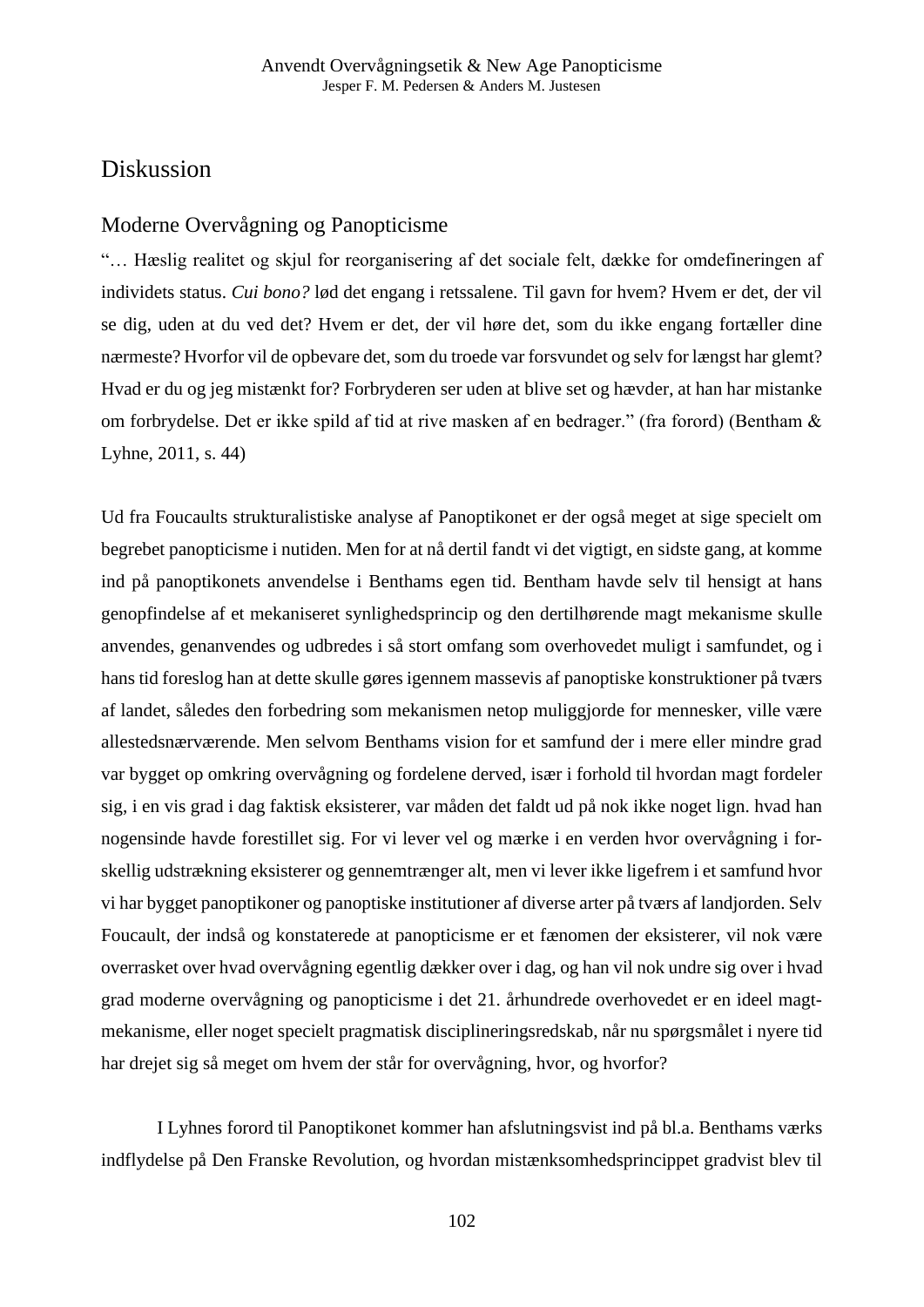totalovervågning af den franske befolkning. D. 16. september 1793 skrev Bentham til ærkebiskoppen af York angående en grund i nærheden af London, som Bentham og hans bror havde for øje skulle bruges til at konstruere et af deres panoptikoner. Dagen derpå, d. 17. september 1793, blev loven mod mistænkelige personer vedtaget i Frankrig (som foruden også tidligere havde givet Bentham fransk statsborgerskab for hans arbejde om panoptikonet), og dette ville blive kulmineringen af terroren under revolutionen. "Mistænkte er, hed det, "de, som ved deres opførsel, eller deres forbindelser, eller deres udtalelser, eller deres skrifter, har vist sig som tilhængere af tyranniet eller føderalismen og fjender af friheden." (Bentham & Lyhne, 2011, s. 42).

Denne lov var baseret på den totale gennemskinneligheds princip, som gjorde krav på at der blev trængt ind i individers private sfærer, for så på den måde at udspionere direkte på alt hvad de foretog sig og alt hvad de tænkte. Det var såmænd ikke folks handlinger der var objektet for denne overvågning, men nærmere deres bevidstheder, hvilket muliggjorde at folk, uden at have foretaget sig noget kriminelt, kunne anholdes, og der kunne fældes dom over dem. Selve denne praksis var til for at forhindre fremtidige forbrydelser, eller sågar enhver form for misgerning der ikke var afstemt efter revolutionens generelle ideer, og denne neutralisering kunne kun lade sig gøre igennem så absolut overvågning som var muligt for tiden. "Mistanken nærede sig ved de mindste ytringer, kunne i sin mangel på materiel opfyldelse ikke tilfredsstilles for da i en slet uendelighed at lukke sig om sig selv, generere sig selv i en evig mangel." (Ibid, s. 44). Således tog de revolutionære Benthams idealer og massakrerede dem, for de havde til hensigt at overvåge folks sindelag for at undertrykke dem. Igennem terrorens tormult, blev menneskerettigheder, som de revolutionære selv kort tid inden havde proklameret, afskrevet, og de "… forvred oplysningens store drøm om klarhed og viden og efterlod i et panoptisk vanvid alt i ruin – retssikkerheden, individet med dets frihed og værn, dets ukrænkelighed, dets krav på hemmelighed." (Ibid, s. 44). Til allersidst kommer Lyhne selv ind på netop parallellerne der her opstår til overvågning og debatten derom i moderne tid, og med moderne teknologi, også selvom det ikke ligefrem foregår under nogen "lov mod mistænkelige personer", og risikoen for de færreste er at havne i guillotinen, som ofte var slutresultatet dengang. "Hvorfor insistere på det, som alle ved?" (Ibid, s. 44). I moderne tid, med moderne teknologi, har overvågningssamfundet udviklet sig nærmest fantastisk hurtigt, og som det måske har været tilfældet med overvågning i nogle af vores cases, eller som det er tilfældet med nogle af de sager vi yderligere vil analysere og specielt diskutere i dette afsnit, kan det så siges at der er tale om en ny tids terror? (Ibid, s. 42-44)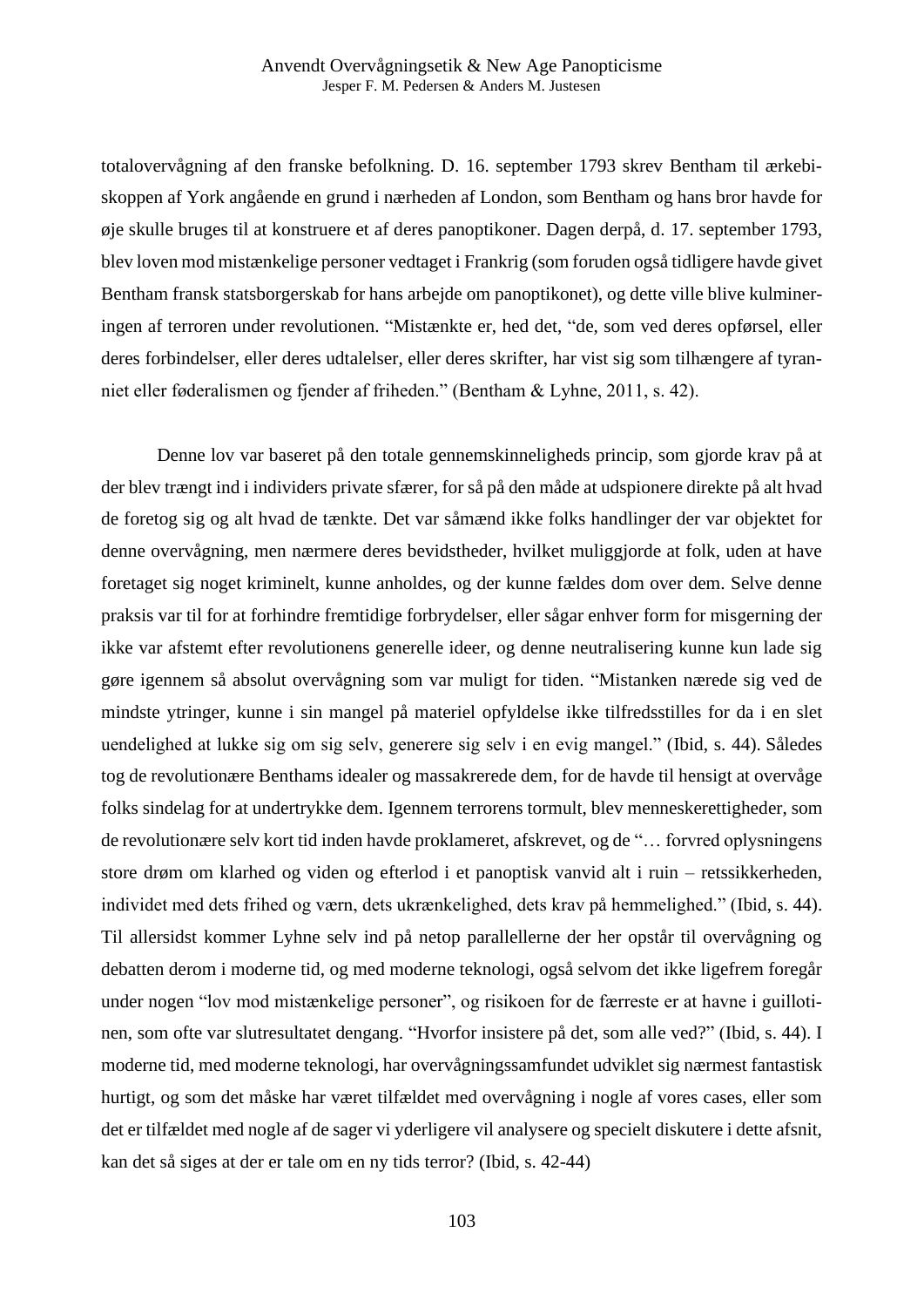## Panopticisme i Vores Cases

#### *Spildevand*

Ville vi også kunne tale om panopticisme, eller en panoptisk effekt, i nogle af vores cases? I sagen om spildevandsovervågning er det svært at sige det skulle være et direkte udtryk for den effekt der sker i mennesker, at spildevandet overvåges for coronavirus. Men det er vel egentligt muligt at drage en eller anden parallel til det pestramte Europa og den spedalskhed som Foucault beskriver. De er i hvert fald alle situationer, hvor samfundet forsøger at håndtere en sygdom og spredningen af den. I den forbindelse er vi heldigvis blevet klogere, hvad angår udskammelsen af folk der har sygdommen, så det er ikke ligefrem fordi vi behandler folk med coronavirus som spedalske før det 20. århundrede. Men den isolation man må forholde sig til med coronavirus, er egentligt i grunden den samme, og er sådan set et redskab der er født ud af netop isolationen af spedalske og håndteringen af det pestramte samfund. Dog er der ikke tale om et eksklusions-niveau af de smittede, som på nogen måde minder om dét de spedalske oplevede, der er ingen binær tildeling af status som "normal" eller "unormal" ved coronavirus - måske fordi sygdommen rammer så mange, eller måske fordi den ikke er synlig på samme måde. En bedre parallel til denne binære opdeling, og de effekter der opleves derved, er nok nærmere at finde i et eksempel fra Aids-epidemien, hvor den slags diskrimination var en langt større faktor, end den kan siges at være overfor smittede med Coronavirus.

Men når vi taler om panopticisme, eller panoptiske effekter, så taler vi jo om en effekt der sker inde i mennesker, og måske er det faktisk alligevel muligt at tale om en binær opdeling i corona pandemien, bare ikke mellem smittede og ikke-smittede, men snarere mellem "*accepters*" og "*non-accepters*" af sandheden om virussen, i det hele taget. Vi kommer straks yderligere ind på de effekter man i dag ser på sociale medier, og hvordan der nærmest udøves adfærds-/bevidsthedskontrol i stil med noget man så under den franske revolution. Det samme kan vel egentligt siges her. Det er bestemt ikke vores intention at dykke ned i "sandheden om coronavirus" her, for dét er vi simpelthen ikke dannede i. Men parallellen er alligevel interessant, fordi der i begge grupper eksisterer ideer om at ville udskamme den anden gruppe. Det er selvfølgelig ikke tilfældet for alle "*accepters*" at man ønsker at udskamme "*non-accepters*", og det samme gør sig sikkert gældende omvendt. Men der er bestemt et udtalt ønske om at ville klassificere "*non-accepters*" som "unormale" i alt det her, og et forsøg på at skabe et narrativ om vaccinerede personer som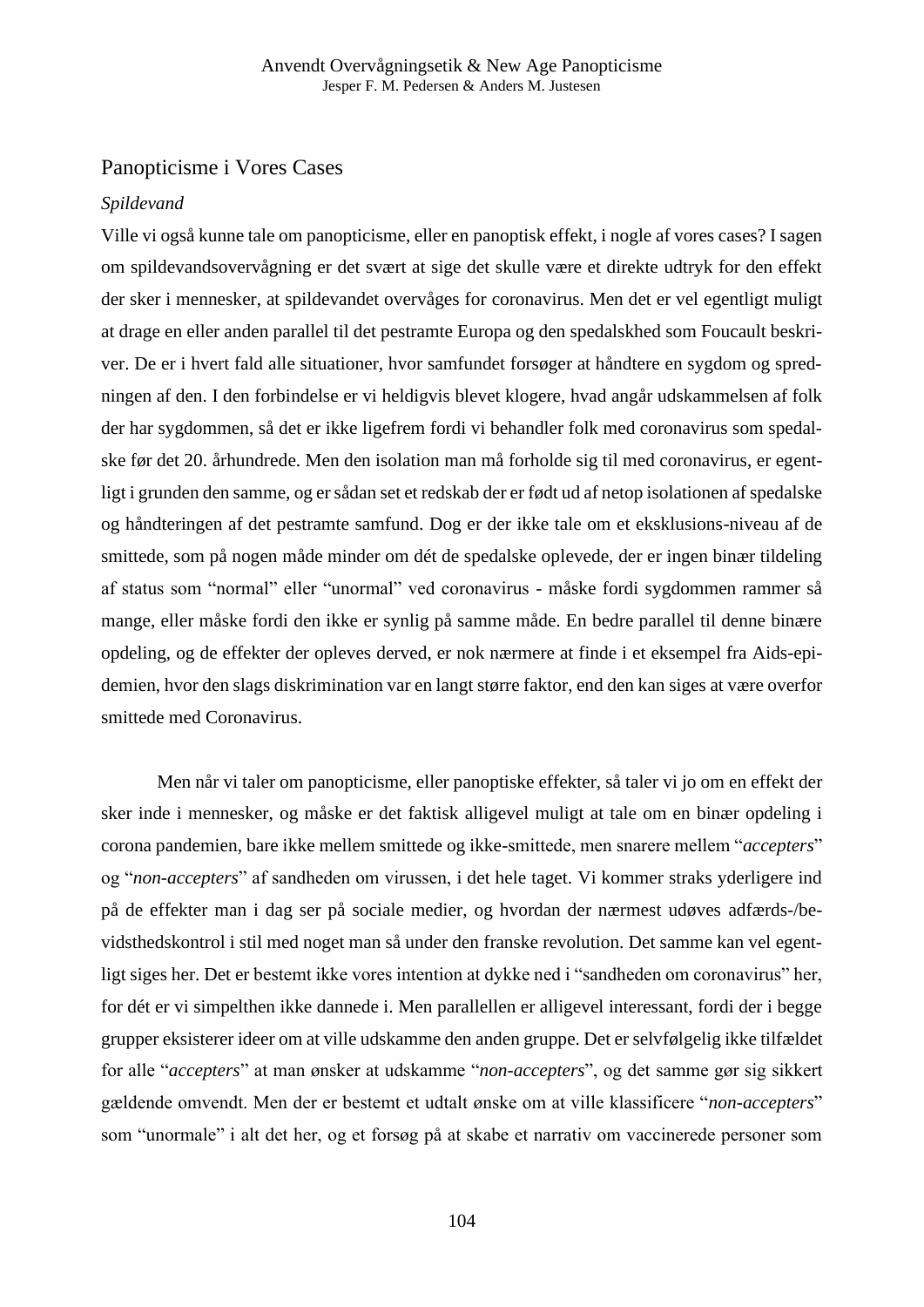den gruppe, der handler korrekt. Hvad man så end kan sige om rigtigt og forkert, både i forhold til vaccinernes virkning, restriktionernes virkning, frihed, osv., er lidt underordnet for den effekt der sker. Det er meget muligt, at langt størstedelen af "*non-accepters*" har visse tendenser, når det kommer til at forholde sig til den virkelige verden, og dette har selvfølgelig indflydelse på deres binære klassificering, på samme måde som en skør ældre dame, der insisterer på at månen er lavet af ost også ville blive klassificeret som "unormal". Pointen er simpelthen bare: De udskammende effekter af den binære opdeling opleves vel stadig, uanset om det skyldes vedkommendes mentale tilstand, andre menneskers mere korrekte perception af virkeligheden, eller idéen om at virussen faktisk ikke eksisterer og at det hele er en stor konspiration.

På denne måde kunne vi næsten godt tillade os at kalde, i hvert fald Danmarks håndtering af Corona pandemien, for noget der har fungeret takket være panoptiske effekter. Såfremt der har været en stor nok interesse i at ville fremstå som individer, der kender og følger normen, så har Foucaults panopticisme gjort som han forelagde at den ville. Hvis det at få foretaget regelmæssige tests, overholde karantæneperioder, stole på sundhedsmyndighedernes råd, osv. bliver anset som normen, så må en modsat adfærd næsten anses som unormal, og som noget man skal forsøge at undgå. Dette har vi i hvert fald set på sociale medier, hvor man ikke engang skal grave længe for at finde utallige opslag, videoer og kommentarer, der handler om at der er folk derude, som ikke gør det man skal, eller omhandler alt hvad man selv gør som er rigtigt. Man behøver heller ikke grave ret langt for at se, at mange mennesker der har sådanne påstande, uanset om de egentligt er fuldstændig korrekte, ikke er i stand til at bakke dem op med noget belæg. Det er faktisk lidt som om at viden bare bliver kastet rundt som om det var madkamp vi var vidner til, uden at nogen reelt er interesserede i hvad der i grunden er op og ned når det handler om smitsomme luftvejssygdomme - det handler i høj grad om at jeg har ret, og at du tager fejl - og så er det næsten lige meget hvilken information jeg fælder dig med - hvis du falder til noget af mit skyts, så har jeg vundet, så har sagen vundet, og samfundet har vundet. Hvis det egentligt er lægmænd, der sidder og videreformidler viden som de egentligt ikke har styr på, så har vi sådan set en situation hvor panoptiske effekter afføder yderligere panoptiske effekter. Det samme ser vi i klimaaktivismen, hvor aktivister, der aldrig har forholdt sig til nogle reelle klimastudier, står på paraderne og fremfører sagen, sikkert med verdens bedste intention. Dette kan da siges at være panopticisme, og endda velfungerende panopticisme, såfremt at den norm der spilles op ad, er den korrekte.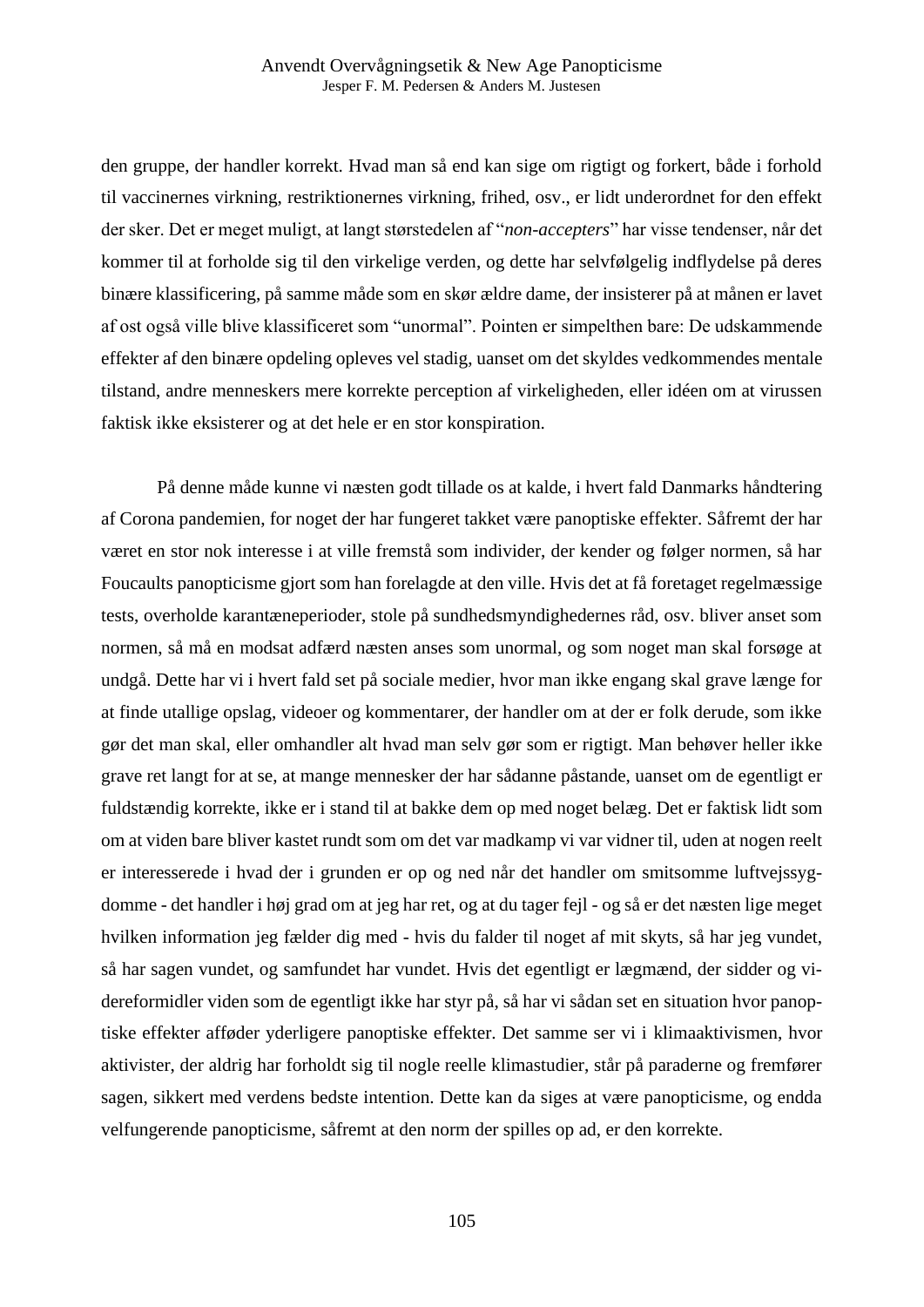### *Kinesisk social credit:*

I vores anden case, hvor vi forsøgte at perspektivere dele af Macnish's normative overvågningsetik over på Kinas sociale kredit system, er panoptiske effekter måske lettere at påpege. Såfremt at vi følger Foucault til døren, og betragter den panoptiske metode som noget der kan bruges til at analysere og tilmed definere magtforholdene i samfundet, så er det faktisk muligt at se hele systemet som et panoptikon. Systemet er jo netop indrettet til at fungere som et disciplineringsredskab i det kinesiske samfund, og kinesiske borgere bliver tilmed opfordret til at deltage i dets udfoldelse. Foruden hvad vi ved om den kinesiske stats anvendelse af video- og dataovervågning, så opfordres der jo faktisk til, at befolkningen også holder øje med hinanden, og melder det til officielle myndigheder når nogen overtræder de nedskrevne regler, hvilket giver anmelderen en positiv social kreditering. Hvis vi ikke vidste bedre her, så kunne vi måske sige, at indretningen af det kinesiske sociale kreditsystem fungerer som Foucaults optimale forestilling om panopticisme. Der er trods alt tale om noget, der er indrettet for at komme så mange mennesker til gode som muligt, og kan vel i næsten alle henseender ses som Foucaults: "... disciplineringsredskab til for at forstærke de sociale kræfter; for at forbedre uddannelse, øge produktionen, udvide økonomien, og generelt forbedre moraliteten blandt offentligheden." (Foucault, 2008, s. 11).

Men vi møder et par udfordringer før vi egentligt kan udråbe sådan en påstand. Vi kan måske tale i grove træk om at alle kinesere, med den udøvende magt de får i kraft af systemet, sådan set er i stand til observere selve overvågningsfunktionen, og dem der står for den. Blandt de regler som vi har erhvervet os adgang til, var et gennemgående tema for mange af dem at de omhandlede korruption, og såfremt der var tale om statslig korruption, så var antallet af mulige strafpoint meget høje. Dette trækker os lidt i retningen af noget af det Foucault var inde på ift. magtudøvelse og forstærkelsen af sociale kræfter. I stedet for at fungere under et suverænitetsprincip, som den kinesiske stat ofte har gjort i fortiden f.eks. under Tiananmen Square protesterne i 1989, fungerer det sociale kreditsystem som et alt-tilstedeværende mekanismenetværk, der gennemsyrer hele det Kinesiske samfund, eller i hvert fald de områder hvor variationer af systemet er applikeret. Det lyder jo umiddelbart meget godt, og faktisk som en positiv udvikling for landet og dets befolkning, men her må man også indse informationers rolle i magtfordeling, hvis man ønsker at danne sig et holistisk billede af situationen.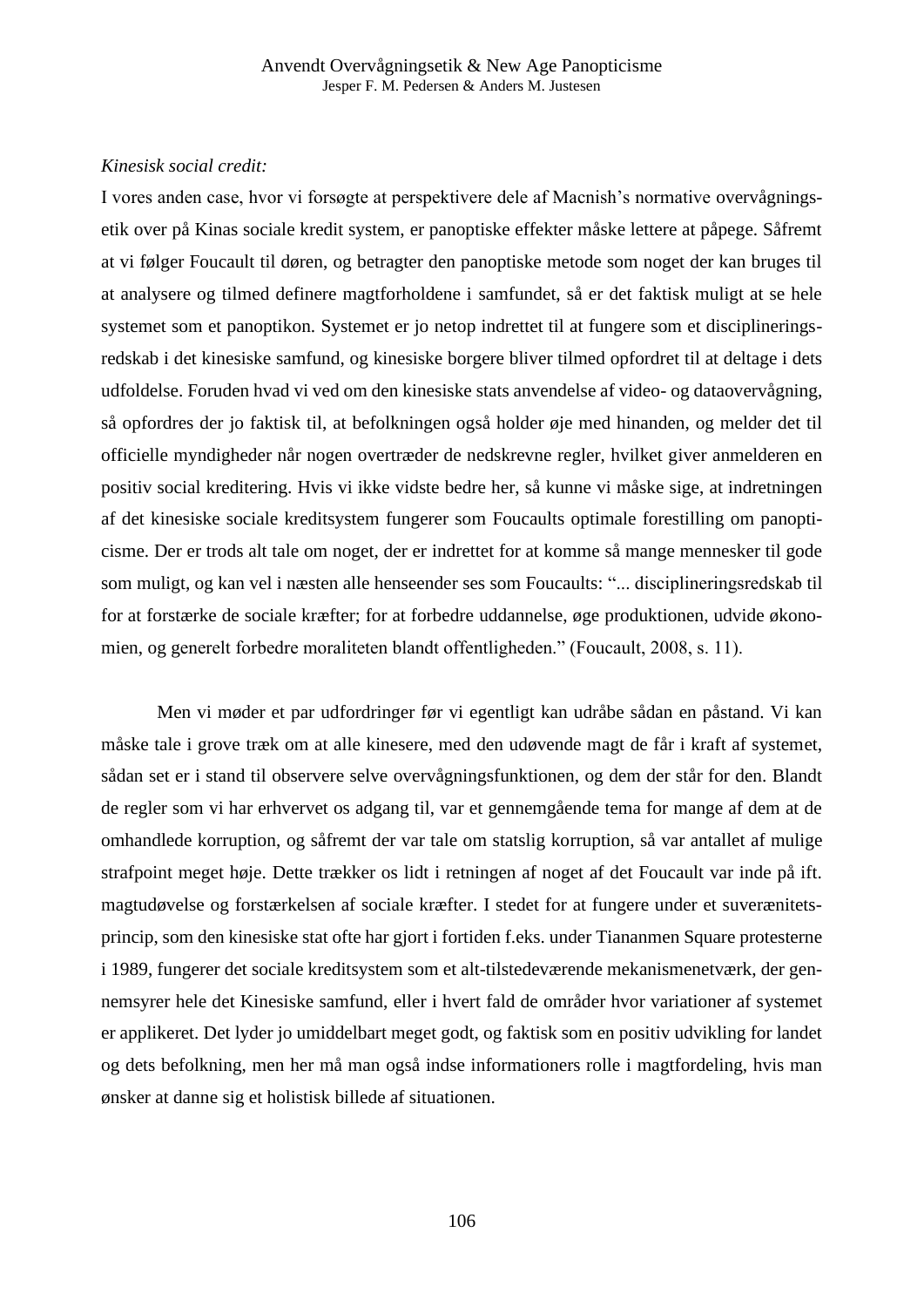Den kinesiske regering, der ledes af det kinesiske kommunistparti, har historisk set spillet sine kort tæt på kroppen. Såfremt at personer, der er i toppen af det kinesiske regeringsapparat, udøver korruption af nogen art, kan vi så virkelig være sikre på at det er information som alle kinesere får adgang til? Her kan vi påpege et nyere eksempel, som de fleste i den vestlige verden måske har hørt om, med tennisspilleren Peng Shuai, der efter sigende skulle have haft en mangeårig affære med Zhang Gaoli, en tidligere senior Vice-Premier (Kan uformelt sammenlignes med en vicepremierminister). Dette kom frem efter en række beskyldninger fra Shuai på kinesiske sociale medier, om at hun var blevet tvunget til at have seksuelle relationer til Gaoli. Sagen blev ret stor, både internt i Kina og i den internationale presse, da Peng Shuai forsvandt kort tid efter beskyldningerne, og selv det internationale tennisforbund blev involverede, og krævede Shuai løsladt fra hvad der højest sandsynligt kunne betragtes som en indespærring. Senere dukkede Shuai så op i offentligheden og afviste alle sine tidligere anklager mod Gaoli (Wang & Song, 2022).

Det kommer vel næppe bag på nogen, at det kinesiske regeringsapparat forsøgte at holde sådan en sag tæt og for lukkede døre. Om der rent faktisk var tale om en affære, eller om der snarere var tale om en skrantende tenniskarriere, er sådan set underordnet her. Pointen er, hvad der end skete i den sag, så skete det uden at offentligheden kunne følge med i sagen. Det eneste befolkningen efterfølgende fik at vide var at Gaoli var renset, og at Shuai undskyldte for sine anklager. Det ville være naivt at forestille sig at lignende sager, som ikke har ramt den internationale offentligheds søgelys, ikke ville blive/er blevet håndteret på nøjagtigt samme måde. Dette forhindrer den panoptiske metode i at fungere optimalt, indenfor rammerne af det sociale kreditsystem, og gør at den i stedet fungerer som noget magthavere er hævet over, og dermed kontrollerer.

Hvorvidt vi så faktisk kan tale om effektiv panopticisme i det kinesiske samfund, er pludselig ret tvetydigt. I den forstand vi har skitseret øverst i dette afsnit, kan man jo godt tale om en grad af effektiv panopticisme, men så snart vi vender blikket mod magthaverne i Kina, så lader reglerne til at falde lidt fra hinanden, og gælder åbenbart ikke i samme omfang i dét sociale lag, på trods af det skulle være mejslet ind i lovtekster. Magtudøvelsen bliver altså ikke tilsynsført af hele samfundet, da samfundet simpelthen ikke får muligheden. Hvad dette så senere kan få af konsekvenser for det kinesiske magtcentrum, er et godt spørgsmål. Man har jo sådan set foretaget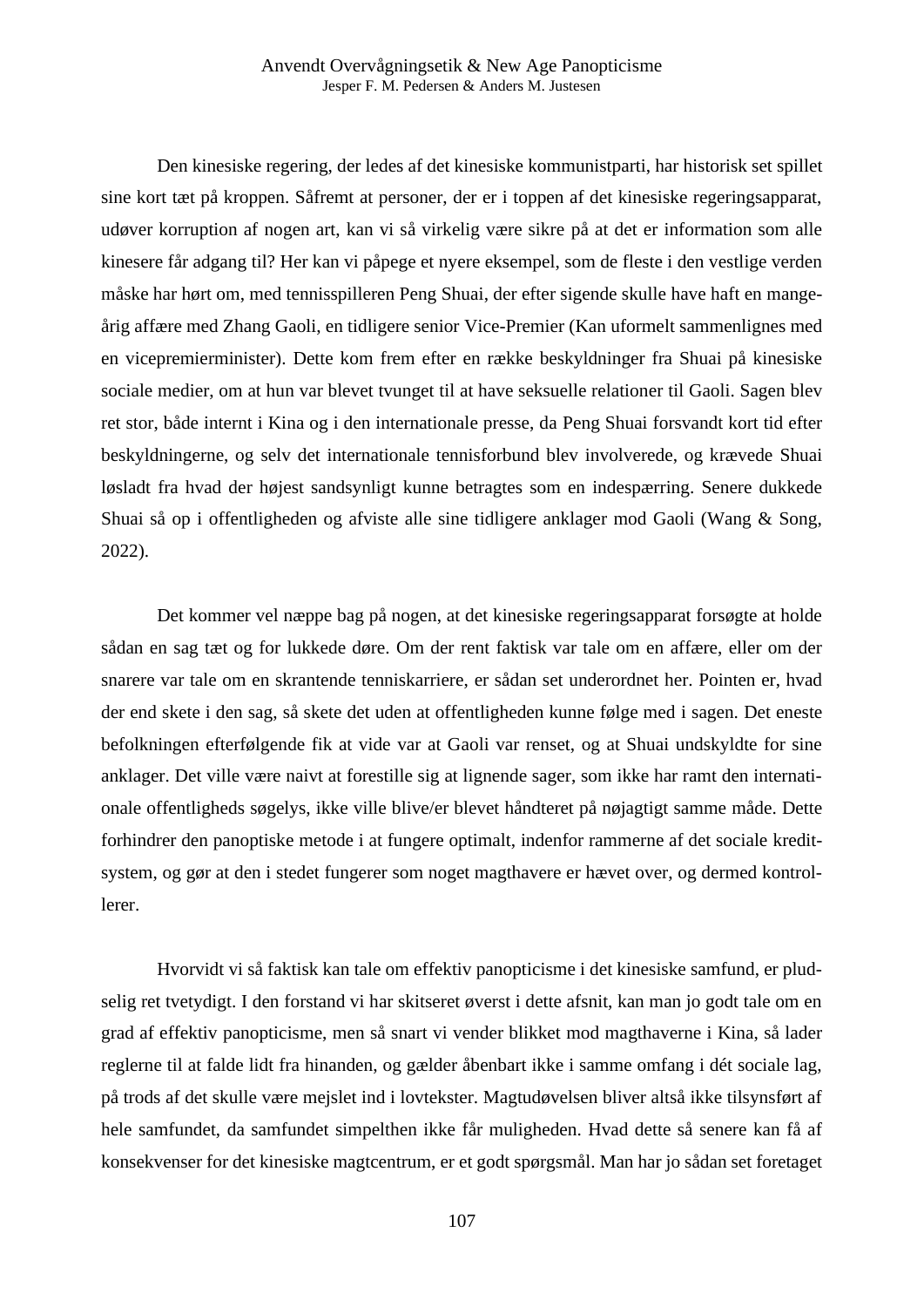de nødvendige spadestik for at danne et grundlag for en optimal panopticisme, og i virkeligheden forstår Foucault måske panopticismen som en uundgåelig skæbne for alle samfund, så betyder dét altså måske at det kinesiske magtcentrum, det kinesiske kommunistparti, med indførelsen af disse regler har taget første spadestik til noget der ender med at være deres egen opløsning. Ikke statens opløsning, men magtcenterets opløsning, såfremt at denne form for sager, måske qua sociale medier, bliver noget man ser mere og mere af i Kina. I den forstand kunne man godt tale om et socialt kreditsystem som et fundament for det disciplineringsredskab til at forstærke de sociale kræfter i samfundet, som Foucault forudser at panopticisme skal være.

Et andet interessant spørgsmål som knytter sig til kredit systemet handler om de panoptiske effekter som overvågning generelt kan have på individer. Der er højest sandsynligt tale om panoptiske effekter på individer indenfor rammerne af dette system, og de er endda indlejret i det. Vi har allerede været lidt inde på det tidligere, men den selvdisciplinerende effekt som panopticisme har, er vel egentligt indlejret i selve kreditsystemet ved at folk opfordres til at overvåge hinanden. Måske har dette, samt generel viden om masseovervågning, den effekt på befolkningen at de ender med at overvåge sig selv, og måske er det ikke engang nødvendigt egentligt at overvåge befolkningen i sådan et tilfælde. Nu er kreditsystemet jo ikke implementeret i hele Kina, og afprøves stadig i forskellige varianter, forskellige steder i landet, og det kunne være meget interessant at få indsigt i hvordan f.eks. kriminalitetsraten udvikler sig i områder hvor systemet er implementeret, sammenlignet med steder hvor det ikke er. Hvis der nu er tale om en lavere kriminalitetsrate de steder hvor det er implementeret, så kan dét vel ses som et tegn på at systemet har den ønskede effekt, men såfremt at der nu er tale om nogenlunde den samme kriminalitetsrate, begge steder, så bliver det pludseligt mere usikkert hvad vi ser. Enten kunne dét være et udtryk for at systemet simpelthen ikke har den ønskede virkning, eller også kunne det være et udtryk for, at systemet, selvom det kun er implementeret nogle steder, har så voldsomme panoptiske effekter på individer i hele landet, at folk bare ender med at overvåge og disciplinere sig selv.

#### *Pegasus:*

Hvis vi skal omtale panopticisme i forhold til Pegasus sagen, så giver det fin mening at fortsætte i samme spor som vi gjorde med det kinesiske sociale kreditsystem, ved at omtale den magtfordeling der eksisterer i verden. For Pegasus bliver ikke introduceret som et redskab i en allerede optimal panoptisk verden, men snarere én hvor magtfordelingen er enormt ulige. Så ligesom med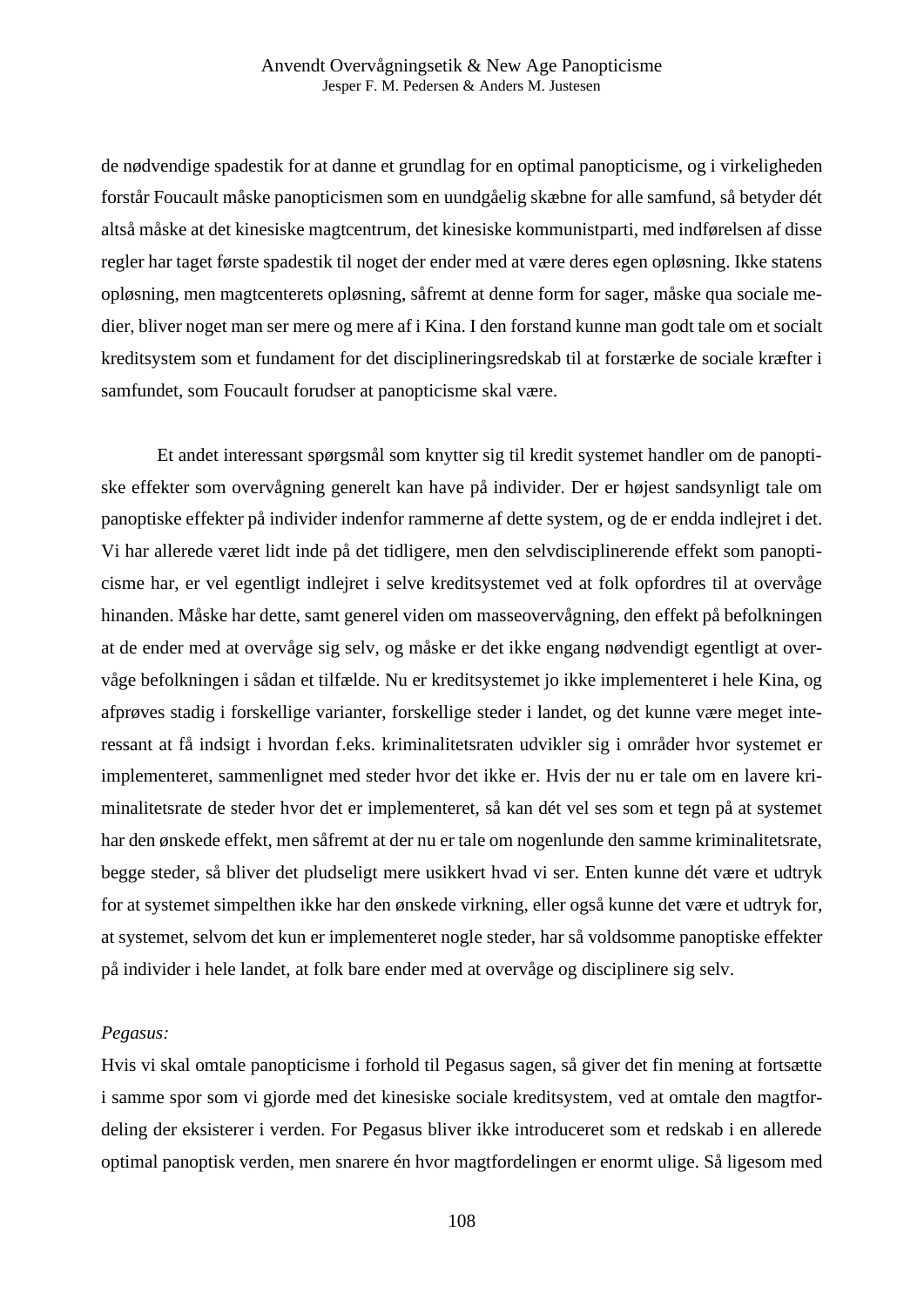det sociale kreditsystem finder vi det påfaldende at spørge om hvem der har i sinde at anvende redskabet og til hvad. Når vi overvejer Foucaults ide om det panoptiske samfund, så taler han jo egentligt ind i en ånd af, at mennesker i høj grad ville stå for selvdisciplinering. Han er endda inde på, at den panoptiske metode fungerer uden noget egentligt fysisk virkemiddel. Hvorvidt Foucault så mener at vi ville have et samfund, hvor vi konstant levede i en eller anden form for frygt for hvad der kunne ske, hvis vi ikke gjorde det korrekte, uden at denne frygt var begrundet med egentlig overvågning, eller om han mener, at vi skulle opstille panoptiske redskaber og faktisk cementere denne frygt i noget virkeligt, altså et redskab, er det brændende spørgsmål her.

Pegasus er jo et redskab, så man kunne måske forestille sig et vanvittigt scenarie, hvor alle telefoner automatisk blev udstyret med Pegasus, direkte fra fabrikken, og derfor kunne fungere som et altid tilstedeværende panoptikon i vores lommer. Hvis vi levede i sådan et samfund, og hvis alle altid havde adgang til de informationer der er på folks telefoner, så var vi vel egentligt noget tættere på Foucaults optimale panopticisme. Denne konceptualisering af et samfund tillader os at suspendere alle de normative fordringer vi har med fra overvågningsetikken, og tillader os nærmest at anskue Pegasus som en mulig vej til forstærkelsen af sociale kræfter i samfundet. Dette involverer nogle problemer som har at gøre med redskabets funktioner, fordi det ville jo ikke være tilfældet at vi alle havde et lille panoptikon i lommen. Hvis vi skal holde os indenfor Benthams arkitektoniske idé om panoptikonet så ville Pegasus, som et panoptisk redskab, svarer lidt til at stå i sin panoptiske celle, men altid have muligheden for at trække et gardin for. Man kan selv vælge hvad man vil bruge sin telefon til, og om man vil bruge den i det hele taget. Så snart man ikke længere har telefonen fremme, så har kameraet ingen overvågende effekt, så snart man ikke bruger telefonen til at sende beskeder, eller foretage opkald, så har den ingen overvågende effekt på hvad man ellers foretager sig ude i virkeligheden. Derfor slår vi tvivl ved om Pegasus reelt kan anvendes som et personligt panoptikon. Dette læner sig også op ad konteksten om hvorvidt overvågning er noget vi indgår i en kontrakt omkring, altså med samtykke, hvilket vi også vil berøre yderligere lidt senere.

Men i forhold til privatlivsdebatten og overvejelserne af kontrol- og adgangsbetretningerne, opstår der også et interessant spørgsmål, hvis man skulle installere Pegasus som en fabriksstandard på alle telefoner, og anse telefonen for et personligt panoptikon. For hvis adgangsberetningen er korrekt, så ville der jo først være tale om et tab af privatliv såfremt at nogen faktisk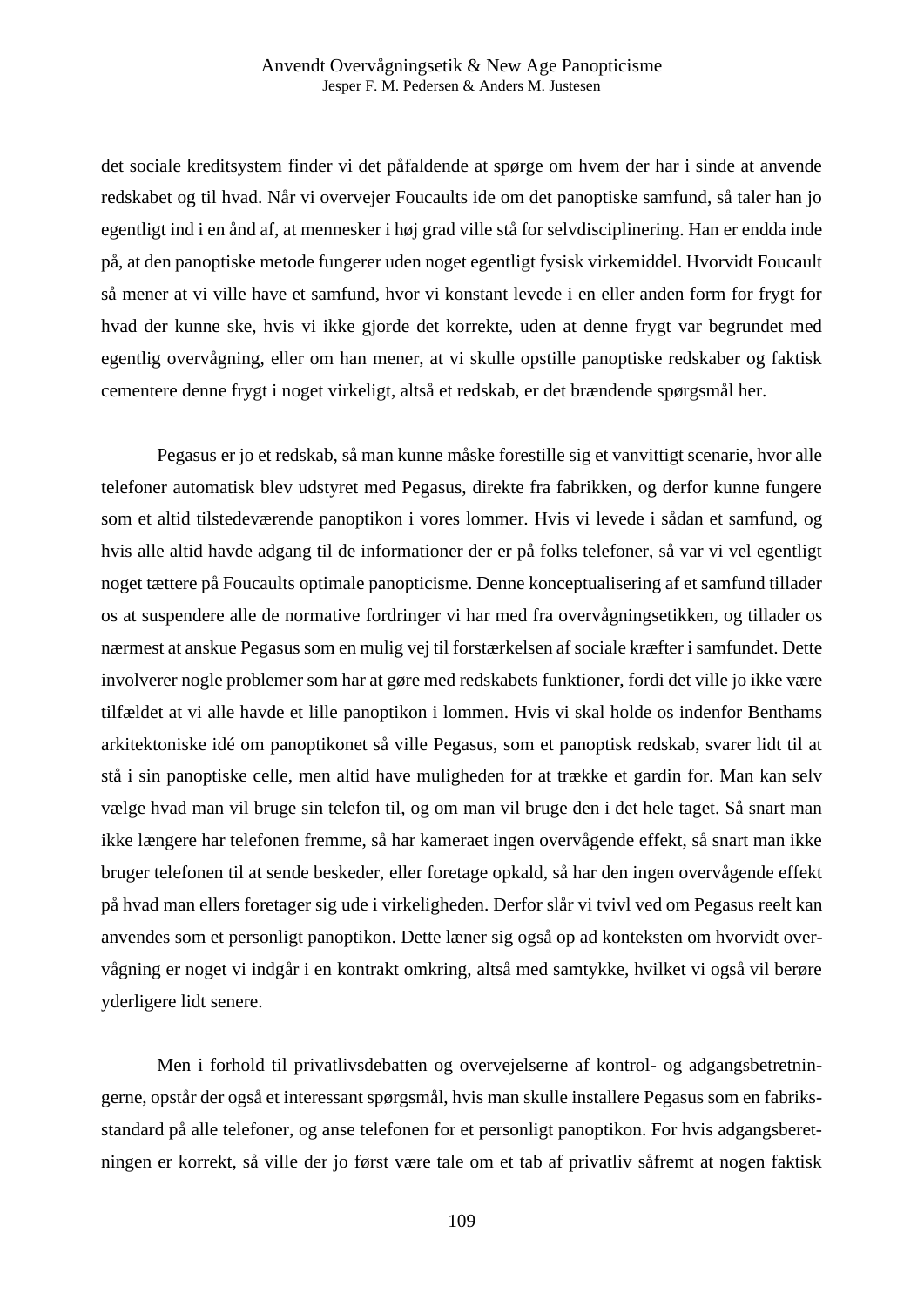overvågede én med spyware. Selve det at Pegasus er installeret på telefonen er altså ikke nok til at blive udråbt som et tab af noget. Er kontrolberetningen korrekt, så vender det pludseligt om, og man har øjensynligt følelsen af at have mistet sit privatliv bare når spywaret er installeret på telefonen.

Man kunne så spørge, har det en panoptisk effekt i de stater, hvor der allerede er beviser for anvendelsen af Pegasus? Bliver folk så opmærksomme på at de bliver overvågede, at de ender med at overvåge sig selv, ligesom vi kort var inde på med det kinesiske sociale kreditsystem? For at foretage sådan en undersøgelse ville vi skulle skaffe oplysninger som vi ikke har adgang til. Måske der kunne foretages en undersøgelse i et af de her lande, som kunne sige noget om de effekter som individer oplever som følge af anvendelsen af Pegasus i landet. Det er f.eks. ikke utænkeligt, at journalister i Mexico, udover den frygt de sikkert allerede oplever i forvejen, oplever en noget mere stresset hverdag som følge af mordet på Cecilio Pineda Birto. Måske er der i den forbindelse også tale om en forstærkning af afskrækkende effekter, som gør at journalister holder sig fra at dække historier om visse emner, eller visse personer. Helt præcist hvordan man skulle foretage sådan en undersøgelse vil vi lade andre om at bedømme, men måske man kunne undersøge den sidstnævnte afskrækkende effekt ved at se på antallet af kritiske artikler skrevet om eksempelvis kartellernes ageren i landet, fra før de første anvendelser af Pegasus, og sammenligne dette tal med antallet af kritiske artikler en årrække senere? Hvis antallet af kritiske artikler er kontrasterende lavere end tidligere, så er dét måske et udtryk for forstærkede afskrækkende effekter. Det kunne så også være et udtryk for en positiv udvikling af bandekriminaliteten i Mexico, og dermed bliver det måske klart hvorfor sådan en undersøgelse ville være svær at foretage. Måske en undersøgelse som har at gøre med udsagn fra enkeltpersoner, eller en større spørgeskemaundersøgelse kunne pege os i retningen af nogle konkrete svar, men her står vi overfor det samme problem som vi havde med nogle af de udtalelser vi påpegede i sagen om det kinesiske kreditsystem: Hvordan kan vi vide os sikre på at svarene ikke influeres af propaganda, eller bare de eksisterende afskrækkende effekter, som vi egentligt forsøger at undersøge?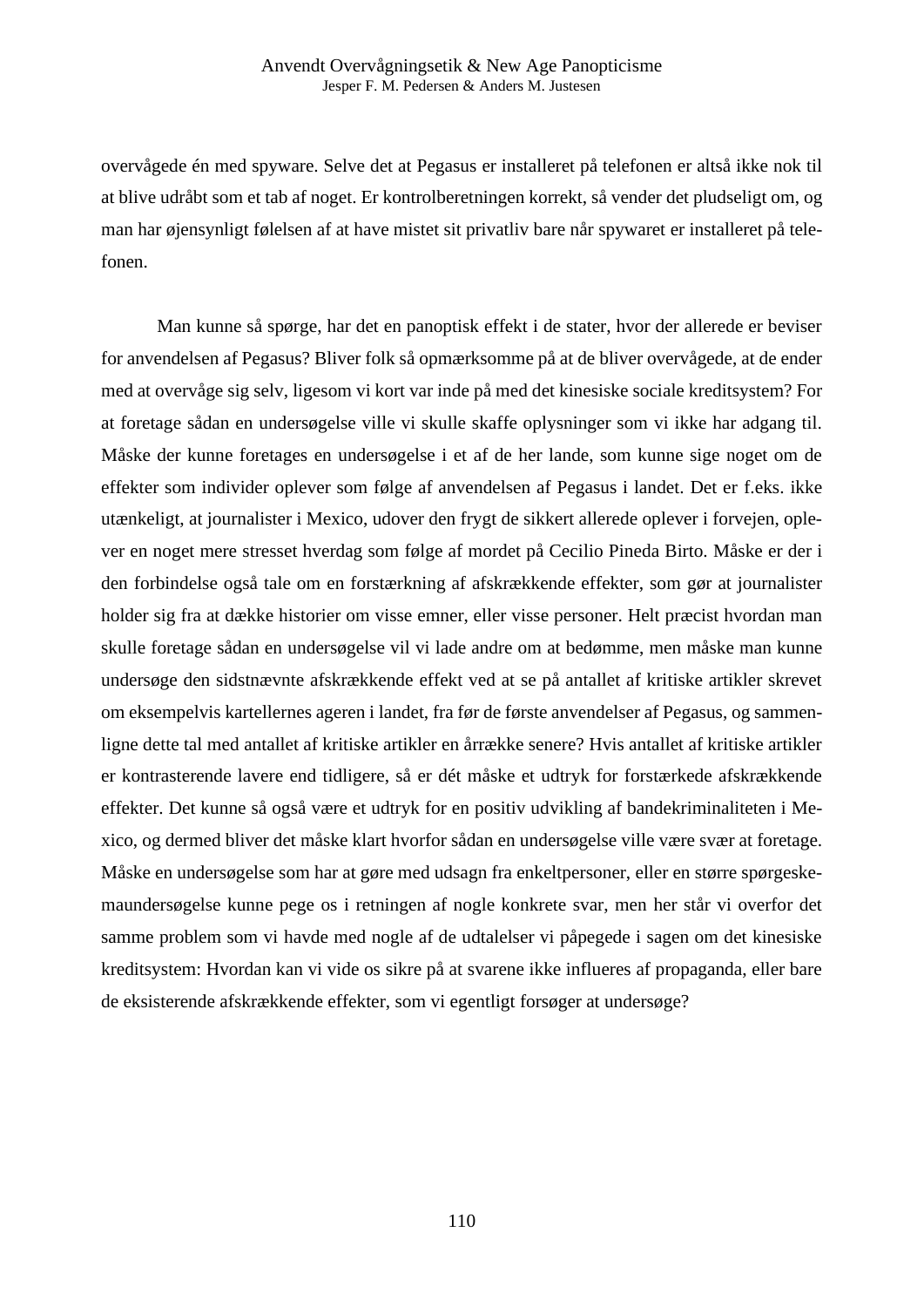### Overvågning som Disciplineringsmekanisme

#### *Digital Overvågning*

Vi vender nu fokus over på spørgsmålet om disciplin i forhold til overvågningsspørgsmålet. Først og fremmest skal det udpensles at instanser hvori overvågning anvendes i en hensigt om netop at disciplinere dets subjekter, for bl.a. produktivitetens skyld, findes der et utal af, og det foregår i alt fra selvfølgelig fængsler, til militære institutioner, og sågar en del moderne arbejdspladser. Herom skal det selvfølgelig siges at sådanne tilstande sikkert er mere amerikanske end europæiske, men det er trods alt noget der finder sted i den vestlige verden. Men når vi i vores moderne debat snakker om overvågning, er det som regel et meget arbitrært overvågningsbegreb, således der gives indtrykket af at vi ikke er sikre på hvor det finder sted, eller måske rettere hvor det ikke finder sted. Vi kan i vores daglige virke som regel være ret sikre på at vi ikke bliver holdt øje med konstant, men lige så snart moderne teknologi er involveret, om det er via computere, telefoner eller smarte produkter som fjernsyn i vores eget hjem, og hvordan vi anvender disse, eller om det er i en moderne by, hvor disse apparater samt sikkerhedskameraer findes hist og pist, svinder denne skråsikkerhed ind. Dette kunne også siges at have at gøre med om at vi føler os forurettede bare der er tale om kontrol over vores information, eller om vi først føler os forurettede når andre tager adgang til den information. Problemet ligger nok langt henad vejen i, at vi ikke ved hvornår det ene eller det andet finder sted. Men så er det helt store spørgsmål i den her kontekst, især når det kommer til vores usikkerhed om hvorvidt vi kan blive overvåget, om den moderne panopticisme der i en eller anden grad eksisterer, især i kølvandet på NSA-sagen, fungerer disciplinerende, eller om det er et fænomen vi i særdeleshed ikke kan finde ud at forholde os til.

Her finder vi det også relevant lige at uddybe lidt mere på NSA-sagen, de Tech giganter og regeringer der var involverede, og deres roller hver især, når vi nu netop vil diskutere internet overvågning i lidt flere detaljer. NSA er den amerikanske efterretningstjeneste National Security Agency, GCHQ er den britiske efterretningstjeneste Government Communications Headquarters, og disse to instanser har ageret på vegne af deres respektive regeringer. Umiddelbart i kølvandet på åbenbaringerne om disse enorme dataindsamlinger, fraskrev et utal af Tech virksomheder sig alt tænkeligt ansvar i sagen, selvom det senere viste sig at bl.a. Yahoo, Apple, Google, Microsoft, Facebook og AOL var føjelige overfor netop at deres respektive sider blev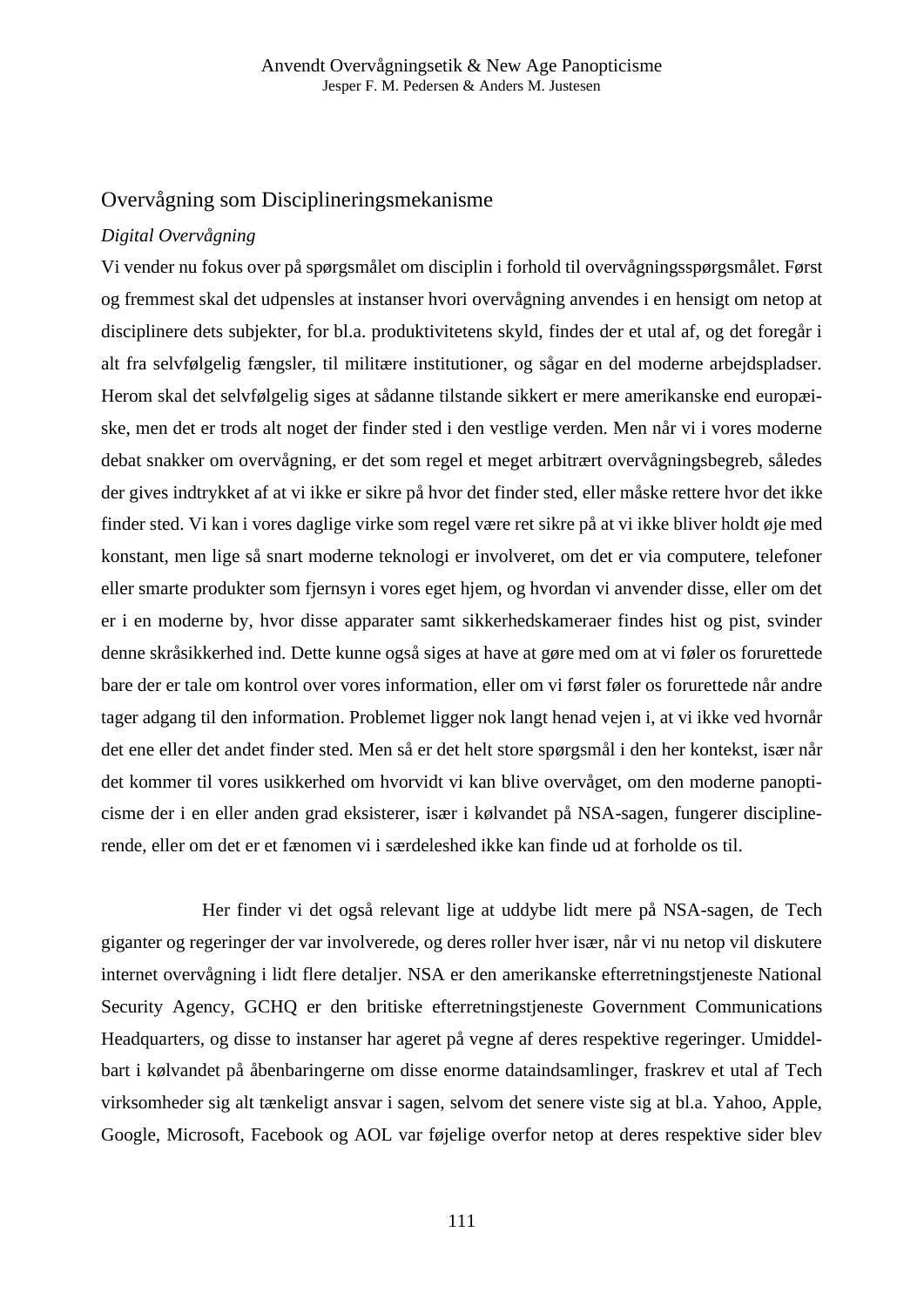anvendt i sammenhængen, og at de dermed havde givet efterretningstjenesterne samtykke på at måtte anvende deres kunders data. Hvad der så gør sagen endnu mere tvetydig, er dog at… "Collection under this program was a compulsory legal process, that any recipient company would receive.", således disse virksomheder var legalt forpligtede på at gøre deres del, men alligevel benægtede det i juni 2013, da sagen først kom frem, selvom måden hvorpå de kan anses for at have været føjelige minder mere om tvang. Tilfældet var nok, at de var mere interesserede i deres ry, uanset om samarbejdet var frivilligt eller under tvang, da meget af deres officielle arbejde i perioden derefter, netop omhandlede at genopbygge deres ry. (Ackerman, 2014)

Hvad der også er vigtigt at konstatere i denne kontekst, er at der i form af anvendelse af moderne teknologi, især på internettet, ikke nødvendigvis er tale om overvågning, men der vil altid være tale om at der finder dataindsamling sted. Hvorvidt denne dataindsamling udføres til overvågningsformål, er svært at sige, da der selvfølgelig, primært i mere frie samfund, findes lovgivning på dette område, men siden NSA-sagen, har netop dette med at anvende internettet og sociale medier, ansporet os til at reflektere mere over vores ageren på internettet. Ift. adgangsberetningen om privatliv eksempelvis, er der ikke tale om nogle etiske problemer i denne form for dataindsamling, i hvert fald ikke i overvågningskonteksten, men måske i stedet i forhold til andre aspekter, som hvad disse dataindsamlinger anvendes til i en kontekst af overvågningskapitalisme. Men i forhold til kontrolberetningen, er vi pludselig i nuværende situation i konteksten af hvorvidt det meste af internettet fungerer på, pludselig på etisk dybt vand. Lige præcis den måde hvorpå NSAs Prism og andre programmer fungerede på, er sidenhen blevet afbrudt, men de tekniske funktioner der muliggjorde det eksisterer stadigvæk, og det er lignende funktioner f.eks. Pegasus anvender, altså sporing og indsamling af digitale signaler, og salg deraf. Når det så er sagt, er det jo netop pga. muligheden for at vores dataforbrug kan anvendes til overvågning, at der opstår en form for panopticisme i vores ageren på nettet, eller i hvilken som helst form for ageren hvor overvågning er involveret i det offentlige. Bliver vi holdt øje med? Af hvem? Og hvordan skal vi agere hvis det er tilfældet? Netop på denne måde, selv når overvågning ikke finder sted, har det siden Snowden åbenbaringerne været tilfældet at overvågning har været vores bevidsthed nærmere, i sådan en grad at vi måske har ageret overfor os selv, som om vi blev holdt øje med, hvormed vi holder øje med os selv.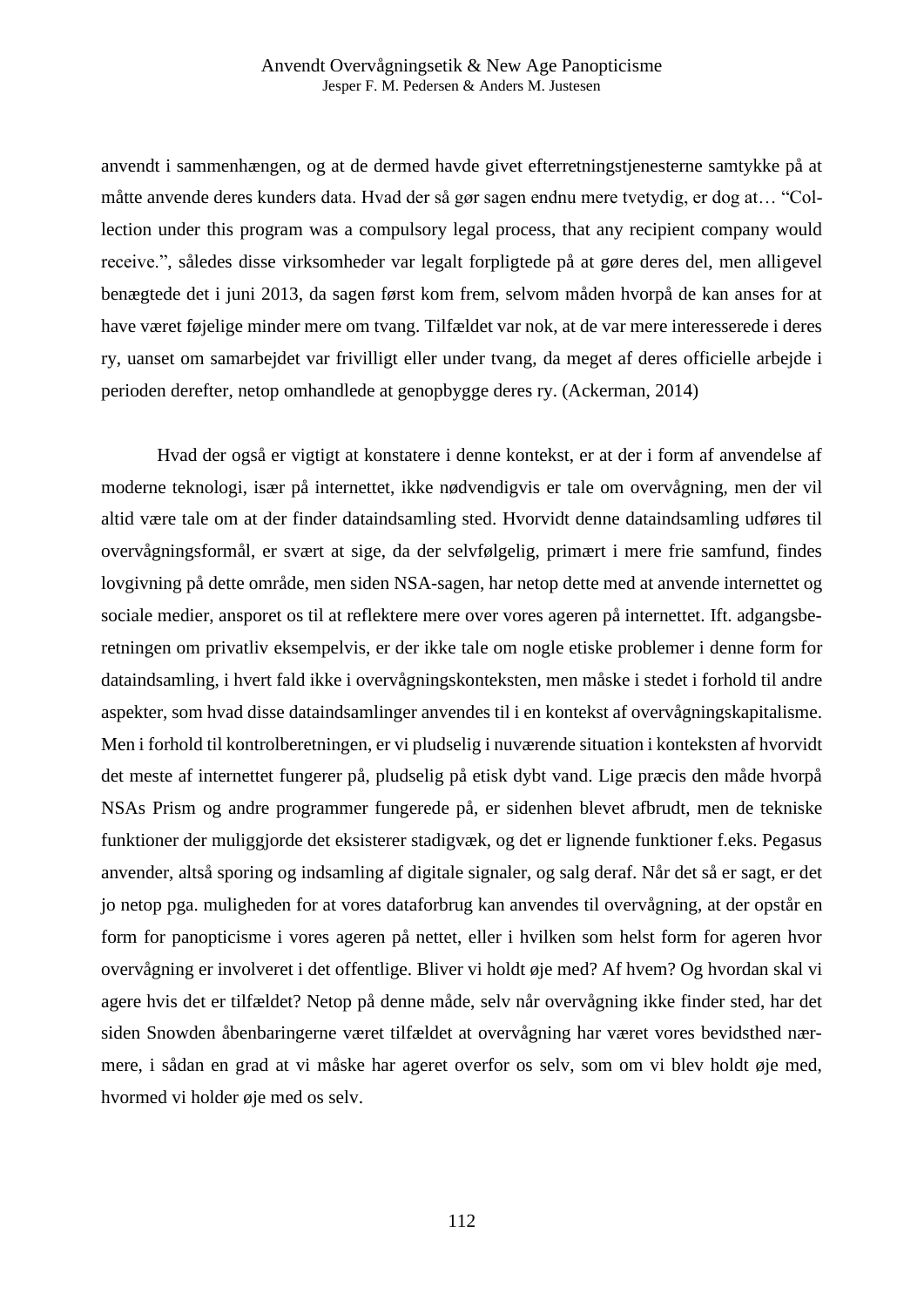Fungerer denne form for panopticisme vi oplever i den generelle digitale verden på internettet så faktisk disciplinerende? Eller er vi kommet nærmere en situation hvor det gennemsnitlige menneske er blevet apatiske overfor muligheden for masseovervågning, eller hvordan overvågning påvirker os. Nogle af de eneste ting vi kan sige med sikkerhed at den enorme dataindsamling der finder sted på internettet anvendes til, er udarbejdelsen og salg af metadata til bedre at rette reklamer og hvilket digitalt indhold vi foretrækker imod os, i en forbrugerkontekst, der omhandler at være bedre til at sælge produkter til os, og til at holde på vores opmærksomhed. Og til afbenyttelse af efterretningstjenester hvis den relevante information i en efterforskning skulle være tilgængelig at opsnappe. Man kan nok indskyde, at disse kriterier ikke er nok til at bekymre sig om digital overvågning, men disse kriterier i sig selv er nok til at rette opmærksomhed på hvorvidt der finder overvågning sted på det meste af internettet, specielt hvis det drejer sig om hvorvidt vi *føler* at vi bliver overvåget, og det faktisk dermed er afskrækkende eller adfærdsændrende. Da de færreste, hvis kontrolberetningen er rigtig, dermed ikke rigtig reflekterer over hvad indflydelse denne overvågning har på deres adfærd, kan man vel godt konstatere at en eller anden grad af apati er opstået overfor fænomenet, hvis de fleste alligevel mener at de ikke har noget at skjule.

Det kan også være at de netop mener at de ikke har noget at skjule, fordi de har ændret adfærd på internettet, i form af at vi stadig har en ret omkring-sig-gribende offentlig diskussion om fænomenet overvågning. Hvis dette er tilfældet, kan det siges at den digitale panopticisme har udført en disciplinerende funktion, men dette er kun tilfældet fordi vi følger med i hvad grad der eksisterer overvågning på internettet, og som det var tilfældet med NSA-sagen, var det ikke meningen vi skulle være klar over det fandt sted, så måske discipleneringsmekanismen her har været et utilsigtet "held i uheld" for agenterne bag overvågningen, som er opstået hånd i hånd med at mange i stigende grad er ligeglade med at denne overvågning finder sted, eller bare indretter deres handlen derefter. Hvis en overvågningskontekst drejer sig om hvorledes det er noget de fleste kan være ligeglade med, fordi de "ikke har noget at skjule", er det nok ved at være på sin plads at folk af den holdning retter deres opmærksomhed mod hvorvidt overvågning også kan være skadeligt, selvom man ikke har noget at skjule. Specielt for andre folk der oplever skade ved overvågning, der faktisk har noget at skjule, men som ikke er af kriminel eller anden uetisk karakter. Men det kan også være at apatien i sig selv er den tilsigtede disciplin? Det vil vi lade stå for nu, som et åbent spørgsmål, og er ikke noget vi hverken vil dykke ned i, eller konspirere om.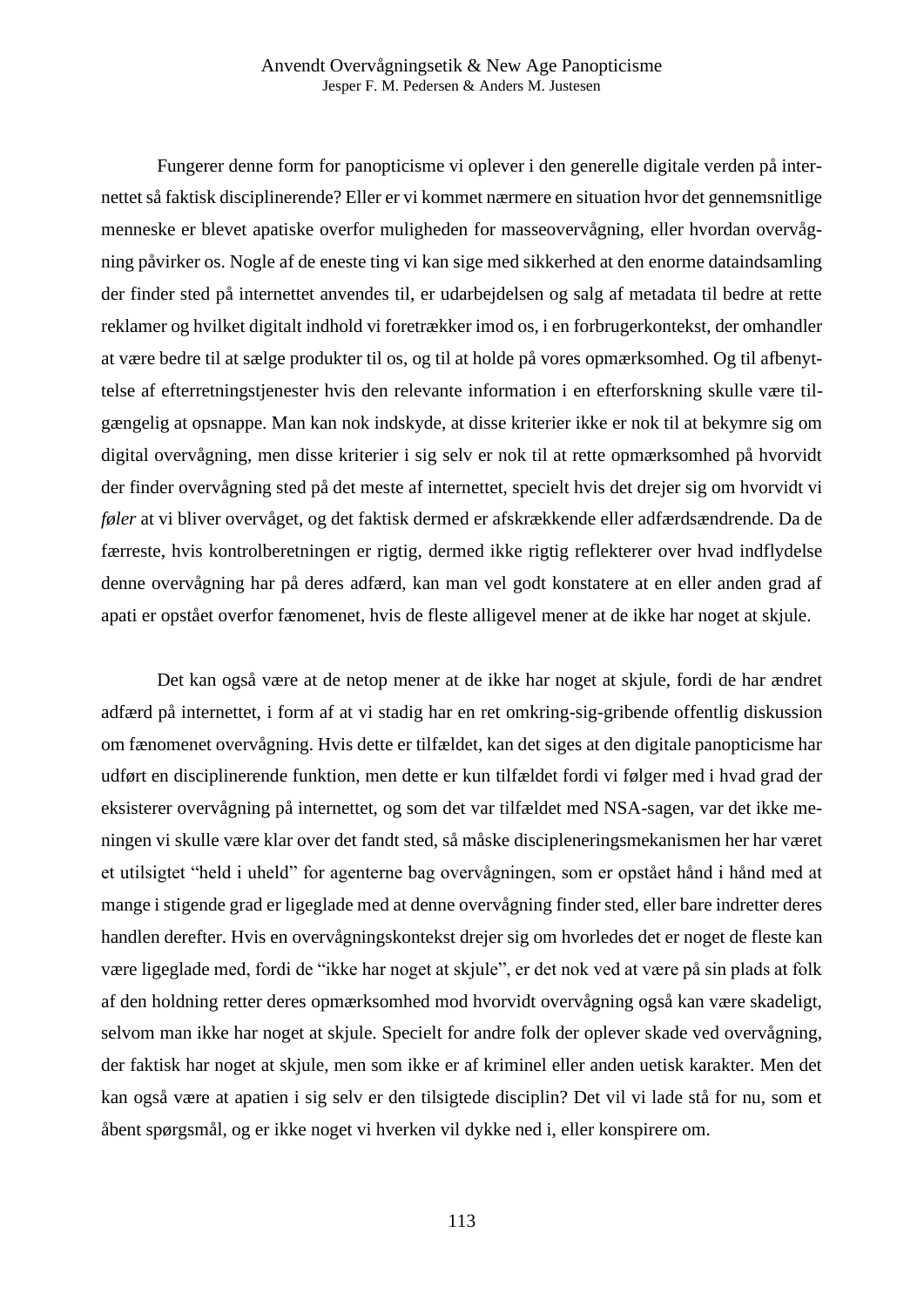Hvis masseovervågning har en bemærkelsesværdig indflydelse på vores adfærd, foruden hvad vi har diskuteret af tilsigtede afskrækkende effekter, disciplineringsmekanismer, og adfærdsændringer, og denne masseovervågning hovedsageligt er udført af etablerede status quo institutioner, som enorme virksomheder og regeringer, og denne adfærdsændring er bevidst, hvad retning prøver de så at skubbe vores adfærd i, og hvilket resultat håber de på? Her er vi heller ikke ude på at bringe en konspirationsteori til verden, om at verdens elite eller nogen form for kabale prøver at skubbe verden i retning af noget ala West Worlds tredje sæson, hvor praktisk talt næsten alle mennesker i verden er styret algoritmisk af én kunstig intelligens, igennem bl.a. digital overvågning som et af sine primære værktøjer (Nolan, 2020), vi synes bare det var en interessant observation.

#### *Sociale Medier*

Som et af vores tænkte eksempler, vil vi nu forholde os til panopticisme i forhold til sociale medier, og mere specifikt Facebook. Hvor der i forhold til overvågning igennem internettet, og qua moderne teknologi, mere generelt kan siges at være et utal af aspekter at drøfte, såsom i hvad udstrækning overvågning egentlig finder sted på digitale medier, hvem der står for det og til hvis gavn, om det er proportionelt, om der er tale om diskrimination i overvågning på internettet osv., vil vi her bare tage et par eksempler på hvordan f.eks. Facebook (herunder også WhatsApp og Instagram, som ejes af moderselskabet Meta) som socialmedieplatform har indflydelse på dets brugere i panoptisk forstand, og også på måder de færreste brugere måske selv overvejer. For det første skal det siges, om f.eks. Facebook, at grundlaget for at anvende deres platform, selvfølgelig er en kontrakt man som bruger indgår med Meta, så det til dels kan siges at være en frivillig brugeroplevelse. Det samme kan et eller andet sted siges om de former for overvågning der findes i det offentlige; at det er noget vi er nødt til at finde os i, som led af vores samfundskontrakt, og hvis vi er utilfredse, må vi udnytte vores demokratiske ret til at prøve at lave om på det. I disse tilfælde er autonomi et nøgleord for graden af hvorvidt vi vil deltage eller ej, men i så fald vi har autonomi i vores deltagelse på f.eks. internettet, kan det måske siges at vi har accepteret de negative sideeffekter.

I forhold til dette aspekt med at indgå i kontrakter, og derfor deltage igennem samtykke i forhold til sin tilgang til forskellige platforme på internettet er vi også nødt til at komme ind på hvorvidt der er tale om informeret eller uinformeret samtykke: På overfladen kan det siges at ift.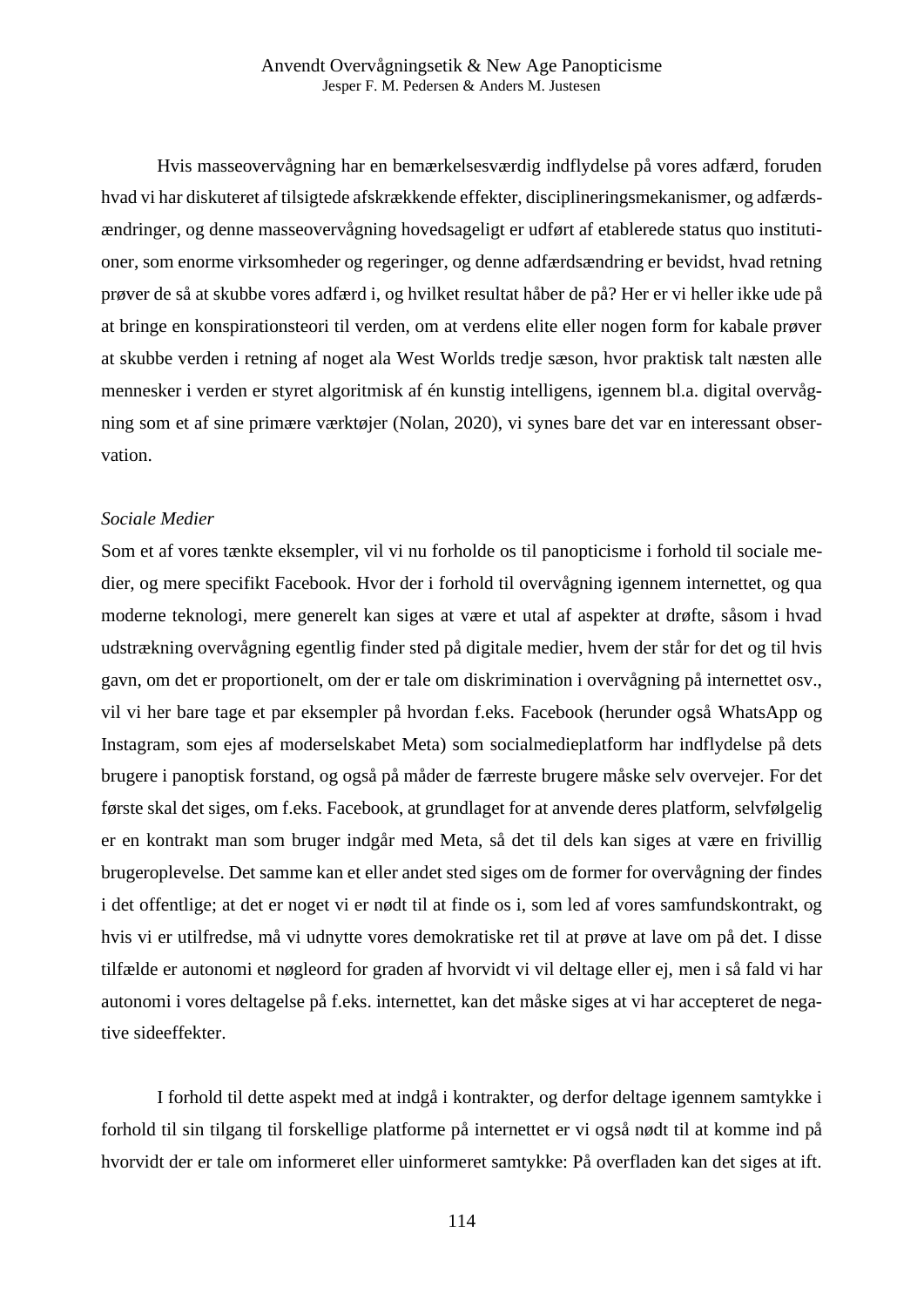den overvågning der nu end måtte finde sted når vi deltager i det offentlige eller på internettet, er noget vi har givet informeret samtykke om må finde sted. Men i langt de flestes tilfælde, især når det gælder deltagelse på sociale mediers hjemmesider, er det sikkert de færreste der har læst kontrakten, hvormed deltagelsen er baseret på uinformeret samtykke. At vi så ved at der er negative aspekter ved at deltage på f.eks. Facebook, er måske noget vi bare er villige til at overse da vi enten er ligeglade, eller fordi fordelene ved sidens services bare udvejer de negative effekter. Noget helt andet man kunne konkluderer i denne kontekst: For mange brugere af sociale mediers services, er oplevelsen noget man pga. sociale sammenhænge er "tvunget" til at anvende, eller services man er afhængig af, så man accepterer de negative effekter, og foruden at opfylde kravene til ens deltagelse i hvad kontrakten indebærer, er man ganske godt klar over hvad disse negative effekter indebærer af dataindsamling og lign. Noget lignende kunne siges om konteksten vi bragte dette op omkring ift. Pegasus, og hvordan det kunne være et spørgsmål om bare at frasige sig at anvende en telefon overhovedet. Men for langt de fleste mennesker, der har en moderne telefon, er den så integreret en del af deres hverdag, at det ville være urimeligt at forlange. På lige fod vil vi mene at det er urimeligt at forlange af folk at de bare skulle lade være med at anvende Facebook, uden først at sætte sig bedre ind i kontrakten de har indgået i, da vi anser en kontrakt i sådan en sammenhæng som værende noget meget arbitrært.

 De fleste mennesker i den vestlige verden har en Facebook-profil (2,91 milliarder aktive i måneden på verdensplan (Meta Platforms Inc., 2022), og anvender den i et eller andet omfang, om det bare er for at kunne tilgå Messenger, om det er for at orientere sig ift. begivenheder, eller om det er for at dele alt hvad de finder relevant fra deres virkelige liv med deres Facebook kontakter, "følge med i hvad de andre deler", og for at følge med i hvad der er op og ned i nyheder og underholdning etc. Hvis man er den gennemsnitlige facebookbruger, besøger man siden dagligt (1,93 milliarder på verdensplan (Ibid) spenderer en smule tid, og man deler nok et billede, et opslag, en video eller lignende, i ny og næ. På denne måde opstår der et slags digitalt økosystem, hvor man både gør sit liv (måske en finpudset version af det) mere gennemsigtigt, mens alle andre brugere gør det samme, og man får nemmere ved også at se og på en måde deltage i hinandens tilværelse. De færreste brugere overvejer nok i hvilken grad der her er tale om overvågning, og en form for tilladelse dertil, af hinandens tilværelse, medmindre der er direkte tale om f.eks. stalking. Men det er heller ikke så meget i dette aspekt af brugen af sociale medier, hvor man deler det fra ens privatliv man selv finder passende, til andres fornøjelse, inspiration eller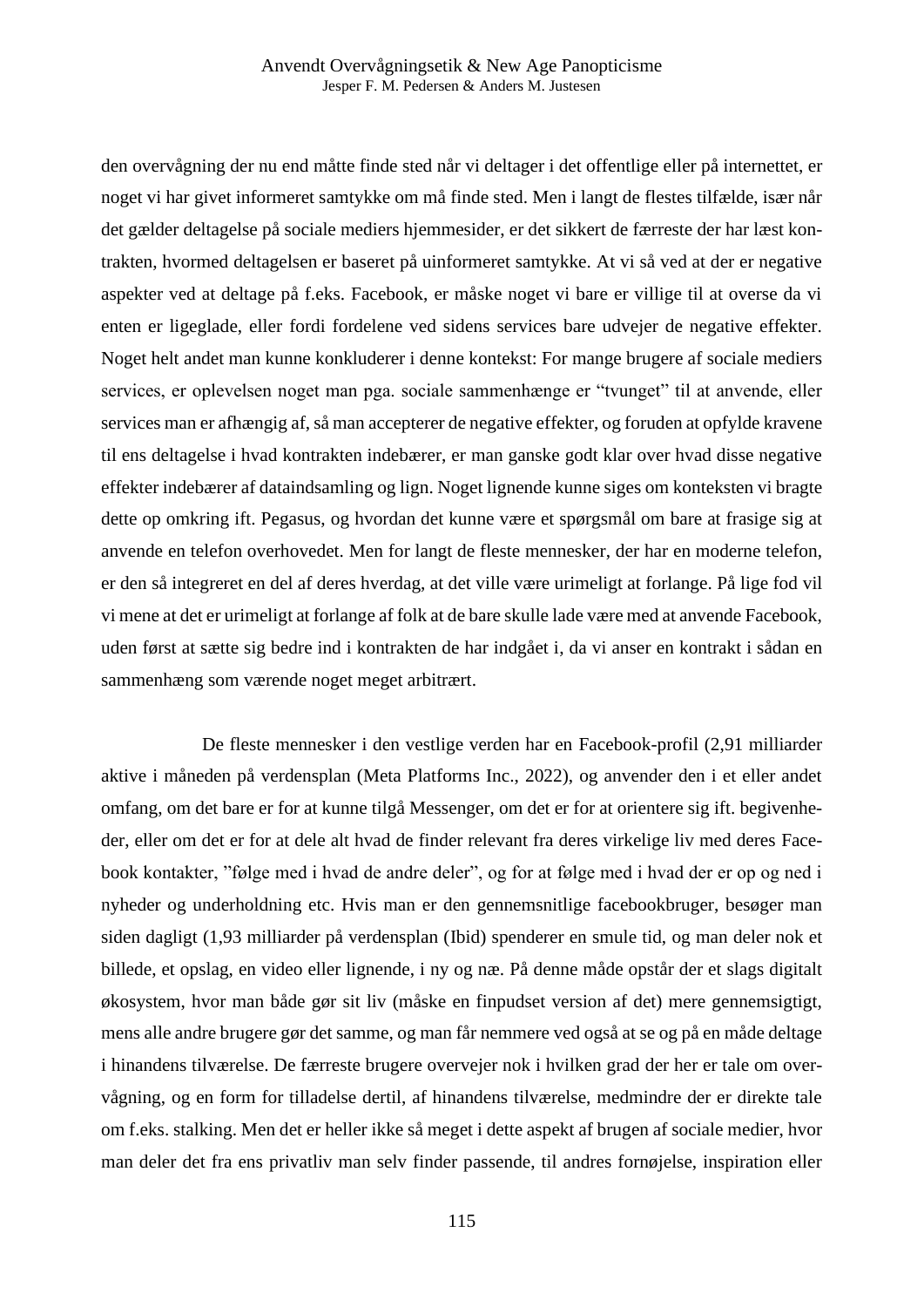hvad end formålet man har for øje med det er, at vi mener der er tale om panopticisme på sociale medier. Der er også grundlag for at fænomenet eksisterer her, da hvad man vælger at dele netop for de fleste, er nøje udvalgt, og dermed er noget man som regel har gjort sig umage med, medmindre man er absolut uden forfængelighed, eller hvis det at dele ting fra ens private liv på sociale medier, som er tilfældet for nogen, er blevet en slags "*second nature*". Og når det er sagt, skal det også pointeres at mange der bruger sociale medier, som en platform for at dele ting fra ens liv, private eller ej, selvfølgelig afhængigt af hvilken platform det er, i mange tilfælde gør det af selviske årsager, for at bringe opmærksomhed på sig selv og hvordan det (øjensynligt) går med deres tilværelse. Hvis man deler et billede eller en video fra sit eget liv, er det muligt at det er redigeret for at få den visuelle repræsentation af ens eget liv til at se pænere ud, og dette fænomen er især udbredt på socialmedieplatforme der er fokuseret på billeddeling, som f.eks. Instagram. Hvis man deler noget fra et nyhedsmedie, er det for at gøre andre opmærksomme på noget der foregår i verden, eller måske for at gøre andre opmærksomme på at man selv er opmærksom på det. Hvis man deler noget politisk, har man som regel en agenda man er stolt af, og så skal man være forberedt på at føre "dialog" i kommentarsporet.

I alle disse tilfælde, udøver den gennemsnitlige bruger måske en smule panopticisme, altså at man i en eller anden grad overvejer hvad ens ageren på sociale medier gør ved ens samvittighed, at ens sind agerer som om man bliver holdt øje med og dømt, selvom det ikke nødvendigvis er tilfældet. Men det er netop her, i sidstnævnte; kommentarsporet, og når det kommer til den udbredte mulighed for at kommentere på næsten alt hvad der findes på sociale medier, eller hvordan hvad end de forskellige platforme tilbyder af offentlige kommunikationsmuligheder, at vi fandt det specielt interessant at diskutere panopticisme. Det er selvfølgelig også relevant når det drejer sig om vægopslag på sociale medier, især af politisk natur, når det drejer sig om nyheder, eller bare generelt er noget der danner grundlag for en form for debat eller diskussion. Hvor ofte en debat på sociale medier faktisk er succesfuld, og alle deltagende parter faktisk går derfra med fornyet viden eller et nyt perspektiv på en sag, er et andet spørgsmål, men det er især når det kommer til det at kommunikere offentligt på sociale medier, at der i de fleste brugeres tilfælde opstår nogen eller høj grad af panopticisme. For de fleste er ordet eller dets betydning langt fra i bevidstheden (Så en mere udbredt forståelse for fænomenet vil være fordelagtig), men følelsen af at man bliver holdt øje med, om nogen har noget formål med at gøre sådan, eller om nogen dømmer en for ens deltagelse i skriftlige offentlige dialoger, kender de fleste vel i sådan en grad, at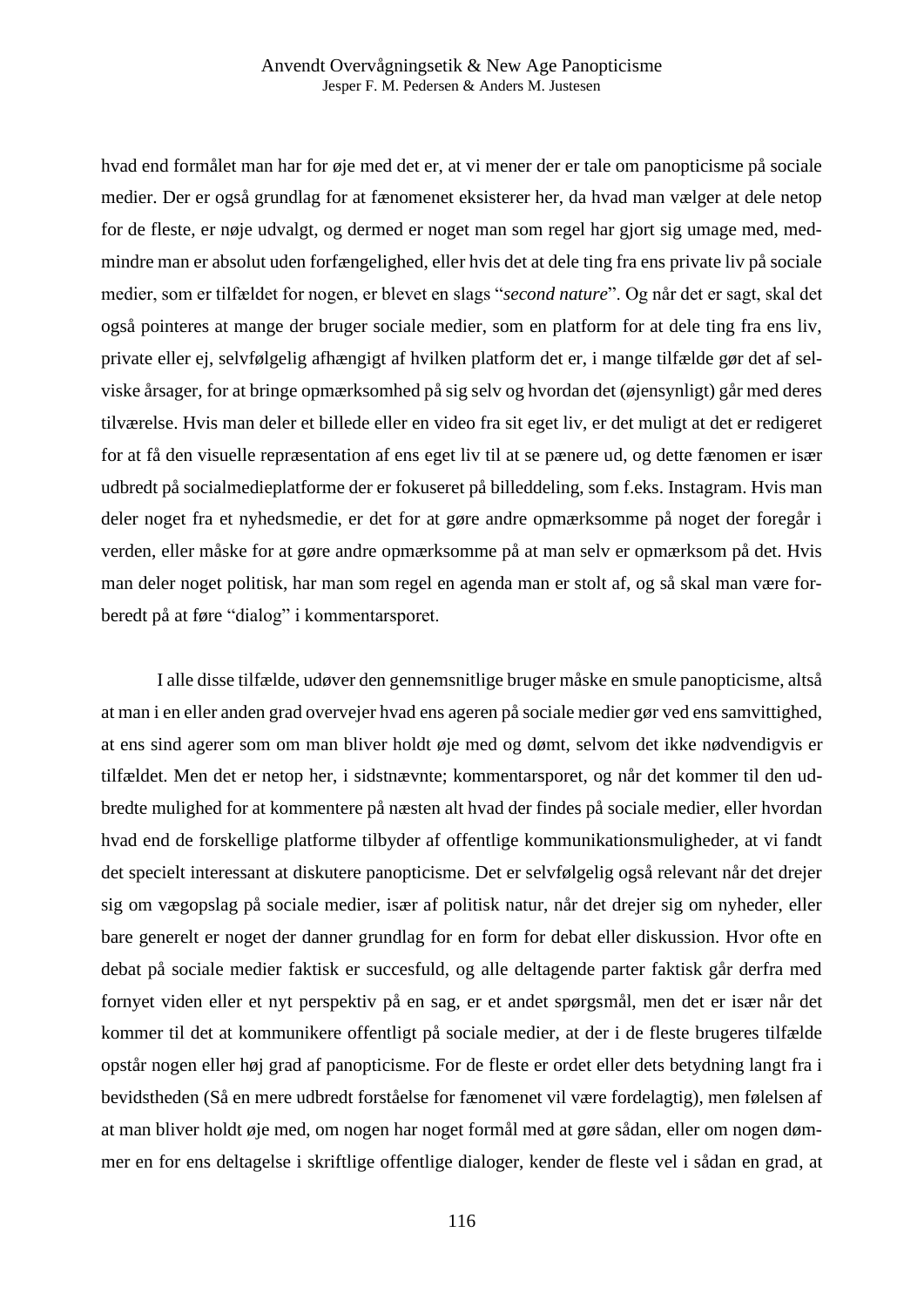det bliver mere et spørgsmål om at man holder øje med sig selv. Hvis der her er tale om en magtfordeling, ville dette i princippet betyde at man er underkastet af sig selv.

I disse offentlige debatter kan der for mange, måske lidt ala under den franske revolution, opstå stort pres for at ens holdninger er afstemt så præcist som muligt, alt efter hvad tendenserne er blandt ens ligesindede, men dog uden frygt for guillotinen, men måske nærmere med en frygt for at blive udskammet, eller ligefrem "*cancelled!*", som lader til at være måden hvorpå folkemasser dikterer kultur, i dag. Mange der deltager i offentlige debatter på sociale medier, er klar over at det involverer et aspekt af at udstille sig selv, fordi det er muligt for alle der anvender platformen, og specielt fordi det er muligt for deres eget netværk, at følge med i udvekslingen. Hvis vi kigger på ekstremerne af folk der anvender sociale medier til disse formål, er det tilfældet for nogle brugere at det slet ikke falder dem ind at rette sig ind efter hvad der er sund fornuft eller normal takt-og-tone i en debat. I den ene ende af spektret, er det muligt at finde kommentarspor der er fyldt med racistiske, misogyne, xenofobiske og alskens hadefulde indlæg, hvor ingen deltagende udviser eftertanke for hvorledes deres indlæg faktisk er offentligt tilgængelige. I den anden ende af spektret findes der i stedet bl.a. folk der vil betragte sig selv som del af "*woke*" kulturen (dét er en bred subkultur, men her tænker vi på den ekstreme ende), hvor de færreste nogensinde vil deltage i nogen former for debatter, uden hvad de plædere for stemmer nøje overens med hvad holdninger der er accepteret blandt deres ligesindede, da det for mange i disse kredse nærmest er en slags konkurrence om at være så "*woke*" som muligt.

Et sted mellem den slags ekstremer findes så den gennemsnitlige sociale medier forbruger, af dem som deltager i debatter. Om dem kan det bl.a. siges, om end det er generaliserende, at de ikke nødvendigvis er apatiske over for deres sprogbrug og hvem der står for mål for det, men som heller ikke er bange for at tilkendegive sine egne holdninger, måske med undtagelse af hvis det er holdninger af exceptionelt kontroversiel karakter. Et eksempel kunne være et opslag og et dertilhørende kommentarspor omhandlende #MeToo kampagnen, hvor de fleste deltagende i debatten i en eller anden grad vil lade deres sind udøve "samvittighedskontrol" overfor dem selv, altså at folk udøver en form for panopticisme, inden de fuldfører deres indlæg, således at deres holdning ikke udstår for kontroversielt, og er nogenlunde afstemt i forhold til ens ligesindedes holdninger. Men hvis det i en sådan debat om #MeToo kampagnen, drejer sig om deltagelsen fra de to førnævnte ekstremer, vil man også ligeledes i debatten højest sandsynligt finde kommentarer der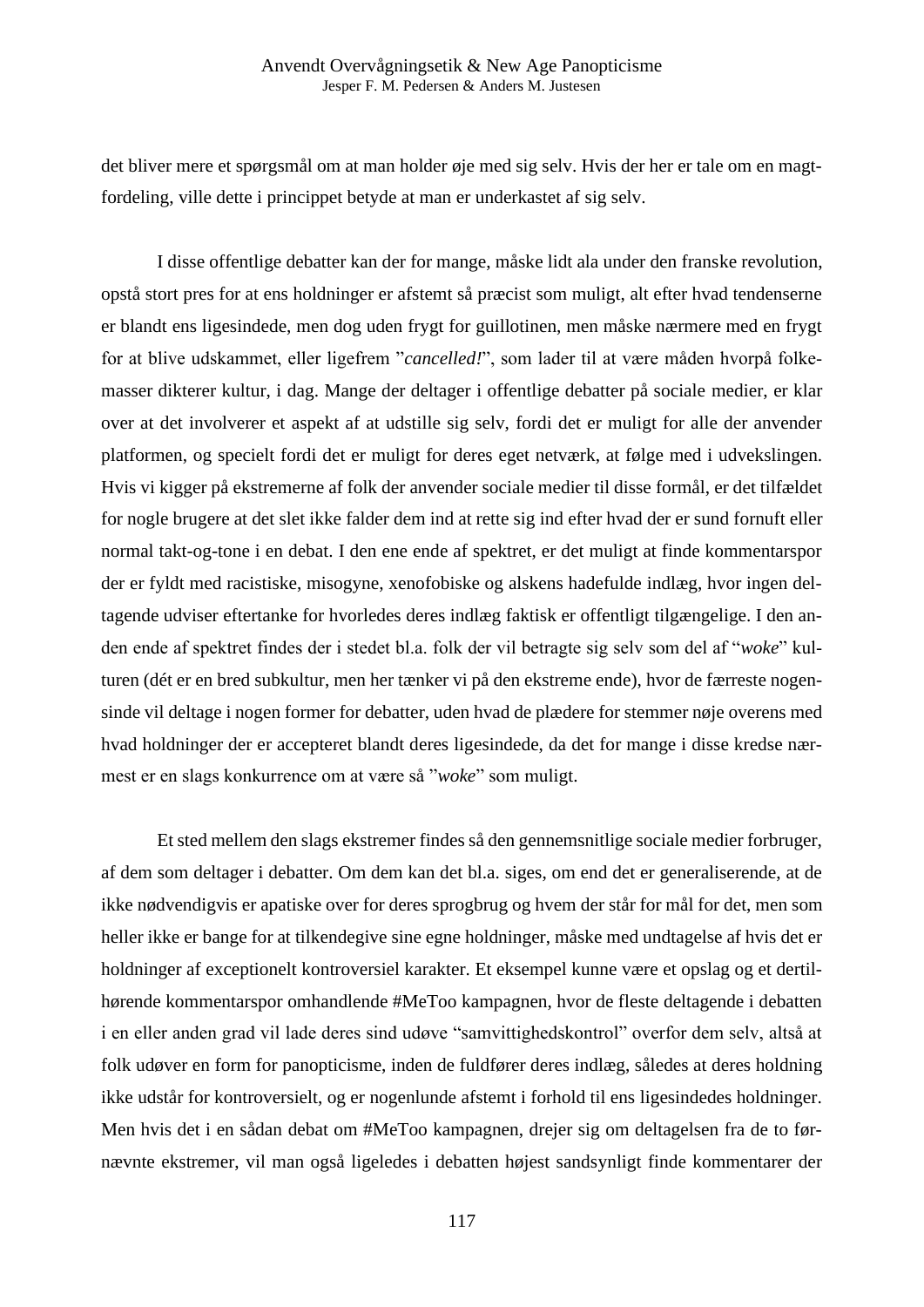giver udtryk for "antifeminisme" eller direkte kvindehad, hvilket selvfølgelig også kan være en gængs holdning blandt ens ligesindede, men som sikkert bliver udtrykt uden omtanke der for. Mens der i den anden ekstrem i en sådan debat, nok kun vil gives udtryk for hvad der kan siges at stemme overens med hvad der på tidspunktet er mest "*woke*". Derfor kan det siges at der i denne ende udøves panopticisme uden tøven, hvor dem man forestiller sig, overvåger en i ens udtryk, så man udøver kontrol over ens eget sindelag, faktisk er ens ligesindede. Som det f.eks. er tilfældet med Facebook, skal det også pointeres at det ikke nødvendigvis sker at folk på tværs af spektret mødes og udveksler kommentarer i offentlige rum, da mange af disse kommentarudvekslinger sker i lukkede eller delvist lukkede miljøer, således de fleste på spektret diskuterer med ligesindede, i diverse "informations eller kommunikations bobler", men de fleste debatter er stadig offentligt tilgængelige for alle til observation. De offentlige debatter hvor folk på tværs af spektret mødes forekommer dog også hyppigt, og dette foregår oftest via f.eks. nyhedsmediers offentlige siders opslag, men det foregår ligeledes på politikere- og politiske partiers sider. Det skal endnu engang pointeres, at størstedelen af kommentarspor på sociale medier minder mere om ekkokamre, og knap så meget om rigtige konstruktive debatter. Når der er tale om folk der "prøver" at diskutere et emne, er de fleste travlt optaget af at frembringe deres egne argumenter, og ignorerer modargumenterne.

Til sidst, inden vi vender tilbage til ideal vs. non-ideal theory debatten igen, vil vi blot udpege et par ekstra pointer om moderne panopticisme. Hvor vi som regel har brugt udtrykket panopticisme i forhold til hvorledes vi inducerer en form for overvågning over os selv, er det vigtigt lige at komme lidt yderligere ind på begrebet ala hvordan Foucault beskrev det, netop et som i stor grad også omhandlede magtforholdene: I det meste af vores diskussion har vi ikke taget meget højde for hvorledes det meste af den digitale overvågning der finder sted, skulle være et resultat af at agenterne der står bag vil have vi skal være klar over at denne overvågning finder sted, for på den måde at skære sig selv ud af ligningen, hvis Foucaults antagelser skulle være korrekte. Vi tror i stedet det er muligt at panopticisme i en eller anden grad er udnyttet bevidst i nogle af disse funktioner, bare med undtagelse af gennemsigtighedsprincippet, da vi ikke ligefrem lever i en verden hvor det kan siges at disciplin fungerer som Foucault gerne så det. Langt hen ad vejen, er mange af de konsekvenser vi i dag oplever af overvågningssamfundet, meget lign. Foucaults forestillinger, men agenterne, som udfører denne overvågning, kan ikke just siges at være gennemsigtige, når en verdens sensation ala NSA-sagen skal til for at vi bliver klar over præcist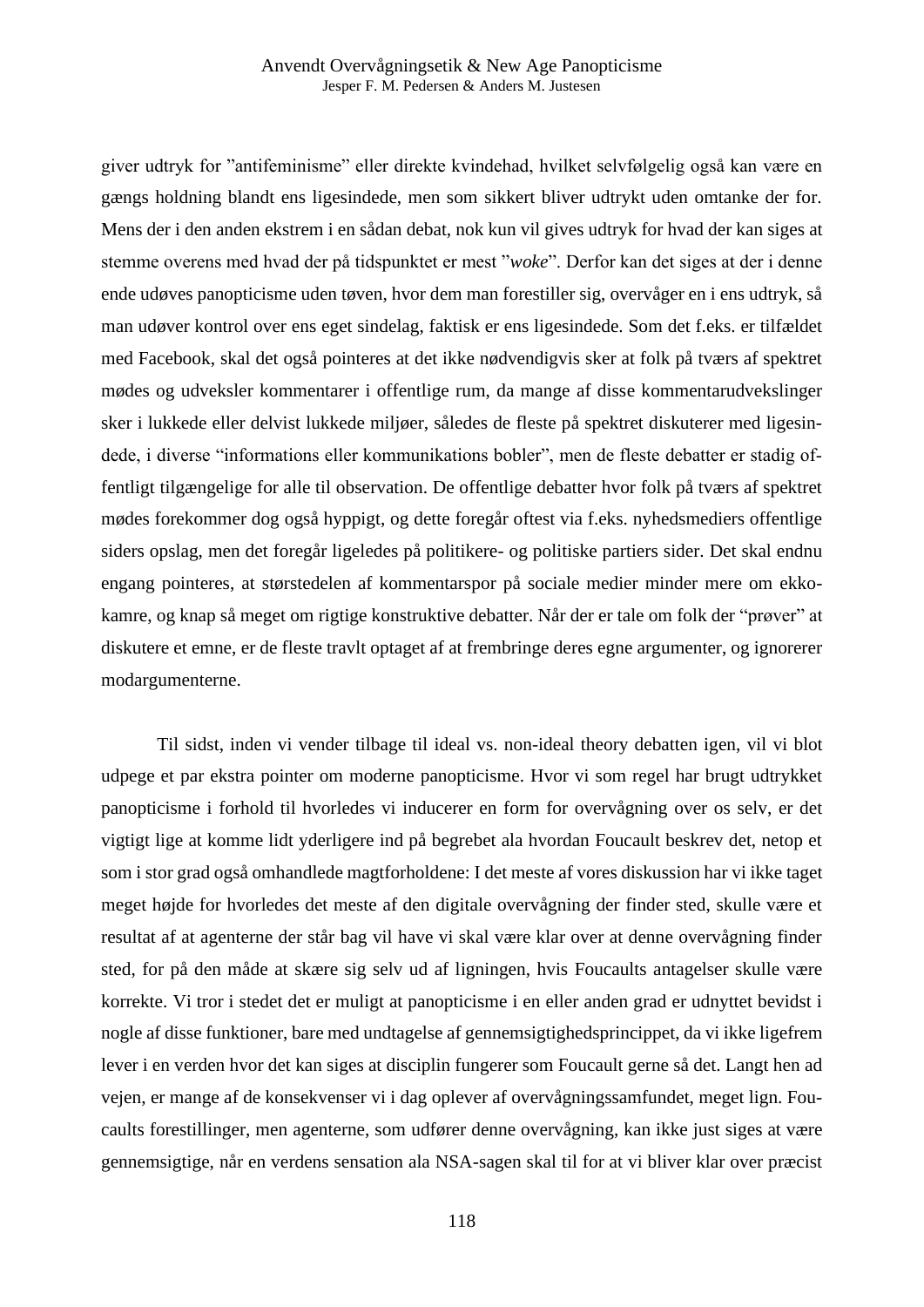hvad omfanget af digital overvågning kan være. Hvis nu det var tilfældet, at der i stedet var gennemsigtighed til stede i denne kontekst, kunne der være tale om en mere optimal panopticisme, især hvis det var en vi på demokratisk vis kunne have rigtig indflydelse på hvordan fungerede.

## Ideal vs. Non-ideal Theory i Overvågningstematikken

For at vende tilbage til udgangspunktet, vil vi her nær afslutningsvist, komme ind på vores introducerende teori, og denne gang med langt mere øje for overvågning, i en normativ kontekst. I vores afsnit om overvågningsetik, i vores cases, og i de andre sammenhænge og eksempler vi har diskuteret overvågning, kan det mærkes, som i meget andet politisk filosofi, at der enten eksisterer en mangel for forståelsen af denne debat, at der er en meget snæver forståelse for hvad ideal eller non-ideal teori skulle have med sagen at gøre, eller at denne debat er helt udeladt (hvilket den fordelagtigt kan være i nogle tilfælde). I mange tilfælde burde det være så simpelt som hurtigt at forklare hvilken af disse teorier ens politiske filosofi er tilhænger af, eller hvilken der er udgangspunktet: At filosofien eksempelvis omhandler et presserende problem som vi mangler løsninger på nu her, at filosofien gerne vil tage udgangspunkt i en mere ideel verden, og hvilke problemer der kan opstå der, eller at filosofien hører til et sted i midten, og tager forbehold til både ideal og non-ideal theory. I overvågningsetikken især, er det bemærkelsesværdigt at det meste af teorien på området er relativt ny, trækker tråde fra om muligt kun lidt ældre teori, eller decideret fra etablerede vidensområder, som er tilfældet ift. retfærdig krig traditionen her, og når det kommer til den sidstnævnte, kan det undre lidt at der ikke er mere fokus på hvorvidt teorien er ideal eller non-ideal.

For Macnish er overvågningsetikken øjensynligt presserende lige nu og her, og praktisk talt alt hvad han enten har fundet frem til eller konkluderet indenfor området, er ren non-ideal teori, der forholder sig til problemer som er lige nu, og som har brug for løsninger i samme omfang. Dette er ikke i sig selv nødvendigvis problematisk, men eftersom vi på en eller anden måde gerne skulle kunne nå frem til en form for optimal overvågningsetik, og ikke kun ift. hvordan vi diskuterer det, men også i anvendelsen af overvågning, så er vi nødsaget til mindst at have disse elementer med i betænkningen, og mindst nævne i hvad grad tænkningen er ideal eller non-ideal. F.eks. om de folk der udarbejder moderne overvågning, kan det betænkes at der findes meget ideelle versioner af verdenen, eller den form for adfærd de gerne vil se hos deres subjekter, og de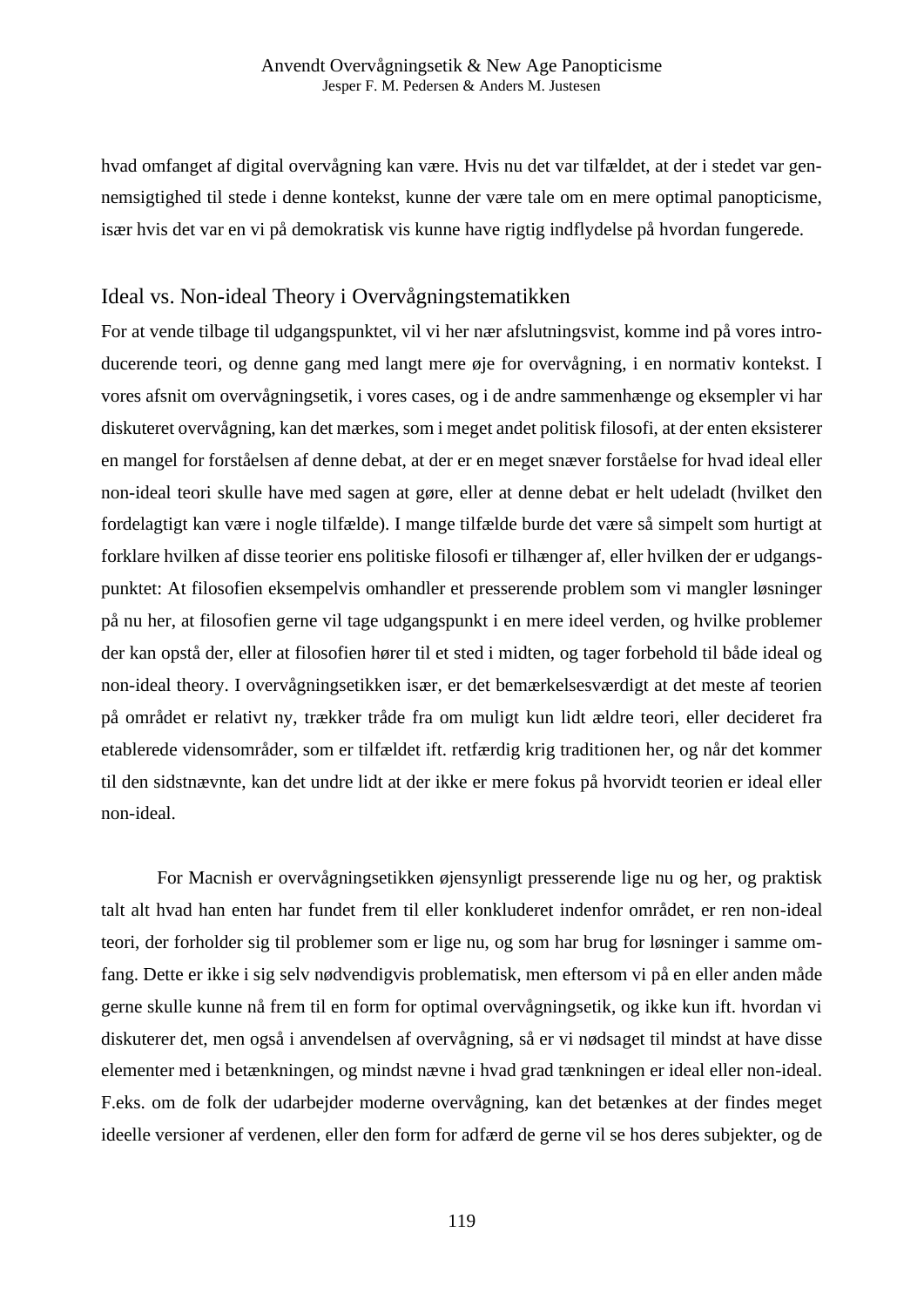dermed beskæftiger sig i høj grad med en ideal teori derom. Om f.eks. lande som Kina kan det måske siges at være tilfældet: At de har et meget tilrettelagt ideal for verden, og deres subjekters adfærd deri, i sådan en grad at det netop er en eller anden form for ideal theory der har størst indflydelse på hvorvidt de udarbejder deres overvågnings- og dertilhørende systemer.

For at sige noget mere konkret om de tre udlæggelser af ideal vs. non-ideal theory vi selv formidlede tidligere, kan det siges om overvågning hvad de vigtigste ting at tage stilling til kunne være. De tre tilgange flyder måske lidt sammen i vores diskussion, men der skulle helst ikke være tvivl om hvorvidt der er tale om ideal eller non-ideal theory modsat hinanden. Ift. *full compliance*  vs. *partial compliance*, kan det siges at der skal være to måder hvorudfra vi diskuterer overvågning: Hvor den første så vil omhandle hvordan vi skal agere i en verden med optimal overvågning, og hvor den anden så vil omhandle hvordan vi skal betragte overvågning i en mere optimal verden, hvor overvågning måske ikke er nødvendigt. I den første forestilling vil det være rimeligt at forvente af folk at vi accepterer mere nødvendige former for overvågning, mens der i den anden forestilling er en verden hvor overvågning er unødvendigt, og det vil være rimeligt at forvente protest mod fænomenet. Hvilken form for overvågning der eksisterer i en ideel verden, er svært at konkludere umiddelbart, men hvilken verden man gerne vil hen imod, ift. hvordan man enten tænker om eller anvender overvågning, burde altså veje mere.

For Valentini handlede det om at afklare hvad "rimelighed" betyder i en konkret situation, som afhænger af hvilke omstændigheder der i det hele taget er tale om. Det vil være svært for os at identificere en eller anden form for "*master principle*" ift. overvågning, da vi stort set altid ville have at gøre med situationer med *partial compliance*. Kriminelle der bryder loven kan jo eksempelvis aldrig være i "*full compliance*" med loven, da bruddet med loven netop er bruddet med "*full compliance*". Hvordan vi så definerer "rimelighed" i overvågning i denne udlægning, er altså umiddelbart det spørgsmål vi forsøger at besvare her. Vi synes, at det bedste bud på en teori, der er i stand til at identificere hvad rimelighed er, fra situation til situation, må være noget der i hvert fald minder om Macnish's overvågningsetik. Når han forsøger at definere hvornår en overvågningshandling er proportionel, så er han jo egentligt ved at kortlægge en non-ideal løsning på problemet med *partial compliance*. Dét er noget som f.eks. David Miller med hans *"master principles"* ikke formår at gøre. "Do your fair share, and no more than that.", "Do more than your fair share" eller "Do less than your fair share" ville ikke være fyldestgørende for at kunne kortlægge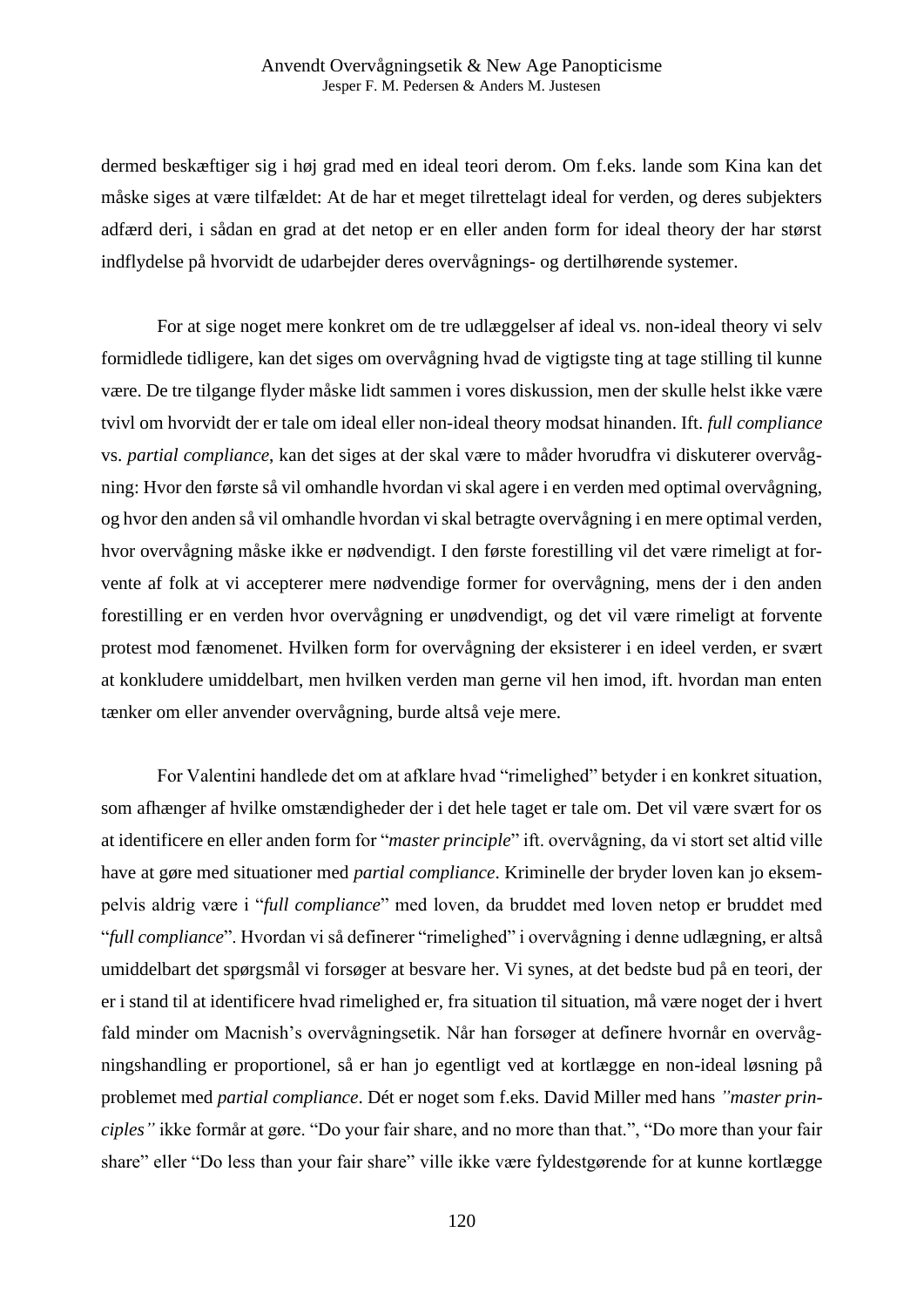handlinger indenfor rammerne af *partial compliance*, og forsøger jo så egentligt at tale om en ideel løsning, i situationer hvor idealet stort set aldrig kan opfyldes. Vi mener ikke at vores verden er et sted hvor ideelle *full compliance* teorier nogensinde kan se en egentlig gang på jord, for hvis de skulle så skulle alle være i overensstemmelse med f.eks. loven. Derfor må non-ideal theory indeholde en langt mere nuanceret fortolkning af hvordan vi bør forstå overvågning, dets effekter, dets fordele og dets skader. Det gør det muligt faktisk at anvende overvågning, i vores uperfekte verden, modsat en utopisk ideel verden, hvor overvågning egentligt praktisk talt ikke burde være nødvendigt qua "*full compliance*"-tesen. Menneskets natur umuliggør praktisk talt idealet som andet end et pejlemærke.

Ift*. utopian vs. realistic theory* vinklen i ideal vs. non-ideal theory debatten, er der måske mere at sige her. Denne tilgang til politisk filosofi bærer som regel mere præg af at være en evaluativ opgave fremfor en normativ en af slagsen. Der kan trækkes tråde til det vi lige var inde på ift. *full compliance* vs. *partial compliance*, da vi mener at det vil være svært at gennemføre en utopisk teori uden at tage højde for faktuelle begrænsninger. Hvis vi alligevel følger tankegangen hos tænkere som G. A. Cohen, så kunne vi godt betragte retfærdighed som en form for tids-løs eller fakta-løs værdi. Vi mener at dette svarer lidt til at betragte retfærdighed som pejlemærke, i den forstand at det handler mindre om hvad vi bør gøre i den virkelige verden, men mere om hvad vi bør tænke om den virkelige verden. På denne måde bliver *utopian theory* til en målsætning for mennesket, som måske er praktisk uopnåeligt, men som stadig er værd at sigte efter, og dette er ikke en uvæsentlig pointe. Udelukkende at praktisere en form for *realistic theory*, uden at have nogen form for idealistisk mål i sigte, kunne jo ende med at lede mennesket mod apatiske forestillinger om verden og accepten af status quo. Hvis Nordkoreanere aldrig kunne håbe på en bedre fremtid, men altid bare fandt sig i en accept af de undertrykkende betingelser, så ville der jo aldrig ske noget i Nordkorea. I en Rawlsiansk forstand ville idealet i en realistisk teori altså ikke være noget hvor man skulle forestille sig en perfekt utopi, men snarere noget hvor man skulle identificere sit udgangspunkt og de nærliggende idealer. I Nordkoreanernes tilfælde kunne dette så være overblikket over den eksisterende undertrykkelse med håbet og måske kampen for et regimeskifte i landet.

I en overvågningskontekt kunne dette være idealet i ikke at udføre overvågning i en verden, hvor det simpelthen ikke er nødvendigt, men fordi vi lever i en verden af mennesker, er der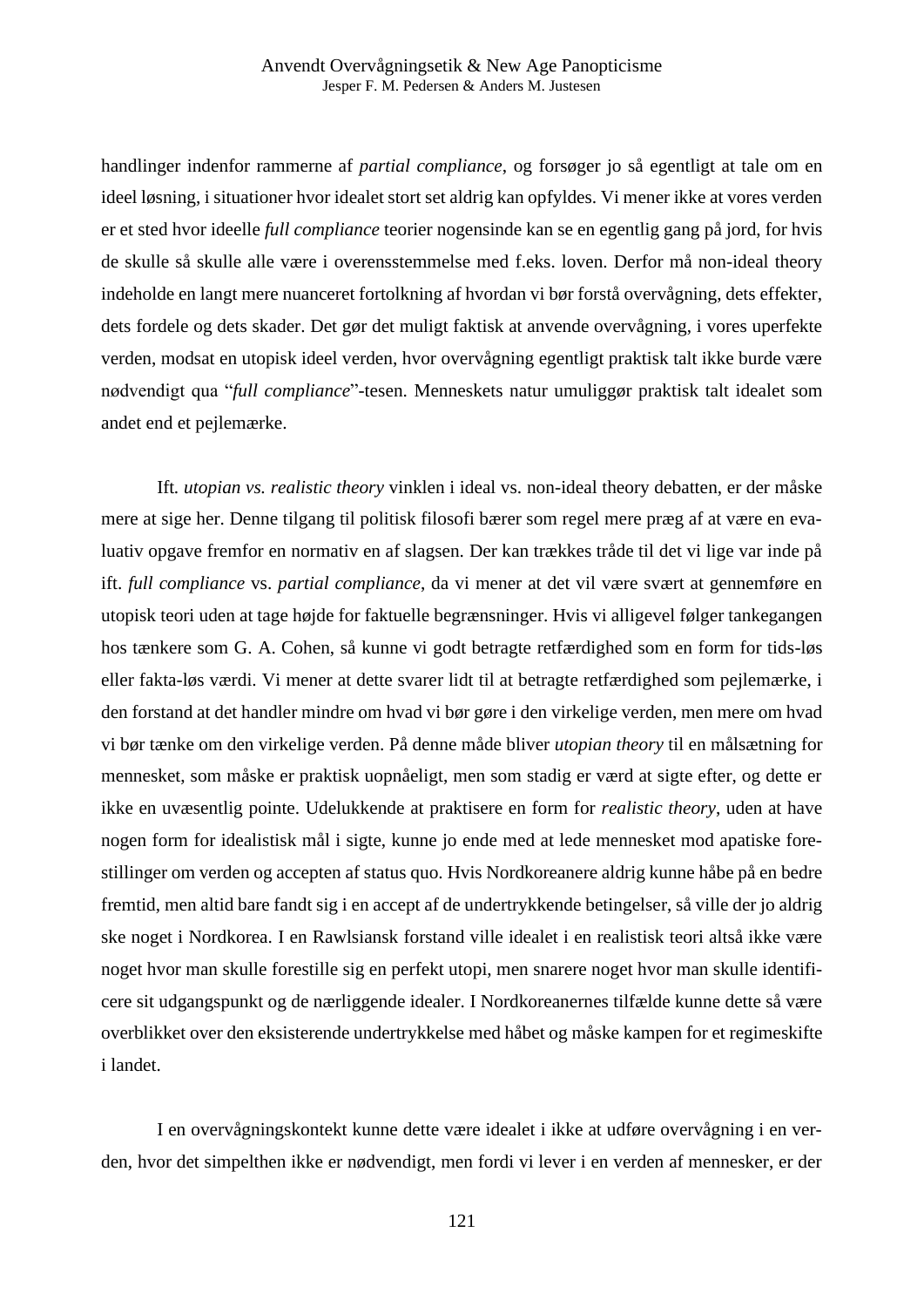faktuelle begrænsninger i dette ideal. Dette kan eksemplificeres ved overvågning af pædofile på internettet, hvor langt størstedelen af mennesker ikke ser eller uploader børneporno, og som ikke vil have deres aktivitet på internettet overvåget. Men langt de fleste ville nok ikke protestere over at der holdes øje med pædofil adfærd, så selvom det ultimative ideal er at ingen overvågning bør finde sted, så lever vi ikke i en verden hvor det er unødvendigt, og dette lader de fleste alligevel til at acceptere. Den Rawlsianske udlægning af realistisk teori som noget der identificerer vores verden og nærliggende verdener, lader altså til at være tættest på den måde vores egentlige verden opererer, samtidigt med at det forsøger at identificere hvordan vores verden bør være, i en idealistisk forstand, uden at vores verden behøver at være idealistisk.

Ift. den tredje og sidste af de tilgange til ideal vs. non-ideal theory vi har beskæftiget os med; *end-state vs. transitional theory*, er der ligeligt meget at sige om overvågning. Her kan vi starte med at trække tråde til hvad vi nævnte indenfor *full compliance vs partial compliance* delen ovenfor: I hvilken grad ser vi overvågning finde sted i den ideelle verden, hvem står for det, og hvad er deres formål? Ligeledes kan vi trække tråde fra det vi lige diskuterede om *utopian vs. realistic theory*, om hvilke begrænsninger der gør sig gældende for udførelsen af normativ teori. Vi har allerede været inde på pointen flere gange, at idealet, om vi snakker overvågning, social retfærdighed, krig, osv., altid møder virkeligheden og den menneskelige natur som en form for begrænsning. Hvis vi vender tilbage til vores eksempel om overvågning af pædofil adfærd på internettet, så er der tale om et udsnit af mennesker som ikke formår at være i *full compliance* med loven, og som vi i en idealistisk forstand ikke ønsker skal være en del af den menneskelige matrix. Det giver næsten sig selv at en idealistisk verden ville være fri for pædofil adfærd, og de overgreb pædofile kunne finde på at udføre, men fordi de mennesker eksisterer og fordi der bliver ved med at blive født nye mennesker som bliver/er pædofile (den diskussion går vi ikke yderligere ind i), så kan forestillingen om en idealistisk verden uden pædofile aldrig være andet end et pejlemærke.

Hvorvidt det så ville være nødvendigt at konceptualisere den perfekte idealistiske verden før vi kunne begynde at trække verden i en bedre retning, ift. pædofili, er et interessant spørgsmål. En *end-state* teori som idealiserer et samfund uden pædofil adfærd kunne jo opnå sådan en verden på forskellige måder, og ville sikkert have lovgivning som sigtede efter at stoppe overgreb før de fandt sted. Men selv her forudsætter det en eller anden grad af overvågning af den slags adfærd, og hvis vi ønsker en *end-state* teori som også umuliggør brugen af overvågning, fordi vi ønsker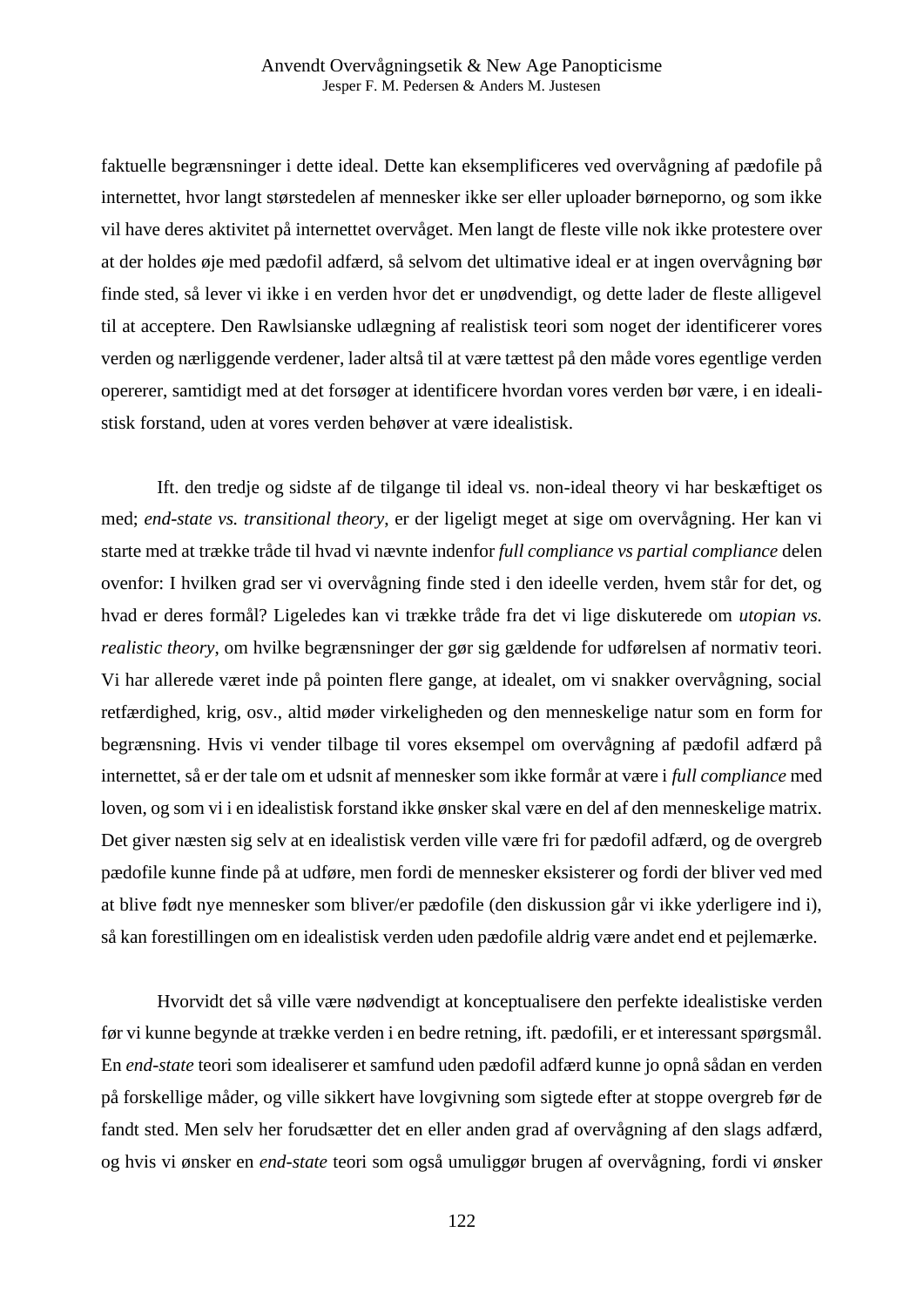et rent tillidsbaseret samfund, så har vi mødt et utopisk paradoks her. Det ville måske i høj grad give mening at gøre som Valentini foreslår, og bevæge os mod en overlap af disse to øjensynligt modsigende tilgange, og overveje, som vi nu flere gange har nævnt, idealet som et pejlemærke og dermed altså de endelige handlinger i verden som reelt non-ideelle. Der vil uden tvivl gå nogle vigtige pointer fra overvågningsetikken tabt, hvis vi kun fokuserede på non-ideelle "her og nu " løsninger. Men samtidigt lader vi til let at kunne fange os selv i idealistiske paradokser, når vi sætter idealerne sammen til en endelig *end-state* teori. Løsningen må altså være at tænke idealet som noget der er værd at sigte efter, og som indeholdende væsentlige overvejelser, men som i dets applikation i den virkelige verden bare ikke har de nødvendige forudsætninger til stede, for at kunne udleves fuldt ud, grundet menneskers evigt omvæltende natur.

Herfra kunne det være en interessant overvejelse om vi er i stand til at identificere en fremtid (eller bare verden), som ville udelukkes, hvis vi lavede tiltag med overvågning. Der ville uden tvivl være forskel på hvordan sådan en fremtidig verden ville påvirkes, alt efter hvilke grader af overvågning vi kunne iværksætte. Den optimale retfærdige fremtid er jo nok mindre umuliggjort ved den slags overvågning, som gør sig gældende i overvågningen af spildevandet på Bornholm, end den er i tilfældet med udbredelsen af overvågningsværktøj som Pegasus, men mellem dét eksisterer jo gråzonen. På nuværende tidspunkt kan vi i hvert fald sige, at proportionalitet nok spiller en væsentlig rolle ift. *transitional* teori. Hvis vi betragter de to øjensynligt modstridende positioner som forenelige i vores endelige perspektiv, så åbner dette for muligheden for at man kan sigte efter en ideel verden, lave de overvejelser der affødes af overvejelsen af idealet, men applikere sådan en tese non-ideelt, så man som Amartya Sen er inde på, ikke kløjes i idealistiske paradokser eller aldrig kan rykke udviklingen videre fra en idealistisk stopklods.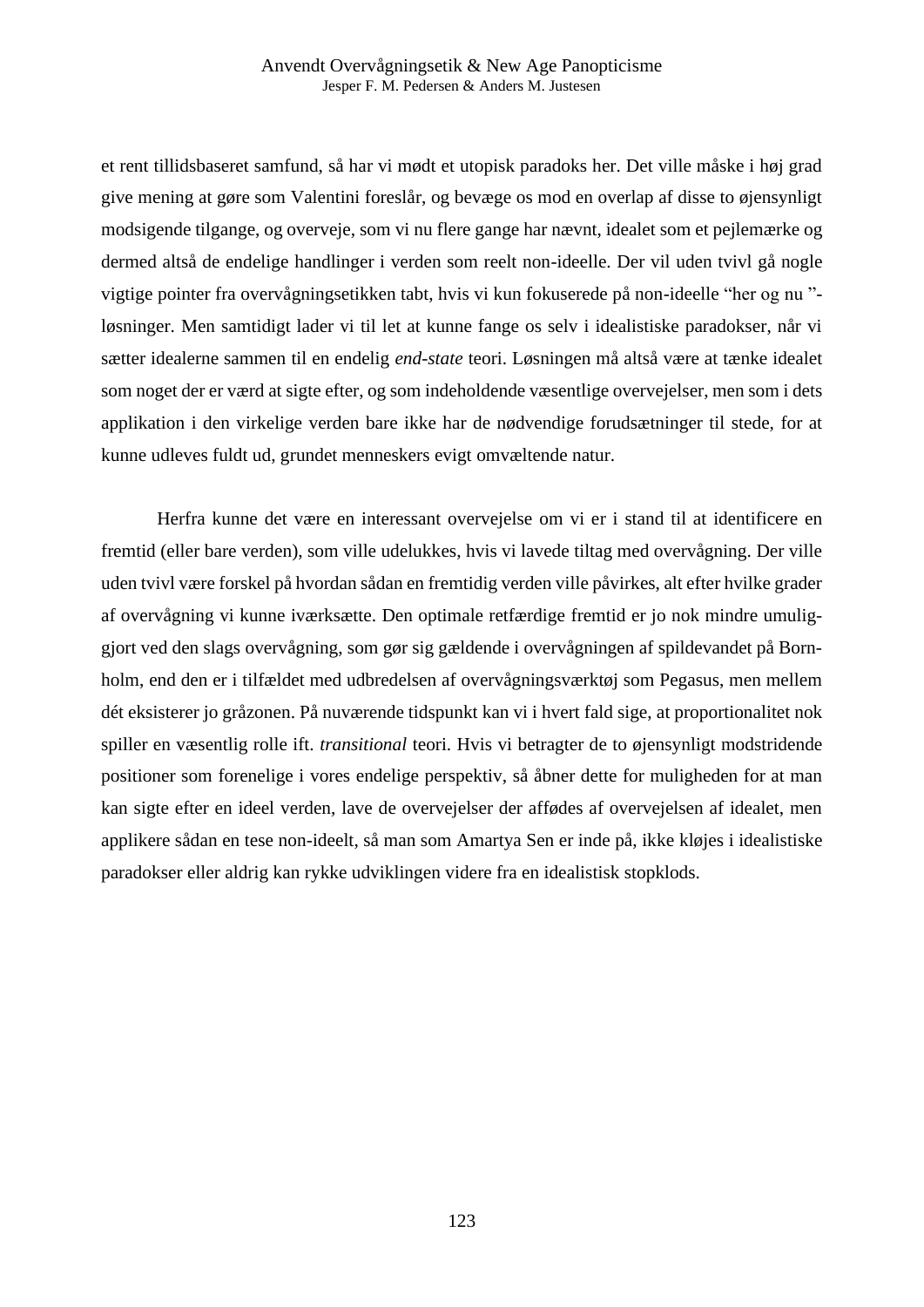# Konklusion

Overvågning er i og for sig selv umiddelbart et etisk neutralt begreb, men vi forbeholder os sikre på at overvågning, i dets anvendelse i dag, i langt størstedelen af tilfældene, er uetisk applikeret. Deraf følger det selvfølgelig, at overvågning kan retfærdiggøres, men hvis overvågning skal bestå den prøve vi via bl.a. Macnish har opsat for at opnå status som retfærdiggjort, indenfor de normative rammer, som vi har redegjort for, analyseret og diskuteret, er majoriteten af moderne overvågningskonceptualiseringer og anvendelser i langt overvejende grad uetiske.

For at vende tilbage til vores problemformulering: Vi kan konkludere at overvågning nærmest selvfølgeligt afføder negative effekter for mennesker. Specielt har vi i denne opgave med både det kinesiske sociale kreditsystem, og derefter Pegasus sagen, fokuseret på de afskrækkende og/eller adfærdsændrende effekter der kan opstå, alt efter hvilken grad af skade på individet der er tale om, hvor invasiv metoden dertil er, til hvad ende den udføres, og hvordan dette kunne påvirke samfundet i en bredere forstand. Med vores sag om spildevandsovervågning, og andre eksempler, kan vi konkludere at overvågning er muligt at udføre på en neutral måde, eller ligefrem positiv måde, uden at det nødvendigvis influerer mennesker eller vores ageren på en negativ måde. Der er altså tale om tilfælde hvor overvågning ligefrem kan være nødvendigt for at sikre retfærdighed, men med vores tidligere konklusioner i mente, er der også tale om tilfælde hvor det kan gøre retfærdighed umuligt. Gradbøjningen af det etiske spørgsmål er altså essentielt for opfyldelsen af den slags retfærdighedskrav som Macnish ønsker at udsætte konceptet for, og vi følger ham til døren på den præmis, og anser proportionalitetsbegrebet som afgørende for hvornår, hvorfor, og hvem, der bør udføre overvågningshandlinger. På den præmis føler vi os ikke helt i stand til at konkludere om man kunne forstå overvågning som et udelukkende deskriptivt fænomen, da vi synes at der skal foretages for mange urealistiske/utopiske krumspring for at nå frem til sådan en konklusion. Alligevel er der noget at sige om de selvregulerende effekter som en optimal udgave af panopticisme kunne afføde. Men hvordan magtfordelingen skulle konstrueres, for at opnå det optimale, er langt fra hvor vi er i virkeligheden, og tilhører måske nærmere den skønlitterære verden af sci-fi. Men det er sjældent en dårlig idé at drømme, og forestille sig ideelle pejlemærker, som kan føre vores uperfekte verden videre mod noget vi alle kan betragte som optimalt, retfærdigt, og måske ligefrem godt.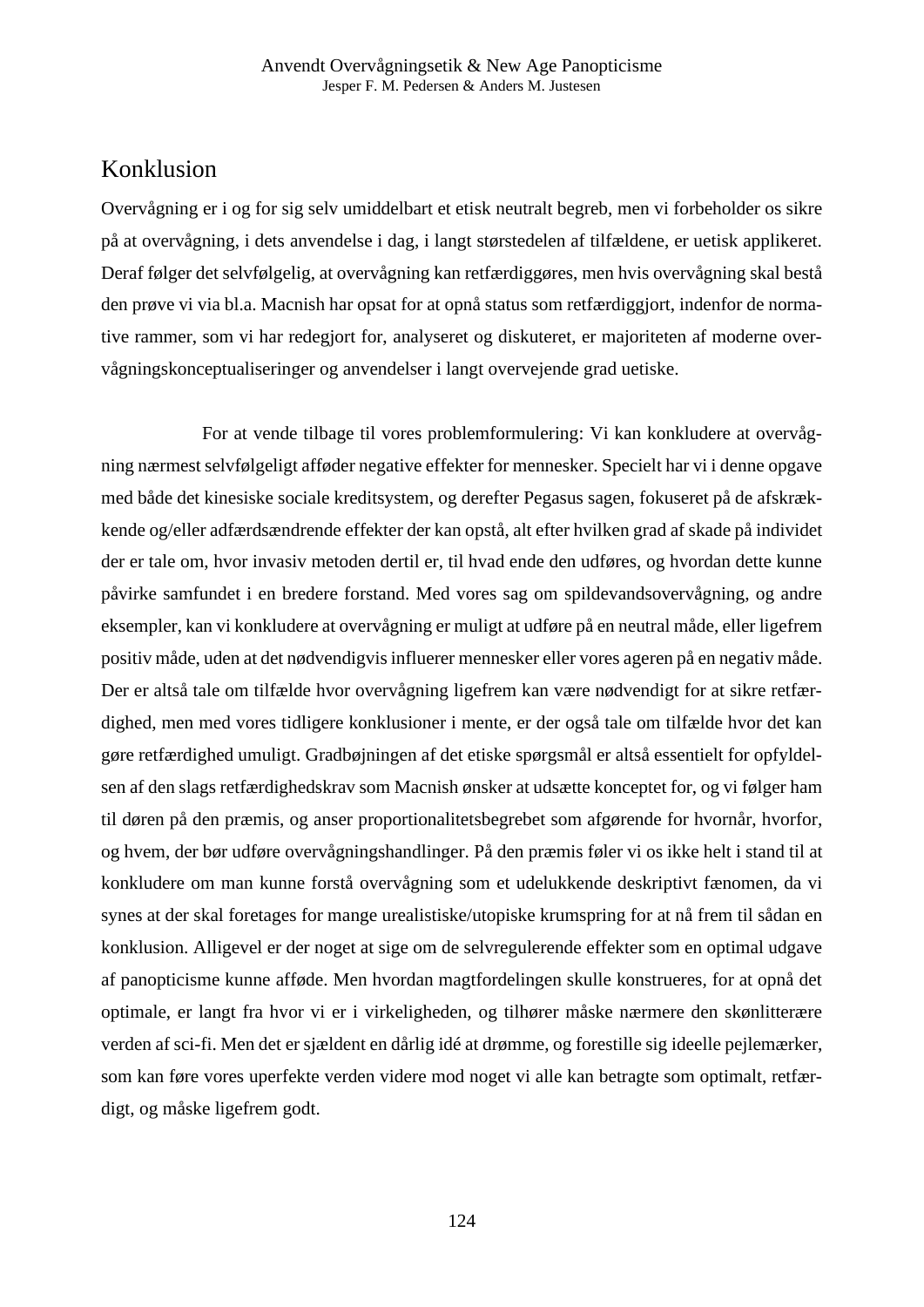# Litteraturliste

- Ackerman, S. (2014). US tech giants knew of NSA data collection, agency's top lawyer insists. Senest tilgået 2 april 2022, fra https://www.theguardian.com/world/2014/mar/19/us-techgiants-knew-nsa-data-collection-rajesh-de
- Drinhausen, K., & Brussee, V. (2021). CHINA'S SOCIAL CREDIT SYSTEM IN 2021. Senest tilgået 10 september 2021, fra https://merics.org/sites/default/files/2021- 03/MERICS%20ChinaMonitor%2067%20Social%20Credit%20System%20final2.pdf
- Bentham, J., & Lyhne, V. (2011). *Panoptikon - magtens øje* (1st ed.). Århus: Klim.
- Det Konservative folkeparti. (2016). *Nej til logning af internetaktivitet*. Senest tilgået fra https://konservative.dk/2016/02/05/nej-til-logning-af-internetaktivitet/
- Doyle, T. (2009). Privacy and perfect voyeurism. *Ethics And Information Technology*, *11*(3), 181-189.
- Foucault, M. (1975). Discipline & Punish Panopticism Michel Foucault, Info. Senest tilgået 8 december 2021, fra https://foucault.info/documents/foucault.disciplineAndPunish.panOpticism/
- Foucault, M. (2008). "Panopticism" fra Discipline & Punish: The Birth of the Prison (1977). Senest tilgået 8 februar 2022, fra https://muse.jhu.edu/article/252435
- Ishøj kommune. (2021). Spildevandsprøver bliver lukket ned. Senest tilgået 3 november 2021, fra https://ishoj.dk/aktuelt/nyheder/spildevandsprover-bliver-lukket-ned/
- Jackson, P. (2001). *The Lord of The Rings: Fellowship of The Ring* [Film]. New Zealand: New Line Cinema.
- Kildegaard, K., & Dandanell, F. (2019). Mette Frederiksen bebuder massivt øget overvågning i kampen mod kriminelle: »Vores samfundsmodel er på spil«. Senest tilgået 28 november 2021, fra https://www.berlingske.dk/politik/mette-frederiksen-bebuder-massivt-oeget-overvaagning-i-kampen-mod
- Kirchgaessner, S., Lewis, P., Pegg, D., Cutler, S., Lakhani, N., & Safi, M. (2021). Revealed: leak uncovers global abuse of cyber-surveillance weapon. Senest tilgået 14 december 2021, fra https://www.theguardian.com/world/2021/jul/18/revealed-leak-uncovers-global-abuseof-cyber-surveillance-weapon-nso-group-pegasus
- Kostka, G. (2019). What do people in China think about 'social credit' monitoring?. Senest tilgået 23 oktober 2021, fra https://www.washingtonpost.com/politics/2019/03/21/what-dopeople-china-think-about-social-credit-monitoring/
- Lakhani, N. (2021). Revealed: murdered journalist's number selected by Mexican NSO client. Senest tilgået 14 december 2021, fra https://www.theguardian.com/news/2021/jul/18/revealed-murdered-journalist-number-selected-mexico-nso-client-cecilio-pineda-birto
- Lynard, E. (2016). Før kæmpede han imod nu skal Pape selv stå for nye regler om masseovervågning. Senest tilgået 28 november 2021, fra https://nyheder.tv2.dk/samfund/2016-11-30 foer-kaempede-han-imod-nu-skal-pape-selv-staa-for-nye-regler-om-masseovervaagning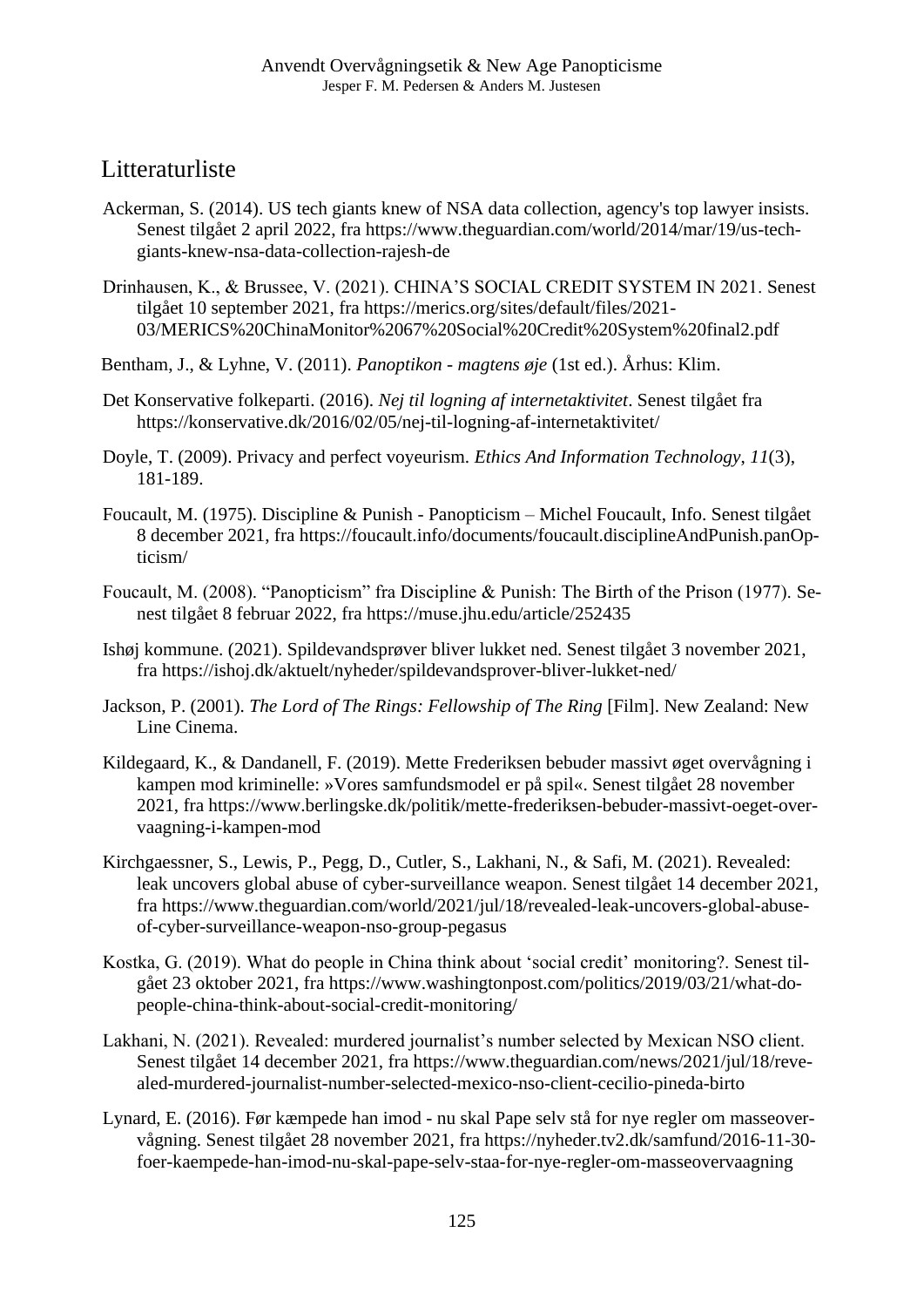- Mainz, J. (2021a). An Indirect Argument for the Access Theory of Privacy. Senest tilgået 15 december 2021, fra https://link-springer-com.zorac.aub.aau.dk/article/10.1007/s11158-021- 09521-4
- Mainz, J. (2021b). *I KNOW WHAT YOU'LL DO NEXT SUMMER: INFORMATIONAL PRI-VACY AND THE ETHICS OF DATA ANALYTICS* (Ph.D). Aalborg University.
- Mainz, J., & Uhrenfeldt, R. (2020). Too Much Info: Data Surveillance and Reasons to Favor the Control Account of the Right to Privacy. Senest tilgået 15 december 2021, fra https://link.springer.com/article/10.1007/s11158-020-09473-1
- Macnish, K. (2014). Just Surveillance? Towards a Normative Theory of Surveillance. *Surveillance & Society*, *12*(1), 142-153.
- Macnish, K. (2015). An Eye for an Eye: Proportionality and Surveillance. *Ethical Theory And Moral Practice*, *18*(3), 529-548.
- Macnish, K. (2016). Government Surveillance and Why Defining Privacy Matters in a Post-Snowden World. *Journal Of Applied Philosophy*, *35*(2).
- Meta Platforms Inc. (2022). *Meta Reports Fourth Quarter and Full Year 2021 Results* (pp. 1-2). Meta Platforms Inc. Senest tilgået fra https://s21.q4cdn.com/399680738/files/doc\_financials/2021/q4/FB-12.31.2021-Exhibit-99.1-Final.pdf
- Miller, D. (2011). *Taking up the Slack? Responsibility and Justice in Situations of Partial Compliance* (pp. 230 - 245). Oxford: Oxford University Press.
- Nolan, C. (2008). *The Dark Knight* [Film]. Hollywood: Warner Bros. Pictures.
- Nolan, J. (2020). *West World - Season 3* [TV-Serie]. Hollywood: HBO.
- NSO Group. (2021a). *Transparency and Responsibility Report 2021*. NSO Group. Senest tilgået fra https://www.nsogroup.com/wp-content/uploads/2021/06/ReportBooklet.pdf
- NSO Group (2021b) *Response from NSO and governments*. Senest tilgået 14 december 2021, fra https://www.theguardian.com/news/2021/jul/18/response-fra-nso-and-governments
- Pegg, D., & Cutler, S. (2021). What is Pegasus spyware and how does it hack phones?. Senest tilgået 14 december 2021, fra https://www.theguardian.com/news/2021/jul/18/what-is-pegasus-spyware-and-how-does-it-hack-phones
- Regeringen. (2022). *Statsministerens tale til Folketingets åbning*. Senest tilgået fra https://www.regeringen.dk/nyheder/2019/statsministerens-tale-til-folketingets-aabning/
- Rongcheng Municipal Credit Assessment Standards Translation. (2019). Senest tilgået 10 september 2021, fra https://www.chinalawtranslate.com/en/rongcheng-municipal-personal-credit-appraisal-standards/#Table1
- Rongcheng Municipal Measures on Personal Credit Rewards and Punishments Translation. (2019). Senest tilgået 10 september 2021, fra https://www.chinalawtranslate.com/en/rongcheng-personal-credit-reward-and-punishment-measures/